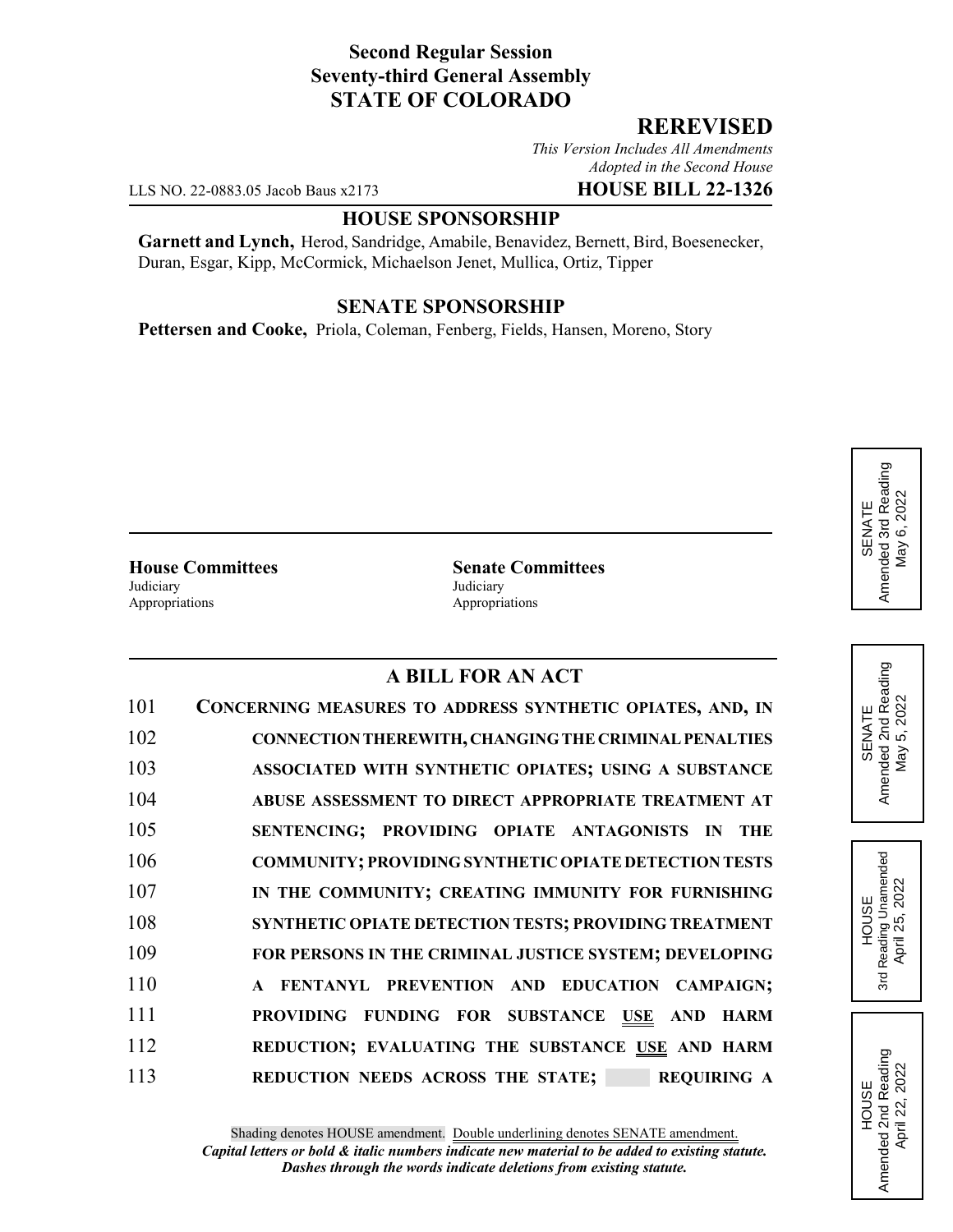### 102 **ACT; AND MAKING AN APPROPRIATION.**

#### **Bill Summary**

*(Note: This summary applies to this bill as introduced and does not reflect any amendments that may be subsequently adopted. If this bill passes third reading in the house of introduction, a bill summary that applies to the reengrossed version of this bill will be available at http://leg.colorado.gov.)*

The bill makes the unlawful possession of any material, compound, mixture, or preparation that weighs more than 4 grams and contains any amount of fentanyl, carfentanal, or an analog thereof a level 4 drug felony.

The bill creates an exemption to the unlawful possession of a controlled substance offense for employees, agents, or volunteers of certain agencies who are in possession of the controlled substance, including fentanyl, carfentanal, or an analog thereof, for the purpose of safe disposal of the controlled substance.

The bill makes the unlawful distribution, manufacturing, dispensing, or sale of a material, compound, mixture, or preparation containing fentanyl, carfentanal, or an analog thereof:

- A level 1 drug felony if it weighs more than 50 grams;
- A level 2 drug felony if it weighs more than 4 grams, but not more than 50 grams; and
- A level 3 drug felony if it weighs not more than 4 grams.

The bill makes it a level 1 drug felony if the defendant unlawfully distributed, manufactured, dispensed, or sold a material, compound, mixture, or preparation containing fentanyl, carfentanal, or an analog thereof, and a person died as a proximate cause of using or consuming it.

The bill makes a defendant a special offender, making them subject to a level 1 drug felony, if:

- The defendant introduced or imported into Colorado any material, compound, mixture, or preparation that weighs more than 4 grams and contains fentanyl or carfentanal; or
- The defendant unlawfully distributed, manufactured, dispensed, or sold a material, compound, mixture, or preparation containing fentanyl or carfentanal, and the defendant possessed pill or tablet manufacturing equipment with the intent to use the equipment in the manufacture of a controlled substance.

For certain offenses, the bill requires a court to order placement in a residential treatment facility for treatment of an addiction that includes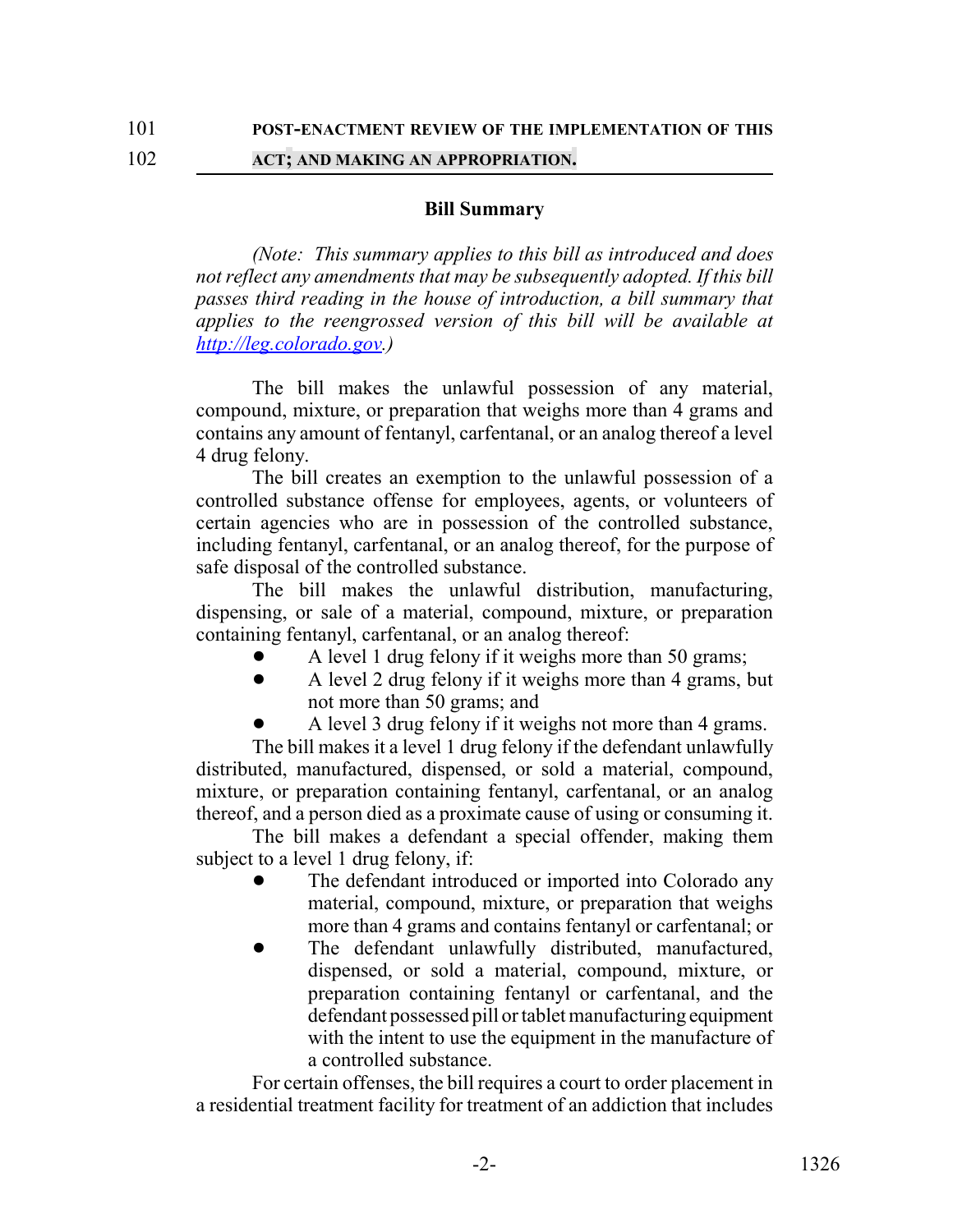fentanyl, carfentanal, or an analog thereof as a condition of probation if recommended pursuant to a substance abuse assessment. Furthermore, for certain offenses, a court is required to order a fentanyl education class, which is developed by the office of behavioral health.

The bill expands the list of eligible entities that are eligible for standing orders to receive opiate antagonists.

The bill creates immunity from civil liability for certain persons who or entities that act in good faith to furnish a non-laboratory synthetic opiate detection test to another person.

The bill requires a jail, upon release, to provide opiate antagonists and prescribe medication for an opiate use disorder to certain persons.

The bill requires community corrections programs to assess individuals residing in the programs for substance use withdrawal symptoms and develop protocols for medical detoxification monitoring, medication-assisted treatment, and other appropriate withdrawal management care.

The bill permits the correctional treatment board to direct money in the correctional treatment cash fund for drug overdose prevention, opiate antagonists, and non-laboratory synthetic opiate detection tests.

The bill permits a school district board of education, the charter school institute, or governing board of a nonpublic school to adopt and implement a policy to permit a school to acquire and maintain non-laboratory synthetic opiate detection tests and furnish them on school grounds.

For the 2022-23 fiscal year, the bill requires the appropriation of \$20 million from the behavioral and mental health cash fund to the opiate antagonist bulk purchase fund.

For the 2022-23 fiscal year, the bill requires the appropriation of \$300,000 to the department of public health and environment for the purchase and distribution of non-laboratory synthetic opiate detection tests to eligible entities.

The bill requires the department of public health and environment to develop and implement a statewide fentanyl prevention and education campaign.

The bill expands the types of entities that are eligible for a harm reduction grant and the permissible uses of the grant funds. For the 2022-23 fiscal year, the bill requires the appropriation of \$6 million from the behavioral and mental health cash fund to the harm reduction grant program cash fund.

The bill requires a jail that receives funding through the jail-based behavioral health services program to develop protocols for medication-assisted treatment and withdrawal management care and develop and implement a policy that describes the provision of medication-assisted treatment to individuals upon release. For the 2022-23 fiscal year, the bill requires the appropriation of \$3 million from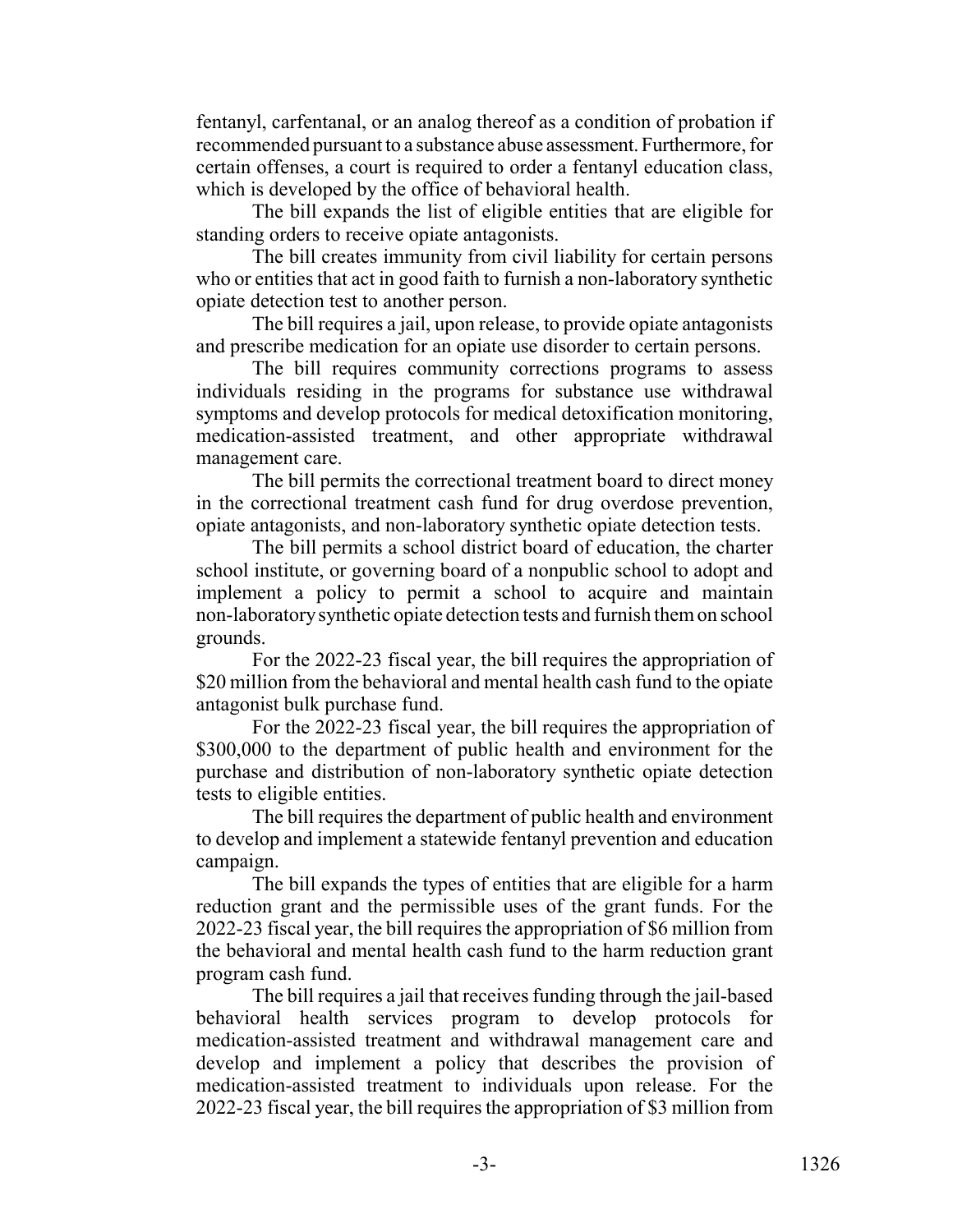the behavioral and mental health cash fund for these purposes.

The bill requires each managed service organization to evaluate current supply and necessary demand within its region for certain harm reduction and treatment services and report their findings to the general assembly.

The bill requires the legislative services agencies of the general assembly to perform a post-enactment review of certain criminal provisions 3 years following the act becoming law.

*Be it enacted by the General Assembly of the State of Colorado:*

 **SECTION 1. Legislative declaration.** (1) The general assembly finds and declares that:

 (a) The illegal distribution of synthetic opiates, including fentanyl, carfentanil, benzimidazole opiate, and analogs thereof, presents a serious health risk in Colorado and across the country;

 (b) The increase in the number of overdose deaths in Colorado demands a comprehensive response by communities and elected officials, designed to reduce the risks of harm to all people and recalibrate the criminal justice system's response to illegal distribution of these dangerous drugs;

 (c) Colorado has not adequately funded behavioral health interventions, treatment, overdose prevention, and other supportive services that research demonstrates reduce the risk of harm and the recovery of people suffering from a behavioral health disorder;

(d) Funding for supervised-injection sites is prohibited;

 (e) The prosecution of drug dealers who manufacture, distribute, dispense, or sell fentanyl, carfentanil, benzimidazole opiate, and analogs thereof, not the prosecution of low-level drug possessors, is a priority for Colorado; and

(f) Colorado's good samaritan law, which encourages people to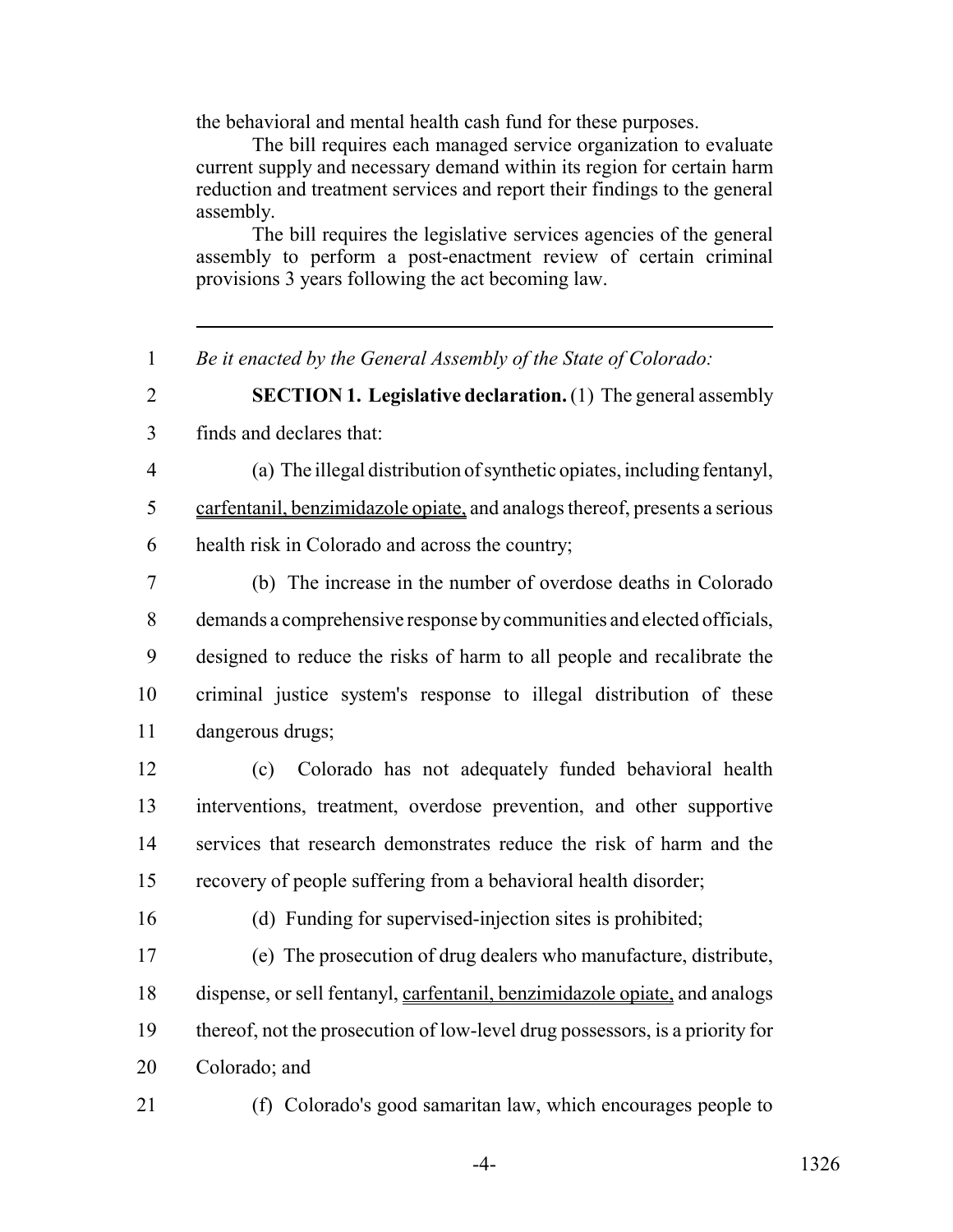seek medical assistance for people who are suffering from an overdose crisis, is an important public policy that can assist in saving lives.

(2) Therefore, it is the intent of the general assembly to:

 (a) Direct additional resources to communities and agencies to allow more effective and healthy interventions and treatment for people who use fentanyl, carfentanil, benzimidazole opiate, or analogs thereof, and develop an effective public education campaign about the dangers of these drugs and their presence in other drugs; and

 (b) Enact a properly calibrated sentencing scheme, prescribing specific penalties for the unlawful manufacturing, distribution, dispensing, or selling of fentanyl, carfentanil, benzimidazole opiate, and analogs thereof, including specifically designed penalties for people whose manufacturing, distribution, dispensing, or selling leads to the death of another person.

 (3) The general assembly finds that for the purpose of performing a post-enactment review of the implementation of House Bill 22-1326, it is necessary to review the following statewide data for three years subsequent to the passage of House Bill 22-1326 in order to assess its impact on sentencing and filing of counts based on the good samaritan law pursuant to section 18-1-711, Colorado Revised Statutes, and the criminal provisions designed to address the distribution of fentanyl, carfentanil, benzimidazole opiate, and analogs thereof, resulting in death: (a) From the judicial department, the number of cases filed that 24 include a violation of section 18-18-405 (2)(a)(I)(D), (2)(b)(I)(D), and (2)(c)(V), Colorado Revised Statutes; the judicial district where each case was filed; and the sentence imposed upon conviction for each case;

(b) From the judicial department, the number of cases filed that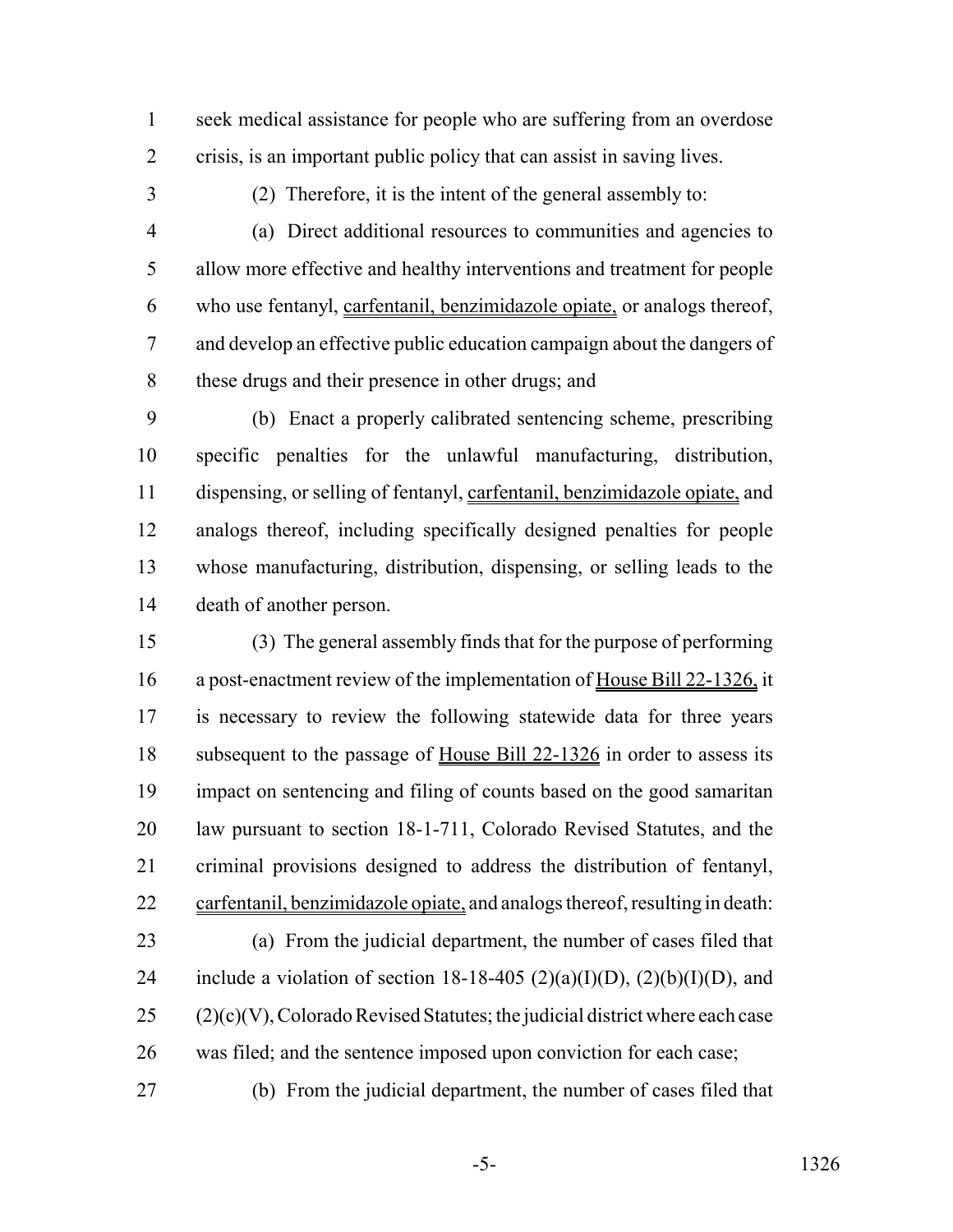| $\mathbf{1}$   | include a violation of section 18-18-405 (2)(a)(III)(A), Colorado Revised |
|----------------|---------------------------------------------------------------------------|
| $\overline{2}$ | Statutes; the judicial district where the case was filed; information on  |
| 3              | other charges filed in the same case; the sentence imposed upon           |
| $\overline{4}$ | conviction for each case; and a summary of the facts and circumstances    |
| 5              | of the case as evidenced by the arrest warrant; and                       |
| 6              | (c) From each district attorney, the information pursuant to section      |
| 7              | 18-1-711 (6), Colorado Revised Statutes.                                  |
| 8              | <b>SECTION 2.</b> In Colorado Revised Statutes, 18-18-403.5,<br>add       |
| 9              | $(2.5), (2.7), (6), \underline{\hspace{1cm}}$ as follows:                 |
| 10             | 18-18-403.5. Unlawful possession of a controlled substance -              |
| 11             | notice to revisor of statutes - repeal. $(2.5)$ (a) NOTWITHSTANDING       |
| 12             | SUBSECTION $(2)(c)$ OF THIS SECTION, ON OR AFTER JULY 1, 2022, A PERSON   |
| 13             | WHO VIOLATES SUBSECTION (1) OF THIS SECTION BY KNOWINGLY                  |
| 14             | POSSESSING:                                                               |
| 15             | (I) ANY MATERIAL, COMPOUND, MIXTURE, OR PREPARATION THAT                  |
| 16             | WEIGHS MORE THAN ONE GRAM AND NOT MORE THAN FOUR GRAMS AND                |
| 17             | CONTAINS ANY QUANTITY OF FENTANYL, CARFENTANIL, BENZIMIDAZOLE             |
| 18             | OPIATE, OR AN ANALOG THEREOF AS DESCRIBED IN SECTION 18-18-204            |
| 19             | <u>(2)(g), COMMITS A LEVEL 4 DRUG FELONY.</u>                             |
| 20             | (II) ANY MATERIAL, COMPOUND, MIXTURE, OR PREPARATION THAT                 |
| 21             | WEIGHS NOT MORE THAN ONE GRAM AND CONTAINS ANY QUANTITY OF                |
| 22             | FENTANYL, CARFENTANIL, BENZIMIDAZOLE OPIATE, OR AN ANALOG                 |
| 23             | THEREOF AS DESCRIBED IN SECTION $18-18-204$ (2)(g), COMMITS A LEVEL       |
| 24             | 1 DRUG MISDEMEANOR; EXCEPT THAT A FOURTH OR SUBSEQUENT OFFENSE            |
| 25             | FOR A VIOLATION OF THIS SUBSECTION $(2.5)(a)(II)$ IS A LEVEL 4 DRUG       |
| 26             | FELONY.                                                                   |
| 27             | (b) THIS SUBSECTION $(2.5)$ IS REPEALED, EFFECTIVE JUNE 30, 2025.         |

-6- 1326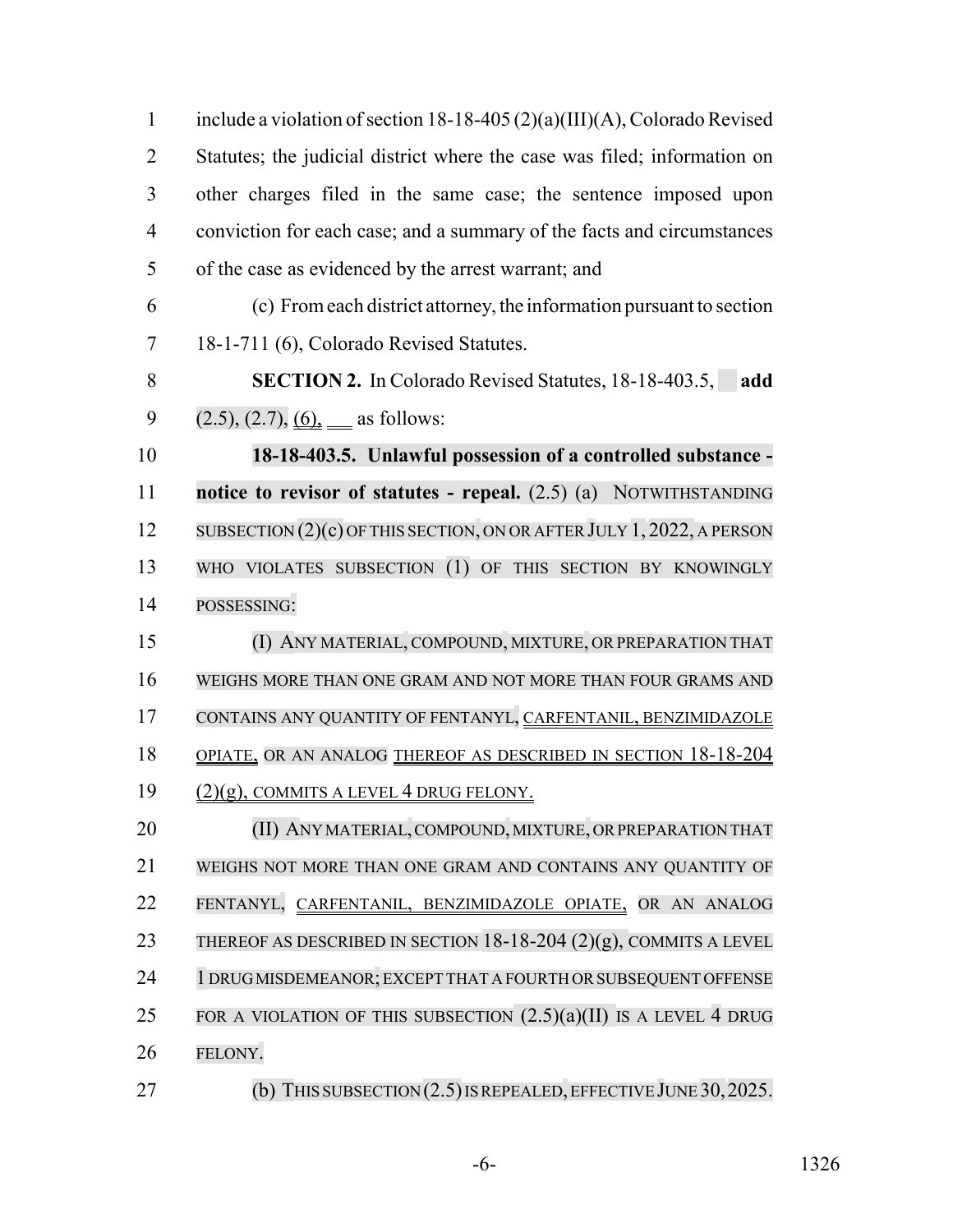(2.7) (a) A PERSON WHO VIOLATES SUBSECTION (1) OF THIS SECTION BY POSSESSING ANY MATERIAL, COMPOUND, MIXTURE, OR PREPARATION THAT CONTAINS A QUANTITY OF FENTANYL, CARFENTANIL, BENZIMIDAZOLE OPIATE, OR AN ANALOG THEREOF AS DESCRIBED IN 5 SECTION 18-18-204  $(2)(g)$ , THAT IS MORE THAN SIXTY PERCENT OF THE TOTAL COMPOSITION OF THE MATERIAL, COMPOUND, MIXTURE, OR PREPARATION, COMMITS A LEVEL 2 DRUG FELONY.

8 (b) (I) THIS SUBSECTION (2.7) TAKES EFFECT AT 12:01 A.M. THIRTY 9 DAYS AFTER THE DATE IDENTIFIED IN THE NOTICE PROVIDED TO THE 10 REVISOR OF STATUTES BY THE DIRECTOR OF THE COLORADO BUREAU OF 11 INVESTIGATION THAT THE COLORADO BUREAU OF INVESTIGATION HAS THE 12 RESOURCES TO DETERMINE THE QUANTITY OF FENTANYL, CARFENTANIL, 13 BENZIMIDAZOLE OPIATE, OR AN ANALOG THEREOF AS DESCRIBED IN 14 SECTION 18-18-204 (2)(g), COMPARED TO THE TOTAL COMPOSITION OF THE 15 MATERIAL, COMPOUND, MIXTURE, OR PREPARATION, OR ON THE DATE OF 16 THE NOTICE TO THE REVISOR OF STATUTES IF THE NOTICE DOES NOT 17 SPECIFY A DIFFERENT DATE.

18 (II) THE DIRECTOR OF THE COLORADO BUREAU OF INVESTIGATION 19 SHALL NOTIFY THE REVISOR OF STATUTES IN WRITING WHEN THE 20 CONDITION SPECIFIED IN SUBSECTION  $(2.7)(b)(I)$  of this section has 21 OCCURRED BY E - MAILING THE NOTICE TO 22 REVISOROFSTATUTES.GA@STATE.CO.US.

23 (III) CONCURRENT WITH THE NOTICE REQUIRED IN SUBSECTION 24 (2.7)(b)(II), THE DIRECTOR OF THE COLORADO BUREAU OF INVESTIGATION 25 SHALL NOTIFY THE SPEAKER OF THE HOUSE OF REPRESENTATIVES, THE 26 PRESIDENT OF THE SENATE, THE CHIEF JUSTICE OF THE SUPREME COURT, 27 THE GOVERNOR, THE ATTORNEY GENERAL, THE STATE PUBLIC DEFENDER,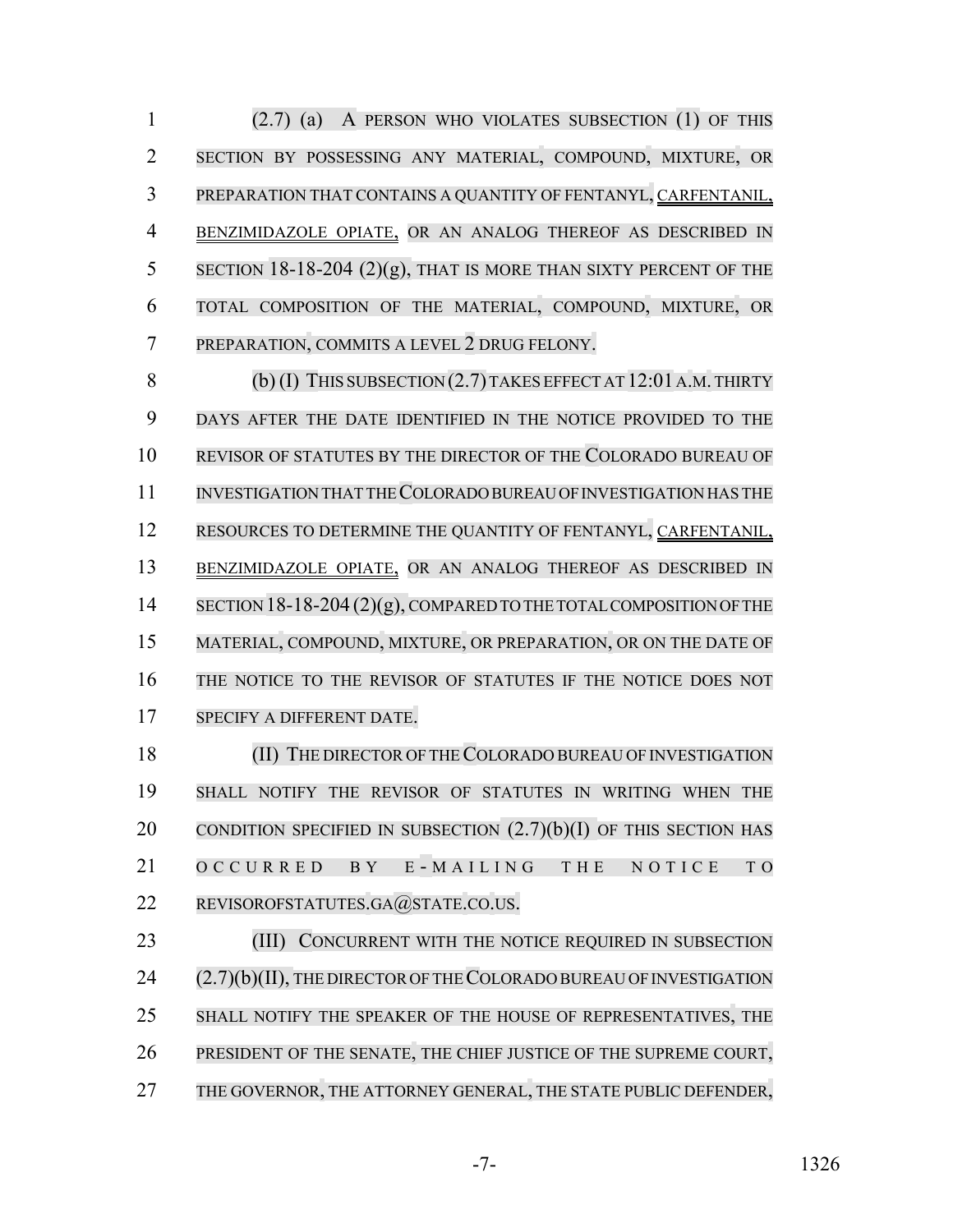AND EACH DISTRICT ATTORNEY IN THE STATE, THAT THE COLORADO BUREAU OF INVESTIGATION HAS THE RESOURCES TO DETERMINE THE QUANTITY OF FENTANYL, CARFENTANIL, BENZIMIDAZOLE OPIATE, OR AN ANALOGTHEREOFASDESCRIBEDINSECTION18-18-204 (2)(g), COMPARED TO THE TOTAL COMPOSITION OF THE MATERIAL, COMPOUND, MIXTURE, OR PREPARATION.

 (IV) THIS SUBSECTION (2.7)(b)ISREPEALED,EFFECTIVE ONE YEAR AFTER NOTICE TO THE REVISOR OF STATUTES PURSUANT TO THIS 9 SUBSECTION  $(2.7)(b)(II)$ .

10 (6) NOTWITHSTANDING SUBSECTION (2) OF THIS SECTION TO THE CONTRARY, A PEACE OFFICER SHALL NOT ARREST AND A DISTRICT ATTORNEY SHALL NOT CHARGE OR PROSECUTE AN EMPLOYEE, AGENT, OR VOLUNTEER OF AN ENTITY DESCRIBED IN SECTION 12-30-110 (1)(a) WHO, 14 IN THE PERFORMANCE OF THE PERSON'S DUTIES, IS IN POSSESSION OF A CONTROLLED SUBSTANCE, INCLUDING FENTANYL, CARFENTANIL, BENZIMIDAZOLE OPIATE, OR AN ANALOG THEREOF AS DESCRIBED IN 17 SECTION 18-18-204 (2)(g), FOR THE PURPOSE OF SAFE DISPOSAL OF THE CONTROLLED SUBSTANCE, INCLUDING FENTANYL, CARFENTANIL, BENZIMIDAZOLE OPIATE, OR AN ANALOG THEREOF AS DESCRIBED IN 20 SECTION 18-18-204  $(2)(g)$ , IN ACCORDANCE WITH APPLICABLE LAW. As 21 USED IN THIS SUBSECTION (6), "SAFE DISPOSAL" MEANS THE PROCEDURE AND PROCESS FOR DEPOSITING THE CONTROLLED SUBSTANCE, INCLUDING 23 FENTANYL, CARFENTANIL, BENZIMIDAZOLE OPIATE, OR AN ANALOG 24 THEREOF AS DESCRIBED IN SECTION  $18-18-204$  (2)(g), IN A SECURE CONTAINER FOR LAW ENFORCEMENT TO SUBSEQUENTLY ACCESS AND DISPOSE OF.

-8- 1326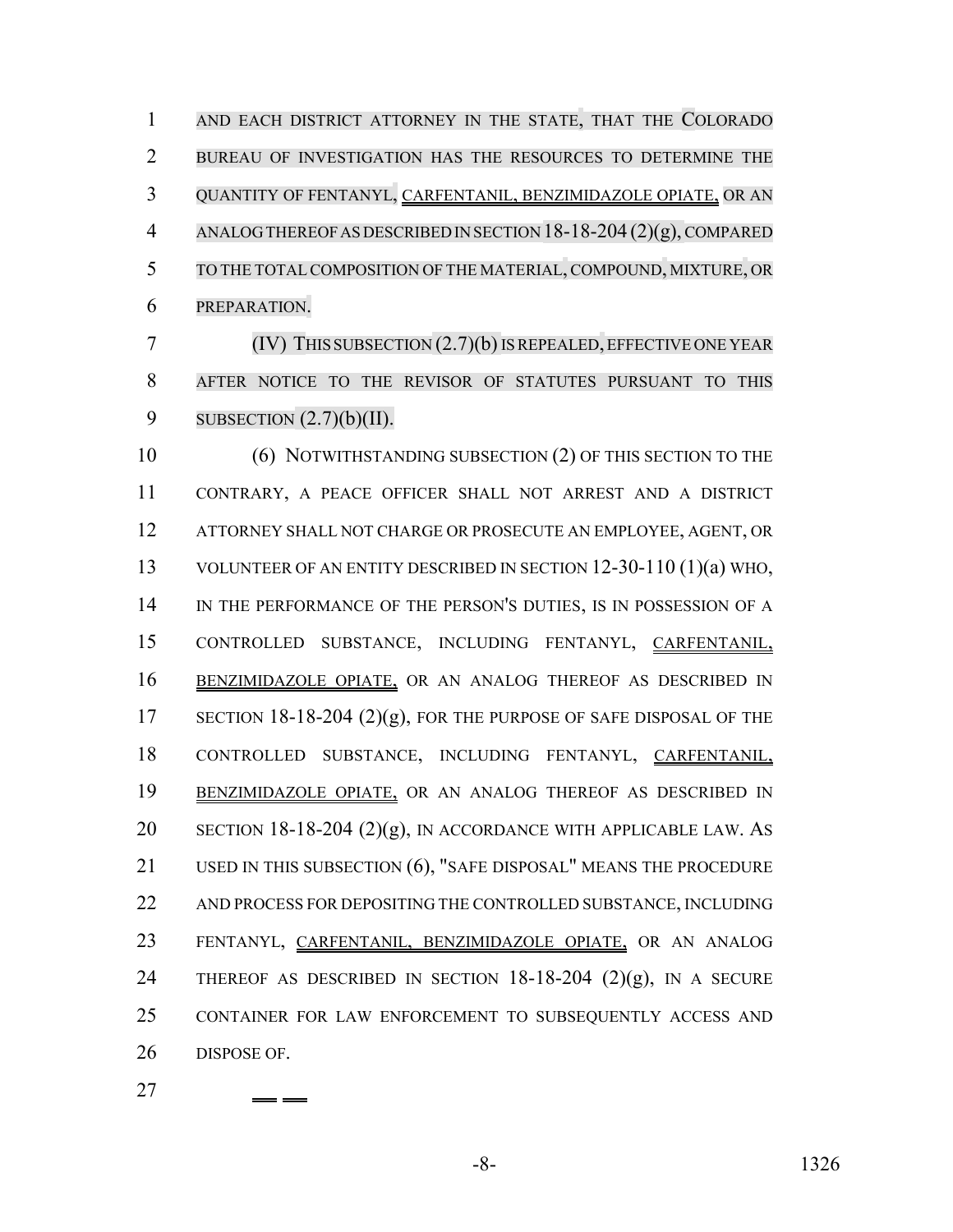| $\mathbf{1}$   | <b>SECTION 3.</b> In Colorado Revised Statutes, 18-18-405, amend                 |
|----------------|----------------------------------------------------------------------------------|
| $\overline{2}$ | $(2)(b)(I)(B), (2)(b)(I)(C), (2)(c)(III), and (2)(c)(IV); and add (2)(a)(I)(D),$ |
| 3              | $(2)(a)(III), (2)(b)(I)(D),$ and $(2)(c)(V)$ as follows:                         |
| $\overline{4}$ | 18-18-405. Unlawful distribution, manufacturing, dispensing,                     |
| 5              | or sale. (2) Except as otherwise provided for an offense concerning              |
| 6              | marijuana and marijuana concentrate in section 18-18-406 and for special         |
| $\overline{7}$ | offenders as provided in section 18-18-407, any person who violates any          |
| 8              | of the provisions of subsection (1) of this section:                             |
| 9              | (a) Commits a level 1 drug felony and is subject to the mandatory                |
| 10             | sentencing provisions in section 18-1.3-401.5 (7) if:                            |
| 11             | (I) The violation involves any material, compound, mixture, or                   |
| 12             | preparation that weighs:                                                         |
| 13             | (D)<br>MORE THAN FIFTY GRAMS AND CONTAINS FENTANYL,                              |
| 14             | CARFENTANIL, BENZIMIDAZOLE OPIATE, OR AN ANALOG THEREOF AS                       |
| 15             | DESCRIBED IN SECTION 18-18-204 (2)(g); OR                                        |
| 16             | (III) (A) EXCEPT AS PROVIDED IN SECTION $18-1-711$ (3)(i), THE                   |
| 17             | DEFENDANT COMMITTED A VIOLATION OF SUBSECTION $(2)(a)(I)(D)$ ,                   |
| 18             | $(2)(b)(I)(D)$ , OR $(2)(c)(V)$ OF THIS SECTION, AND THE ACTIONS IN              |
| 19             | VIOLATION OF SUBSECTION $(2)(a)(I)(D), (2)(b)(I)(D),$ OR $(2)(c)(V)$ OF THIS     |
| 20             | SECTION ARE THE PROXIMATE CAUSE OF THE DEATH OF ANOTHER PERSON                   |
| 21             | WHO USED OR CONSUMED THE MATERIAL, COMPOUND, MIXTURE, OR                         |
| 22             | PREPARATION<br>THAT<br>CONTAINED<br>FENTANYL, CARFENTANIL,                       |
| 23             | BENZIMIDAZOLE OPIATE, OR AN ANALOG THEREOF AS DESCRIBED IN                       |
| 24             | SECTION 18-18-204 $(2)(g)$ .                                                     |
| 25             | NOTWITHSTANDING SUBSECTION $(2)(a)(III)(A)$ OF THIS<br>(B)                       |
| 26             | SECTION, A DEFENDANT WHO COMMITTED A VIOLATION OF SUBSECTION                     |

 $(2)(c)(V)$  OF THIS SECTION, AND THE ACTIONS IN VIOLATION OF

-9- 1326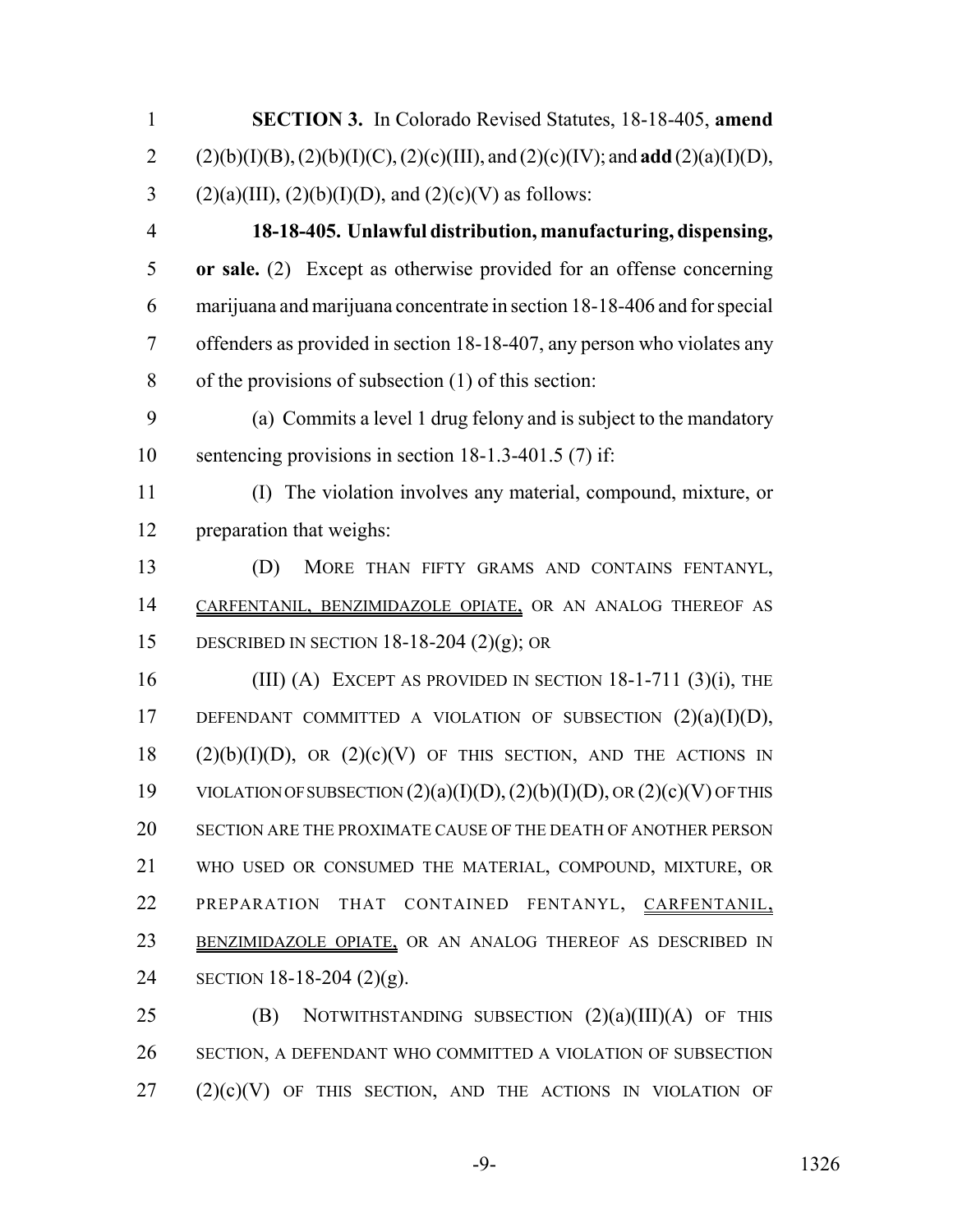1 SUBSECTION  $(2)(c)(V)$  OF THIS SECTION ARE THE PROXIMATE CAUSE OF THE DEATH OF ANOTHER PERSON WHO USED OR CONSUMED THE MATERIAL, COMPOUND, MIXTURE, OR PREPARATION THAT CONTAINED FENTANYL, CARFENTANIL, BENZIMIDAZOLE OPIATE, OR AN ANALOG THEREOF AS 5 DESCRIBED IN SECTION  $18-18-204$   $(2)(g)$ , IS NOT SUBJECT TO THE MANDATORY SENTENCING REQUIREMENT AS DESCRIBED IN SECTION  $7 \quad 18-1.3-401.5(7)$ . (b) Commits a level 2 drug felony if: (I) The violation involves any material, compound, mixture, or preparation that weighs: (B) More than seven grams, but not more than one hundred twelve grams, and contains methamphetamine, heroin, ketamine, or cathinones; or (C) More than ten milligrams, but not more than fifty milligrams, and contains flunitrazepam; OR (D) MORE THAN FOUR GRAMS, BUT NOT MORE THAN FIFTY GRAMS, AND CONTAINS FENTANYL, CARFENTANIL, BENZIMIDAZOLE OPIATE, OR AN 18 ANALOG THEREOF AS DESCRIBED IN SECTION 18-18-204 (2)(g); (c) Commits a level 3 drug felony if the violation involves any material, compound, mixture, or preparation that weighs: 21 (III) Not more than ten milligrams and contains flunitrazepam;  $\sigma$ r (IV) More than four grams and contains a schedule III or schedule IV controlled substance; OR **(V) NOT MORE THAN FOUR GRAMS AND CONTAINS FENTANYL,**  CARFENTANIL, BENZIMIDAZOLE OPIATE, OR AN ANALOG THEREOF AS DESCRIBED IN SECTION 18-18-204 (2)(g). **SECTION 4.** In Colorado Revised Statutes, 18-18-407, **amend**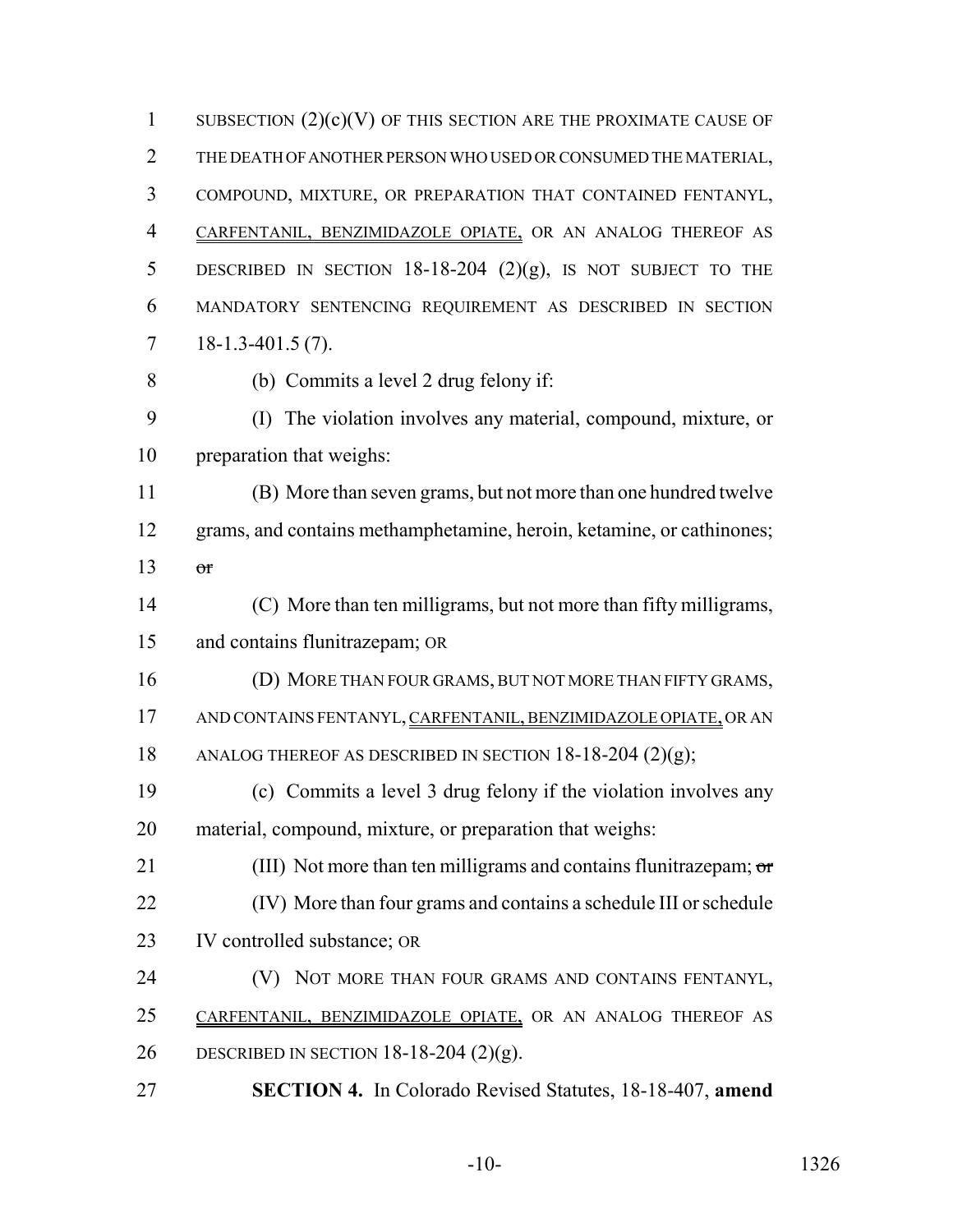1 (1)(c); and **add** (1)(h) as follows:

 **18-18-407. Special offender - definitions.** (1) A person who commits a felony offense pursuant to this part 4 under any one or more of the following aggravating circumstances commits a level 1 drug felony and is a special offender:

 (c) The defendant committed the violation and in the course of that violation, introduced or imported into the state of Colorado more than fourteen grams of any schedule I or II controlled substance listed in part 9 2 of this article or ARTICLE 18; more than seven grams of 10 methamphetamine, heroin, ketamine, or cathinones; or ten milligrams of flunitrazepam; OR ANY MATERIAL, COMPOUND, MIXTURE, OR PREPARATION THAT WEIGHS MORE THAN FOUR GRAMS AND CONTAINS FENTANYL, CARFENTANIL, BENZIMIDAZOLE OPIATE, OR AN ANALOG THEREOF AS DESCRIBED IN SECTION 18-18-204 (2)(g);

 (h) THE DEFENDANT COMMITTED A VIOLATION OF SECTION 16 18-18-405 (2)(a)(I)(D), (2)(b)(I)(D), OR (2)(c)(V), AND THE DEFENDANT POSSESSED PILL OR TABLET MANUFACTURING EQUIPMENT WITH THE 18 INTENT TO USE THE EQUIPMENT IN THE MANUFACTURE OF A CONTROLLED SUBSTANCE.

 **SECTION 5.** In Colorado Revised Statutes, 18-1-711, **amend** 21 (3)(g) and (3)(h); and **add** (3)(i) and (6) as follows:

 **18-1-711. Immunity for persons who suffer or report an emergency drug or alcohol overdose event - definitions - repeal.** (3) The immunity described in subsection (1) of this section applies to the following criminal offenses:

 (g) Possession of drug paraphernalia, as described in section 27 18-18-428; and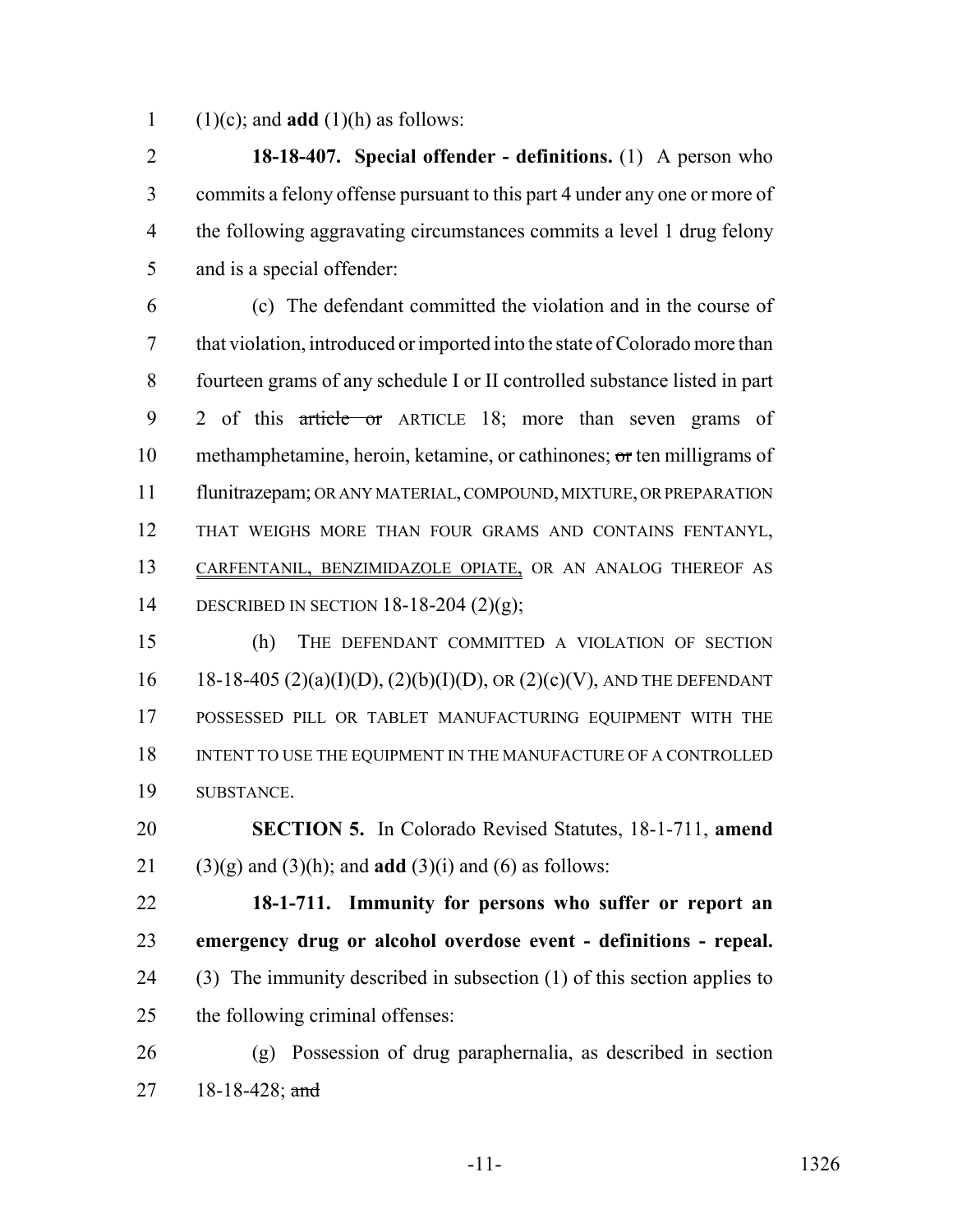(h) Illegal possession or consumption of ethyl alcohol or marijuana by an underage person or illegal possession of marijuana paraphernalia by an underage person, as described in section 18-13-122; AND

5 (i) A VIOLATION OF SECTION 18-18-405  $(2)(a)(III)(A)$ , IF THE UNLAWFUL DISTRIBUTION, MANUFACTURING, DISPENSING, OR SALE OF THE MATERIAL, COMPOUND, MIXTURE, OR PREPARATION WEIGHS NOT MORE THAN FOUR GRAMS AND CONTAINS ANY AMOUNT OF FENTANYL, CARFENTANIL, BENZIMIDAZOLE OPIATE, OR AN ANALOG THEREOF AS DESCRIBED IN SECTION 18-18-204 (2)(g).

 (6) (a) STARTING ON JULY 1, 2022, AND FOR THREE YEARS THEREAFTER, A LAW ENFORCEMENT AGENCY THAT RESPONDS TO AN EMERGENCY DRUG OR ALCOHOL OVERDOSE EVENT SHALL REPORT TO THE DISTRICT ATTORNEY'S OFFICE IN THE LAW ENFORCEMENT AGENCY'S JURISDICTION WHETHER AN ARREST WAS MADE AS A RESULT OF THE INVESTIGATION OF AN EMERGENCY DRUG OR ALCOHOL OVERDOSE EVENT OR WHEN AN ARREST WAS NOT MADE PURSUANT TO THE PROVISIONS OF THIS SECTION.

 (b) STARTING ON JULY 1, 2022, AND FOR THREE YEARS THEREAFTER, EACH DISTRICT ATTORNEY'S OFFICE THAT RECEIVES A REPORT REGARDING AN ARREST FROM LAW ENFORCEMENT PURSUANT TO 22 SUBSECTION  $(6)(a)$  OF THIS SECTION SHALL PREPARE A REPORT INDICATING EACH INSTANCE WHEN A PERSON WAS NOT PROSECUTED FOR AN OFFENSE PURSUANT TO THIS SECTION IF THE EVENT INVOLVED FENTANYL, CARFENTANIL, BENZIMIDAZOLE OPIATE, OR AN ANALOG THEREOF AS 26 DESCRIBED IN SECTION 18-18-204  $(2)(g)$ . If the district attorney PROSECUTES A PERSON WHO SOUGHT EMERGENCY ASSISTANCE FOR AN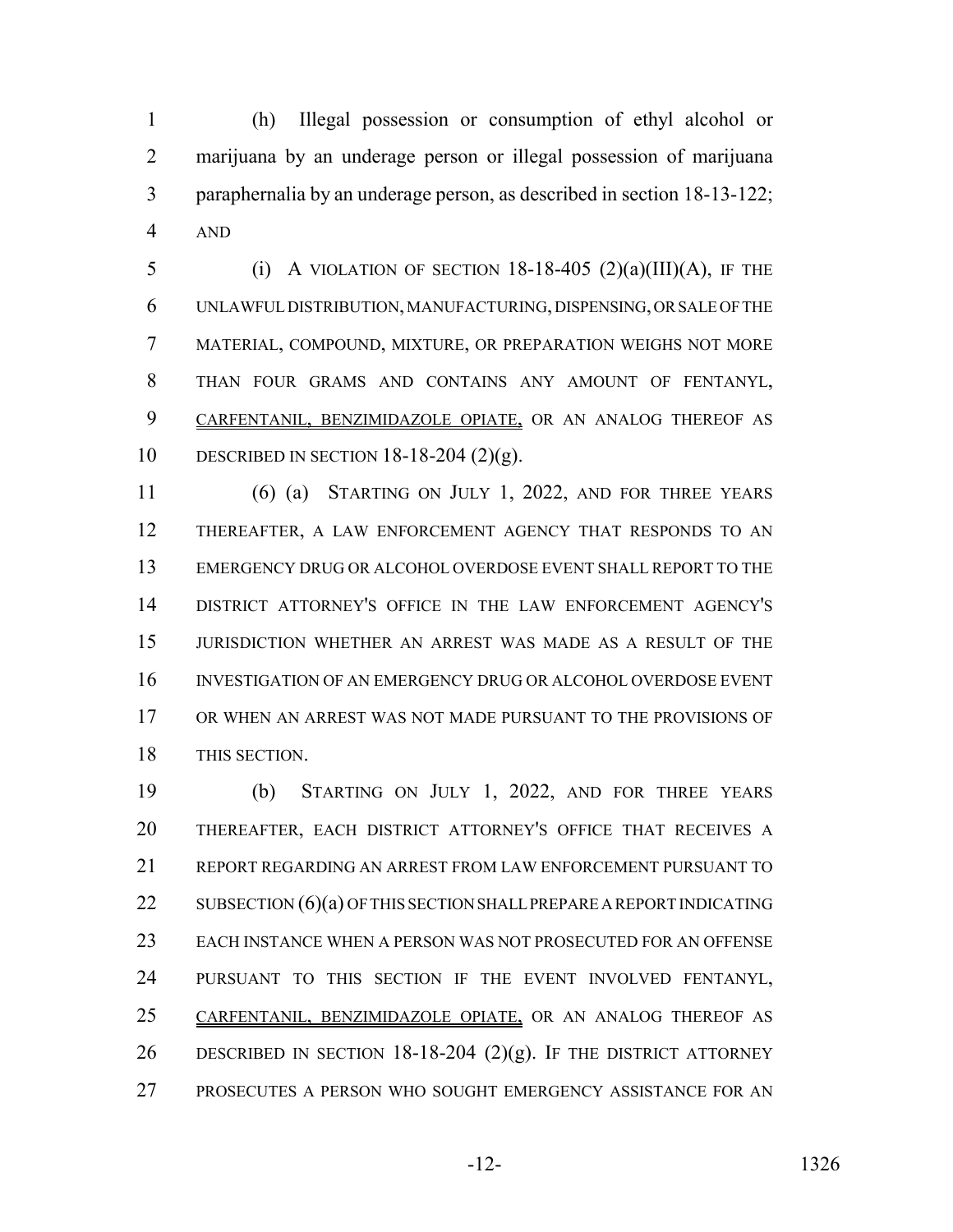EMERGENCY DRUG OR ALCOHOL OVERDOSE EVENT IF THE EVENT INVOLVED FENTANYL, CARFENTANIL, BENZIMIDAZOLE OPIATE, OR AN ANALOG THEREOF AS DESCRIBED IN SECTION 18-18-204 (2)(g), THE DISTRICT ATTORNEY SHALL PREPARE A REPORT DETAILING THE FACTS AND CIRCUMSTANCES FOR THE DECISION THAT THE IMMUNITY PROVISIONS OF SUBSECTION (1) OF THIS SECTION DID NOT APPLY.

 (c) EACH DISTRICT ATTORNEY SHALL PROVIDE THE REPORTS 8 COLLECTED PURSUANT TO THIS SUBSECTION (6) TO THE LEGISLATIVE SERVICE AGENCIES OF THE COLORADO GENERAL ASSEMBLY FOR THE 10 PURPOSE OF A POST-ENACTMENT REVIEW.

 (d) THIS SUBSECTION (6) IS REPEALED, EFFECTIVE JULY 1, 2026. **SECTION 6.** In Colorado Revised Statutes, 18-1.3-401.5, **amend** (7), (10)(a)(III), and (10)(a)(IV); and **add** (2.5), (10)(a)(V), and (14) as follows:

 **18-1.3-401.5. Drug felonies classified - presumptive and aggravated penalties.** (2.5) IT IS THE INTENT OF THE GENERAL ASSEMBLY 17 THAT SENTENCING FOR CRIMES THAT INVOLVE FENTANYL, CARFENTANIL, BENZIMIDAZOLE OPIATE, OR ANY ANALOG THEREOF, AS DESCRIBED IN 19 SECTION 18-18-204 (2)(g), EVEN IN SMALL QUANTITIES, REFLECT THE HIGH RISK OF ADDICTION AND DEATH ASSOCIATED WITH FENTANYL, CARFENTANIL, BENZIMIDAZOLE OPIATE, OR ANY ANALOG THEREOF. 22 THEREFORE, THE EDUCATION AND TREATMENT PROCEDURES PROVIDED IN SECTION 18-1.3-410 MUST BE IMPLEMENTED TO ADDRESS THIS SUBSTANTIAL HEALTH RISK.

25 (7) EXCEPT AS PROVIDED IN SECTION  $18-18-405$  (2)(a)(III)(B), notwithstanding any provision of this section to the contrary, if the defendant is convicted of a level 1 drug felony, the court shall sentence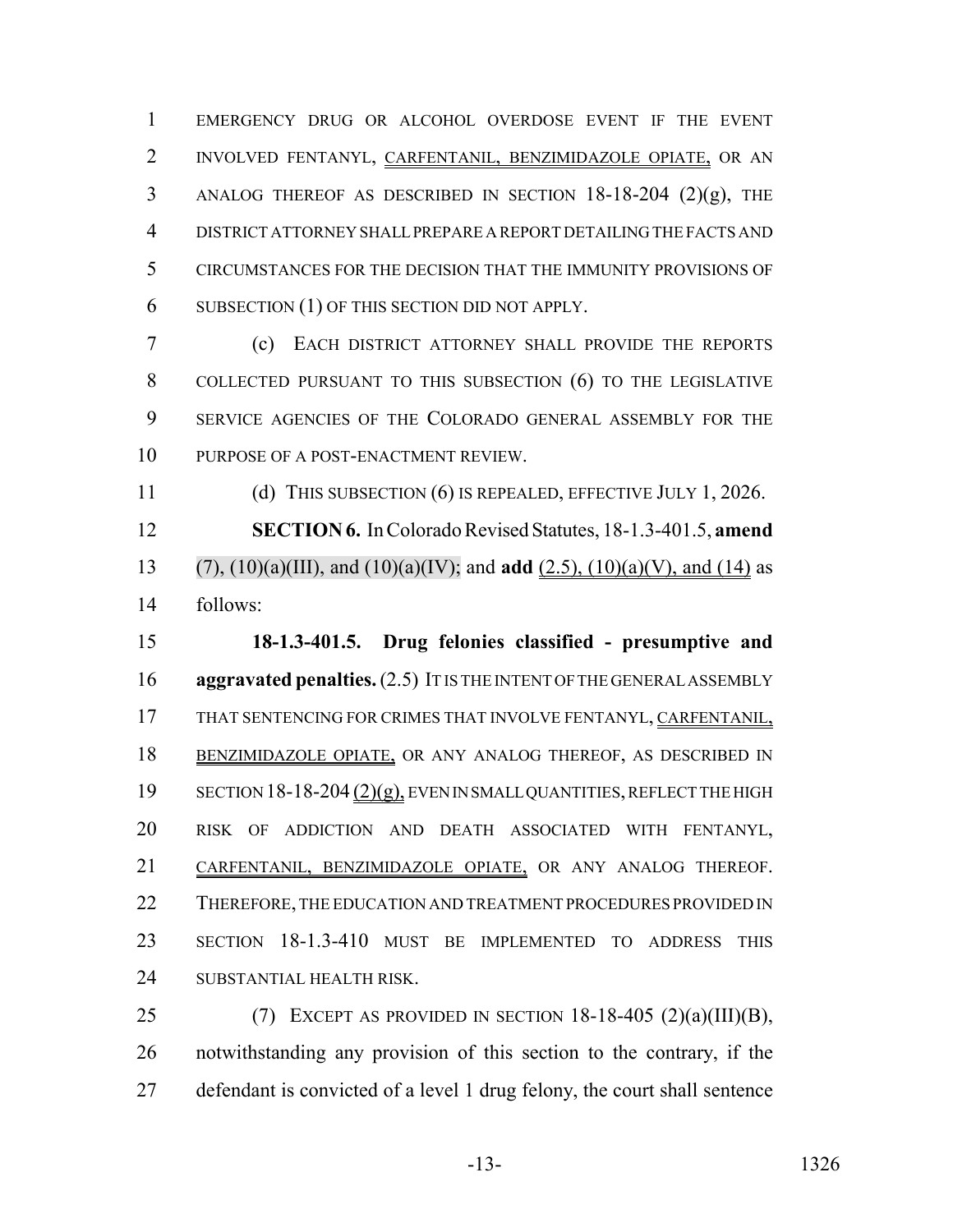the defendant to a term of incarceration in the department of corrections of at least eight years but not more than thirty-two years. The presence of 3 one or more of the aggravating circumstances provided in  $\frac{\partial^2 f}{\partial x^2}$ 4 of subsection (10) SUBSECTION (10)(a) of this section or in section 18-18-407 (1) requires the court to sentence a defendant convicted of a level 1 drug felony to a term of incarceration in the department of corrections of at least twelve years but no more than thirty-two years. The court may impose a fine in addition to imprisonment.

 (10) (a) Except for a level 1 drug felony, the presence of one or more of the following aggravating circumstances at the time of the 11 commission of a drug felony offense requires the court, if it sentences the defendant to incarceration, to sentence the defendant to a term of at least the midpoint in the presumptive range but not more than the maximum term of the aggravated range:

 (III) The defendant was under confinement, in prison, or in any correctional institution as a convicted felon, or an escapee from any 17 correctional institution for another felony;  $\sigma$ 

 (IV) The defendant was on probation for or on bond while awaiting sentencing following revocation of probation for a delinquent act that would have constituted a felony if committed by an adult; OR

**(V)** THE DEFENDANT COMMITTED A VIOLATION OF SECTION 18-18-405 (2)(a)(III)(A), AND THE UNLAWFUL DISTRIBUTION, MANUFACTURING, DISPENSING, OR SALE OF THE MATERIAL, COMPOUND, MIXTURE, OR PREPARATION WEIGHED MORE THAN FIFTY GRAMS AND CONTAINED FENTANYL, CARFENTANIL, BENZIMIDAZOLE OPIATE, OR AN 26 ANALOG THEREOF AS DESCRIBED IN SECTION  $18-18-204(2)(g)$ .

27 (14) (a) NOTWITHSTANDING SUBSECTION (2) (a) OF THIS SECTION,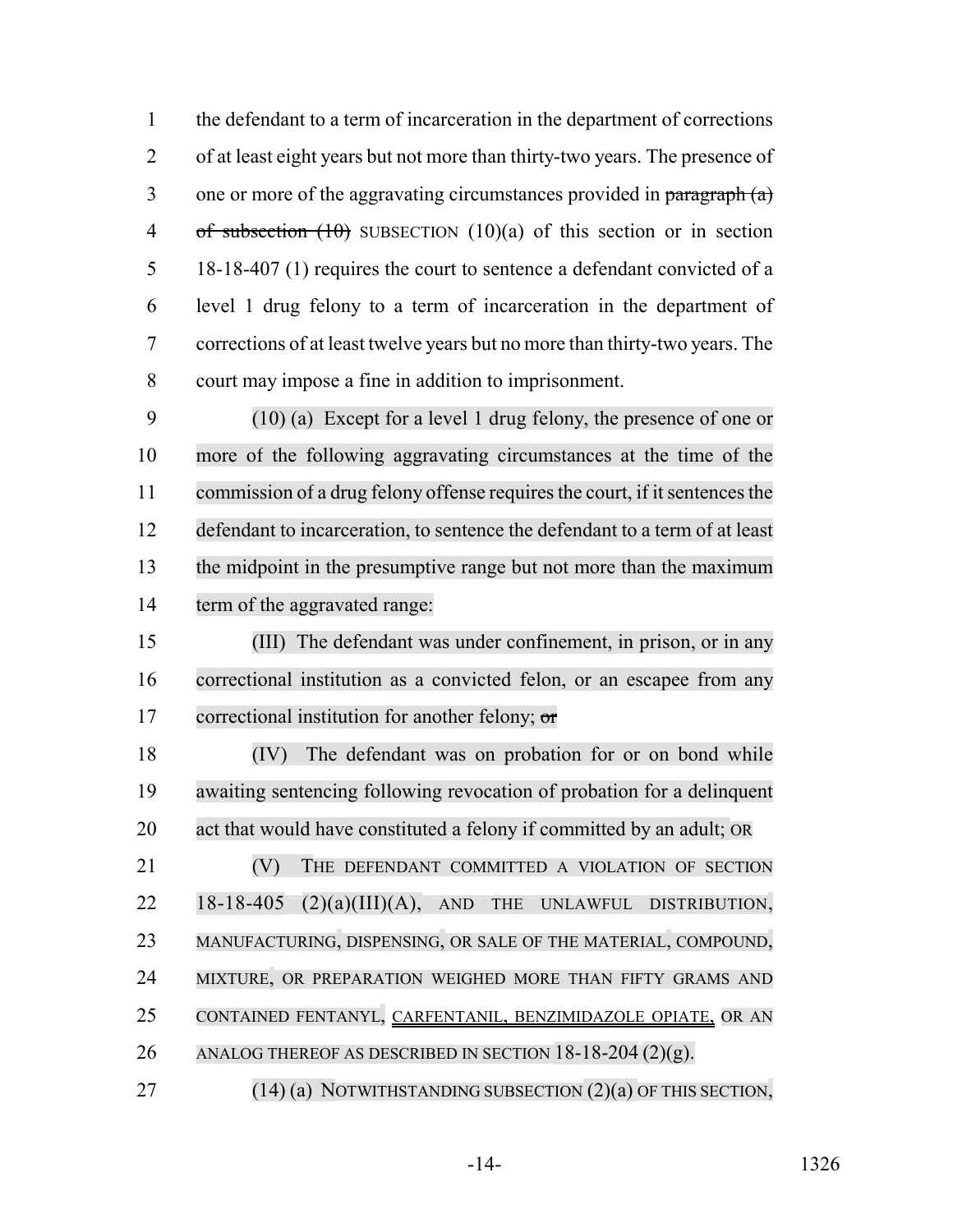1 FOR THE PURPOSE OF SENTENCING A PERSON CONVICTED OF A LEVEL 4 2 DRUG FELONY COMMITTED ON OR AFTER JULY 1, 2022, IN VIOLATION OF SECTION 18-18-403.5 (2.5), A COURT SHALL EITHER SENTENCE AN OFFENDERTO PROBATION FOR UP TO TWO YEARS,WITH THE POSSIBILITY OF A TOTAL OF ONE HUNDRED EIGHTY DAYS IN COUNTY JAIL, OR FOR A THIRD ORSUBSEQUENT OFFENSE, A TOTALOFUP TO THREE HUNDRED SIXTY-FOUR DAYS IN COUNTY JAIL, WHICH MAY BE IMPOSED IN WHOLE OR IN PART DURING THE TIME PERIOD OF PROBATION AS A CONDITION OF PROBATION OR AS A SANCTION FOR A VIOLATION OF PROBATION; OR SENTENCE AN 10 OFFENDER TO UP TO ONE HUNDRED EIGHTY DAYS IN THE COUNTY JAIL; EXCEPT THAT FOR A THIRD OR SUBSEQUENT OFFENSE, THE COURT MAY 12 SENTENCE AN OFFENDER TO UP TO THREE HUNDRED SIXTY-FOUR DAYS IN 13 THE COUNTY JAIL IF THE COURT SENTENCES THE OFFENDER TO JAIL. IN ADDITION TO THE SENTENCE TO PROBATION OR TO THE COUNTY JAIL, THE COURT MAY IMPOSE A FINE OF NOT MORE THAN ONE THOUSAND DOLLARS. (b) A COURT MAY SENTENCE A PERSON CONVICTED OF A LEVEL 4 17 DRUG FELONY COMMITTED ON OR AFTER JULY 1, 2022, IN VIOLATION OF 18 SECTION 18-18-403.5 (2.5), TO A COUNTY JAIL SENTENCING ALTERNATIVE PROVIDED PURSUANT TO SECTION 18-1.3-106 OR PLACEMENT IN A COMMUNITY CORRECTIONS PROGRAM AS A CONDITION OF PROBATION PROVIDED PURSUANT TO SECTION 18-1.3-301 (4) AS A SENTENCING ALTERNATIVE. (c) NOTWITHSTANDING ANY OTHER PROVISION OF LAW TO THE

24 CONTRARY, AN OFFENDER CONVICTED OF A LEVEL 4 DRUG FELONY COMMITTED ON OR AFTER JULY 1, 2022, IN VIOLATION OF SECTION 26 18-18-403.5 (2.5), IS NOT SUBJECT TO THE JURISDICTION OF THE 27 DEPARTMENT OF CORRECTIONS OR A MANDATORY PERIOD OF PAROLE.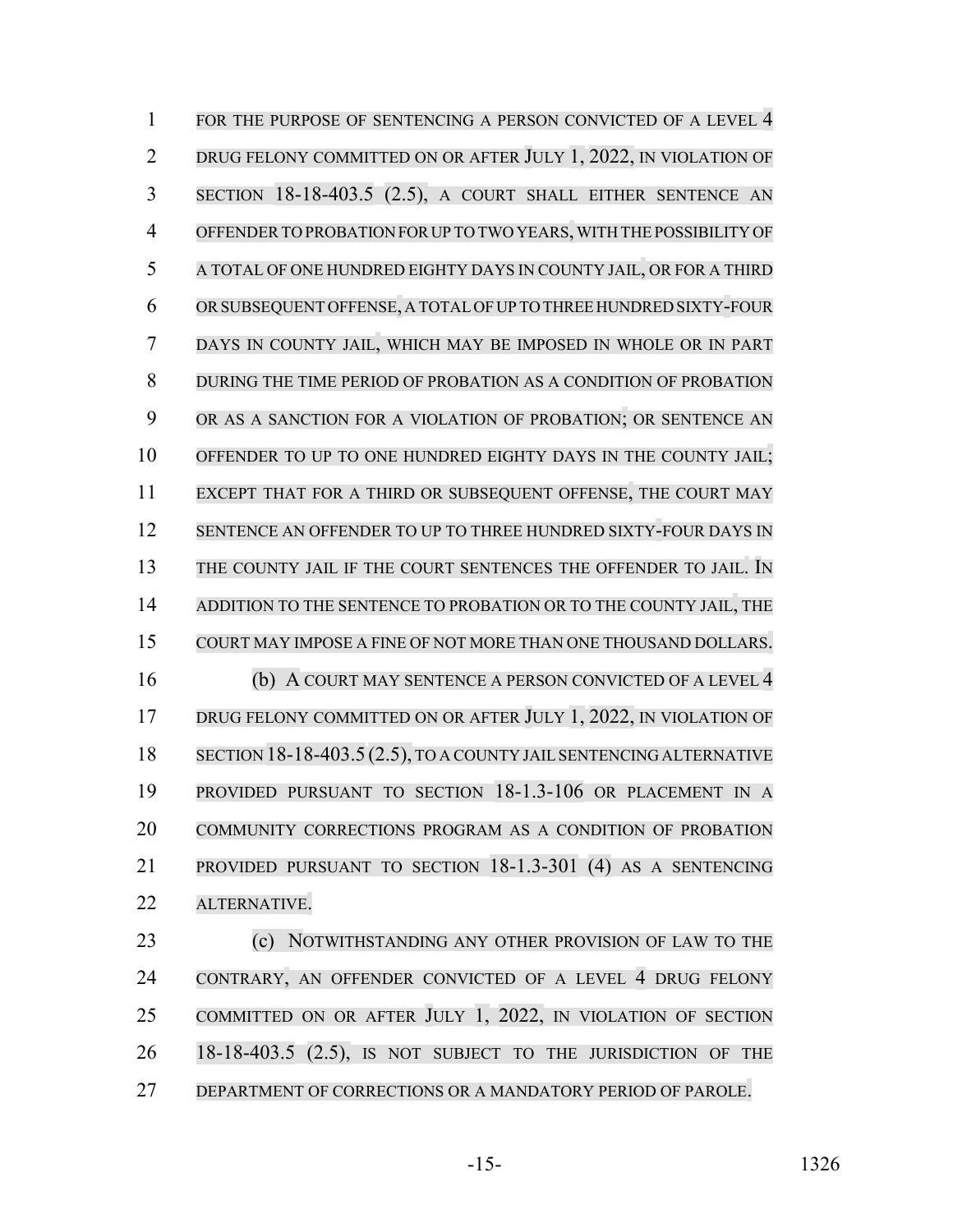**SECTION 7.** In Colorado Revised Statutes, **add** 18-1.3-410 as follows:

 **18-1.3-410. Fentanyl education and treatment program.** (1) UPON CONVICTION OF ANY OFFENSE PURSUANT TO PART 4 OF ARTICLE 18 OF THIS TITLE 18 FOR A MATERIAL, COMPOUND, MIXTURE, OR PREPARATION THAT CONTAINS ANY AMOUNT OF FENTANYL, CARFENTANIL, BENZIMIDAZOLE OPIATE, OR AN ANALOG THEREOF AS DESCRIBED IN 8 SECTION 18-18-204  $(2)(g)$ , THE COURT SHALL REQUIRE A SUBSTANCE ABUSE ASSESSMENT PURSUANT TO SECTION 18-1.3-209. THE SUBSTANCE ABUSE ASSESSMENT MUST INCLUDE INFORMATION REGARDING THE PERSON'S HISTORY OF SUBSTANCE USE, SPECIFICALLY THE USE OF FENTANYL, CARFENTANIL, BENZIMIDAZOLE OPIATE, OR AN ANALOG THEREOF; THE PERSON'S AMENABILITY TO TREATMENT; AND THE LEVEL OF 14 TREATMENT, IF ANY, NECESSARY TO ADDRESS THE PERSON'S SUBSTANCE USE DISORDER TO BE PROVIDED DURING THE PERSON'S PROBATION OR DEFERRED JUDGMENT SUPERVISION.

 (2) IF THE SUBSTANCE ABUSE ASSESSMENT DESCRIBED IN 18 SUBSECTION (1) OF THIS SECTION RECOMMENDS COMMUNITY-BASED TREATMENT, THE PERSON SHALL COMPLETE THE ASSESSED LEVEL OF TREATMENT CONSISTENT WITH THE PROVISIONS OF SECTION 18-1.3-209.

21 (3) (a) IF THE SUBSTANCE ABUSE ASSESSMENT DESCRIBED IN 22 SUBSECTION (1) OF THIS SECTION RECOMMENDS AS A CONDITION OF PROBATION PLACEMENT IN A RESIDENTIAL TREATMENT FACILITY FOR TREATMENT OF AN ADDICTION THAT INCLUDES FENTANYL, CARFENTANIL, 25 BENZIMIDAZOLE OPIATE, OR AN ANALOG THEREOF, THE COURT SHALL ORDER RESIDENTIAL TREATMENT AS A CONDITION OF PROBATION. THE RESIDENTIAL TREATMENT FACILITY MUST BE APPROVED BY THE OFFICE OF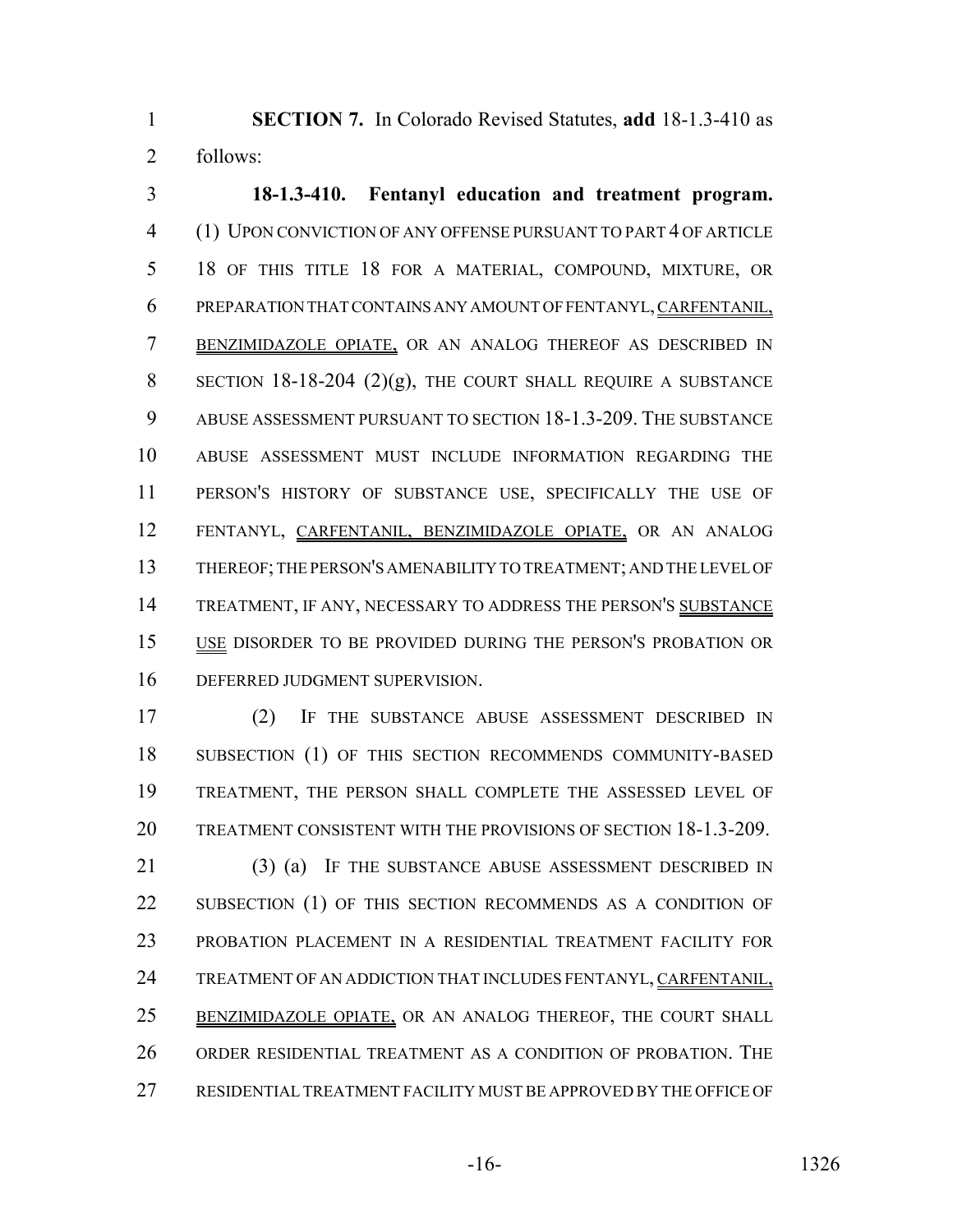BEHAVIORAL HEALTH IN THE DEPARTMENT OF HUMAN SERVICES AND DESIGNED FOR TREATMENT OF AN ADDICTION THAT INCLUDES FENTANYL, CARFENTANIL, BENZIMIDAZOLE OPIATE, OR AN ANALOG THEREOF. PLACEMENT IN A RESIDENTIAL PROGRAM AS A CONDITION OF PROBATION IS LIMITED TO THE PERIOD OF TIME THAT THE PLACEMENT IS CLINICALLY NECESSARY. THE RESIDENTIAL PLACEMENT COSTS MUST BE PAID FROM THE CORRECTIONAL TREATMENT CASH FUND, EXISTING PURSUANT TO SECTION 18-19-103(4), FOR A PERSON ON PROBATION AND IS DETERMINED BY THE COURT TO BE INDIGENT, IS REPRESENTED BY COURT-APPOINTED COUNSEL, OR IS OTHERWISE UNABLE TO AFFORD THE COST OF THE PLACEMENT.

 (b) NOTWITHSTANDING SUBSECTION (3)(a) OF THIS SECTION TO THE CONTRARY, THE COURT MAY ORDER NON-RESIDENTIAL TREATMENT AS A CONDITION OF PROBATION IF THE COURT MAKES FINDINGS ON THE RECORD THAT A RESIDENTIAL TREATMENT FACILITY DOES NOT EXIST, IS 16 NOT ACCESSIBLE FOR THE PERSON WITHIN A REASONABLE PERIOD OF TIME, OR NON-RESIDENTIAL TREATMENT IS AVAILABLE TO ADDRESS THE PERSON'S TREATMENT NEEDS.

 (4) A PERSON, REGARDLESS OF WHETHER THE PERSON IS RECEIVING TREATMENT IN A COMMUNITY-BASED OR RESIDENTIAL TREATMENT FACILITY PURSUANT TO SUBSECTION (2) OR (3) OF THIS SECTION, MUST COMPLETE THE FENTANYL EDUCATION PROGRAM DEVELOPED BY THE OFFICE OF BEHAVIORAL HEALTH PURSUANT TO SECTION 27-80-127. THE FENTANYL EDUCATION PROGRAM MUST INCLUDE INFORMATION REGARDING THE NATURE AND ADDICTIVE ELEMENTS OF SYNTHETIC OPIATES, THEIR DANGERS TO A PERSON'S LIFE AND HEALTH, ACCESS TO AND ADMINISTRATION OF OPIATE ANTAGONISTS AND NON-LABORATORY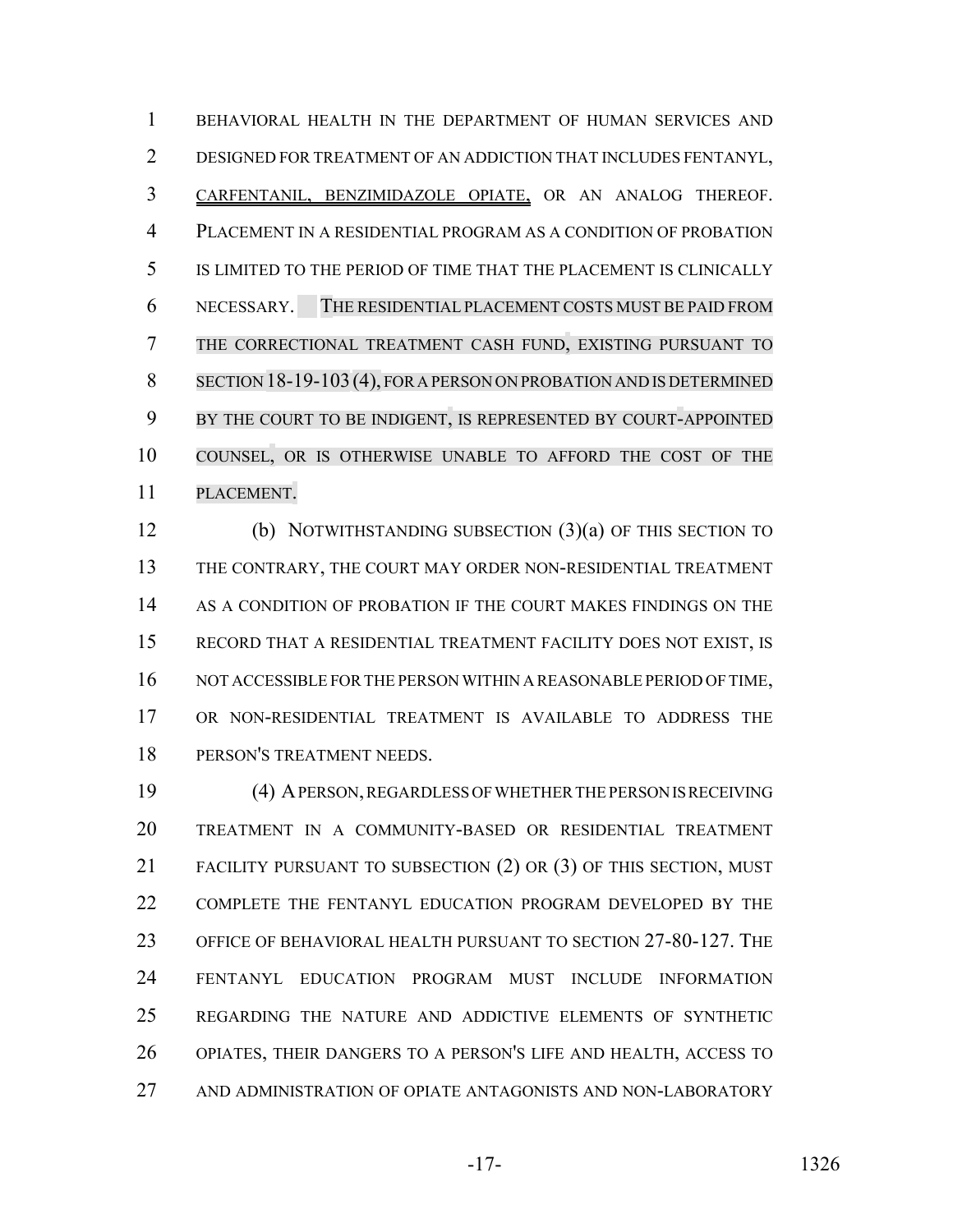SYNTHETIC OPIATE DETECTION TESTS, AND LAWS REGARDING SYNTHETIC OPIATES, INCLUDING CRIMINAL PENALTIES AND IMMUNITY FOR REPORTING AN OVERDOSE EVENT PURSUANT TO SECTION 18-1-711. THE FENTANYL EDUCATION PROGRAM COSTS MUST BE PAID FROM THE CORRECTIONAL TREATMENT CASH FUND, EXISTING PURSUANT TO SECTION 18-19-103 (4), FOR A PERSON ON PROBATION AND IS DETERMINED BY THE COURT TO BE INDIGENT, IS REPRESENTED BY COURT-APPOINTED COUNSEL, OR IS OTHERWISE UNABLE TO AFFORD THE COST OF PLACEMENT.

 **SECTION 8.** In Colorado Revised Statutes, **add** 18-1.3-410 as follows:

 **18-1.3-410. Fentanyl education and treatment program.** (1) UPON CONVICTION OF ANY OFFENSE PURSUANT TO PART 4 OF ARTICLE 18 OF THIS TITLE 18 FOR A MATERIAL, COMPOUND, MIXTURE, OR 14 PREPARATION THAT CONTAINS ANY AMOUNT OF FENTANYL, CARFENTANIL, BENZIMIDAZOLE OPIATE, OR AN ANALOG THEREOF AS DESCRIBED IN 16 SECTION 18-18-204 (2)(g), THE COURT SHALL REQUIRE A SUBSTANCE ABUSE ASSESSMENT PURSUANT TO SECTION 18-1.3-209. THE SUBSTANCE ABUSE ASSESSMENT MUST INCLUDE INFORMATION REGARDING THE PERSON'S HISTORY OF SUBSTANCE USE, SPECIFICALLY THE USE OF FENTANYL, CARFENTANIL, BENZIMIDAZOLE OPIATE, OR AN ANALOG THEREOF; THE PERSON'S AMENABILITY TO TREATMENT; AND THE LEVEL OF TREATMENT, IF ANY, NECESSARY TO ADDRESS THE PERSON'S SUBSTANCE 23 USE DISORDER TO BE PROVIDED DURING THE PERSON'S PROBATION OR DEFERRED JUDGMENT SUPERVISION.

 (2) IF THE SUBSTANCE ABUSE ASSESSMENT DESCRIBED IN 26 SUBSECTION (1) OF THIS SECTION RECOMMENDS COMMUNITY-BASED TREATMENT, THE PERSON SHALL COMPLETE THE ASSESSED LEVEL OF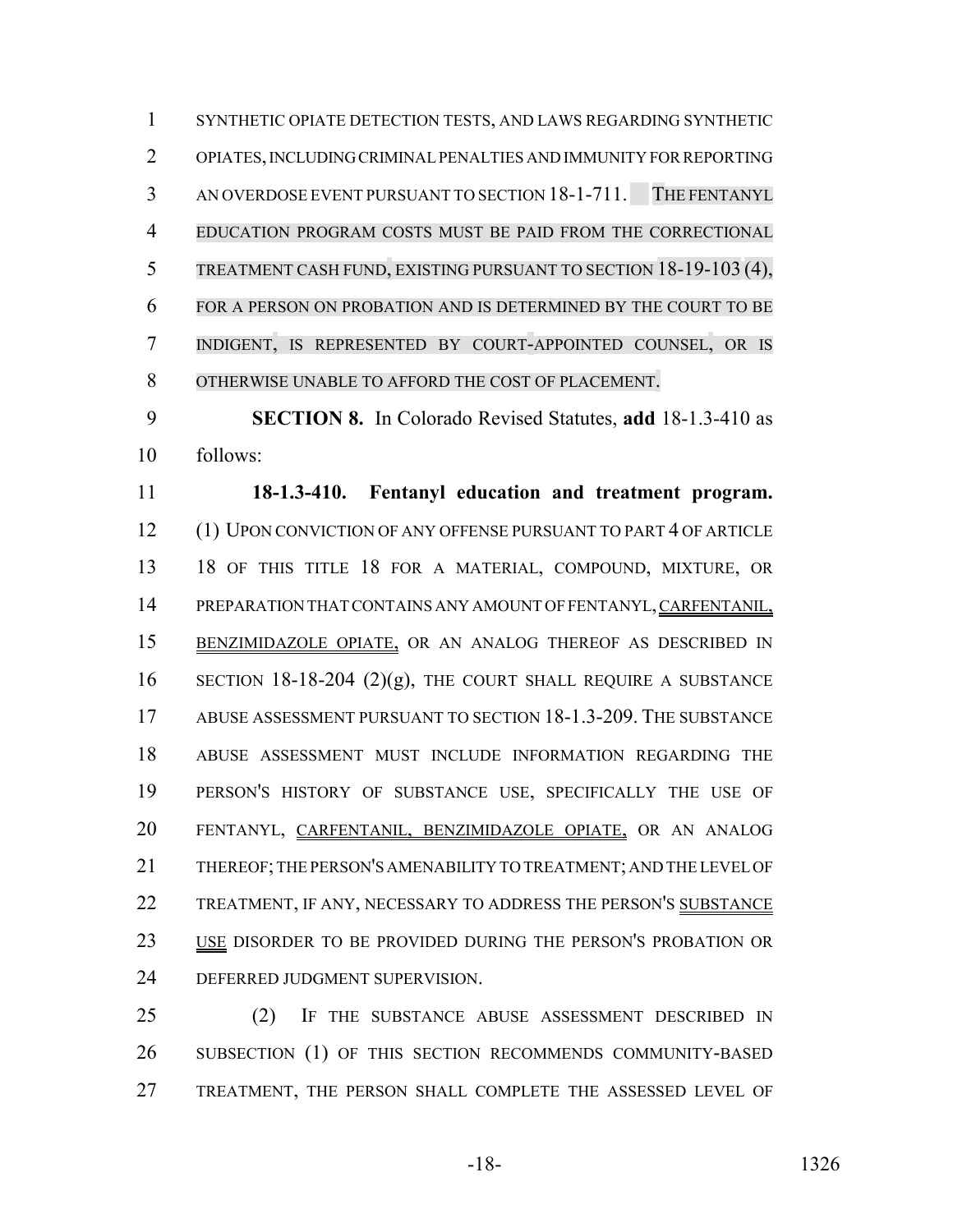TREATMENT CONSISTENT WITH THE PROVISIONS OF SECTION 18-1.3-209.

 (3) (a) IF THE SUBSTANCE ABUSE ASSESSMENT DESCRIBED IN SUBSECTION (1) OF THIS SECTION RECOMMENDS AS A CONDITION OF PROBATION PLACEMENT IN A RESIDENTIAL TREATMENT FACILITY FOR TREATMENT OF AN ADDICTION THAT INCLUDES FENTANYL, CARFENTANIL, BENZIMIDAZOLE OPIATE, OR AN ANALOG THEREOF, THE COURT SHALL ORDER RESIDENTIAL TREATMENT AS A CONDITION OF PROBATION. THE RESIDENTIAL TREATMENT FACILITY MUST BE APPROVED BY THE BEHAVIORAL HEALTH ADMINISTRATION IN THE DEPARTMENT OF HUMAN SERVICES AND DESIGNED FOR TREATMENT OF AN ADDICTION THAT 11 INCLUDES FENTANYL, CARFENTANIL, BENZIMIDAZOLE OPIATE, OR AN ANALOG THEREOF. PLACEMENT IN A RESIDENTIAL PROGRAM AS A CONDITION OF PROBATION IS LIMITED TO THE PERIOD OF TIME THAT THE PLACEMENT IS CLINICALLY NECESSARY. THE RESIDENTIAL PLACEMENT COSTS MUST BE PAID FROM THE CORRECTIONAL TREATMENT CASH FUND, EXISTING PURSUANT TO SECTION 18-19-103 (4), FOR A PERSON ON PROBATION AND IS DETERMINED BY THE COURT TO BE INDIGENT, IS REPRESENTED BY COURT-APPOINTED COUNSEL, OR IS OTHERWISE UNABLE TO AFFORD THE COST OF THE PLACEMENT.

20 (b) NOTWITHSTANDING SUBSECTION (3)(a) OF THIS SECTION TO THE CONTRARY, THE COURT MAY ORDER NON-RESIDENTIAL TREATMENT 22 AS A CONDITION OF PROBATION IF THE COURT MAKES FINDINGS ON THE RECORD THAT A RESIDENTIAL TREATMENT FACILITY DOES NOT EXIST, IS 24 NOT ACCESSIBLE FOR THE PERSON WITHIN A REASONABLE PERIOD OF TIME, OR NON-RESIDENTIAL TREATMENT IS AVAILABLE TO ADDRESS THE PERSON'S TREATMENT NEEDS.

- 
- 27 (4) A PERSON, REGARDLESS OF WHETHER THE PERSON IS RECEIVING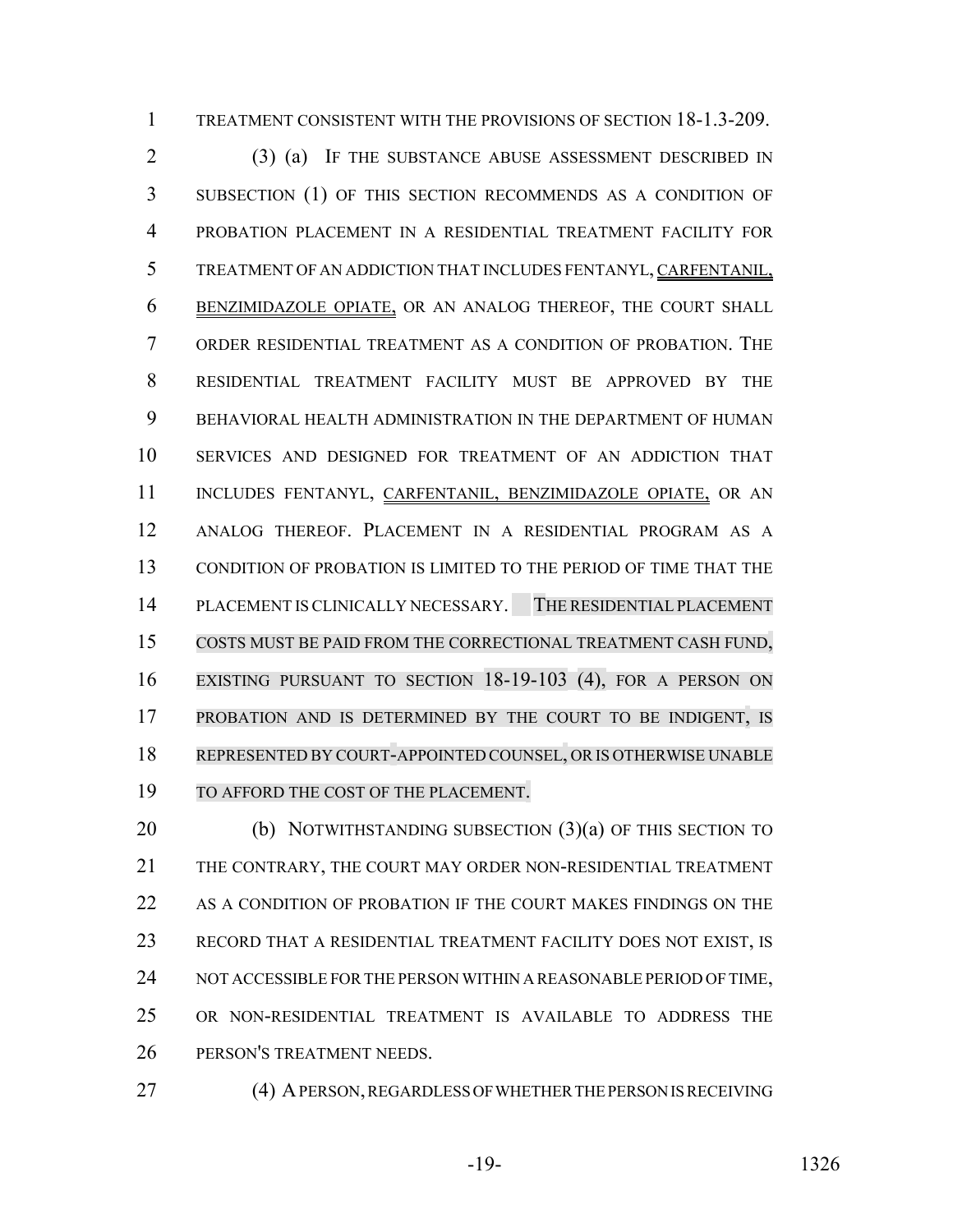TREATMENT IN A COMMUNITY-BASED OR RESIDENTIAL TREATMENT FACILITY PURSUANT TO SUBSECTION (2) OR (3) OF THIS SECTION, MUST COMPLETE THE FENTANYL EDUCATION PROGRAM DEVELOPED BY THE BEHAVIORAL HEALTH ADMINISTRATION PURSUANT TO SECTION 27-80-127. THE FENTANYL EDUCATION PROGRAM MUST INCLUDE INFORMATION REGARDING THE NATURE AND ADDICTIVE ELEMENTS OF SYNTHETIC OPIATES, THEIR DANGERS TO A PERSON'S LIFE AND HEALTH, ACCESS TO AND ADMINISTRATION OF OPIATE ANTAGONISTS AND NON-LABORATORY SYNTHETIC OPIATE DETECTION TESTS, AND LAWS REGARDING SYNTHETIC OPIATES, INCLUDING CRIMINAL PENALTIES AND IMMUNITY FOR REPORTING 11 AN OVERDOSE EVENT PURSUANT TO SECTION 18-1-711. THE FENTANYL EDUCATION PROGRAM COSTS MUST BE PAID FROM THE CORRECTIONAL TREATMENT CASH FUND, EXISTING PURSUANT TO SECTION 18-19-103 (4), 14 FOR A PERSON ON PROBATION AND IS DETERMINED BY THE COURT TO BE INDIGENT, IS REPRESENTED BY COURT-APPOINTED COUNSEL, OR IS OTHERWISE UNABLE TO AFFORD THE COST OF PLACEMENT.

 **SECTION 9.** In Colorado Revised Statutes, 18-1.3-501, **amend**  $18 \quad (1)(d.5)(I)$  as follows:

 **18-1.3-501. Misdemeanors classified - drug misdemeanors and drug petty offenses classified - penalties - legislative intent - definitions.** (1) (d.5) (I) (A) It is the intention of the general assembly to classify most drug possession on and after March 1, 2020, as a misdemeanor offense with different sentencing options and limited incarceration penalties. The purpose of this sentencing scheme is to provide offenders who are assessed to be in need of treatment or other intervention with probation supervision in conjunction with effective medical and behavioral intervention and treatment. For those drug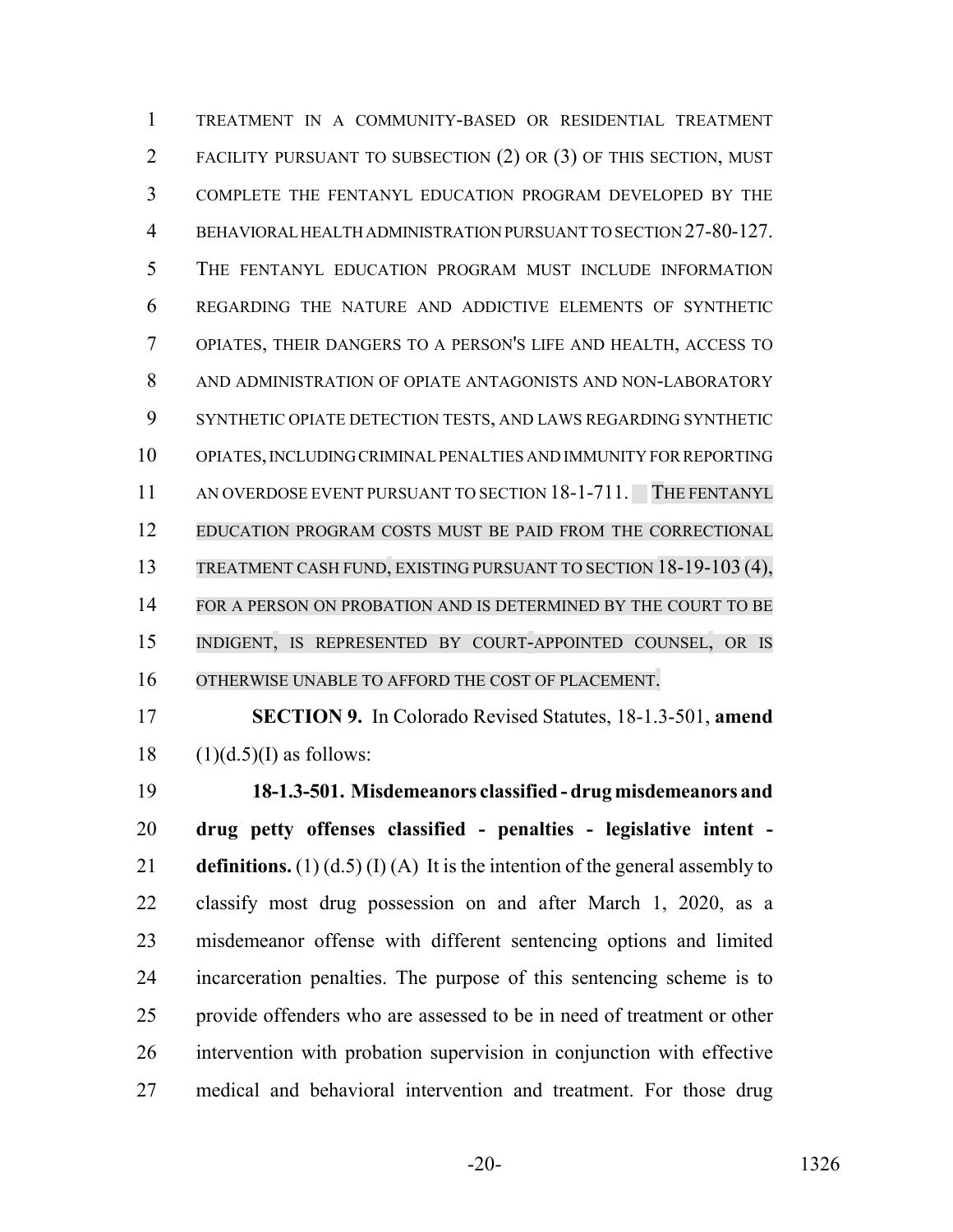possessors who are not in need of treatment, sentencing by the courts system should be limited. This sentencing scheme recognizes that drug use and possession is primarily a health concern and should be treated as such by Colorado courts.

 (B) FURTHERMORE, IT IS THE INTENT OF THE GENERAL ASSEMBLY THAT SENTENCING FOR CRIMES THAT INVOLVE FENTANYL, CARFENTANIL, BENZIMIDAZOLE OPIATE, OR AN ANALOG THEREOF AS DESCRIBED IN SECTION 18-18-204 (2)(g), EVEN IN SMALL QUANTITIES, REFLECT THE HIGH RISK OF ADDICTION AND DEATH ASSOCIATED WITH FENTANYL, CARFENTANIL, BENZIMIDAZOLE OPIATE, OR ANY ANALOG THEREOF. THEREFORE, THE EDUCATION AND TREATMENT PROCEDURES PROVIDED IN 12 SECTION 18-1.3-510 MUST BE IMPLEMENTED TO ADDRESS THIS SUBSTANTIAL HEALTH RISK.

 **SECTION 10.** In Colorado Revised Statutes, **add** 18-1.3-510 as follows:

 **18-1.3-510. Fentanyl education and treatment program.** (1) UPON CONVICTION OF ANY OFFENSE PURSUANT TO PART 4 OF ARTICLE 18 OF THIS TITLE 18 FOR A MATERIAL, COMPOUND, MIXTURE, OR PREPARATION THAT CONTAINS ANY AMOUNT OF FENTANYL, CARFENTANIL, 20 BENZIMIDAZOLE OPIATE, OR AN ANALOG THEREOF AS DESCRIBED IN 21 SECTION 18-18-204  $(2)(g)$ , THE COURT SHALL REQUIRE A SUBSTANCE ABUSE ASSESSMENT PURSUANT TO SECTION 18-1.3-209. THE SUBSTANCE ABUSE ASSESSMENT MUST INCLUDE INFORMATION REGARDING THE PERSON'S HISTORY OF SUBSTANCE USE, SPECIFICALLY THE USE OF FENTANYL, CARFENTANIL, BENZIMIDAZOLE OPIATE, OR ANY ANALOG THEREOF; THE PERSON'S AMENABILITY TO TREATMENT; AND THE LEVEL OF 27 TREATMENT, IF ANY, NECESSARY TO ADDRESS THE PERSON'S SUBSTANCE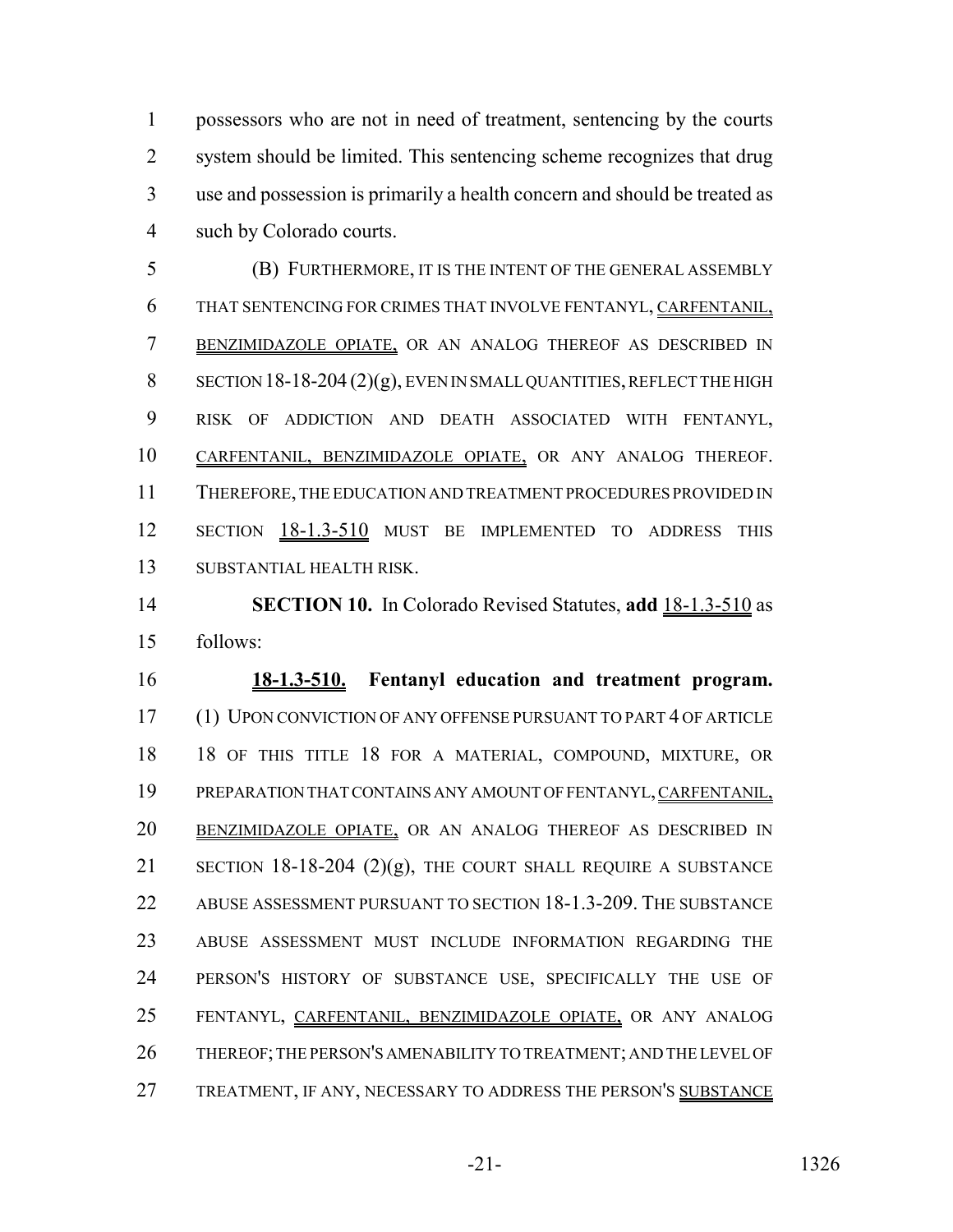1 USE DISORDER TO BE PROVIDED DURING THE PERSON'S PROBATION OR DEFERRED JUDGMENT SUPERVISION.

 (2) IF THE SUBSTANCE ABUSE ASSESSMENT DESCRIBED IN SUBSECTION (1) OF THIS SECTION RECOMMENDS COMMUNITY-BASED TREATMENT, THE PERSON SHALL COMPLETE THE ASSESSED LEVEL OF TREATMENT CONSISTENT WITH THE PROVISIONS OF SECTION 18-1.3-209.

 (3) (a) IF THE SUBSTANCE ABUSE ASSESSMENT DESCRIBED IN SUBSECTION (1) OF THIS SECTION RECOMMENDS AS A CONDITION OF PROBATION PLACEMENT IN A RESIDENTIAL TREATMENT FACILITY FOR TREATMENT OF AN ADDICTION THAT INCLUDES FENTANYL, CARFENTANIL, 11 BENZIMIDAZOLE OPIATE, OR AN ANALOG THEREOF, THE COURT SHALL ORDER RESIDENTIAL TREATMENT AS A CONDITION OF PROBATION. THE RESIDENTIAL TREATMENT FACILITY MUST BE APPROVED BY THE OFFICE OF BEHAVIORAL HEALTH IN THE DEPARTMENT OF HUMAN SERVICES AND DESIGNED FOR TREATMENT OF AN ADDICTION THAT INCLUDES FENTANYL, CARFENTANIL, BENZIMIDAZOLE OPIATE, OR AN ANALOG THEREOF. PLACEMENT IN A RESIDENTIAL PROGRAM AS A CONDITION OF PROBATION IS LIMITED TO THE PERIOD OF TIME THAT THE PLACEMENT IS CLINICALLY NECESSARY. THE RESIDENTIAL PLACEMENT COSTS MUST BE PAID FROM THE CORRECTIONAL TREATMENT CASH FUND, EXISTING PURSUANT TO SECTION 18-19-103(4), FOR A PERSON ON PROBATION AND IS DETERMINED 22 BY THE COURT TO BE INDIGENT, IS REPRESENTED BY COURT-APPOINTED COUNSEL, OR IS OTHERWISE UNABLE TO AFFORD THE COST OF THE PLACEMENT.

 (b) NOTWITHSTANDING SUBSECTION (3)(a) OF THIS SECTION TO 26 THE CONTRARY, THE COURT MAY ORDER NON-RESIDENTIAL TREATMENT 27 AS A CONDITION OF PROBATION IF THE COURT MAKES FINDINGS ON THE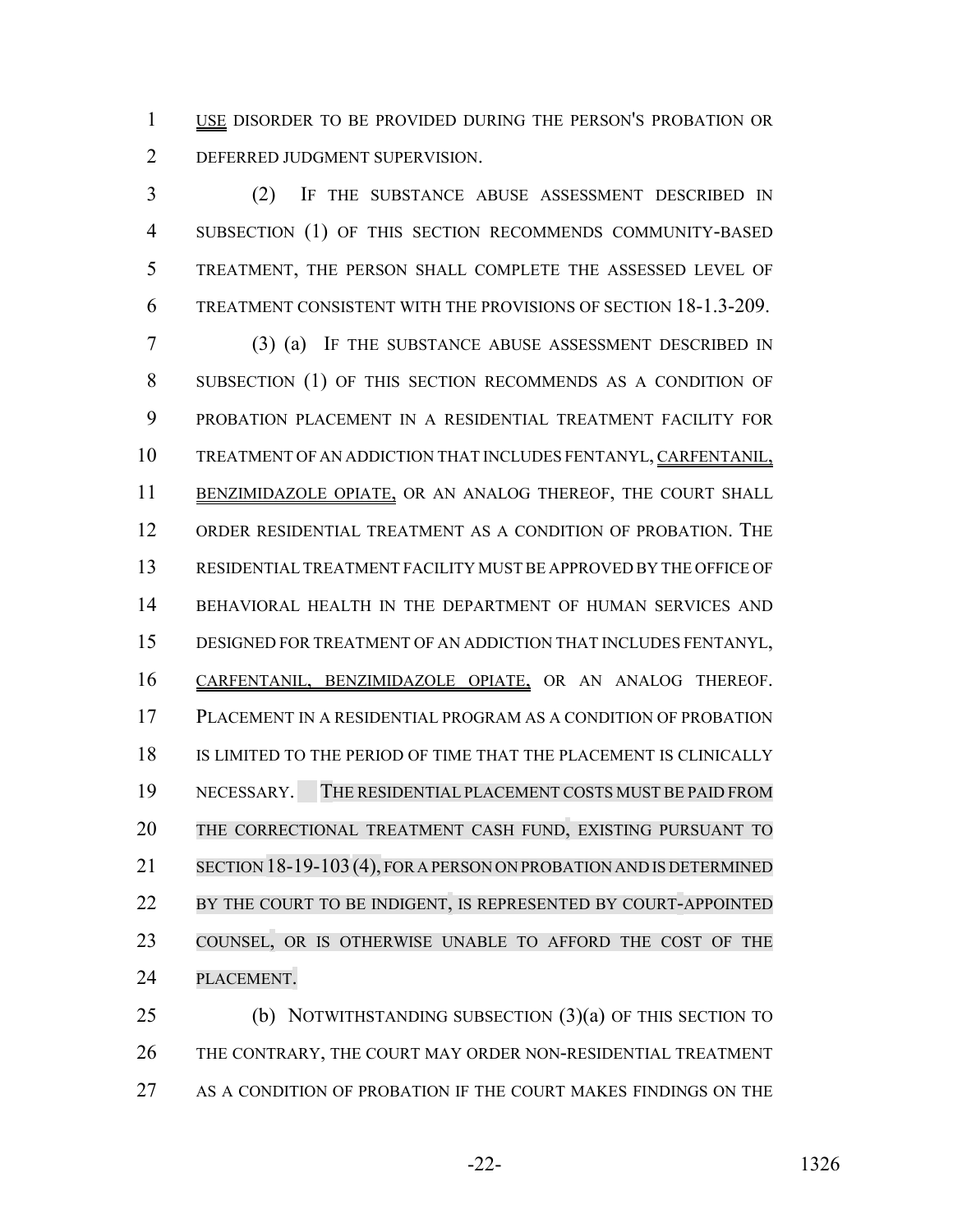RECORD THAT A RESIDENTIAL TREATMENT FACILITY DOES NOT EXIST, IS NOT ACCESSIBLE FOR THE PERSON WITHIN A REASONABLE PERIOD OF TIME, OR NON-RESIDENTIAL TREATMENT IS AVAILABLE TO ADDRESS THE PERSON'S TREATMENT NEEDS.

 (4) A PERSON, REGARDLESS OF WHETHER THE PERSON IS RECEIVING TREATMENT IN A COMMUNITY-BASED OR RESIDENTIAL TREATMENT FACILITY PURSUANT TO SUBSECTION (2) OR (3) OF THIS SECTION, MUST COMPLETE THE FENTANYL EDUCATION PROGRAM DEVELOPED BY THE OFFICE OF BEHAVIORAL HEALTH PURSUANT TO SECTION 27-80-127. THE FENTANYL EDUCATION PROGRAM MUST INCLUDE INFORMATION REGARDING THE NATURE AND ADDICTIVE ELEMENTS OF SYNTHETIC OPIATES, THEIR DANGERS TO A PERSON'S LIFE AND HEALTH, ACCESS TO AND ADMINISTRATION OF OPIATE ANTAGONISTS AND NON-LABORATORY SYNTHETIC OPIATE DETECTION TESTS, AND LAWS REGARDING SYNTHETIC OPIATES, INCLUDING CRIMINAL PENALTIES AND IMMUNITY FOR REPORTING AN OVERDOSE EVENT PURSUANT TO SECTION 18-1-711. THE FENTANYL EDUCATION PROGRAM COSTS MUST BE PAID FROM THE CORRECTIONAL TREATMENT CASH FUND, EXISTING PURSUANT TO SECTION 18-19-103 (4), FOR A PERSON ON PROBATION AND IS DETERMINED BY THE COURT TO BE INDIGENT, IS REPRESENTED BY COURT-APPOINTED COUNSEL, OR IS OTHERWISE UNABLE TO AFFORD THE COST OF PLACEMENT.

 **SECTION 11.** In Colorado Revised Statutes, **add** 18-1.3-510 as follows:

 **18-1.3-510. Fentanyl education and treatment program.** 25 (1) UPON CONVICTION OF ANY OFFENSE PURSUANT TO PART 4 OF ARTICLE 18 OF THIS TITLE 18 FOR A MATERIAL, COMPOUND, MIXTURE, OR PREPARATION THAT CONTAINS ANY AMOUNT OF FENTANYL, CARFENTANIL,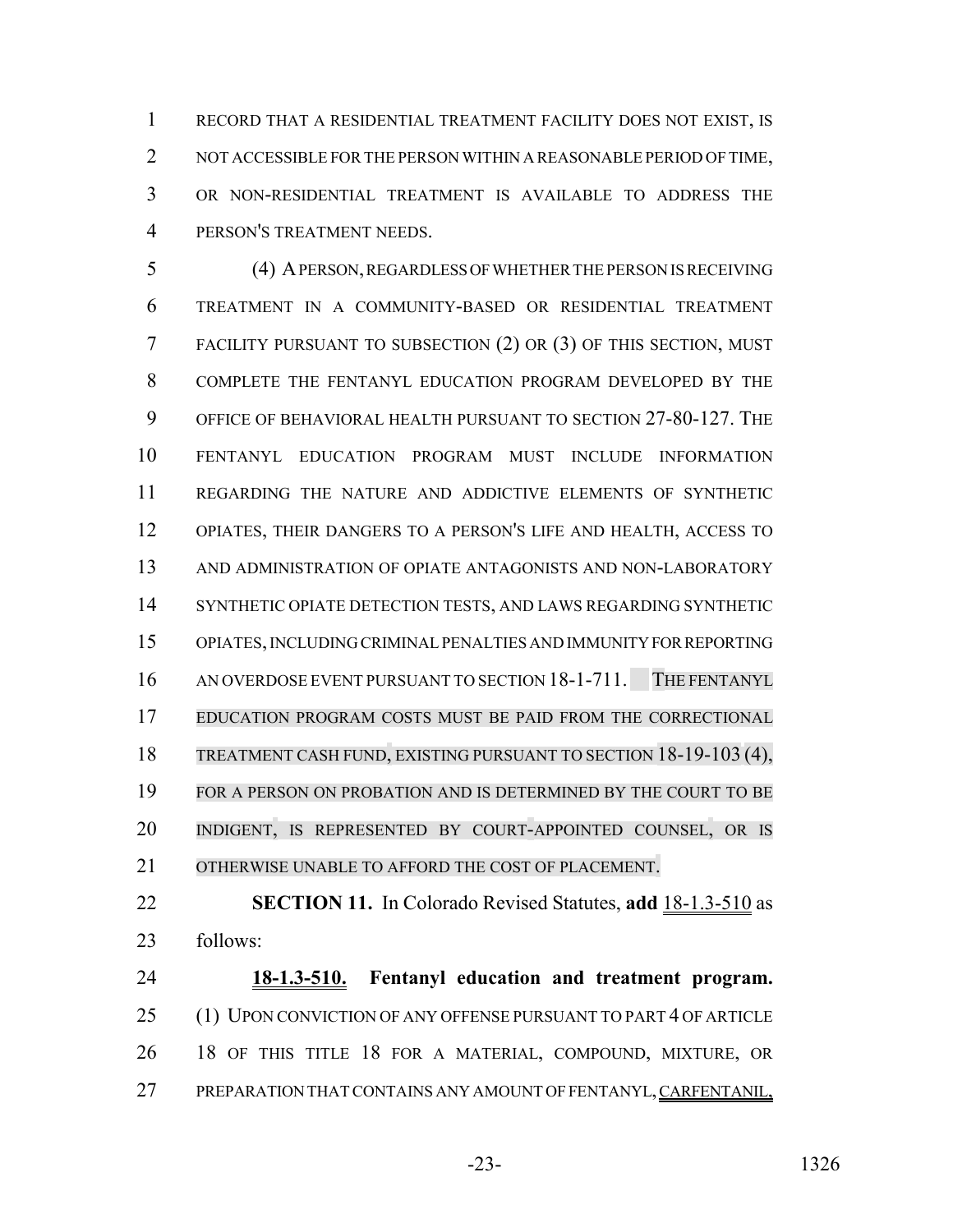BENZIMIDAZOLE OPIATE, OR AN ANALOG THEREOF AS DESCRIBED IN 2 SECTION 18-18-204  $(2)(g)$ , THE COURT SHALL REQUIRE A SUBSTANCE ABUSE ASSESSMENT PURSUANT TO SECTION 18-1.3-209. THE SUBSTANCE ABUSE ASSESSMENT MUST INCLUDE INFORMATION REGARDING THE PERSON'S HISTORY OF SUBSTANCE USE, SPECIFICALLY THE USE OF FENTANYL, CARFENTANIL, BENZIMIDAZOLE OPIATE, OR ANY ANALOG THEREOF; THE PERSON'S AMENABILITY TO TREATMENT; AND THE LEVEL OF TREATMENT, IF ANY, NECESSARY TO ADDRESS THE PERSON'S SUBSTANCE 9 USE DISORDER TO BE PROVIDED DURING THE PERSON'S PROBATION OR DEFERRED JUDGMENT SUPERVISION.

 (2) IF THE SUBSTANCE ABUSE ASSESSMENT DESCRIBED IN 12 SUBSECTION (1) OF THIS SECTION RECOMMENDS COMMUNITY-BASED TREATMENT, THE PERSON SHALL COMPLETE THE ASSESSED LEVEL OF TREATMENT CONSISTENT WITH THE PROVISIONS OF SECTION 18-1.3-209.

 (3) (a) IF THE SUBSTANCE ABUSE ASSESSMENT DESCRIBED IN SUBSECTION (1) OF THIS SECTION RECOMMENDS AS A CONDITION OF PROBATION PLACEMENT IN A RESIDENTIAL TREATMENT FACILITY FOR TREATMENT OF AN ADDICTION THAT INCLUDES FENTANYL, CARFENTANIL, BENZIMIDAZOLE OPIATE, OR AN ANALOG THEREOF, THE COURT SHALL ORDER RESIDENTIAL TREATMENT AS A CONDITION OF PROBATION. THE RESIDENTIAL TREATMENT FACILITY MUST BE APPROVED BY THE 22 BEHAVIORAL HEALTH ADMINISTRATION IN THE DEPARTMENT OF HUMAN SERVICES AND DESIGNED FOR TREATMENT OF AN ADDICTION THAT 24 INCLUDES FENTANYL, CARFENTANIL, BENZIMIDAZOLE OPIATE, OR AN ANALOG THEREOF. PLACEMENT IN A RESIDENTIAL PROGRAM AS A 26 CONDITION OF PROBATION IS LIMITED TO THE PERIOD OF TIME THAT THE PLACEMENT IS CLINICALLY NECESSARY. THE RESIDENTIAL PLACEMENT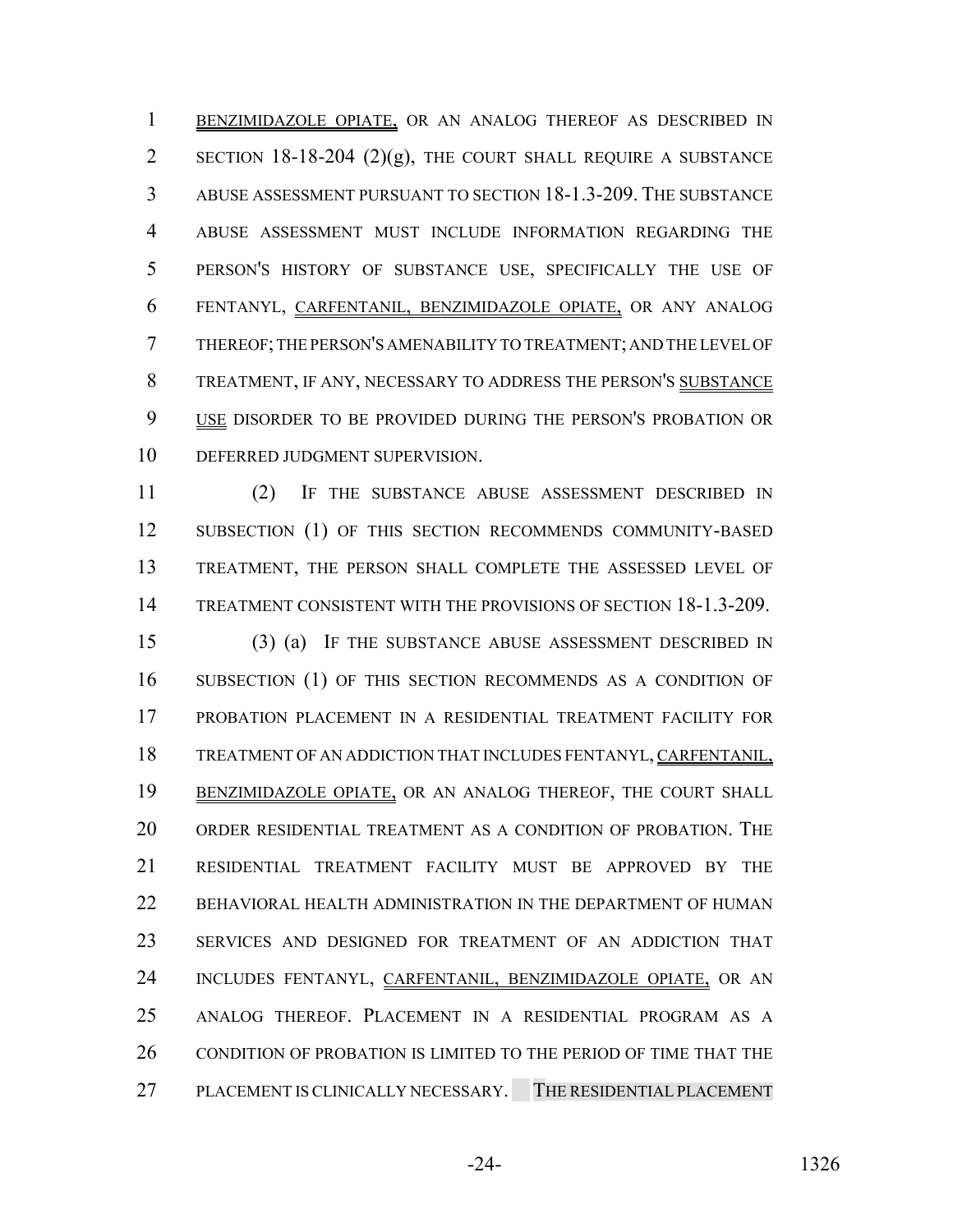COSTS MUST BE PAID FROM THE CORRECTIONAL TREATMENT CASH FUND, EXISTING PURSUANT TO SECTION 18-19-103 (4), FOR A PERSON ON PROBATION AND IS DETERMINED BY THE COURT TO BE INDIGENT, IS REPRESENTED BY COURT-APPOINTED COUNSEL, OR IS OTHERWISE UNABLE TO AFFORD THE COST OF THE PLACEMENT.

 (b) NOTWITHSTANDING SUBSECTION (3)(a) OF THIS SECTION TO THE CONTRARY, THE COURT MAY ORDER NON-RESIDENTIAL TREATMENT AS A CONDITION OF PROBATION IF THE COURT MAKES FINDINGS ON THE RECORD THAT A RESIDENTIAL TREATMENT FACILITY DOES NOT EXIST, IS NOT ACCESSIBLE FOR THE PERSON WITHIN A REASONABLE PERIOD OF TIME, OR NON-RESIDENTIAL TREATMENT IS AVAILABLE TO ADDRESS THE PERSON'S TREATMENT NEEDS.

 (4) A PERSON, REGARDLESS OF WHETHER THE PERSON IS RECEIVING TREATMENT IN A COMMUNITY-BASED OR RESIDENTIAL TREATMENT FACILITY PURSUANT TO SUBSECTION (2) OR (3) OF THIS SECTION, MUST COMPLETE THE FENTANYL EDUCATION PROGRAM DEVELOPED BY THE BEHAVIORAL HEALTH ADMINISTRATION PURSUANT TO SECTION 27-80-127. THE FENTANYL EDUCATION PROGRAM MUST INCLUDE INFORMATION REGARDING THE NATURE AND ADDICTIVE ELEMENTS OF SYNTHETIC OPIATES, THEIR DANGERS TO A PERSON'S LIFE AND HEALTH, ACCESS TO AND ADMINISTRATION OF OPIATE ANTAGONISTS AND NON-LABORATORY SYNTHETIC OPIATE DETECTION TESTS, AND LAWS REGARDING SYNTHETIC OPIATES, INCLUDING CRIMINAL PENALTIES AND IMMUNITY FOR REPORTING 24 AN OVERDOSE EVENT PURSUANT TO SECTION 18-1-711. THE FENTANYL EDUCATION PROGRAM COSTS MUST BE PAID FROM THE CORRECTIONAL TREATMENT CASH FUND, EXISTING PURSUANT TO SECTION 18-19-103 (4), 27 FOR A PERSON ON PROBATION AND IS DETERMINED BY THE COURT TO BE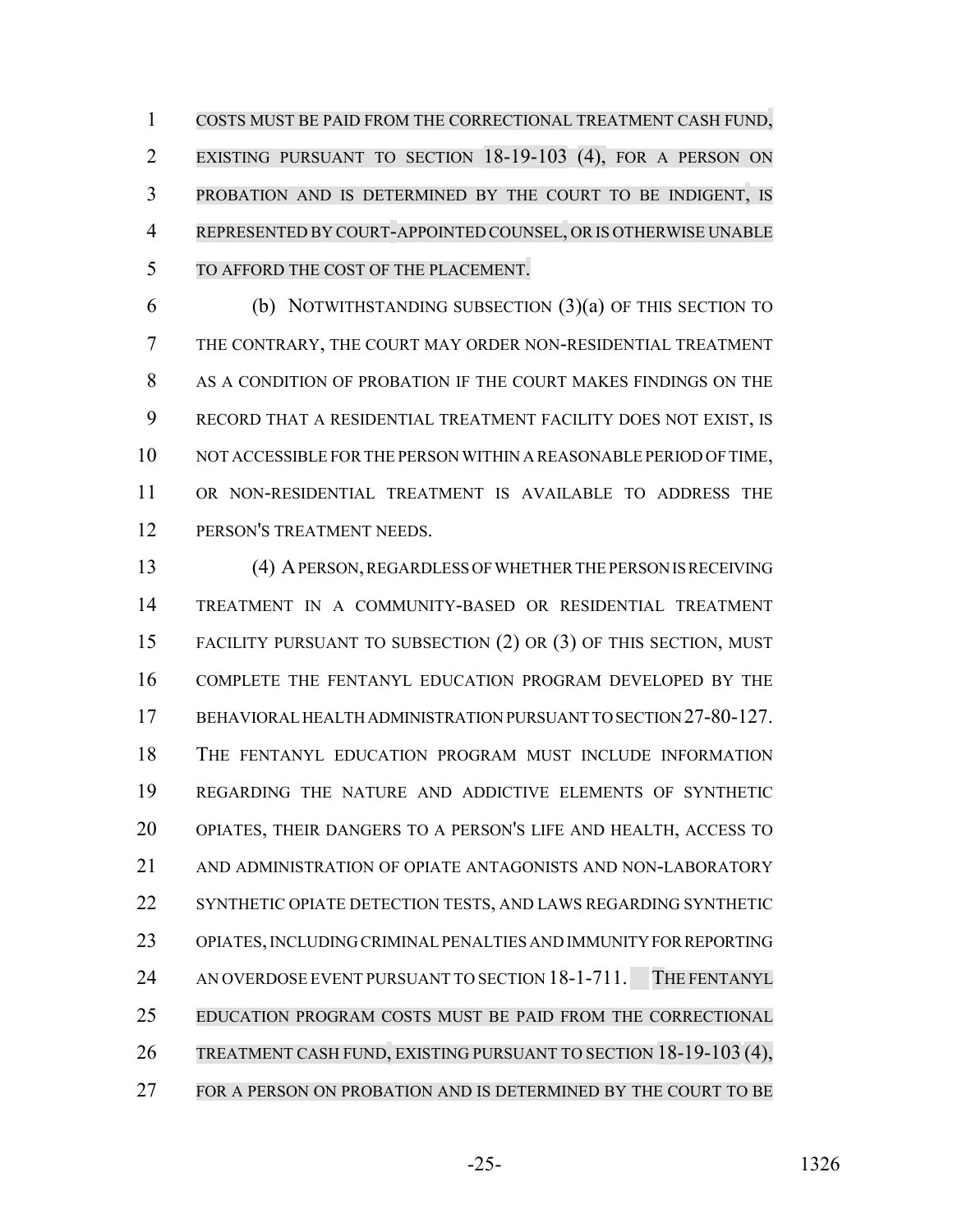| $\mathbf{1}$   | INDIGENT, IS REPRESENTED BY COURT-APPOINTED COUNSEL, OR IS                                    |
|----------------|-----------------------------------------------------------------------------------------------|
| $\overline{2}$ | OTHERWISE UNABLE TO AFFORD THE COST OF PLACEMENT.                                             |
| 3              | <b>SECTION 12.</b> In Colorado Revised Statutes, 12-30-110, amend                             |
| $\overline{4}$ | $(1)(a)(VI)$ , $(1)(b)$ introductory portion, $(2)(b)$ , $(3)(c)$ , $(4)(b)$ , and $(7)(a)$ ; |
| 5              | and <b>add</b> (1)(a)(VIII), (1)(a)(IX), (1)(a)(X), (1)(a)(XI), (1)(a)(XII),                  |
| 6              | $(1)(a)(XIII), (1)(a)(XIV), (1)(a)(XV), (1)(a)(XVI), (1)(a)(XVII),$                           |
| 7              | $(1)(a)(XVIII), (1)(a)(XIX), (1)(a)(XX), (1)(a)(XXI), (3.5), (7)(a.3),$                       |
| 8              | $(7)(a.5), (7)(a.7), (7)(b.2), (7)(b.3), (7)(b.4), (7)(b.7), (7)(b.8), (7)(h.3),$             |
| 9              | and $(7)(h.7)$ as follows:                                                                    |
| 10             | 12-30-110. Prescribing or dispensing opiate antagonists -                                     |
| 11             | <b>authorized recipients - definitions.</b> $(1)(a)$ A prescriber may prescribe               |
| 12             | or dispense, directly or in accordance with standing orders and protocols,                    |
| 13             | an opiate antagonist to:                                                                      |
| 14             | (VI) A person described in section 25-20.5-1001; or                                           |
| 15             | (VIII) AN INSTITUTION OF HIGHER EDUCATION, OR AN EMPLOYEE                                     |
| 16             | OR AGENT OF THE INSTITUTION OF HIGHER EDUCATION;                                              |
| 17             | (IX) A LIBRARY, OR AN EMPLOYEE OR AGENT OF THE LIBRARY;                                       |
| 18             | (X) A COMMUNITY SERVICE ORGANIZATION, OR AN EMPLOYEE OR                                       |
| 19             | AGENT OF THE COMMUNITY SERVICE ORGANIZATION;                                                  |
| 20             | (XI) A RELIGIOUS ORGANIZATION, OR AN EMPLOYEE OR AGENT OF                                     |
| 21             | THE RELIGIOUS ORGANIZATION;                                                                   |
| 22             | (XII) A LOCAL JAIL, OR AN EMPLOYEE OR AGENT OF THE LOCAL                                      |
| 23             | JAIL;                                                                                         |
| 24             | (XIII) A MULTIJURISDICTIONAL JAIL, OR AN EMPLOYEE OR AGENT                                    |
| 25             | OF THE MULTIJURISDICTIONAL JAIL;                                                              |
| 26             | (XIV) A MUNICIPAL JAIL, OR AN EMPLOYEE OR AGENT OF THE                                        |
| 27             | MUNICIPAL JAIL;                                                                               |

-26- 1326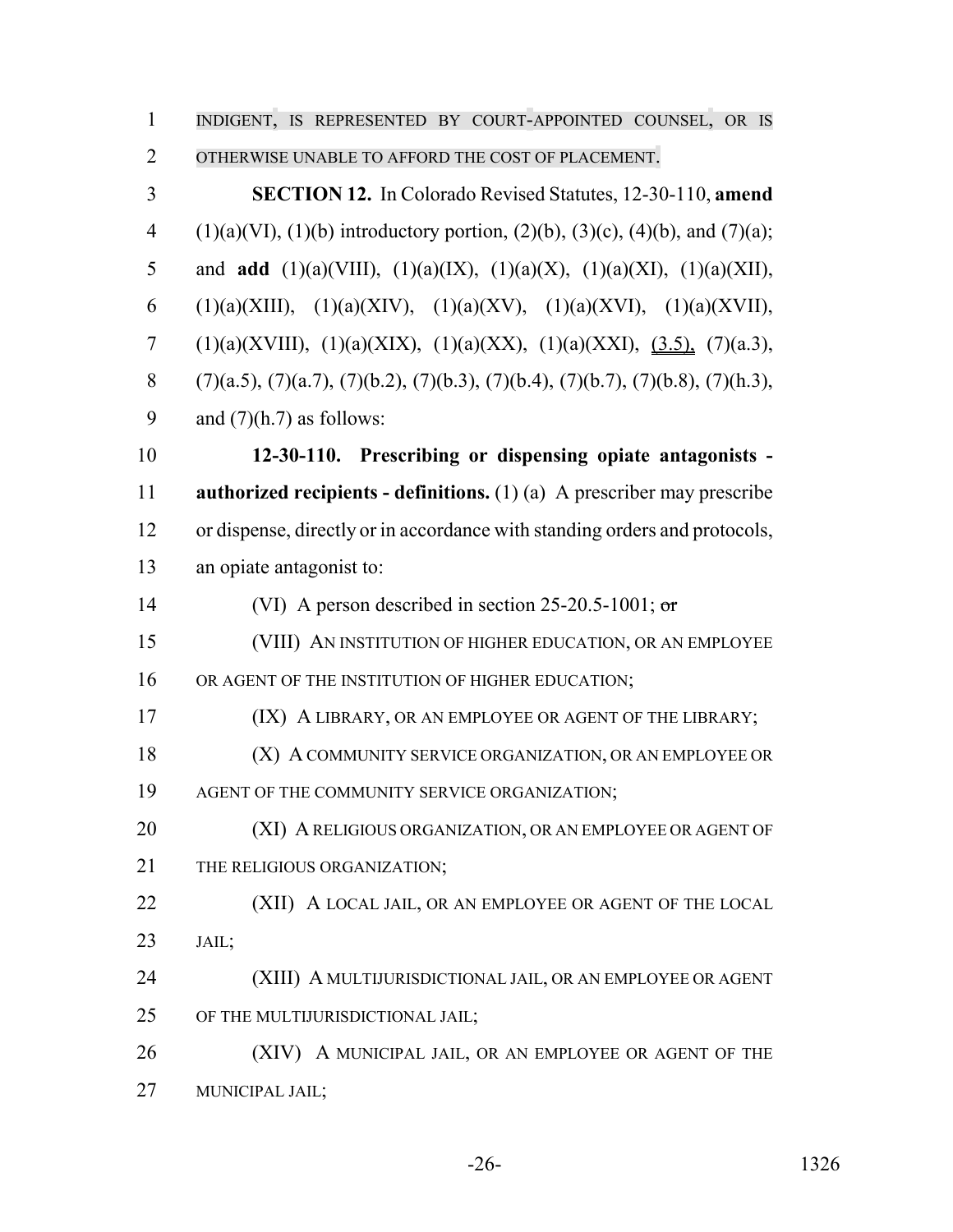| 1              | (XV) A CORRECTIONAL FACILITY, OR AN EMPLOYEE OR AGENT OF                   |
|----------------|----------------------------------------------------------------------------|
| $\overline{2}$ | THE CORRECTIONAL FACILITY;                                                 |
| 3              | (XVI) A PRIVATE CONTRACT PRISON, OR AN EMPLOYEE OR AGENT                   |
| 4              | OF THE PRIVATE CONTRACT PRISON;                                            |
| 5              | (XVII) A COMMUNITY CORRECTIONS PROGRAM, OR AN EMPLOYEE                     |
| 6              | OR AGENT OF THE COMMUNITY CORRECTIONS PROGRAM;                             |
| 7              | (XVIII) A PRETRIAL SERVICES PROGRAM, OR AN EMPLOYEE OR                     |
| 8              | AGENT OF THE PRETRIAL SERVICES PROGRAM;                                    |
| 9              | (XIX) A PROBATION DEPARTMENT, OR AN EMPLOYEE OR AGENT OF                   |
| 10             | THE PROBATION DEPARTMENT;                                                  |
| 11             | (XX) A LOCAL PUBLIC HEALTH AGENCY, OR AN EMPLOYEE OR                       |
| 12             | AGENT OF THE LOCAL PUBLIC HEALTH AGENCY; OR                                |
| 13             | (XXI) A MENTAL HEALTH PROFESSIONAL.                                        |
| 14             | (b) A law enforcement agency or first responder; an employee or            |
| 15             | volunteer of a harm reduction organization; a school district, school, or  |
| 16             | employee or agent of a school; a person described in section               |
| 17             | 25-20.5-1001; a mental health professional; or a unit of local government; |
| 18             | A PERSON OR ENTITY DESCRIBED IN SUBSECTION $(1)(a)$ OF THIS SECTION        |
| 19             | may, pursuant to an order or standing orders and protocols:                |
| 20             | $(2)$ (b) A law enforcement agency, first responder, harm reduction        |
| 21             | organization, person described in section 25-20.5-1001, mental health      |
| 22             | professional, or unit of local government AN ENTITY DESCRIBED IN           |
| 23             | SUBSECTION $(1)(a)$ OF THIS SECTION is strongly encouraged to educate      |
| 24             | employees, AGENTS, and volunteers, as well as persons receiving an         |
| 25             | opiate antagonist from the law enforcement agency, first responder, harm   |
| 26             | reduction organization, person described in section 25-20.5-1001, mental   |
| 27             | health professional, or unit of local government, THE ENTITY DESCRIBED     |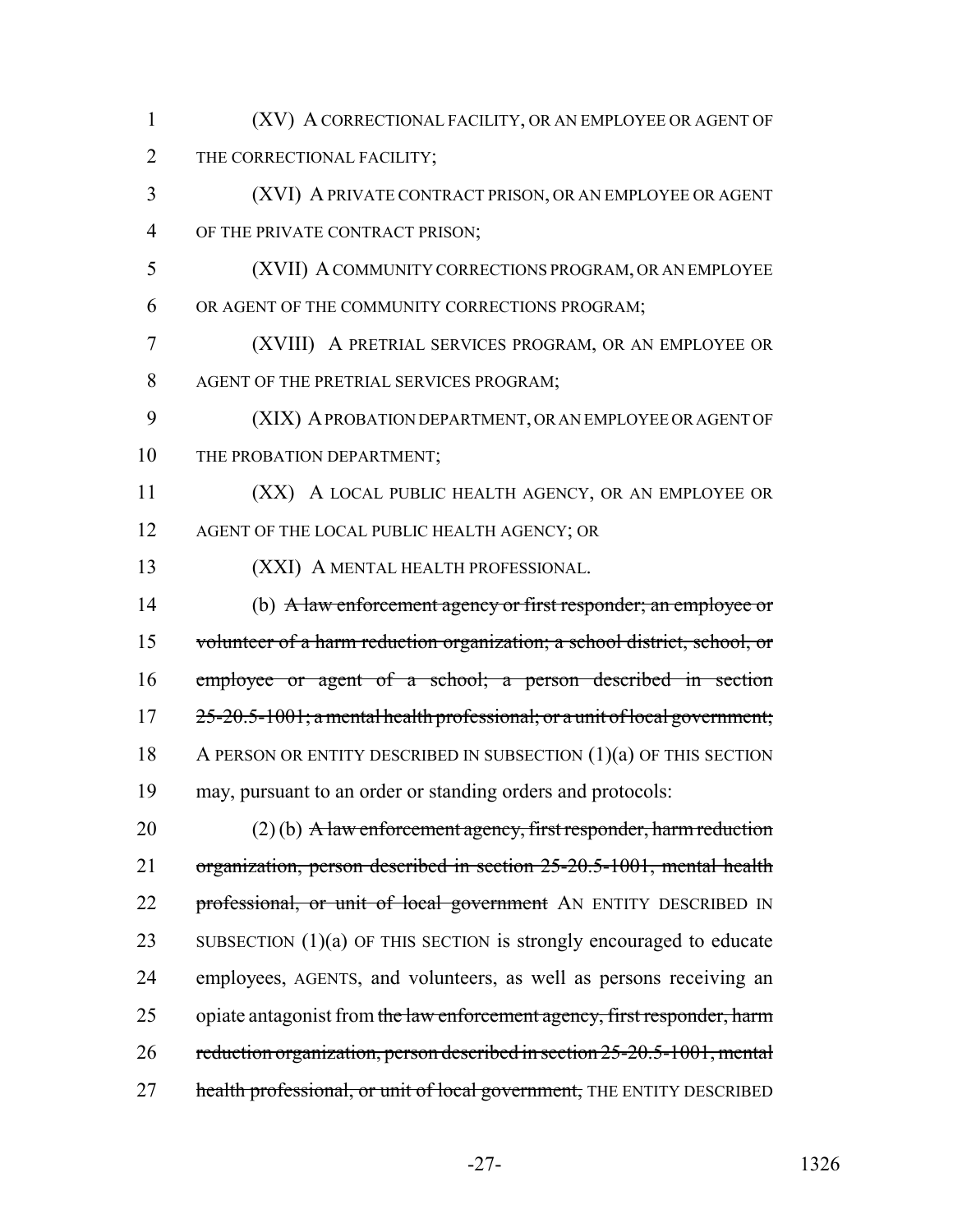1 IN SUBSECTION  $(1)(a)$  OF THIS SECTION on the use of an opiate antagonist for overdose, including instruction concerning risk factors for overdose, recognizing an overdose, calling emergency medical services, rescue breathing, and administering an opiate antagonist.

 (3) A prescriber described in subsection (7)(h) of this section does not engage in unprofessional conduct or is not subject to discipline pursuant to section 12-240-121, 12-255-120, or 12-280-126, as applicable, if the prescriber issues standing orders and protocols regarding opiate antagonists or prescribes or dispenses, pursuant to an order or standing orders and protocols, an opiate antagonist in a good-faith effort to assist:

12 (c) The following persons A PERSON OR ENTITY DESCRIBED IN SUBSECTION (1)(a) OF THIS SECTION in responding to, treating, or otherwise assisting an individual who is experiencing or is at risk of experiencing an opiate-related drug overdose event or a friend, family member, or other person in a position to assist an at-risk individual.

(I) A law enforcement agency or first responder;

18 (II) An employee or volunteer of a harm reduction organization;

19 (III) A school district, school, or employee or agent of a school;

20 (IV) A person described in section 25-20.5-1001;

21 (V) A mental health professional; or

22 (VI) A unit of local government.

23 (3.5) (a) NOTWITHSTANDING ANY PROVISION OF THIS TITLE 12 OR RULES IMPLEMENTING THIS TITLE 12, A PRESCRIBER PRESCRIBING OR DISPENSING AN OPIATE ANTAGONIST IN ACCORDANCE WITH THIS SECTION, OTHER THAN A PHARMACIST OR OTHER PRESCRIBER PRESCRIBING AND

DISPENSING FROM A PRESCRIPTION DRUG OUTLET OR PHARMACY, IS NOT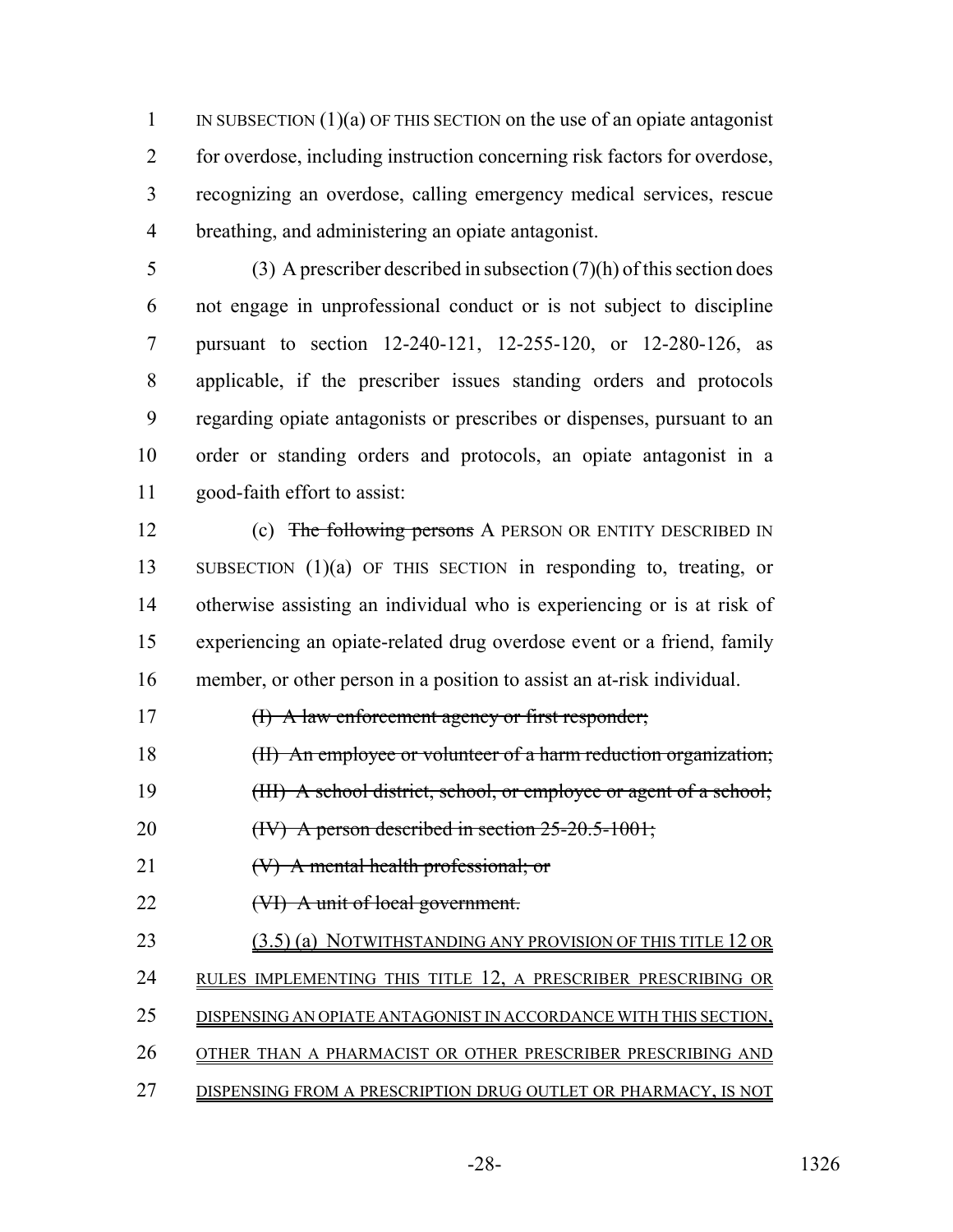| $\mathbf{1}$   | REQUIRED TO COMPLY WITH LAWS RELATING TO LABELING, STORAGE, OR                  |
|----------------|---------------------------------------------------------------------------------|
| $\overline{2}$ | RECORD KEEPING FOR THE OPIATE ANTAGONIST.                                       |
| 3              | A PRESCRIBER PRESCRIBING OR DISPENSING AN OPIATE<br>(b)                         |
| $\overline{4}$ | ANTAGONIST EXEMPTED FROM LABELING, STORAGE, OR RECORD-KEEPING                   |
| 5              | <b>REQUIREMENTS PURSUANT TO THIS SUBSECTION (3.5):</b>                          |
| 6              | <u>(I) DOES NOT ENGAGE IN UNPROFESSIONAL CONDUCT OR IS NOT</u>                  |
| 7              | <u>SUBJECT TO DISCIPLINE PURSUANT TO SECTION 12-240-121 OR 12-255-120,</u>      |
| 8              | <b>AS APPLICABLE; AND</b>                                                       |
| 9              | (II)<br>IS NOT SUBJECT TO CIVIL LIABILITY OR CRIMINAL                           |
| 10             | PROSECUTION, AS SPECIFIED IN SECTION 13-21-108.7(4) AND 18-1-712(3),            |
| 11             | RESPECTIVELY.                                                                   |
| 12             | $(4)$ (b) A law enforcement agency or first responder; an employee              |
| 13             | or volunteer of a harm reduction organization; a school district, school,       |
| 14             | or employee or agent of a school; a person described in section                 |
| 15             | 25-20.5-1001; or a unit of local government A PERSON OR ENTITY                  |
| 16             | DESCRIBED IN SUBSECTION $(1)(a)$ OF THIS SECTION acting in accordance           |
| 17             | with this section is not subject to civil liability or criminal prosecution, as |
| 18             | specified in sections 13-21-108.7 (3) and 18-1-712 (2), respectively.           |
| 19             | (7) As used in this section:                                                    |
| 20             | "First responder" means: "COMMUNITY CORRECTIONS<br>(a)                          |
| 21             | PROGRAM" HAS THE SAME MEANING AS SET FORTH IN SECTION 17-27-102                 |
| 22             | (3).                                                                            |
| 23             | (I) A peace officer, as defined in section 16-2.5-101;                          |
| 24             | (II) A firefighter, as defined in section $29-5-203$ (10); or                   |
| 25             | (III) A volunteer firefighter, as defined in section $31-30-1102(9)$ .          |
| 26             | (a.3) "COMMUNITY SERVICE ORGANIZATION" MEANS A NONPROFIT                        |
| 27             | ORGANIZATION THAT IS IN GOOD STANDING AND REGISTERED WITH THE                   |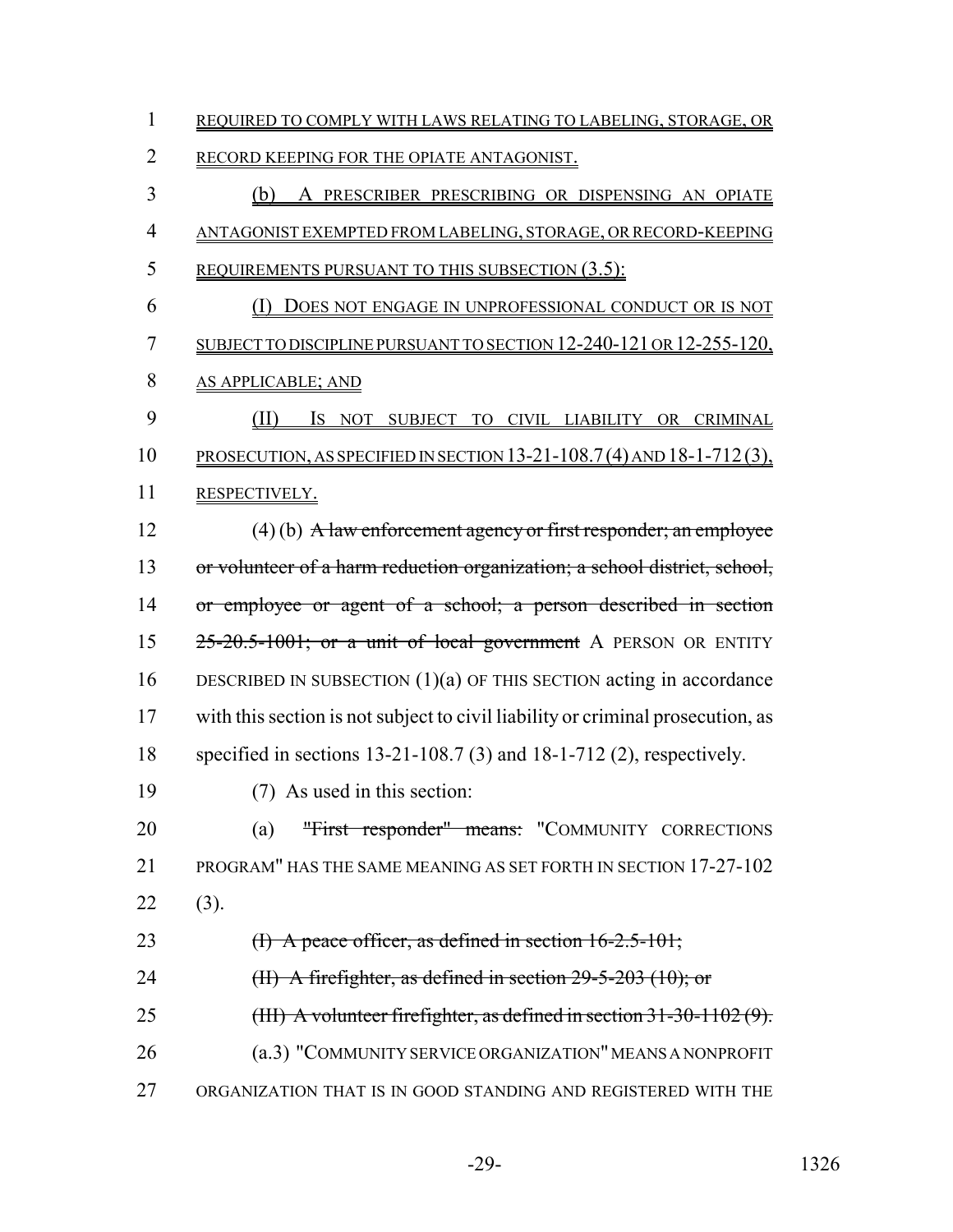FEDERAL INTERNAL REVENUE SERVICE AND THE COLORADO SECRETARY OF STATE'S OFFICE THAT PROVIDES SERVICES TO INDIVIDUALS AT RISK OF EXPERIENCING AN OPIATE-RELATED DRUG OVERDOSE EVENT, OR TO THE INDIVIDUALS' FAMILY MEMBERS, FRIENDS, OR OTHER PERSONS IN A POSITION TO ASSIST THE INDIVIDUAL. (a.5) "CORRECTIONAL FACILITY" HAS THE SAME MEANING AS SET FORTH IN SECTION 17-1-102 (1.7). (a.7) "FIRST RESPONDER" MEANS: 9 (I) A PEACE OFFICER, AS DEFINED IN SECTION 16-2.5-101; 10 (II) A FIREFIGHTER, AS DEFINED IN SECTION 29-5-203 (10);

 (III) A VOLUNTEER FIREFIGHTER, AS DEFINED IN SECTION 31-30-1102 (9); OR

 (IV) AN EMERGENCY MEDICAL SERVICE PROVIDER, AS DEFINED IN SECTION 25-3.5-103 (8).

 (b.2) "INSTITUTION OF HIGHER EDUCATION" MEANS A PUBLIC OR NONPUBLIC INSTITUTION THAT AWARDS ANY TYPE OF POSTSECONDARY CERTIFICATE, DEGREE, OR OTHER CREDENTIAL, AND IS LOCATED IN COLORADO.

 (b.3) "LOCAL JAIL" HAS THE SAME MEANING AS SET FORTH IN SECTION 17-1-102 (7).

 (b.4) "LOCAL PUBLIC HEALTH AGENCY" MEANS AN AGENCY 22 ESTABLISHED PURSUANT TO SECTION 25-1-506.

 (b.7) "MULTIJURISDICTIONAL JAIL" HAS THE SAME MEANING AS DESCRIBED IN SECTION 17-26.5-101.

 (b.8) "MUNICIPAL JAIL" HAS THE SAME MEANING AS DESCRIBED IN SECTION 31-15-401 (1)(j).

(h.3) "PRETRIAL SERVICES PROGRAM" HAS THE SAME MEANING AS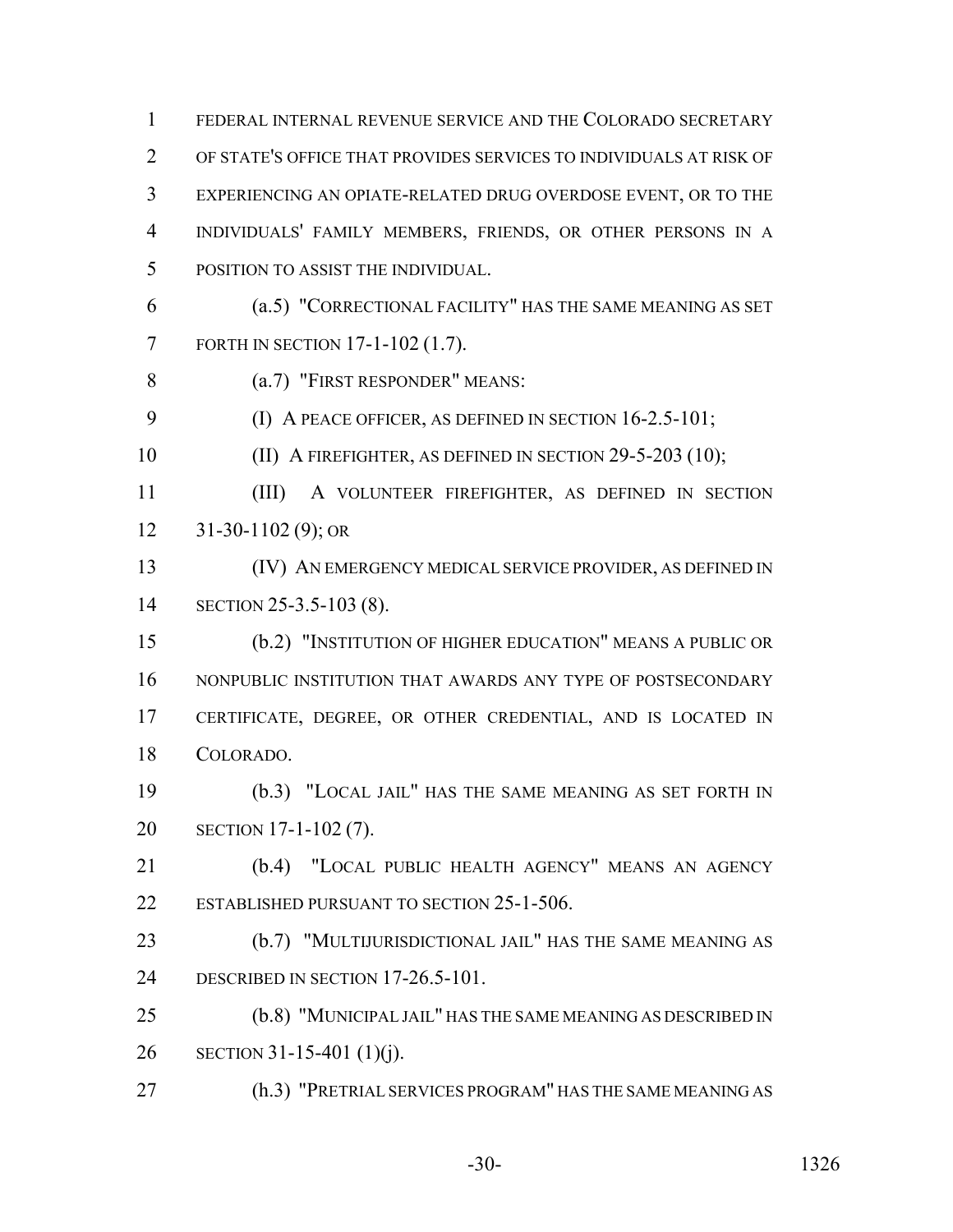1 DESCRIBED IN SECTION 16-4-106.

 (h.7) "PRIVATE CONTRACT PRISON" HAS THE SAME MEANING AS SET FORTH IN SECTION 17-1-102 (7.3).

 **SECTION 13.** In Colorado Revised Statutes, 13-21-108.7, **amend** (3)(a) and (3)(b)(I) as follows:

 **13-21-108.7. Persons rendering emergency assistance through the administration of an opiate antagonist - limited immunity - legislative declaration - definitions.** (3) **General immunity.** (a) A person, other than a health-care provider or a health-care facility, who acts in good faith to furnish or administer an opiate antagonist, including an expired opiate antagonist, to an individual the person believes to be suffering an opiate-related drug overdose event or to an individual who is in a position to assist the individual at risk of experiencing an opiate-related overdose event is not liable for any civil damages for acts or omissions made as a result of the act or for any act or omission made if the opiate antagonist is stolen, DEFECTIVE, OR PRODUCES AN UNINTENDED RESULT.

(b) This subsection (3) also applies to:

 (I) A law enforcement agency or first responder; an employee or 20 volunteer of a harm reduction organization; a school district, school, or 21 employee or agent of a school acting in accordance with section 22  $\frac{12-30-110}{2}$  (1)(b), (2)(b), and (4)(b) and, as applicable, section  $23 \qquad 22$ -1-119.1; a mental health professional, as defined in section 12-30-110  $(7)(b.5)$ ; or a unit of local government, as defined in section  $29-3.5-101$ 25  $(4)$  A PERSON OR ENTITY DESCRIBED IN SECTION 12-30-110 (1)(a); EXCEPT THAT AN EMPLOYEE OR AGENT OF A SCHOOL MUST BE ACTING IN 27 ACCORDANCE WITH SECTION 12-30-110 (1)(b), (2)(b), AND (4)(b), AND, AS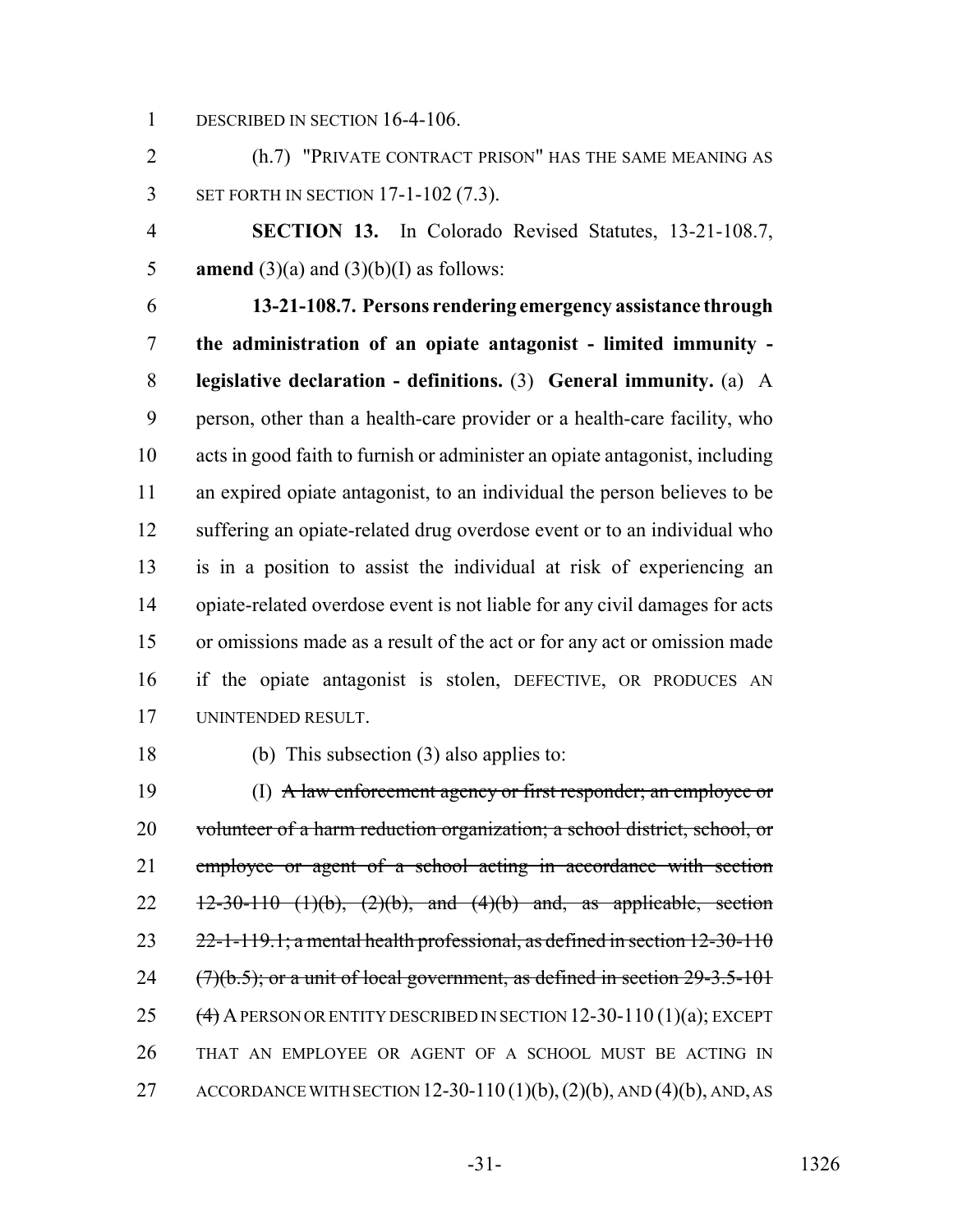APPLICABLE, SECTION 22-1-119.1; and

 **SECTION 14.** In Colorado Revised Statutes, **add** 13-21-108.8 as follows:

 **13-21-108.8. Persons furnishing a non-laboratory synthetic opiate detection test - limited immunity - definition.** (1) EXCEPT AS PROVIDED IN SUBSECTION (2) OF THIS SECTION, A PERSON WHO OR ENTITY THAT ACTS IN GOOD FAITH TO FURNISH A NON-LABORATORY SYNTHETIC OPIATE DETECTION TEST, INCLUDING AN EXPIRED NON-LABORATORY SYNTHETIC OPIATE DETECTION TEST, TO ANOTHER PERSON IS NOT LIABLE FOR ANY CIVIL DAMAGES FOR ACTS, OMISSIONS MADE AS A RESULT OF THE 11 ACT, OR FOR ANY ACT OR OMISSION MADE IF THE NON-LABORATORY 12 SYNTHETIC OPIATE DETECTION TEST IS STOLEN, DEFECTIVE, OR PRODUCES AN INACCURATE RESULT.

 (2) A MANUFACTURER, AS DEFINED IN SECTION 13-21-401 (1), OF NON-LABORATORY SYNTHETIC OPIATE DETECTION TESTS IS NOT IMMUNE FROM LIABILITY AS DESCRIBED IN SUBSECTION (1) OF THIS SECTION.

 (3) FOR PURPOSES OF THIS SECTION, "NON-LABORATORY 18 SYNTHETIC OPIATE DETECTION TEST" MEANS A PRODUCT THAT IS \_\_\_\_ INTENDED OR DESIGNED TO DETECT THE PRESENCE OF A SYNTHETIC OPIATE.

 **SECTION 15.** In Colorado Revised Statutes, 17-26-140, **amend** (1); and **add** (3) as follows:

 **17-26-140. Continuity of care for persons released from jail.** 24 (1) If a person is treated for a substance use disorder throughout AT ANY TIME DURING the person's incarceration, the county jail shall, at a minimum, conduct the following before releasing the person from the county jail's custody: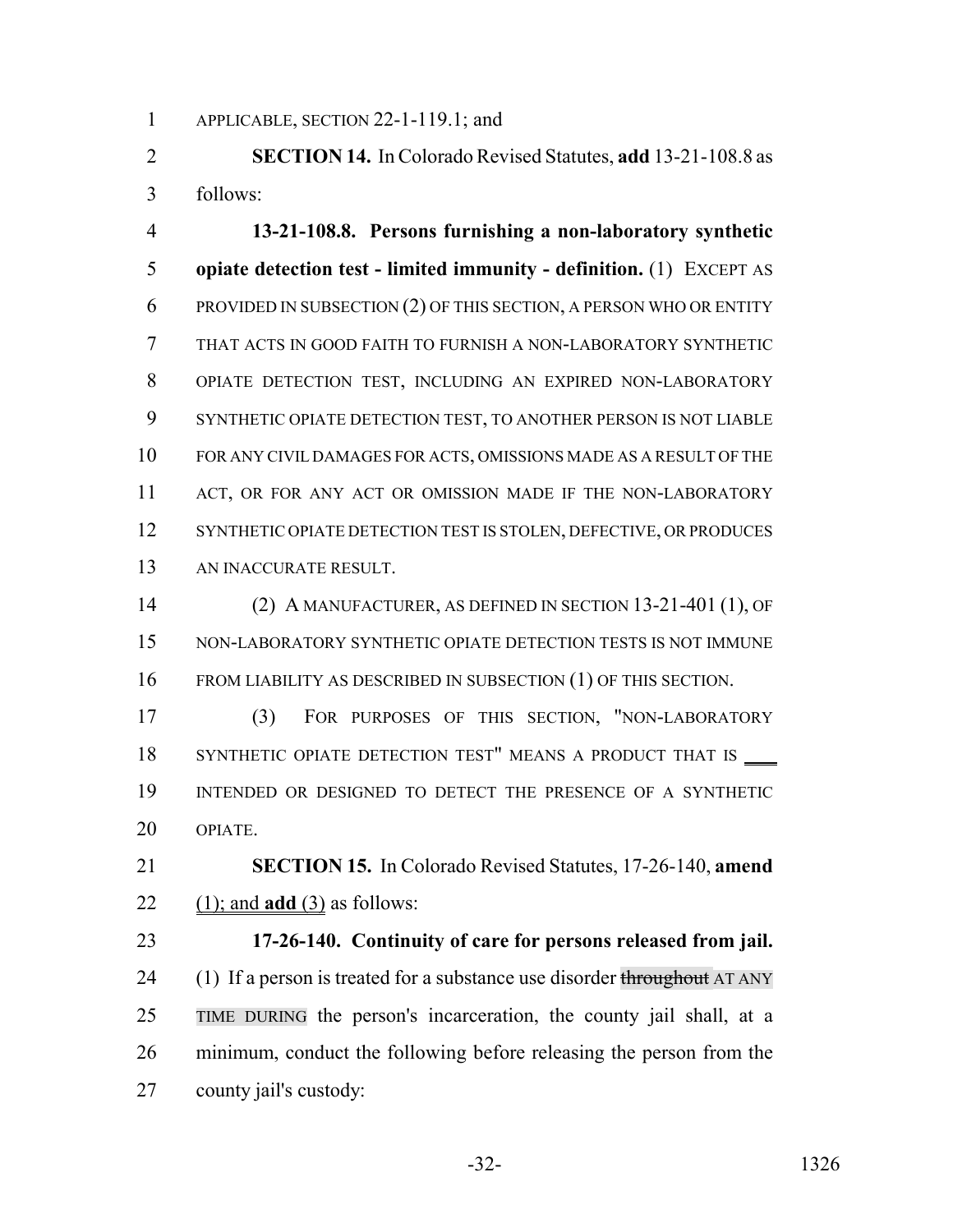(a) Provide post-release resources developed pursuant to section 2 17-1-103 (1)(r) to the person; and

 (b) Provide a list of available substance use providers, to the extent the office of behavioral health in the state department has such a list available;

 (c) IF THE PERSON RECEIVED OR HAS BEEN ASSESSED TO RECEIVE MEDICATION-ASSISTED TREATMENT WHILE IN JAIL, HAS A HISTORY OF SUBSTANCE USE IN THE COMMUNITY OR WHILE IN JAIL, OR REQUESTS OPIATE ANTAGONISTS UPON RELEASE, PROVIDE THE PERSON, UPON RELEASE FROM THE JAIL, AT LEAST EIGHT MILLIGRAMS OF AN OPIATE ANTAGONIST VIA INHALATION OR ITS EQUIVALENT AND PROVIDE EDUCATION TO THE PERSON ABOUT THE APPROPRIATE USE OF THE MEDICATION; AND

 (d) IF THE PERSON RECEIVED MEDICATION-ASSISTED TREATMENT WHILE IN JAIL, HAS A HISTORY OF SUBSTANCE USE, OR REQUESTS OPIATE USE-DISORDER MEDICATION, PRESCRIBE TO THE PERSON, UPON RELEASE FROM THE JAIL, MEDICATION FOR AN OPIATE USE DISORDER AND PROVIDE EDUCATION TO THE PERSON ABOUT THE APPROPRIATE USE OF THE MEDICATION, AND PROVIDE THE PERSON WITH A REFERRAL TO AT LEAST ONE MEDICATION-ASSISTED TREATMENT PROVIDER LOCATED IN THE AREA WHERE THE PERSON WILL RESIDE AFTER RELEASE FROM THE JAIL.

- 22 (3) AS USED IN THIS SECTION, "OPIATE ANTAGONIST" MEANS NALOXONE HYDROCHLORIDE OR ANY SIMILARLY ACTING DRUG THAT IS 24 NOT A CONTROLLED SUBSTANCE AND THAT IS APPROVED BY THE FEDERAL
- 
- FOOD AND DRUG ADMINISTRATION FOR THE TREATMENT OF A DRUG
- OVERDOSE.
- **SECTION 16.** In Colorado Revised Statutes, 17-26-140, **amend**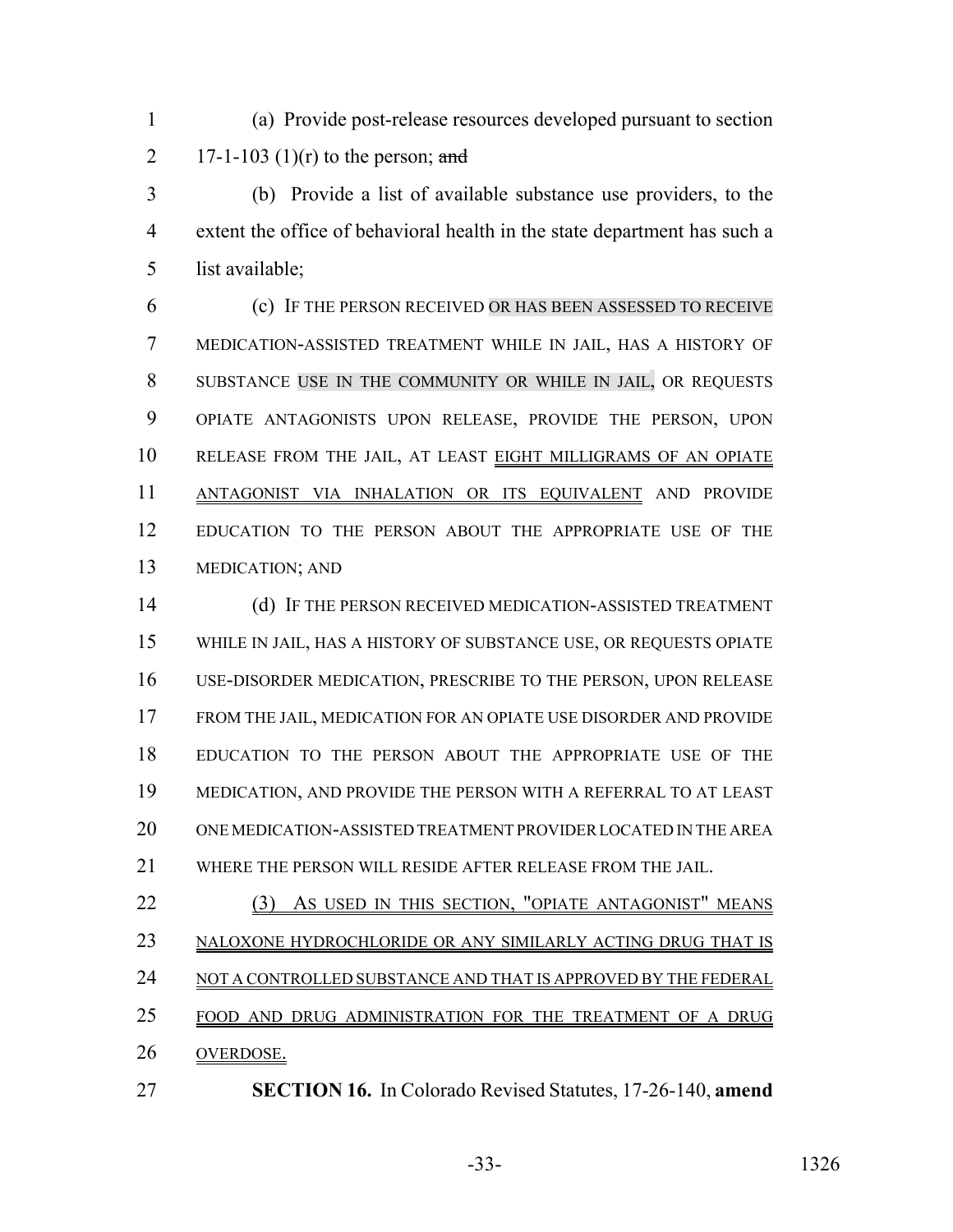(1); and **add** (3) as follows:

 **17-26-140. Continuity of care for persons released from jail.** 3 (1) If a person is treated for a substance use disorder throughout AT ANY TIME DURING the person's incarceration, the county jail shall, at a minimum, conduct the following before releasing the person from the county jail's custody:

 (a) Provide post-release resources developed pursuant to section 8 17-1-103 (1)(r) to the person; and

 (b) Provide a list of available substance use providers, to the 10 extent the office of behavioral health ADMINISTRATION in the state department OF HUMAN SERVICES has such a list available;

 (c) IF THE PERSON RECEIVED OR HAS BEEN ASSESSED TO RECEIVE MEDICATION-ASSISTED TREATMENT WHILE IN JAIL, HAS A HISTORY OF 14 SUBSTANCE USE IN THE COMMUNITY OR WHILE IN JAIL, OR REQUESTS OPIATE ANTAGONISTS UPON RELEASE, PROVIDE THE PERSON, UPON RELEASE FROM THE JAIL, AT LEAST EIGHT MILLIGRAMS OF AN OPIATE ANTAGONIST VIA INHALATION OR ITS EQUIVALENT AND PROVIDE EDUCATION TO THE PERSON ABOUT THE APPROPRIATE USE OF THE MEDICATION; AND

20 (d) IF THE PERSON RECEIVED MEDICATION-ASSISTED TREATMENT WHILE IN JAIL, HAS A HISTORY OF SUBSTANCE USE, OR REQUESTS OPIATE USE-DISORDER MEDICATION, PRESCRIBE TO THE PERSON, UPON RELEASE FROM THE JAIL, MEDICATION FOR AN OPIATE USE DISORDER AND PROVIDE EDUCATION TO THE PERSON ABOUT THE APPROPRIATE USE OF THE 25 MEDICATION, AND PROVIDE THE PERSON WITH A REFERRAL TO AT LEAST ONE MEDICATION-ASSISTED TREATMENT PROVIDER LOCATED IN THE AREA WHERE THE PERSON WILL RESIDE AFTER RELEASE FROM THE JAIL.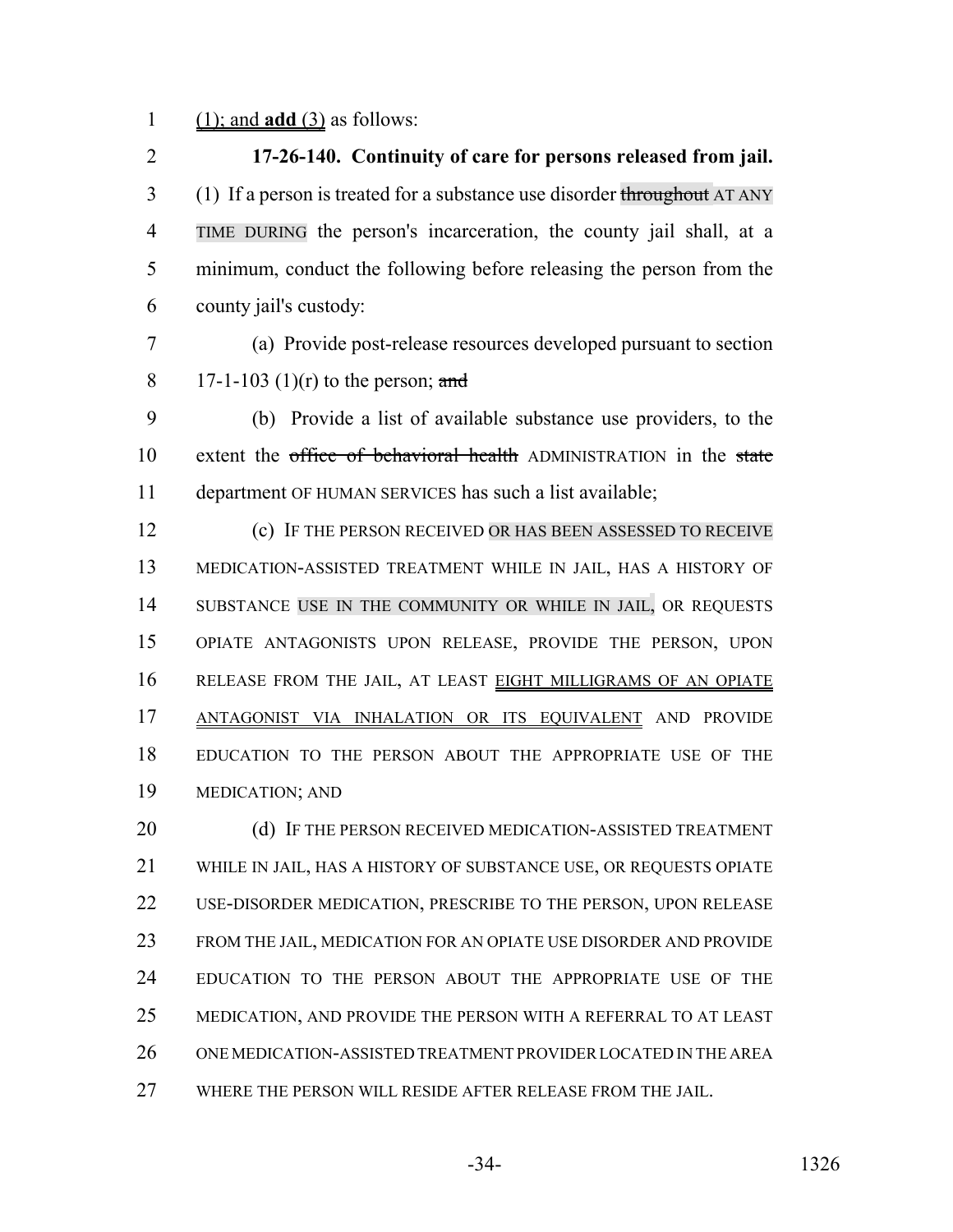|   | AS USED IN THIS SECTION, "OPIATE ANTAGONIST" MEANS                |
|---|-------------------------------------------------------------------|
|   | NALOXONE HYDROCHLORIDE OR ANY SIMILARLY ACTING DRUG THAT IS       |
|   | NOT A CONTROLLED SUBSTANCE AND THAT IS APPROVED BY THE FEDERAL    |
| 4 | FOOD AND DRUG ADMINISTRATION FOR THE TREATMENT OF A DRUG          |
|   | OVERDOSE.                                                         |
| 6 | <b>SECTION 17.</b> In Colorado Revised Statutes, 17-27-104, amend |

 $7 \qquad (12)$  as follows:

 **17-27-104. Community corrections programs operated by units of local government, state agencies, or nongovernmental agencies.** (12) (a) The administrators of a community corrections program established pursuant to this section may implement a behavioral or mental health disorder screening program to screen the persons accepted and placed in the community corrections program. If the administrators choose to implement a behavioral or mental health disorder screening program, the administrators shall use the standardized screening instrument developed pursuant to section 16-11.9-102 and 17 conduct the screening in accordance with procedures established pursuant to said section.

| 19 | STARTING ON OR BEFORE JULY 1, 2023, A COMMUNITY                 |
|----|-----------------------------------------------------------------|
| 20 | CORRECTIONS PROGRAM ESTABLISHED PURSUANT TO THIS SECTION SHALL  |
| 21 | DEVELOP PROTOCOLS TO IDENTIFY WITHDRAWAL SYMPTOMS, DETERMINE    |
| 22 | WHETHER A MEDICAL REFERRAL IS NEEDED, AND ENSURE INDIVIDUALS    |
| 23 | HAVE ACCESS TO APPROPRIATE MEDICAL PROFESSIONALS AS NECESSARY.  |
| 24 | IN INSTANCES WHEN A MEDICALLY SUPERVISED DETOXIFICATION APPEARS |
| 25 | NECESSARY, COMMUNITY CORRECTIONS PROGRAM STAFF SHALL ASSIST     |
| 26 | THE INDIVIDUAL WITH ACCESSING A LOCAL EMERGENCY PROVIDER OR     |
| 27 | MANAGED SERVICE ORGANIZATION FOR NECESSARY TREATMENT.           |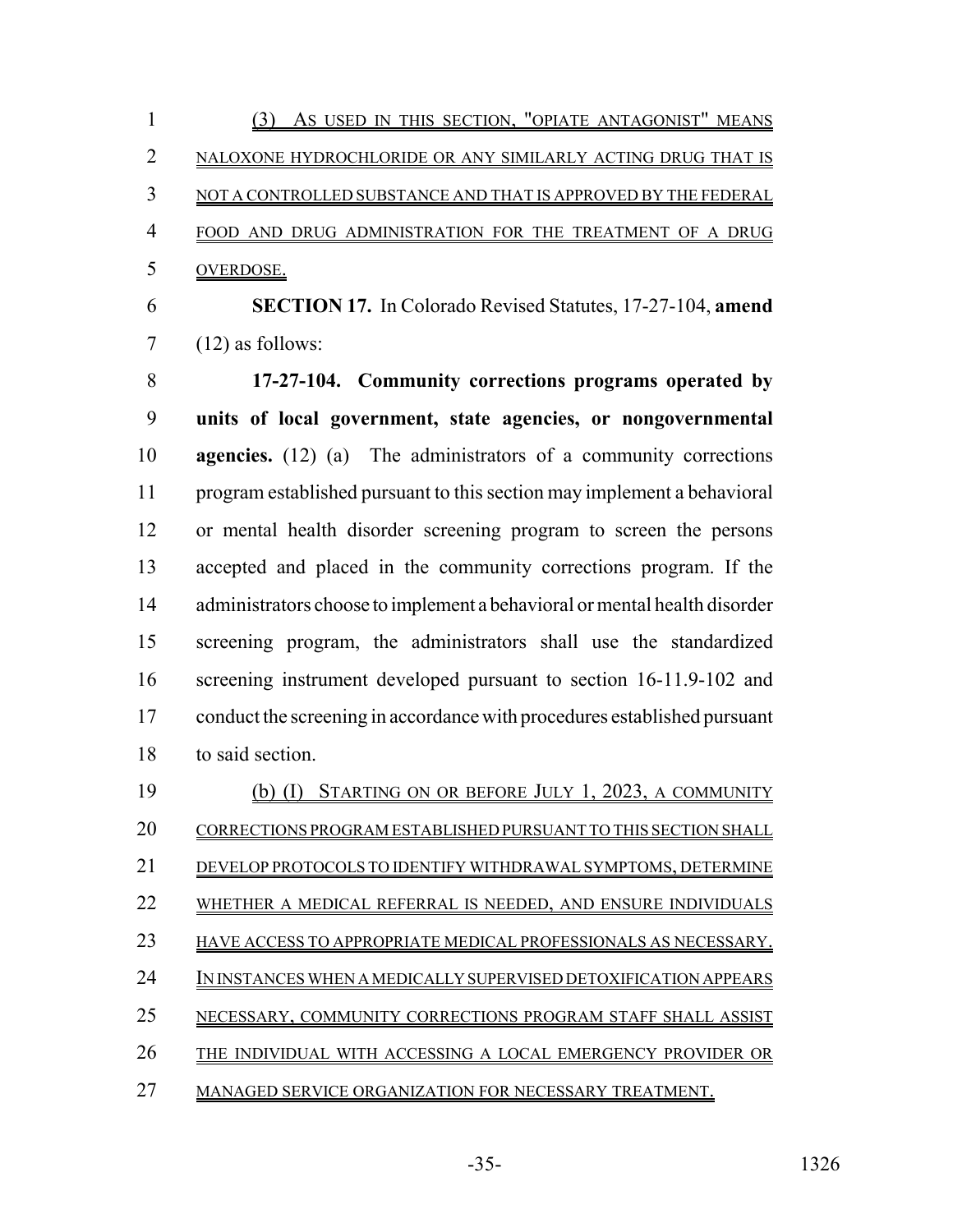| 1  | STARTING ON OR BEFORE JULY 1, 2023, A COMMUNITY                                |
|----|--------------------------------------------------------------------------------|
| 2  | CORRECTIONS PROGRAM ESTABLISHED PURSUANT TO THIS SECTION SHALL                 |
| 3  | MEDICATION-ASSISTED TREATMENT. IF A COMMUNITY<br><b>PROVIDE</b>                |
| 4  | CORRECTIONS PROGRAM DOES NOT PROVIDE MEDICATION-ASSISTED                       |
| 5  | TREATMENT, COMMUNITY CORRECTIONS PROGRAM STAFF SHALL ASSIST                    |
| 6  | INDIVIDUAL WITH<br>ACCESSING A<br>COMMUNITY-BASED<br><b>THE</b>                |
| 7  | TREATMENT PROVIDER. A COMMUNITY<br>MEDICATION-ASSISTED                         |
| 8  | CORRECTIONS<br>PROGRAM<br>THAT<br><b>DOES</b><br>NOT PROVIDE<br>A              |
| 9  | MEDICATION-ASSISTED TREATMENT PURSUANT TO THIS SUBSECTION (12),                |
| 10 | SHALL SUBMIT A REPORT BY JULY 1, 2023, TO THE DIVISION OF CRIMINAL             |
| 11 | JUSTICE IN THE DEPARTMENT OF PUBLIC SAFETY DESCRIBING THE BARRIERS             |
| 12 | TO OFFERING THE SERVICES AND WHAT RESOURCES ARE NECESSARY TO                   |
| 13 | PROVIDE MEDICATION-ASSISTED TREATMENT.                                         |
| 14 | <b>SECTION 18.</b> In Colorado Revised Statutes, 18-1-712, amend               |
| 15 | $(2)(b)(I)$ as follows:                                                        |
| 16 | 18-1-712. Immunity for a person who administers an opiate                      |
| 17 | antagonist during an opiate-related drug overdose event - definitions.         |
| 18 | $(2)$ General immunity. (b) This subsection $(2)$ also applies to:             |
| 19 | (I) A law enforcement agency or first responder; an employee or                |
| 20 | volunteer of a harm reduction organization; a school district, school, or      |
|    |                                                                                |
| 21 | employee or agent of a school acting in accordance with section                |
| 22 | $12-30-110$ (1)(b), (2)(b), and (4)(b) and, as applicable, section             |
| 23 | $22$ -1-119.1; a mental health professional, as defined in section 12-30-110   |
| 24 | $(7)(b.5)$ ; or a unit of local government, as defined in section $29-3.5-101$ |
| 25 | $(4)$ A PERSON OR ENTITY DESCRIBED IN SECTION 12-30-110 (1)(a); EXCEPT         |
| 26 | THAT AN EMPLOYEE OR AGENT OF A SCHOOL MUST BE ACTING IN                        |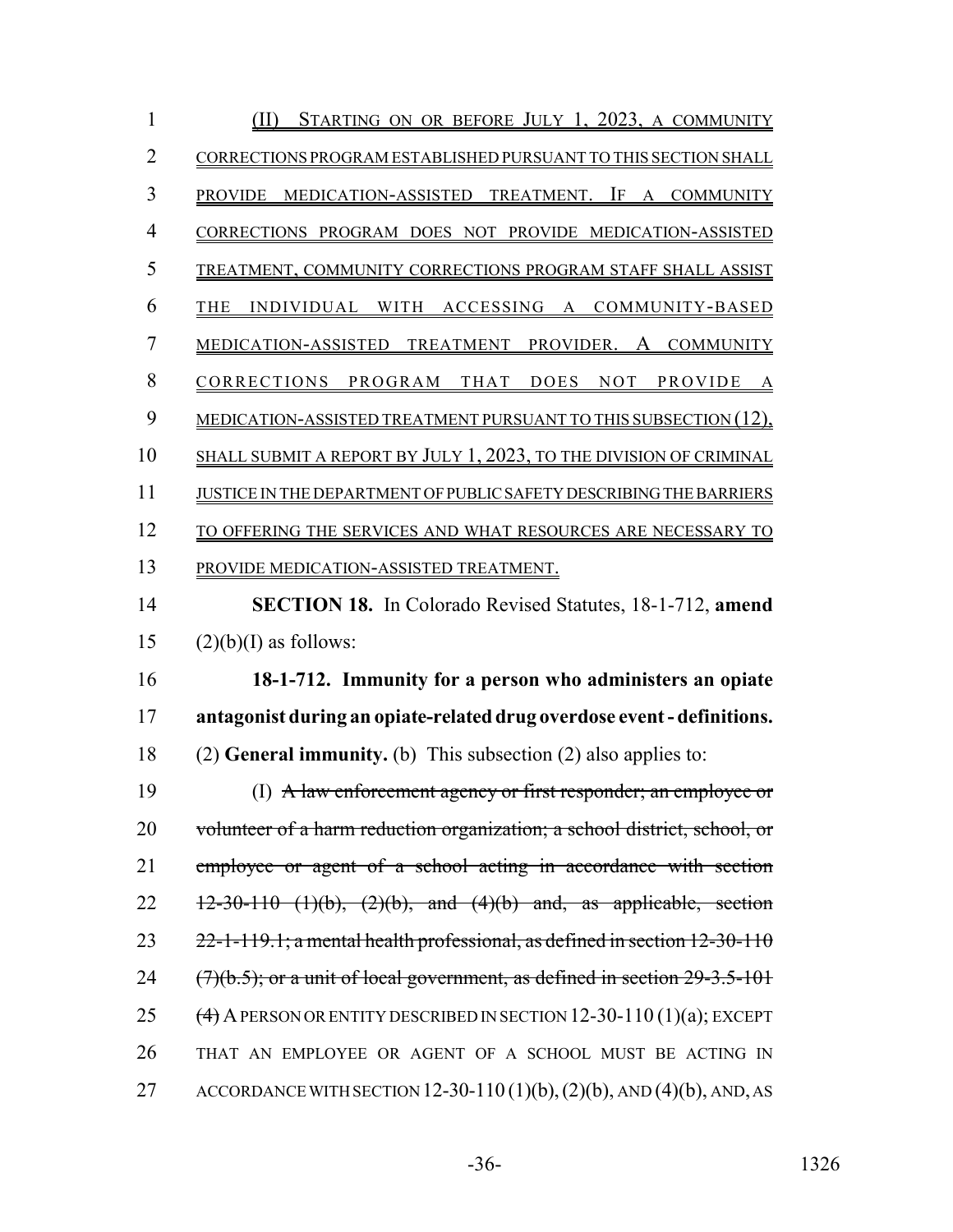APPLICABLE, SECTION 22-1-119.1; and

 **SECTION 19.** In Colorado Revised Statutes, 18-19-103, **amend** (5)(c)(VI) and (5)(c)(VII); and **add** (5)(c)(VIII) as follows:

 **18-19-103. Source of revenues - allocation of money.** (5) (c) The board may direct that money in the correctional treatment cash fund may be used for the following purposes:

 (VI) Recovery support services, including offender reentry; and (VII) Administrative support to the correctional treatment board including, but not limited to, facilitating and coordinating data collection, conducting data analysis, developing contracts, preparing reports, scheduling and staffing board and subcommittee meetings, and engaging in budget planning and analysis; AND

 (VIII) DRUG OVERDOSE PREVENTION, INCLUDING MEDICATION-ASSISTED TREATMENT FOR OPIATE DEPENDENCE, OPIATE ANTAGONISTS, AND NON-LABORATORY SYNTHETIC OPIATE DETECTION TESTS.

 **SECTION 20.** In Colorado Revised Statutes, **add** 22-1-119.2 as follows:

 **22-1-119.2. Policy for employee and agent furnishing non-laboratory synthetic opiate detection tests - definition.** (1) A 21 SCHOOL DISTRICT BOARD OF EDUCATION OF A PUBLIC SCHOOL, THE STATE CHARTER SCHOOL INSTITUTE FOR AN INSTITUTE CHARTER SCHOOL, OR THE GOVERNING BOARD OF A NONPUBLIC SCHOOL MAY ADOPT AND IMPLEMENT A POLICY WHEREBY A SCHOOL UNDER ITS JURISDICTION MAY ACQUIRE AND MAINTAIN A SUPPLY OF NON-LABORATORY SYNTHETIC OPIATE DETECTION TESTS, AND AN EMPLOYEE OR AGENT OF THE SCHOOL MAY FURNISH NON-LABORATORY SYNTHETIC OPIATE DETECTION TESTS ON SCHOOL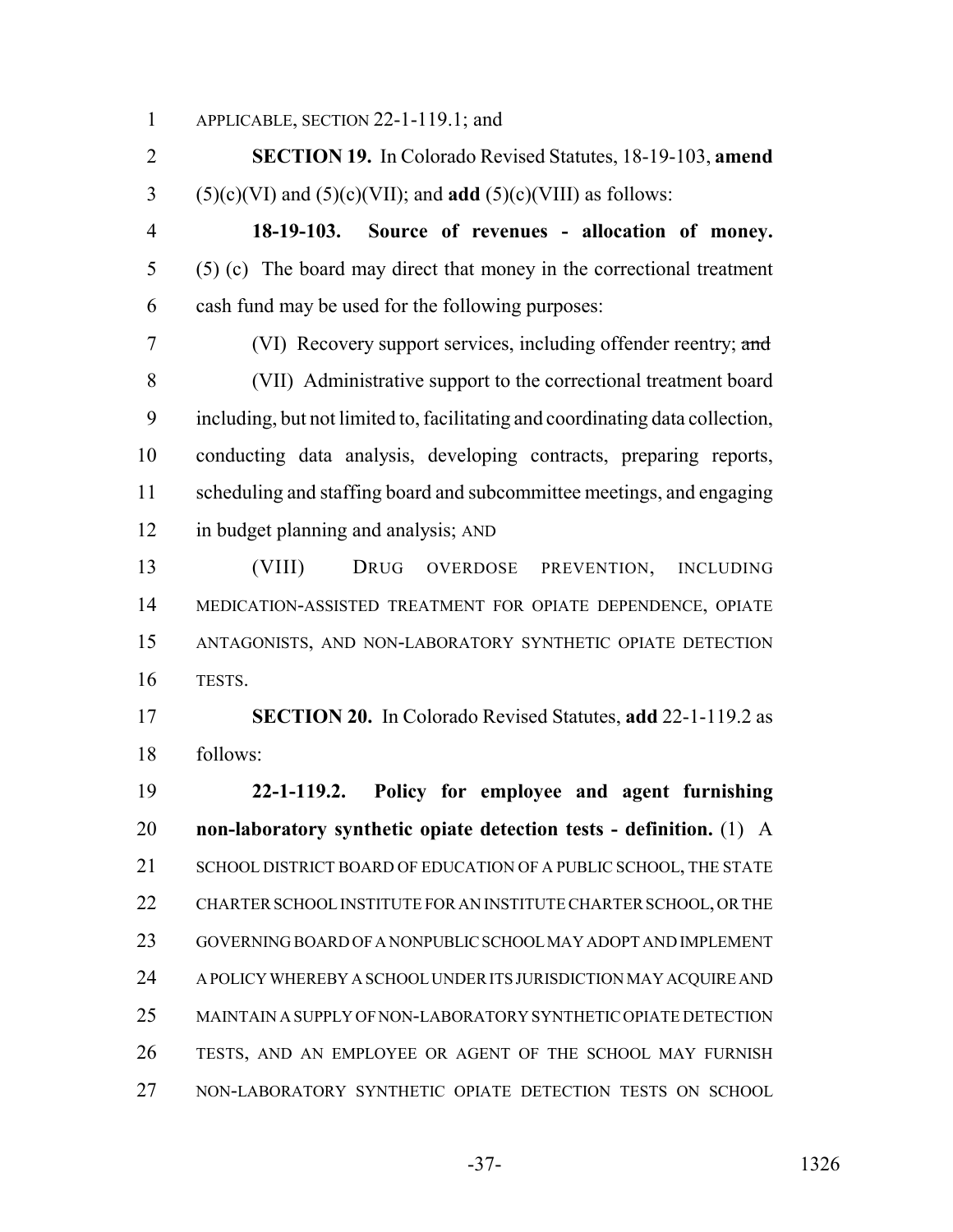GROUNDS TO ANY INDIVIDUAL.

 (2) AS USED IN THIS SECTION, "NON-LABORATORY SYNTHETIC OPIATE DETECTION TEST" MEANS A PRODUCT THAT IS INTENDED OR DESIGNED TO DETECT THE PRESENCE OF A SYNTHETIC OPIATE. **SECTION 21.** In Colorado Revised Statutes, 25-1.5-115, **amend** (5); and **add** (6) as follows: **25-1.5-115. Opiate antagonist bulk purchase fund - creation - rules - report - appropriation - definition - repeal.** (5) As used in this section, "eligible entity" means A PERSON OR ENTITY DESCRIBED IN SECTION 12-30-110 (1)(a); EXCEPT THAT AN EMPLOYEE OR AGENT OF A 11 SCHOOL MUST BE ACTING IN ACCORDANCE WITH SECTION 12-30-110 (1)(b), (2)(b), AND (4)(b), AND, AS APPLICABLE, SECTION 22-1-119.1. (a) A unit of local government, as defined in section 29-3.5-101 14  $(4)$ ; (b) A person making an opiate antagonist available pursuant to 16 section 25-20.5-1001; (c) The following entities, if the entity has adopted a policy allowing the acquisition, maintenance, and administration of opiate antagonists pursuant to section 22-1-119.1: 20 (I) A school district board of education of a public school; 21 (II) The state charter school institute for an institute charter 22 school; or 23 (III) A governing board of a nonpublic school. (d) A harm reduction organization, as defined in section  $12-30-110(7)(b)$ ; 26 (e) A law enforcement agency; or 27 (f) A first responder, as defined in section  $12-30-110$  (7)(a).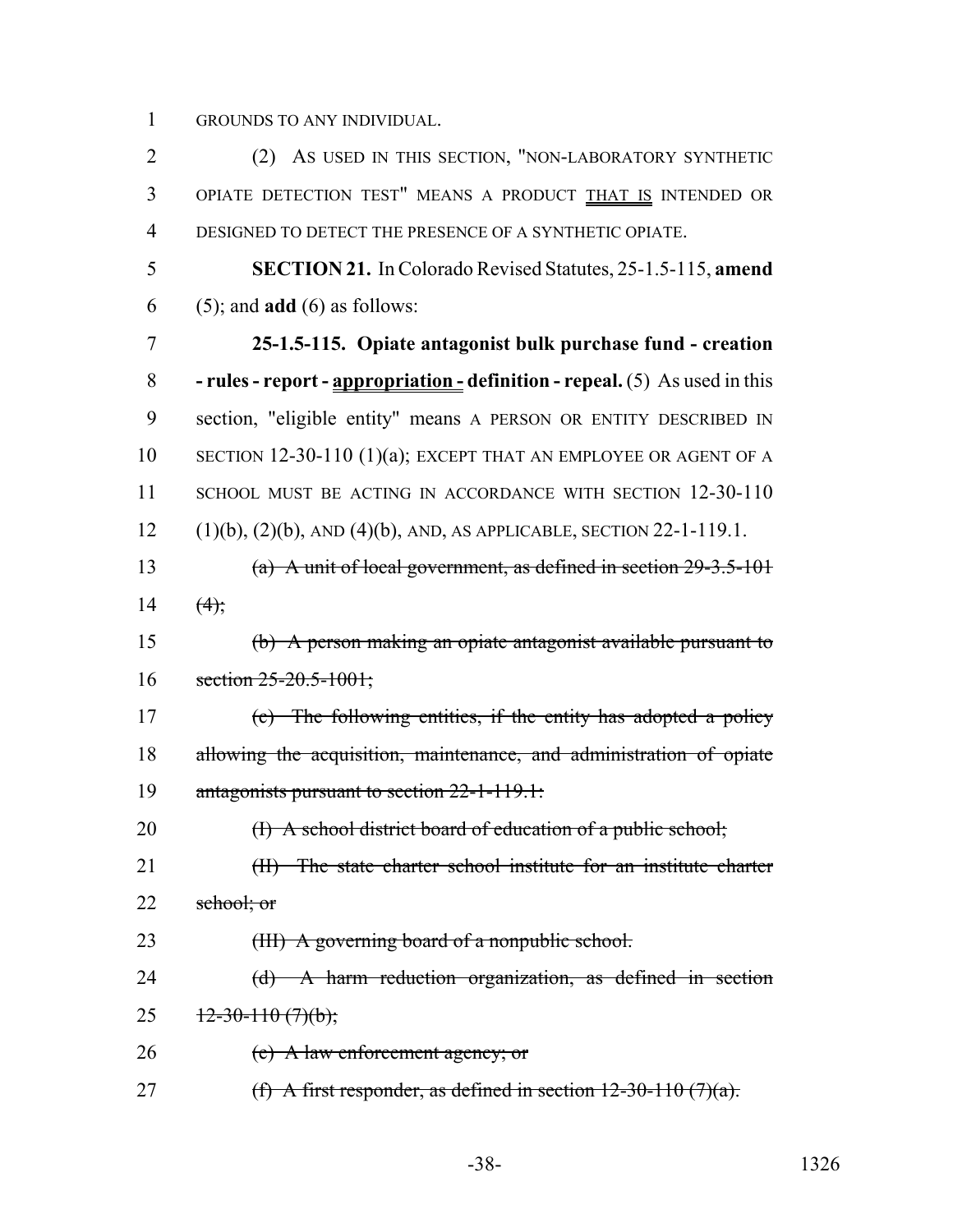(6) (a) FOR THE 2022-23 STATE FISCAL YEAR, THE GENERAL ASSEMBLY SHALL APPROPRIATE NINETEEN MILLION SEVEN HUNDRED THOUSAND DOLLARS FROM THE BEHAVIORAL AND MENTAL HEALTH CASH FUND, CREATED IN SECTION 24-75-230, TO THE FUND.

 (b) THIS SUBSECTION (6) IS REPEALED, EFFECTIVE JULY 1, 2024. **SECTION 22.** In Colorado Revised Statutes, **add** 25-1.5-115.3 as follows:

 **25-1.5-115.3. Non-laboratory synthetic opiate detection tests - appropriation - definitions - repeal.** (1) FOR THE 2022-23 STATE FISCAL YEAR, THE GENERAL ASSEMBLY SHALL APPROPRIATE SIX HUNDRED THOUSAND DOLLARS TO THE DEPARTMENT FOR THE PURPOSE OF PURCHASING NON-LABORATORY SYNTHETIC OPIATE DETECTION TESTS. ANY UNEXPENDED MONEY REMAINING AT THE END OF THE 2022-23 STATE 14 FISCAL YEAR FROM THIS APPROPRIATION:

 (a) DOES NOT REVERT TO THE GENERAL FUND OR ANY OTHER FUND;

 (b) MAY BE USED BY THE DEPARTMENT IN THE 2023-24 STATE FISCAL YEAR WITHOUT FURTHER APPROPRIATION; AND

 (c) MUST NOT BE USED FOR ANY OTHER PURPOSE OTHER THAN THE 20 PURPOSE SET FORTH IN THIS SECTION.

21 (2) THE DEPARTMENT SHALL DISTRIBUTE THE NON-LABORATORY SYNTHETIC OPIATE DETECTION TESTS TO ELIGIBLE ENTITIES. THE DEPARTMENT MAY PRIORITIZE THE DISTRIBUTION OF NON-LABORATORY SYNTHETIC OPIATE DETECTION TESTS TO ELIGIBLE ENTITIES BASED ON THE NEED OF EACH ENTITY AND THE AVAILABILITY OF THE NON-LABORATORY SYNTHETIC OPIATE DETECTION TESTS AS DETERMINED BY THE DEPARTMENT.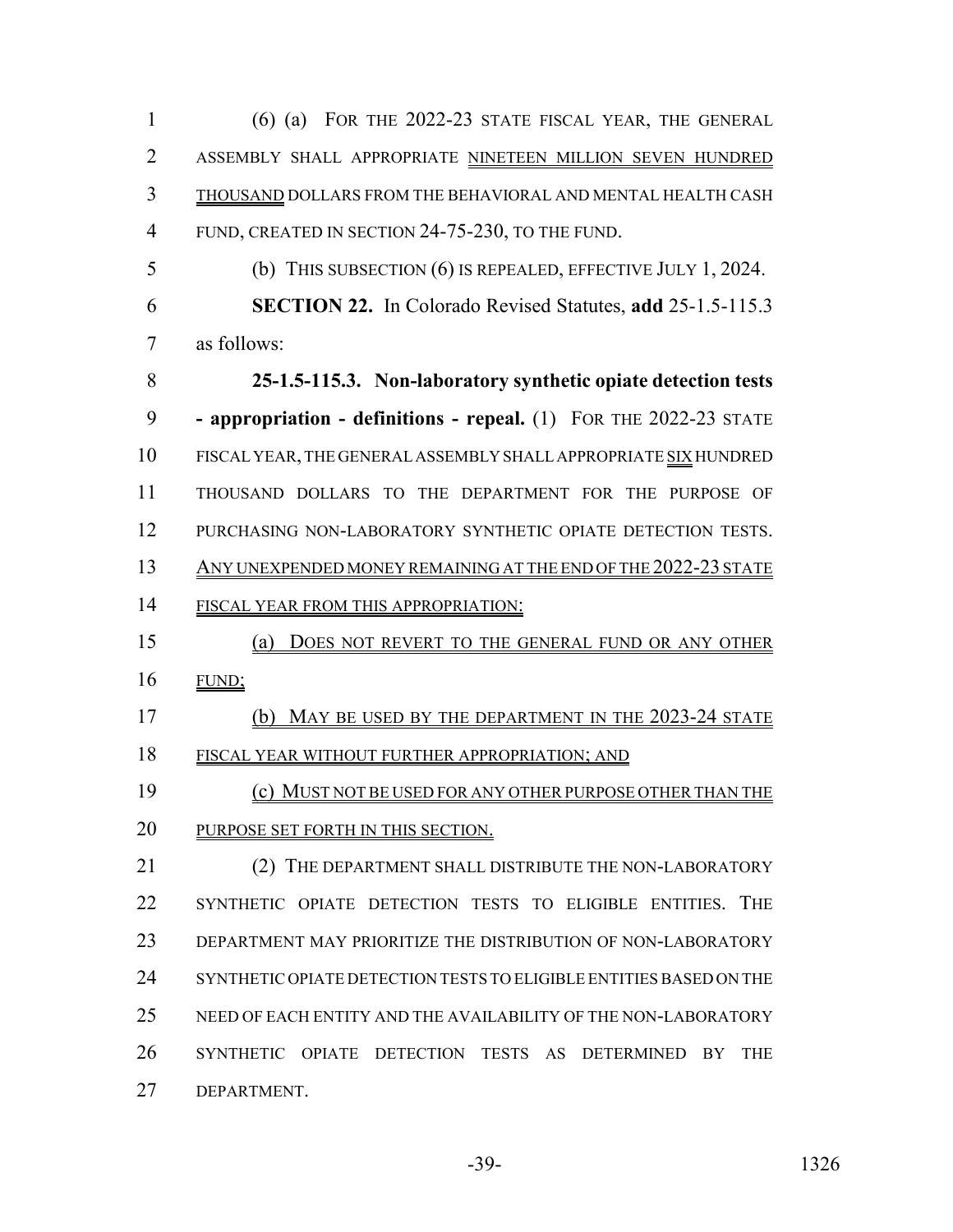(3) AS USED IN THIS SECTION, UNLESS THE CONTEXT OTHERWISE REQUIRES:

 (a) "ELIGIBLE ENTITY" MEANS A PERSON OR ENTITY DESCRIBED IN SECTION 12-30-110 (1)(a); EXCEPT THAT AN EMPLOYEE OR AGENT OF A SCHOOL MUST BE ACTING IN ACCORDANCE WITH SECTION 12-30-110 6 (1)(b), (2)(b), OR (4)(b), AND, AS APPLICABLE, SECTION 22-1-119.2.

 (b) "NON-LABORATORY SYNTHETIC OPIATE DETECTION TEST" 8 MEANS A PRODUCT THAT IS MEENDED OR DESIGNED TO DETECT THE PRESENCE OF A SYNTHETIC OPIATE.

(4) THIS SECTION IS REPEALED, EFFECTIVE JULY 1, 2024.

 **SECTION 23.** In Colorado Revised Statutes, **add** 25-1.5-115.5 as follows:

 **25-1.5-115.5. Fentanyl prevention and education campaign - website.** (1) SUBJECT TO AVAILABLE APPROPRIATIONS, BEGINNING IN THE 2022-23 STATE FISCAL YEAR, THE DEPARTMENT SHALL DEVELOP, IMPLEMENT, AND MAINTAIN AN ONGOING STATEWIDE PREVENTION AND EDUCATION CAMPAIGN TO ADDRESS THE FENTANYL EDUCATION NEEDS IN THE STATE.IN THE PREVENTION AND EDUCATION CAMPAIGN, THE DIVISION SHALL PROVIDE INFORMATION TO THE GENERAL PUBLIC ABOUT FENTANYL, 20 ITS DANGERS, PRECAUTIONARY MEASURES TO AVOID RISKS AND PREVENT 21 HARM CAUSED BY FENTANYL, RESOURCES FOR ADDICTION TREATMENT AND SERVICES, AND LAWS REGARDING FENTANYL, INCLUDING CRIMINAL PENALTIES AND IMMUNITY FOR REPORTING AN OVERDOSE EVENT 24 PURSUANT TO SECTION 18-1-711. ANY UNEXPENDED MONEY REMAINING 25 AT THE END OF THE 2022-23 STATE FISCAL YEAR FROM THIS APPROPRIATION:

(a) DOES NOT REVERT TO THE GENERAL FUND OR ANY OTHER

-40- 1326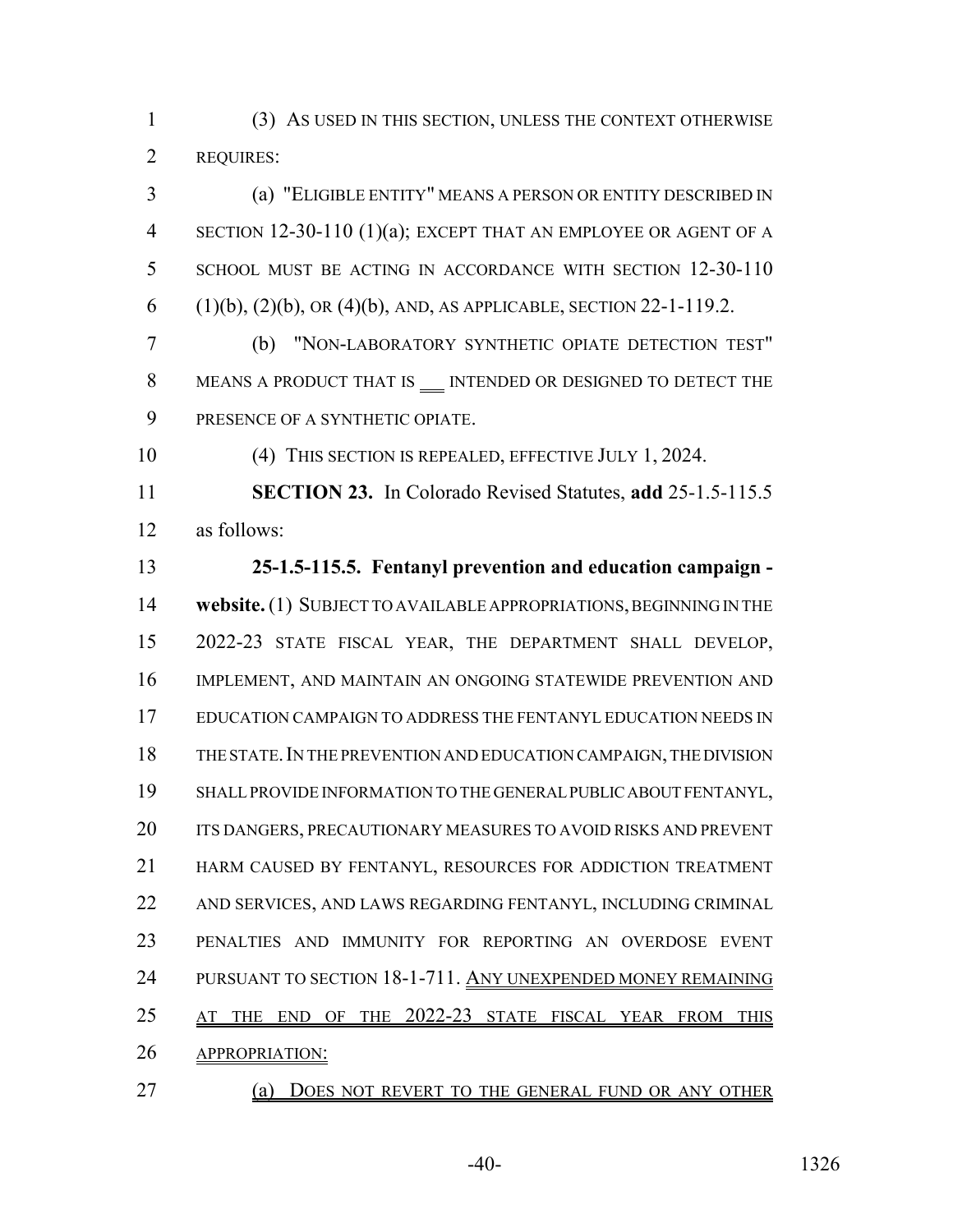FUND;

 (b) MAY BE USED BY THE DEPARTMENT IN THE 2023-24 AND 2024-25 STATE FISCAL YEARS WITHOUT FURTHER APPROPRIATION; AND (c) MUST NOT BE USED FOR ANY OTHER PURPOSE OTHER THAN THE PURPOSE SET FORTH IN THIS SECTION.

 (2) IN FURTHERANCE OF THE GOALS OF THE FENTANYL PREVENTION AND EDUCATION CAMPAIGN, THE DIVISION MAY USE TELEVISION ADVERTISING, RADIO BROADCASTS, PRINT MEDIA, DIGITAL STRATEGIES, OR ANY OTHER MEDIA DEEMED NECESSARY AND APPROPRIATE BY THE DIVISION TO REACH THE TARGET AUDIENCES OF THE CAMPAIGN.

 (3) IN FURTHERANCE OF THE GOALS OF THE FENTANYL PREVENTION AND EDUCATION CAMPAIGN, THE DIVISION SHALL PROVIDE AT LEAST FIVE REGIONAL TRAINING SESSIONS DURING THE 2022-23 FISCAL YEAR FOR COMMUNITY PARTNERS TO IMPLEMENT YOUTH HEALTH DEVELOPMENT STRATEGIES.

 (4) IN FURTHERANCE OF THE GOALS OF THE FENTANYL PREVENTION AND EDUCATION CAMPAIGN, THE DIVISION SHALL DEVELOP, IMPLEMENT, AND MAINTAIN A WEBSITE TO SERVE AS THE STATE RESOURCE FOR THE MOST ACCURATE AND TIMELY INFORMATION REGARDING FENTANYL. AT A MINIMUM, THE WEBSITE MUST INCLUDE INFORMATION CONCERNING FENTANYL, ITS DANGERS, PRECAUTIONARY MEASURES TO AVOID RISKS AND PREVENT HARM CAUSED BY FENTANYL, RESOURCES FOR ADDICTION TREATMENT AND SERVICES, AND LAWS REGARDING FENTANYL, INCLUDING CRIMINAL PENALTIES AND IMMUNITY FOR REPORTING AN OVERDOSE EVENT PURSUANT TO SECTION 18-1-711.

 **SECTION 24.** In Colorado Revised Statutes, 25-20.5-1101, **amend** (1), (2), (3)(a), and (4) as follows: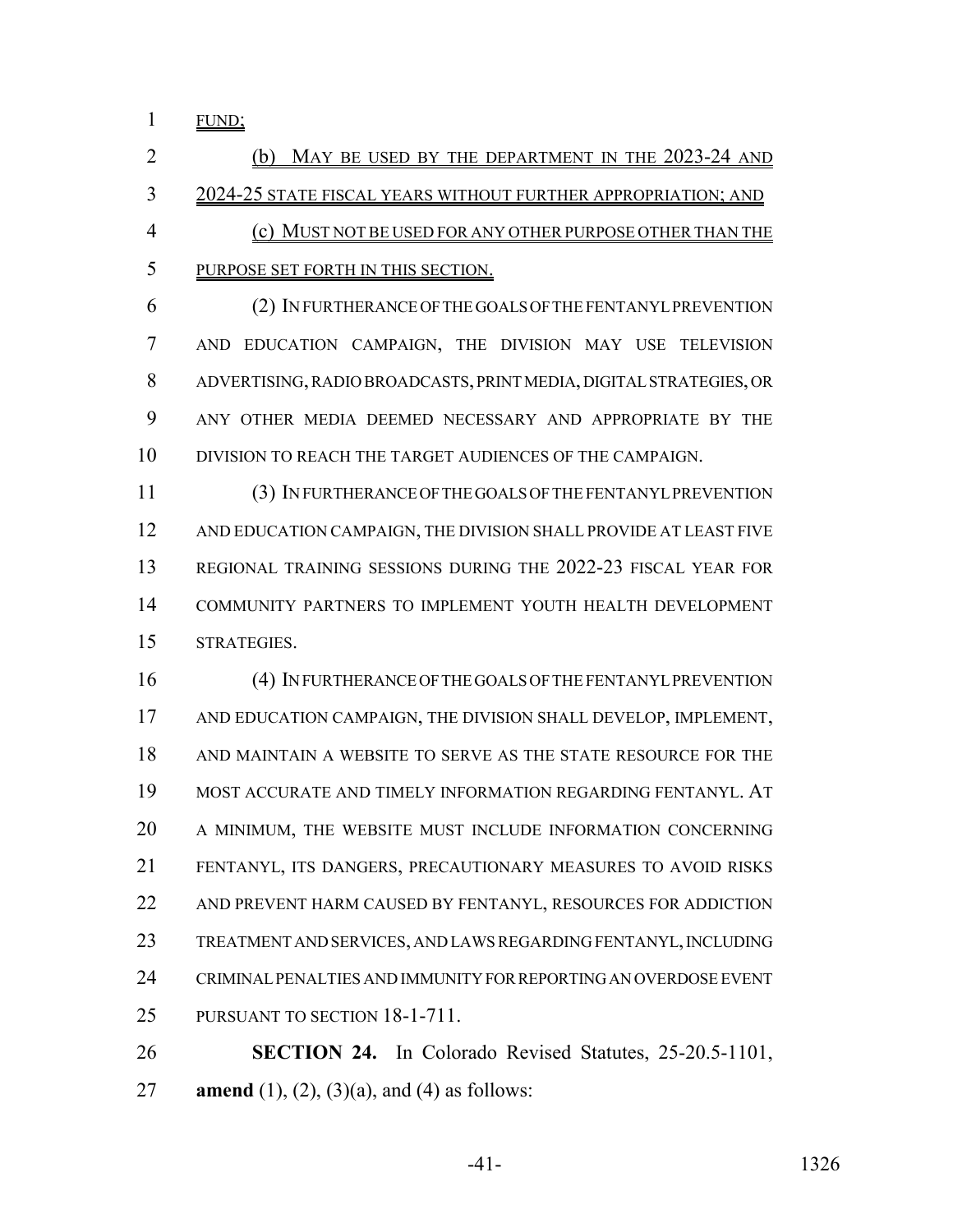**25-20.5-1101. Harm reduction grant program - creation - application - permissible uses - department duties.** (1) Subject to available appropriations, the department shall develop and implement a harm reduction grant program, referred to in this section as the "grant program", to PREVENT OVERDOSE DEATHS AND reduce health risks associated with drug use. and improve coordination between law enforcement agencies, public health agencies, and community-based organizations. The department may contract with an independent entity for the administration of the grant program.

 (2) (a) To be eligible to receive grant funding pursuant to this part 11 11, an entity must be:  $\alpha$  nonprofit organization in good standing and registered with the federal internal revenue service and the Colorado secretary of state's office, a local public health agency established 14 pursuant to section 25-1-506, or a law enforcement agency.

 (I) A NONPROFIT ORGANIZATION THAT IS IN GOOD STANDING AND REGISTERED WITH THE FEDERAL INTERNAL REVENUE SERVICE AND THE COLORADO SECRETARY OF STATE'S OFFICE;

 (II) A LOCAL PUBLIC HEALTH AGENCY ESTABLISHED PURSUANT TO SECTION 25-1-506;

**(III) A TRIBAL AGENCY OR PROGRAM;** 

 (IV) A FEDERALLY QUALIFIED HEALTH CENTER, AS DEFINED IN THE FEDERAL "SOCIAL SECURITY ACT", 42 U.S.C. SEC. 1395x (aa)(4);

- (V) A RURAL HEALTH CLINIC, AS DEFINED IN THE FEDERAL "SOCIAL
- SECURITY ACT", 42 U.S.C. SEC. 1395x (aa)(2);

 (VI) A BEHAVIORAL HEALTH ENTITY, AS DEFINED IN SECTION 25-27.6-102 (6); OR

27 (VII) A LAW ENFORCEMENT AGENCY.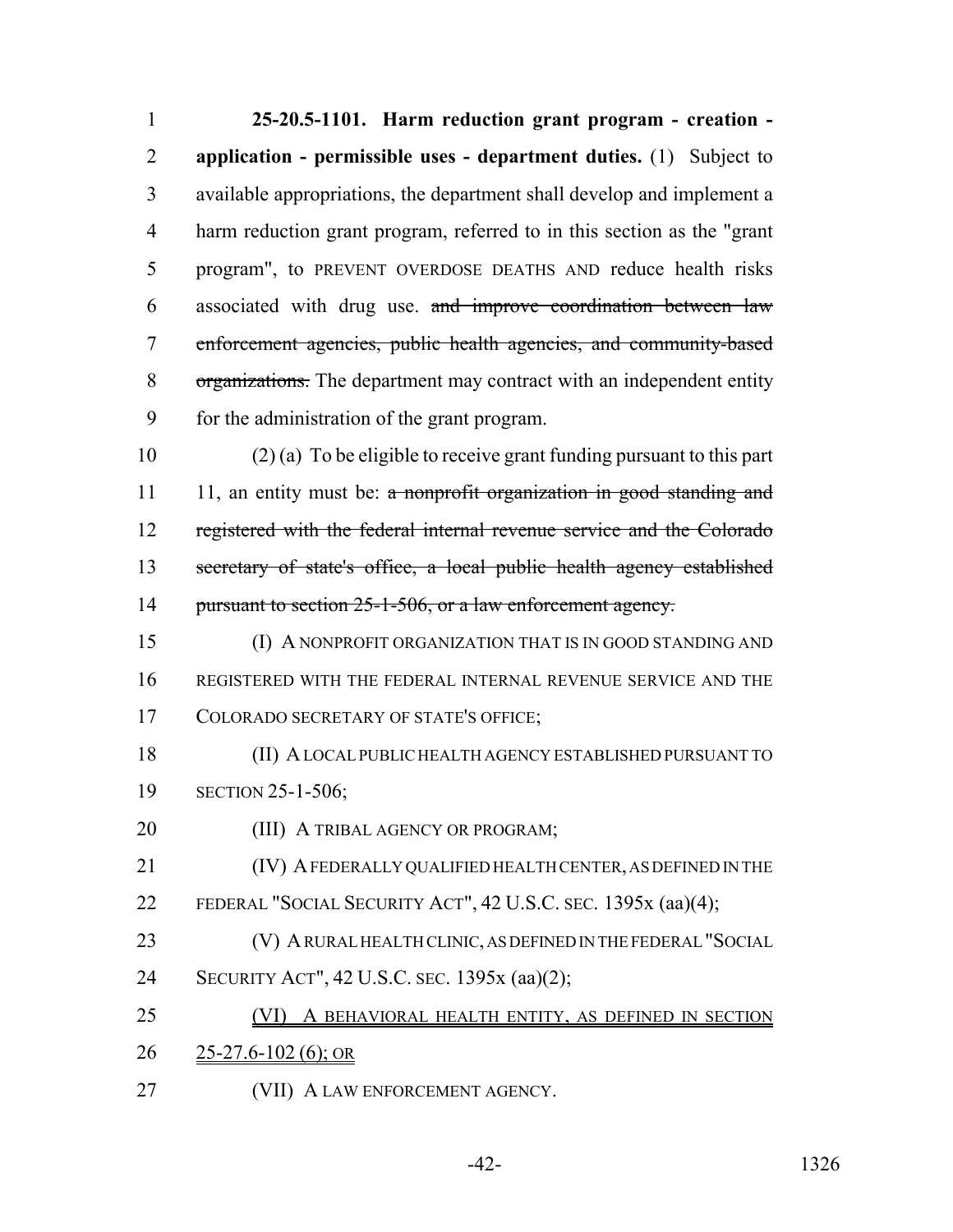(b) AN ELIGIBLE ENTITY MAY SUBMIT A PROPOSAL ON BEHALF OF A GROUP OF ELIGIBLE ENTITIES, AND APPORTION GRANT FUNDS ACCORDINGLY, TO FOSTER COMMUNITY COLLABORATION AND COLLECTIVE IMPACT.

 (c) Grantees must be willing to provide services to individuals who may not be ready to seek addiction treatment services or who are in recovery.

 (3) On or before November 1, 2019, the department shall develop: (a) Eligibility criteria for nonprofit organizations, local public 10 health agencies, and law enforcement agencies THE ENTITIES DESCRIBED 11 IN SUBSECTION (2) OF THIS SECTION;

12 (4) (a) Permissible uses of funding provided pursuant to this grant program include GENERAL OPERATING EXPENSES, AND DIRECT AND 14 INDIRECT PROJECT COSTS INCLUDING, but are not limited to:

15  $(H)$  (a) Trainings relevant to the field of harm reduction which 16 THAT may include how to administer naloxone OVERDOSE PREVENTION, SAFER SUBSTANCE USE PRACTICES, SAFE DISPOSAL, AND ACCESS TO AND ADMINISTRATION OF OPIATE ANTAGONISTS AND NON-LABORATORY 19 SYNTHETIC OPIATE DETECTION TESTS;

20 (H) (b) Purchasing and providing sterile equipment, NON-LABORATORY SYNTHETIC OPIATE DETECTION TESTS, and syringe disposal equipment;

23 (HH) (c) Providing direct services to persons who have come into contact with or who are at risk of coming into contact with the criminal 25 justice system, which may include accessing treatment and health-care services, overdose prevention activities, and recovery support services; (IV) (d) Outreach and engagement to people who come into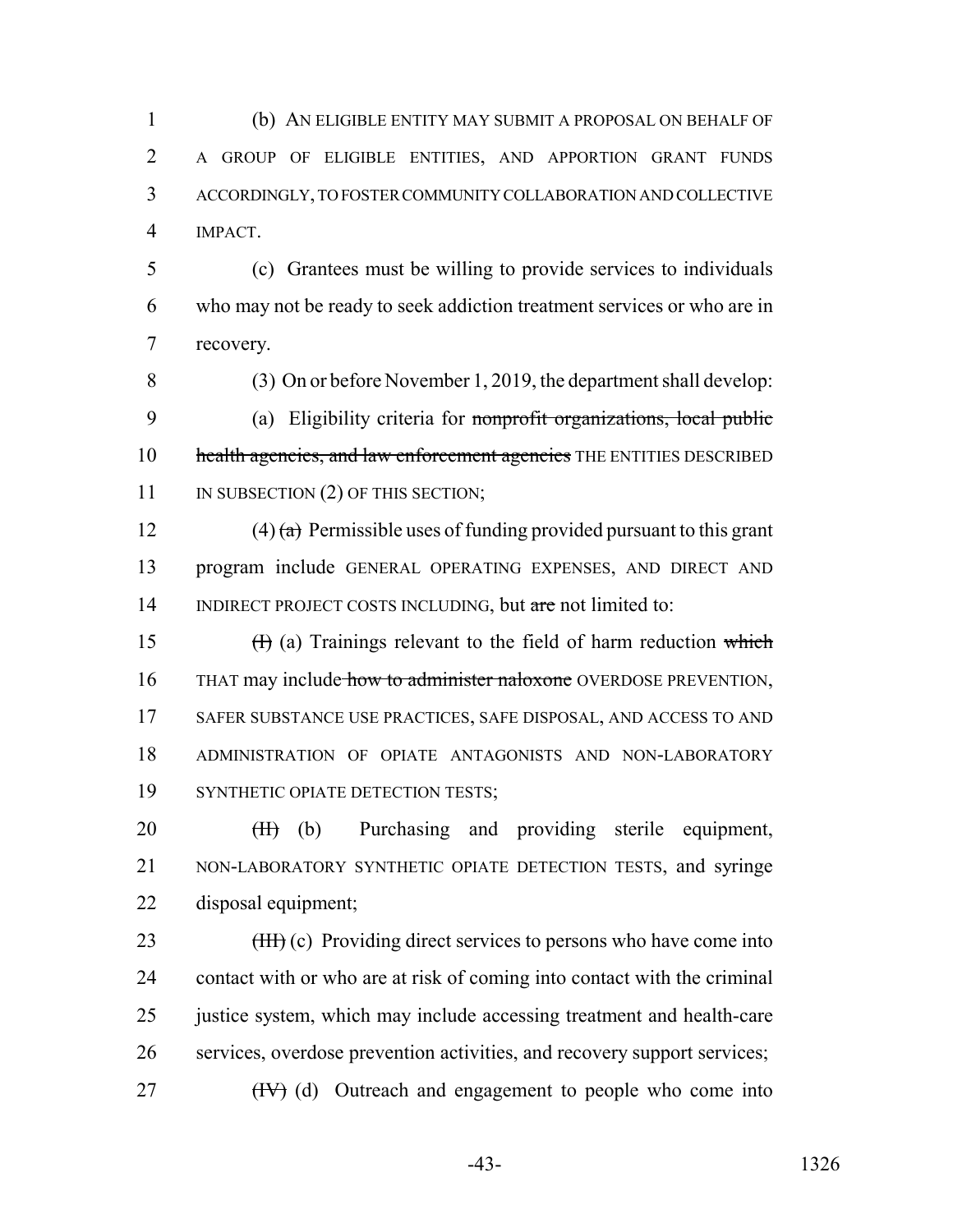contact with or who are at risk of coming into contact with the criminal justice system and who are in need of mental health or substance use disorder services TREATMENT, OVERDOSE PREVENTION, HARM REDUCTION, OR RECOVERY SUPPORT SERVICES;

 $5 \left( V \right)$  (e) Facilitating communication, training, and technical assistance among law enforcement agencies, public health agencies, and community-based harm reduction agencies IN ORDER TO DIVERT PEOPLE 8 FROM THE CRIMINAL JUSTICE SYSTEM;

 (VI) Coordinating local efforts regarding co-responder and 10 diversion programs; and

11 (VII) (f) Auricular acudetox training and services;

 (g) PUBLIC EDUCATION AND OUTREACH ABOUT SYNTHETIC OPIATES, OVERDOSE RISKS, RECOGNIZING AN OVERDOSE EVENT, RESOURCES FOR ADDICTION TREATMENT AND SERVICES, ACCESS TO AND ADMINISTRATION OF OPIATE ANTAGONISTS AND NON-LABORATORY SYNTHETIC OPIATE DETECTION TESTS, AND LAWS REGARDING SYNTHETIC OPIATES, INCLUDING CRIMINAL PENALTIES AND IMMUNITY FOR REPORTING 18 AN OVERDOSE EVENT PURSUANT TO SECTION 18-1-711;

 (h) LOCAL CONVENTIONS FOR THE PURPOSE OF DEVELOPING COMMUNITY-BASED APPROACHES FOR OVERDOSE PREVENTION, EARLY 21 INTERVENTION, AND HARM REDUCTION SERVICES;

 (i) DEVELOPING, OR EXPANDING EXISTING, COMMUNITY-BASED ORGANIZATIONS THAT PROVIDE OVERDOSE PREVENTION, EARLY INTERVENTION, AND HARM REDUCTION SERVICES;

 (j) EVIDENCE-BASED RESEARCH CONCERNING BEST OR PROMISING PRACTICES IN OVERDOSE PREVENTION, EARLY INTERVENTION, HARM REDUCTION, AND MEDICATION-ASSISTED TREATMENT PROTOCOLS;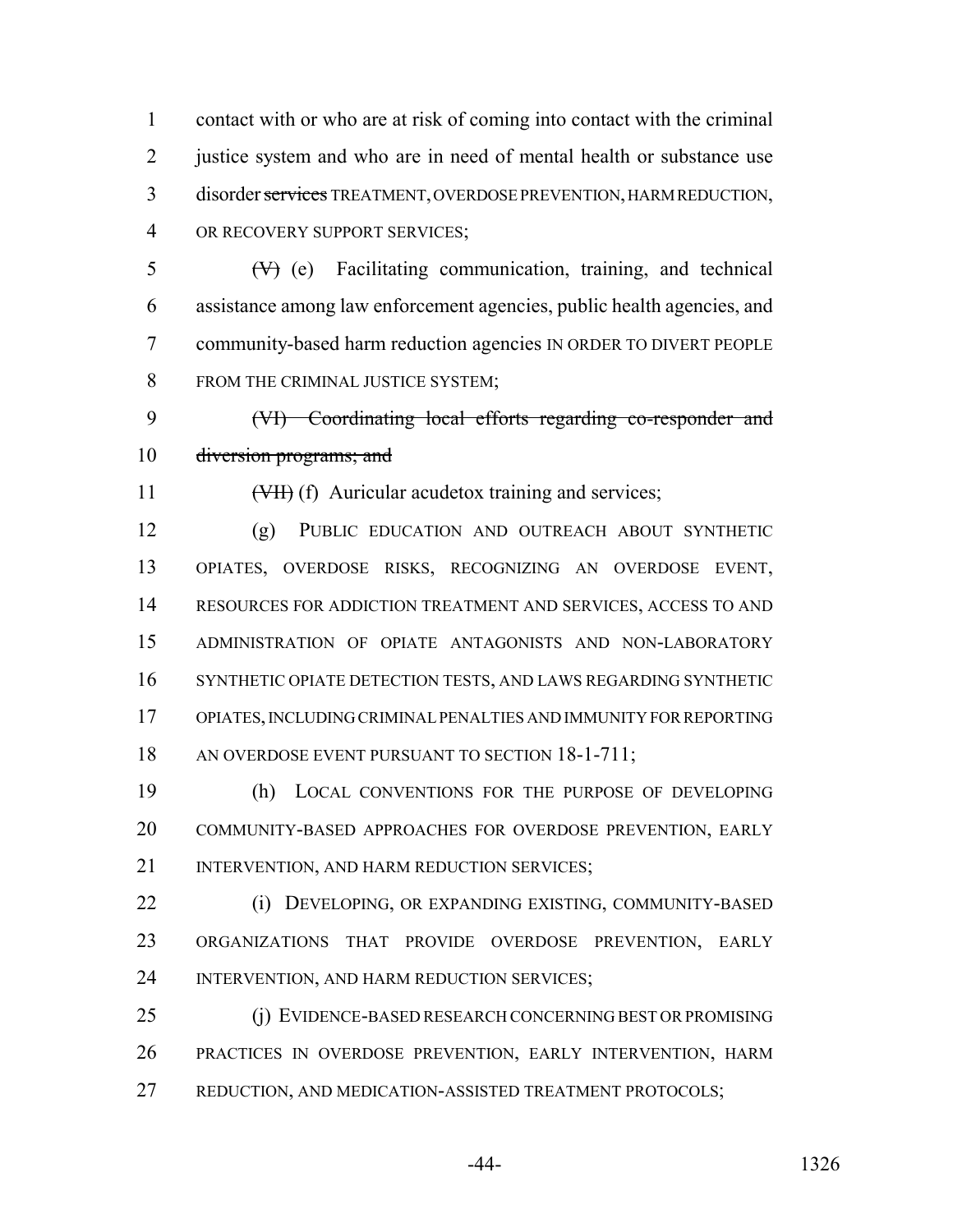(k) DEVELOPING STRATEGIES FOR SERVING POPULATIONS WHO ARE AT A HIGHER RISK OF OVERDOSE AND LIVE IN UNDERSERVED AREAS; AND (l) SUPPORT FOR A LIAISON WITH EXPERIENCE COLLABORATING WITH COMMUNITY-BASED ORGANIZATIONS AND LOCAL PUBLIC HEALTH AGENCIES. (b) In order to ensure grantees are coordinating efforts across public health and criminal justice systems at the local level, funding may be used to support a harm reduction and law enforcement liaison who has experience working with community-based organizations, local public 10 health agencies, and law enforcement agencies. **SECTION 25.** In Colorado Revised Statutes, 25-20.5-1102, **add** 12 (5) as follows: **25-20.5-1102. Harm reduction grant program cash fund - creation - repeal.** (5) (a) FOR THE 2022-23 STATE FISCAL YEAR, THE GENERAL ASSEMBLY SHALL APPROPRIATE SIX MILLION DOLLARS FROM THE BEHAVIORAL AND MENTAL HEALTH CASH FUND, CREATED IN SECTION 17 24-75-230, TO THE FUND. (b) THIS SUBSECTION (5) IS REPEALED, EFFECTIVE JULY 1, 2024. **SECTION 26.** In Colorado Revised Statutes, 27-60-106, **amend** 20 (4) introductory portion, (4)(b), and (5)(a);  $\_\_$ as follows: **27-60-106. Jail-based behavioral health services program - purpose - created - funding - repeal.** (4) Subject to available 23 appropriations, the office  $\frac{m}{dy}$  SHALL require a county jail that receives funding through the program to: 25 (b) Assess all individuals **booked into the jail facility** WHEN BOOKED INTO THE JAIL FACILITY AND AT ANY TIME SUBSEQUENT TO

BOOKING WHEN CLINICALLY INDICATED for substance use withdrawal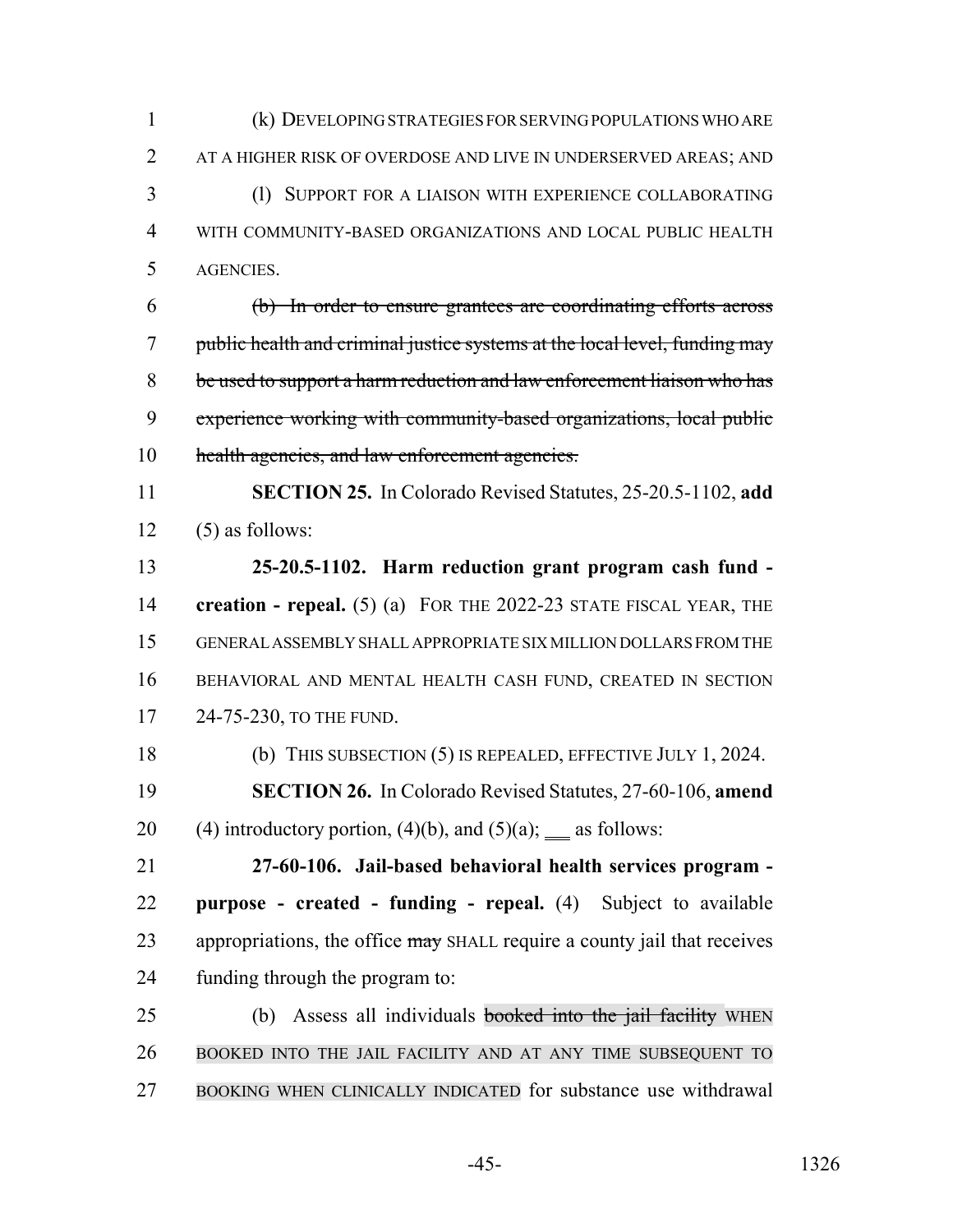symptoms and develop protocols for medical detoxification monitoring procedures, MEDICATION-ASSISTED TREATMENT, OR OTHER APPROPRIATE WITHDRAWAL MANAGEMENT CARE;

 (5) (a) The office shall require a county jail that receives funding through the program to have a policy in place on or before January 1, 2020, that describes how medication-assisted treatment, as it is defined in section 23-21-803, will be provided, when necessary, to individuals 8 confined in the county jail. THE OFFICE SHALL REQUIRE A COUNTY JAIL THAT RECEIVES FUNDING THROUGH THE PROGRAM TO DEVELOP, IMPLEMENT, AND PUBLISH A POLICY ON OR BEFORE JANUARY 1, 2023, THAT DESCRIBES THE PROVISION OF MEDICATION-ASSISTED TREATMENT AND OTHER APPROPRIATE WITHDRAWAL MANAGEMENT CARE UPON RELEASE FROM JAIL.

 **SECTION 27.** In Colorado Revised Statutes, 27-60-106, **amend** 16 (4) introductory portion, (4)(b), and (5)(a);  $\_\$ as follows:

 **27-60-106. Jail-based behavioral health services program - purpose - created - funding - repeal.** (4) Subject to available 19 appropriations, the office may BHA SHALL require a county jail that receives funding through the program to:

21 (b) Assess all individuals **booked into the jail facility** WHEN BOOKED INTO THE JAIL FACILITY AND AT ANY TIME SUBSEQUENT TO BOOKING WHEN CLINICALLY INDICATED for substance use withdrawal symptoms and develop protocols for medical detoxification monitoring procedures, MEDICATION-ASSISTED TREATMENT, OR OTHER APPROPRIATE WITHDRAWAL MANAGEMENT CARE;

- 
- 27  $(5)$  (a) The office BHA shall require a county jail that receives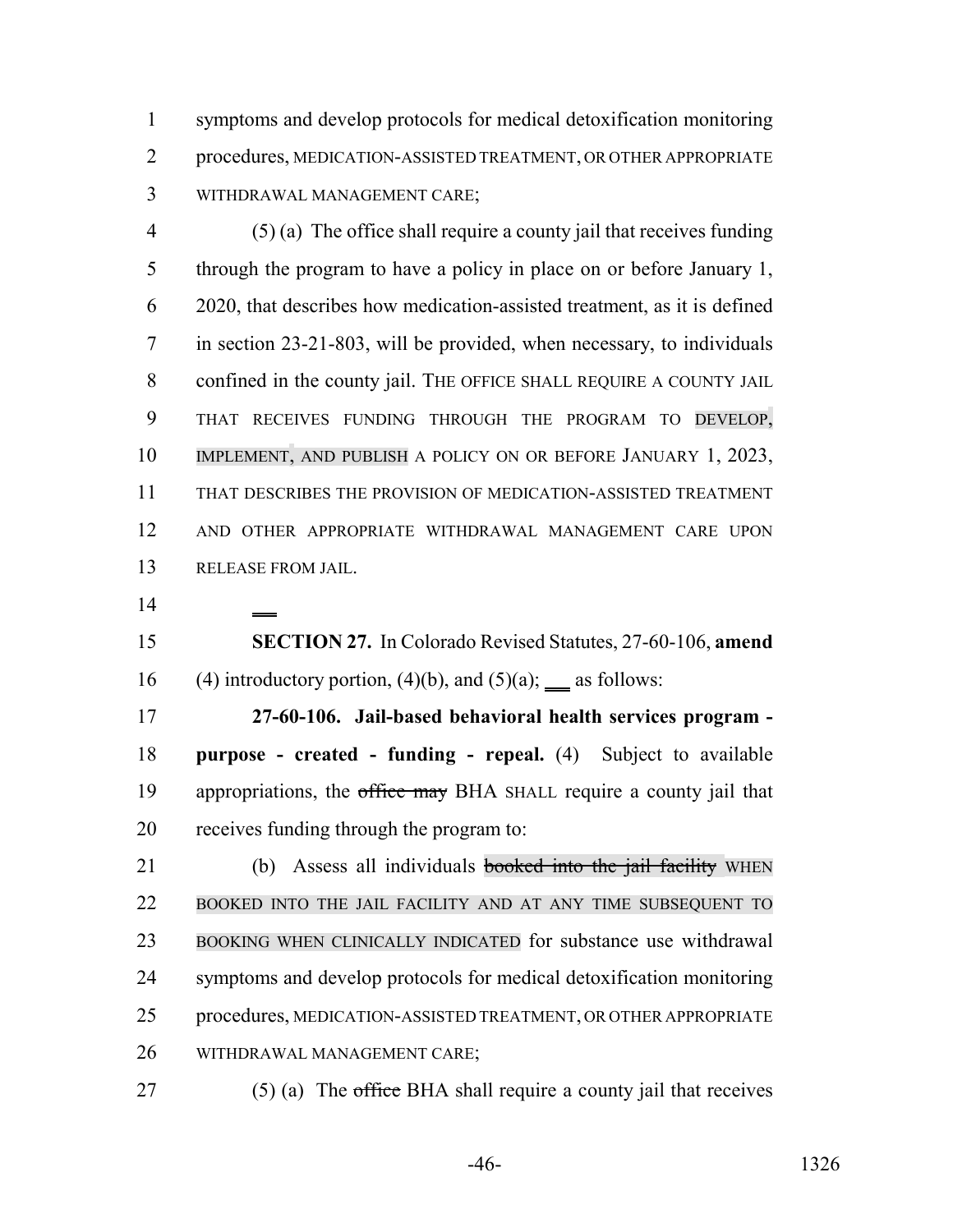funding through the program to have a policy in place on or before 2 January 1, 2020, that describes how medication-assisted treatment, as  $\dot{\mathbf{t}}$  is defined in section 23-21-803, will be provided, when necessary, to individuals confined in the county jail. THE BHA SHALL REQUIRE A COUNTY JAIL THAT RECEIVES FUNDING THROUGH THE PROGRAM TO DEVELOP, IMPLEMENT, AND PUBLISH A POLICY ON OR BEFORE JANUARY 1, 2023, THAT DESCRIBES THE PROVISION OF MEDICATION-ASSISTED TREATMENT AND OTHER APPROPRIATE WITHDRAWAL MANAGEMENT CARE UPON RELEASE FROM JAIL.

 **SECTION 28.** In Colorado Revised Statutes, **add** 27-80-107.7 as follows:

 **27-80-107.7. Increase synthetic opiate treatment - report.** (1) ON OR BEFORE JANUARY 1, 2023, EACH MANAGED SERVICE ORGANIZATION DESIGNATED PURSUANT TO SECTION 27-80-107 SHALL EVALUATE THE CURRENT SUPPLY AND NECESSARY DEMAND WITHIN ITS REGION FOR:

 (a) THE NUMBER OF MEDICATION-ASSISTED TREATMENT PROVIDERS EMPLOYED BY THE MANAGED SERVICE ORGANIZATION WHO ARE TRAINED TO PROVIDE MEDICATION-ASSISTED TREATMENT TO A PERSON WHO HAS CONSUMED SYNTHETIC OPIATES;

 (b) AMBULATORY WITHDRAWAL MANAGEMENT AND MEDICAL WITHDRAWAL MANAGEMENT SPECIFIC TO SYNTHETIC OPIATES;

 (c) THE PROVISION OF RECOVERY SERVICES AT PUBLIC HIGH SCHOOLS; AND

26 (d) THE PROVISION OF RECOVERY RESIDENCES, AS DEFINED IN SECTION 25-1.5-108.5.

-47- 1326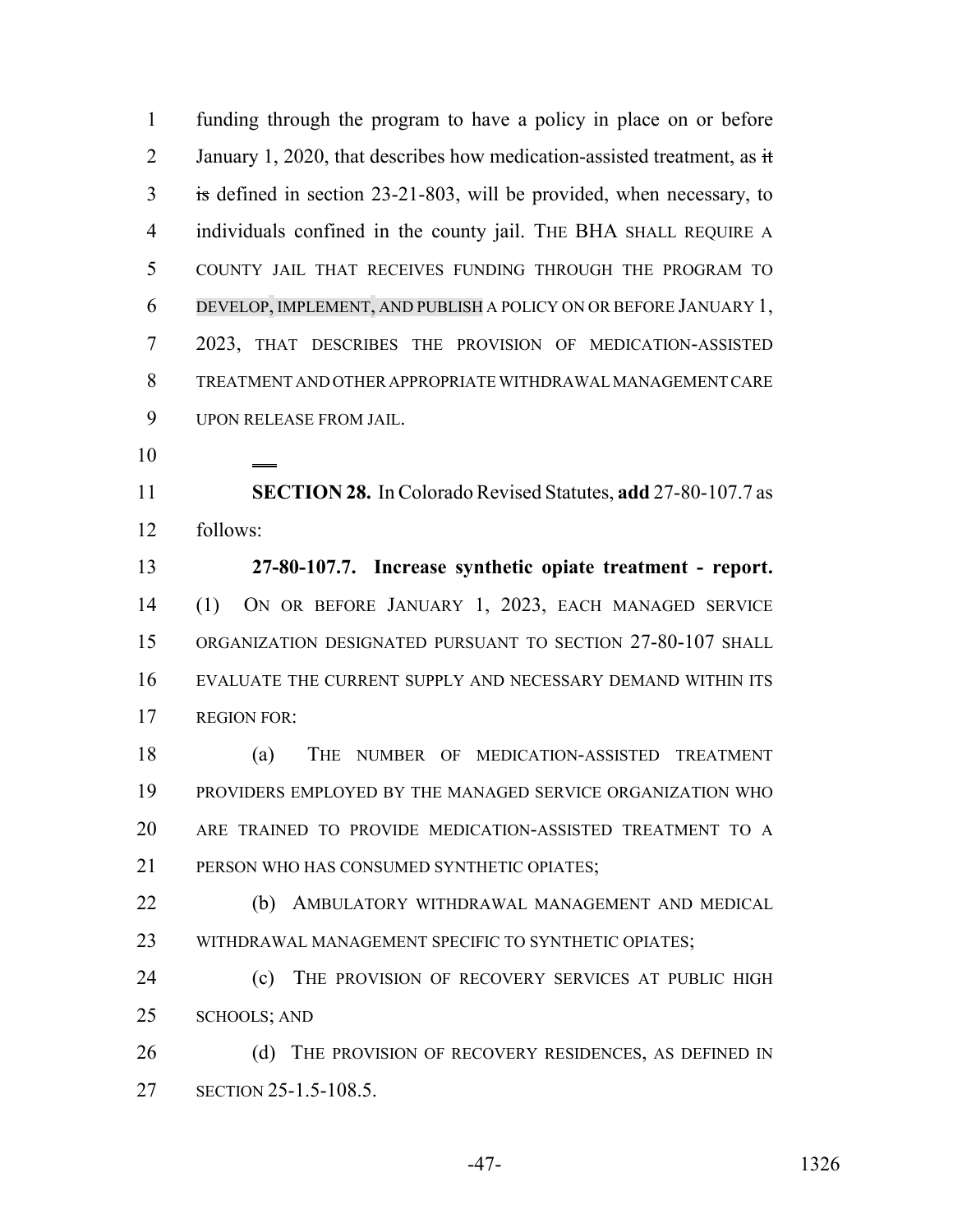(2) IN ITS HEARING FOR THE 2024 LEGISLATIVE SESSION, THE DEPARTMENT SHALL INCLUDE AS PART OF ITS "STATE MEASUREMENT FOR ACCOUNTABLE, RESPONSIVE, AND TRANSPARENT (SMART) GOVERNMENT ACT" HEARING REQUIRED BY SECTION 2-7-203, THE MANAGED SERVICE ORGANIZATIONS' FINDINGS PURSUANT TO SUBSECTION (1) OF THIS SECTION.

 **SECTION 29.** In Colorado Revised Statutes, **add** 27-80-127 as follows:

 **27-80-127. Fentanyl education and treatment program.** THE OFFICE OF BEHAVIORAL HEALTH SHALL DEVELOP A FENTANYL EDUCATION PROGRAM FOR THE PURPOSE OF SECTIONS 18-1.3-410 AND 18-1.3-510.THE FENTANYL EDUCATION PROGRAM MUST INCLUDE INFORMATION REGARDING THE NATURE AND ADDICTIVE ELEMENTS OF SYNTHETIC OPIATES, THEIR DANGERS TO A PERSON'S LIFE AND HEALTH, ACCESS TO AND ADMINISTRATION OF OPIATE ANTAGONISTS AND NON-LABORATORY SYNTHETIC OPIATE DETECTION TESTS, AND LAWS REGARDING SYNTHETIC OPIATES, INCLUDING CRIMINAL PENALTIES AND IMMUNITY FOR REPORTING AN OVERDOSE EVENT PURSUANT TO SECTION 18-1-711. THE OFFICE OF BEHAVIORAL HEALTH MAY UPDATE THE FENTANYL EDUCATION PROGRAM CURRICULUM AS NECESSARY.

 **SECTION 30.** In Colorado Revised Statutes, **add** 27-80-127 as follows:

 **27-80-127. Fentanyl education and treatment program.** THE BEHAVIORAL HEALTH ADMINISTRATION SHALL DEVELOP A FENTANYL EDUCATION PROGRAM FOR THE PURPOSE OF SECTIONS 18-1.3-410 AND 18-1.3-510. THE FENTANYL EDUCATION PROGRAM MUST INCLUDE INFORMATION REGARDING THE NATURE AND ADDICTIVE ELEMENTS OF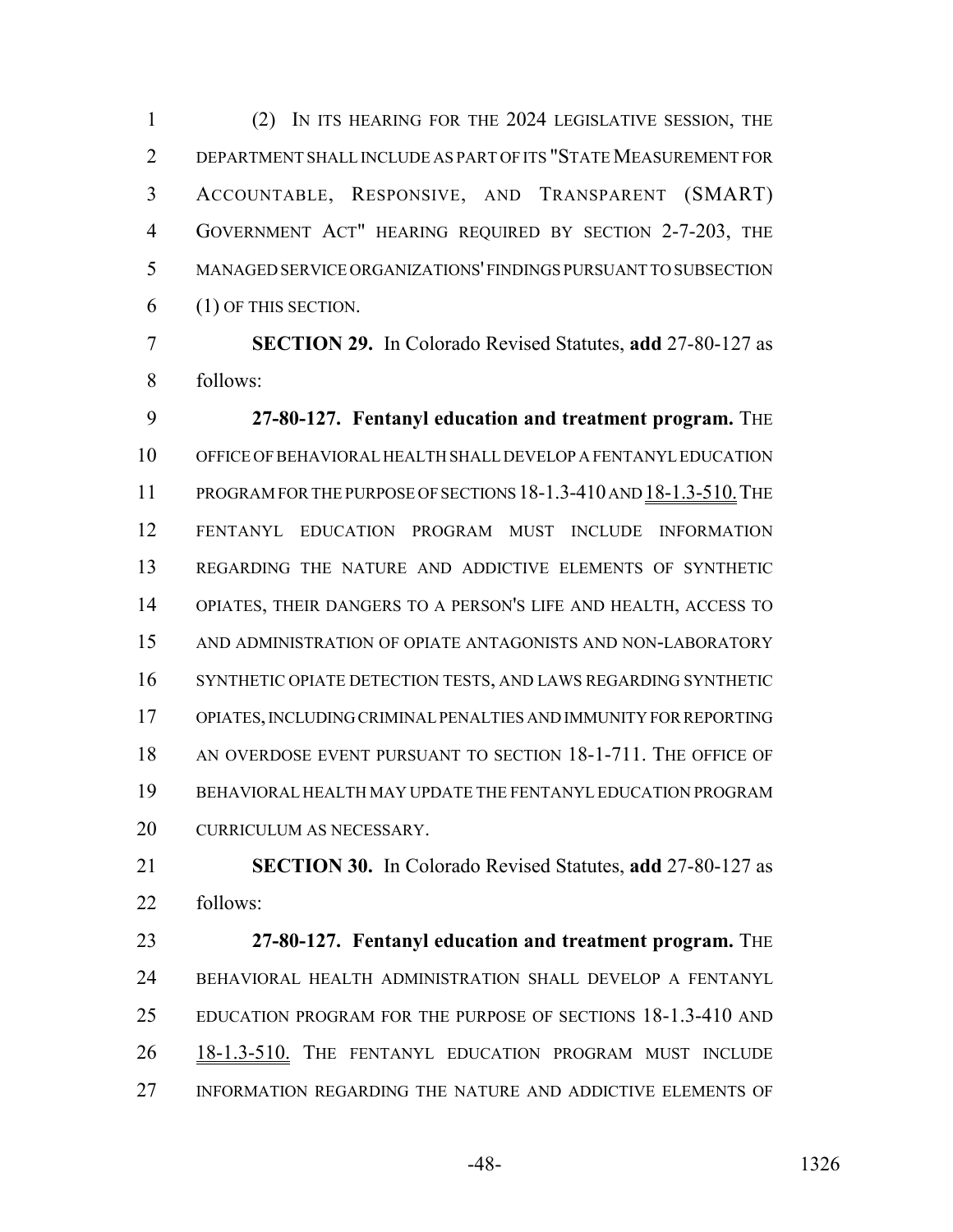SYNTHETIC OPIATES, THEIR DANGERS TO A PERSON'S LIFE AND HEALTH, ACCESS TO AND ADMINISTRATION OF OPIATE ANTAGONISTS AND NON-LABORATORY SYNTHETIC OPIATE DETECTION TESTS, AND LAWS REGARDING SYNTHETIC OPIATES, INCLUDING CRIMINAL PENALTIES AND IMMUNITY FOR REPORTING AN OVERDOSE EVENT PURSUANT TO SECTION 18-1-711. THE BHA MAY UPDATE THE FENTANYL EDUCATION PROGRAM CURRICULUM AS NECESSARY. **SECTION 31.** In Colorado Revised Statutes, 18-1.3-103.5, **amend** (3)(c) and (3)(d); and **add** (3)(e) as follows: **18-1.3-103.5. Felony convictions - vacate and enter conviction on misdemeanor after successful completion.** (3) This section applies to convictions for the following offenses: (c) Possession of more than twelve ounces of marijuana or more 14 than three ounces of marijuana concentrate; or (d) A violation of section 18-18-415; OR (e) A VIOLATION OF SECTION 18-18-403.5 (2.5)(a). **SECTION 32.** In Colorado Revised Statutes, 24-72-706, **amend**  $(1)(b)(II)$  and  $(1)(b)(III)$  as follows: **24-72-706. Sealing of criminal conviction records.** (1) **Sealing of conviction records.** (b) (II) If the offense is a class 2 or class 3 21 misdemeanor, or any drug misdemeanor, OR A LEVEL 4 DRUG FELONY FOR 22 A CONVICTION PURSUANT TO SECTION  $18-18-403.5(2.5)$ , the motion may be filed two years after the later of the date of the final disposition of all criminal proceedings against the defendant orthe release of the defendant from supervision concerning a criminal conviction. (III) If the offense is a class 4, class 5, or class 6 felony, a level 3 or level 4 drug felony EXCEPT A LEVEL 4 DRUG FELONY FOR A CONVICTION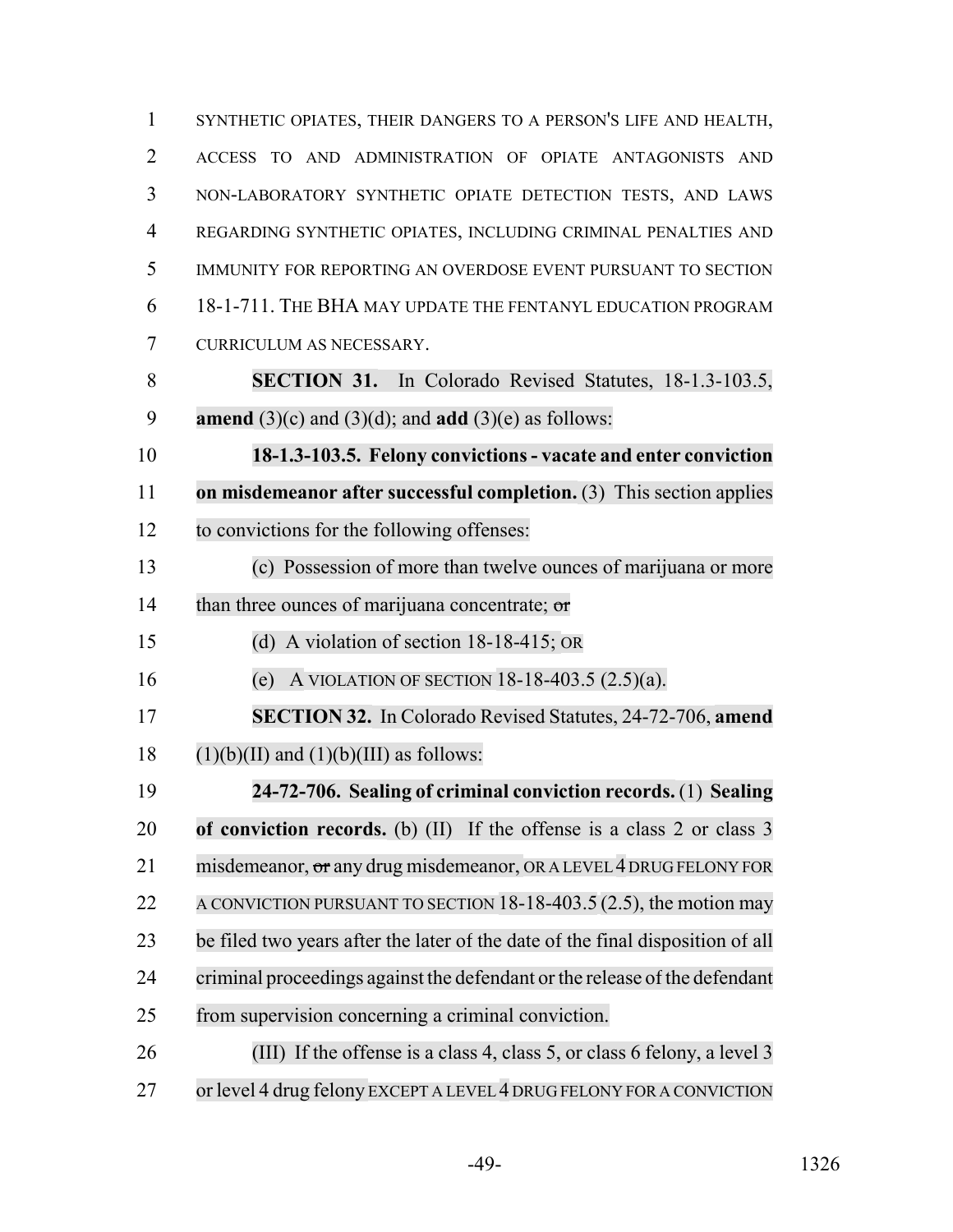PURSUANT TO SECTION 18-18-403.5 (2.5), or a class 1 misdemeanor, the motion may be filed three years after the later of the date of the final disposition of all criminal proceedings against the defendant or the release of the defendant from supervision concerning a criminal conviction.

 **SECTION 33.** In Colorado Revised Statutes, 18-1.3-801, **amend** 7 (2)(a)(I); and **add** (2)(c) as follows:

 **18-1.3-801. Punishment for habitual criminals.** 9 (2) (a) (I) Except as otherwise provided in paragraph  $(b)$  of this 10 subsection  $(2)$  SUBSECTIONS  $(2)(b)$ ,  $(2)(c)$ , and in subsection (5) of this section, every person convicted in this state of any felony, who has been three times previously convicted, upon charges separately brought and tried, and arising out of separate and distinct criminal episodes, either in this state or elsewhere, of a felony or, under the laws of any other state, the United States, or any territory subject to the jurisdiction of the United States, of a crime which, if committed within this state, would be a felony, shall be adjudged an habitual criminal and shall be punished:

 (2) (c) THE PROVISIONS OF SUBSECTION (2)(a) OF THIS SECTION DO 19 NOT APPLY TO A CONVICTION FOR A LEVEL 4 DRUG FELONY COMMITTED ON OR AFTER JULY 1, 2022, PURSUANT TO SECTION 18-18-403.5 (2.5), OR A 21 CONVICTION FOR A LEVEL 4 DRUG FELONY COMMITTED ON OR AFTER JULY 22 1, 2022, FOR ATTEMPT OR CONSPIRACY TO COMMIT UNLAWFUL POSSESSION OF FENTANYL, CARFENTANIL, BENZIMIDAZOLE OPIATE, OR AN ANALOG THEREOF, AS DESCRIBED IN SECTION 18-18-403.5 (2.5), EVEN IF THE PERSON HAS BEEN PREVIOUSLY CONVICTED OF THREE OR MORE 26 QUALIFYING FELONY CONVICTIONS.

**SECTION 34.** In Colorado Revised Statutes, **add** part 14 to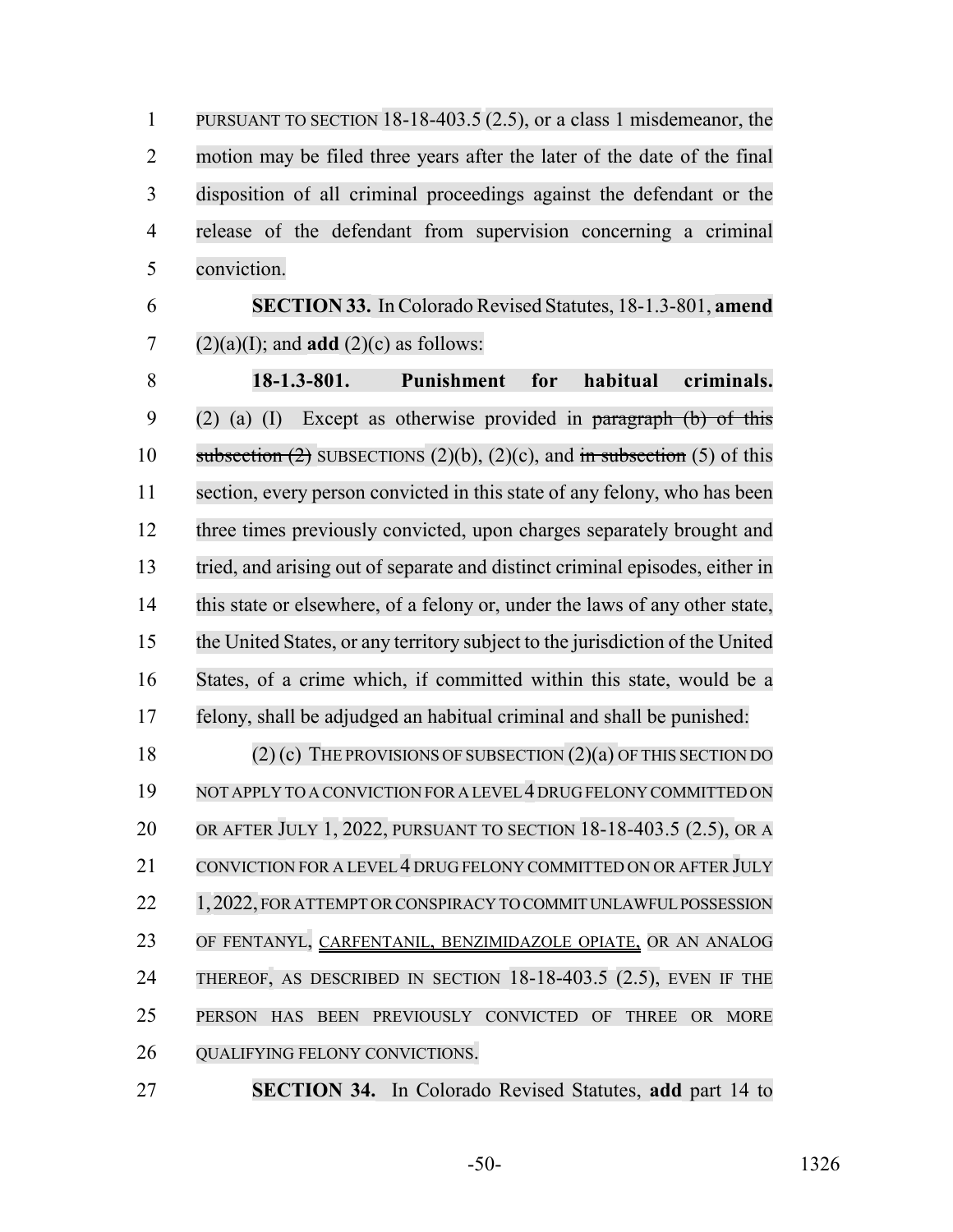article 20.5 of title 25 as follows: 2 PART 14 3 HOUSE BILL 22-1326 INDEPENDENT STUDY **25-20.5-1401. Independent study - report - repeal.** (1) (a) BY JANUARY 1, 2023, THE DEPARTMENT SHALL CONTRACT WITH AN INDEPENDENT ENTITY TO CONDUCT A STUDY AND PUBLISH A REPORT CONCERNING THE IMPACT AND IMPLEMENTATION OF HOUSE BILL22-1326. (b) THE DEPARTMENT SHALL CONSULT WITH THE JUDICIAL DEPARTMENT, THE OFFICE OF BEHAVIORAL HEALTH, AND OTHER STAKEHOLDERS IDENTIFIED BY THE DEPARTMENT IN DEVELOPING AND ISSUING A REQUEST FOR PROPOSALS TO ENSURE CANDIDATES HAVE EXPERTISE IN DATA COLLECTION AND PROGRAM ANALYSIS, AND RELEVANT CRIMINAL LAW AND HARM REDUCTION ISSUES. (2) AT A MINIMUM, THE INDEPENDENT ENTITY SHALL IDENTIFY AND REPORT FINDINGS REGARDING AVAILABLE DATA AND INFORMATION

 FROM JULY 1, 2019, THROUGH JUNE 30, 2024, OBTAINED FROM THE COLORADO JUDICIAL DEPARTMENT AND TREATMENT PROVIDERS SERVING THE PROBATION POPULATION.DATA AND INFORMATION FROM CASES FILED AND PRACTICES IMPLEMENTED PRIORTO JULY 1,2022, MUSTBE INCLUDED IN THE STUDY IN AN EFFORT TO ESTABLISH BASELINE INFORMATION, AS NECESSARY. THE DATA AND INFORMATION MUST BE REPORTED BOTH ON A STATEWIDE BASIS AND DISAGGREGATED BY JUDICIAL DISTRICT. THE DATA AND INFORMATION MUST INCLUDE, BUT IS NOT LIMITED TO:

 (a) EVERY CASE WITH A CHARGE FILED PURSUANT TO SECTION 25 18-18-403.5 (2.5) FOR THE UNLAWFUL POSSESSION OF FENTANYL, CARFENTANIL, BENZIMIDAZOLE OPIATE, OR AN ANALOG THEREOF, INCLUDING: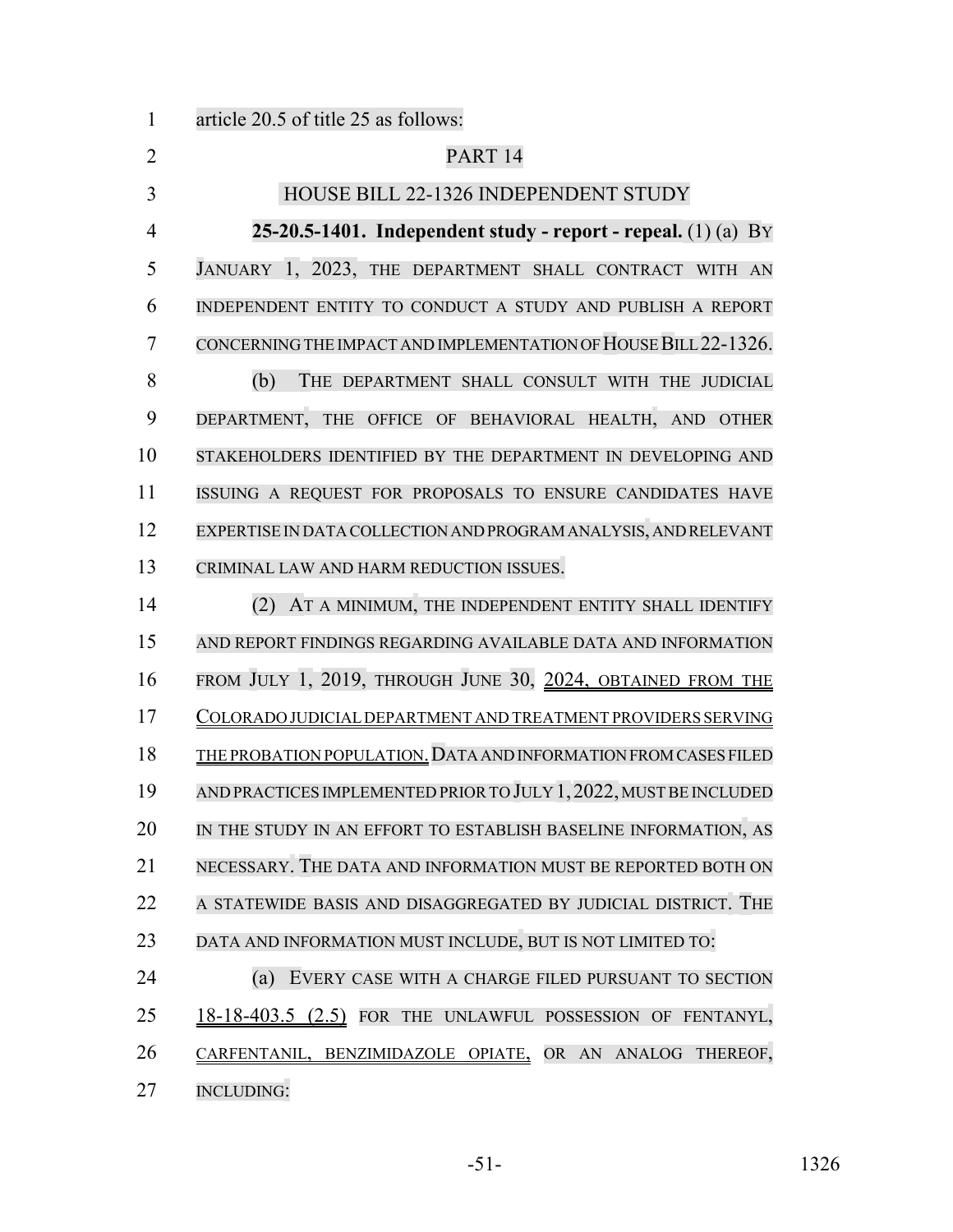| $\mathbf{1}$   | (I) WHETHER A MISDEMEANOR OR FELONY CHARGE WAS FILED;              |
|----------------|--------------------------------------------------------------------|
| $\overline{2}$ | (II) WHETHER AN ARREST WAS MADE OR A SUMMONS WAS ISSUED            |
| 3              | FOR THE CHARGE;                                                    |
| 4              | (III)<br>WHETHER ANOTHER CRIMINAL CHARGE WAS FILED IN THE          |
| 5              | CASE, AND IF SO, WHAT CHARGE;                                      |
| 6              | (IV)<br>THE DISPOSITION OF THE CASE, INCLUDING THE SENTENCE        |
| 7              | IMPOSED;                                                           |
| 8              | WHETHER THE DEFENDANT IS CURRENTLY SERVING THE<br>(V)              |
| 9              | SENTENCE AND IF THE SENTENCE INCLUDES PROBATION SUPERVISION;       |
| 10             | (VI) WHETHER THE DEFENDANT SUCCESSFULLY COMPLETED THE              |
| 11             | SENTENCE, INCLUDING IF THE DEFENDANT SUCCESSFULLY COMPLETED AN     |
| 12             | INITIAL PROBATIONARY SENTENCE OR WHETHER PROBATION WAS REVOKED     |
| 13             | AND RESULTED IN INCARCERATION IN JAIL OR PRISON;                   |
| 14             | (VII) IF PROBATION WAS REVOKED, WHETHER THE REVOCATION             |
| 15             | WAS FOR A NEW CRIMINAL CASE OR A TECHNICAL VIOLATION;              |
| 16             | (VIII) WHETHER SUBSTANCE USE TREATMENT WAS ORDERED AND,            |
| 17             | IF SO, WHAT TYPE, INCLUDING WHETHER THE COURT ORDERED PLACEMENT    |
| 18             | IN A RESIDENTIAL TREATMENT FACILITY PURSUANT TO SECTION 18-1.3-410 |
| 19             | OR 18-1.3-510; AND                                                 |
| 20             | (IX)<br>THE RACE, GENDER, AND AGE OF THE DEFENDANT, AND            |
| 21             | WHETHER THE DEFENDANT WAS REPRESENTED BY COURT-APPOINTED           |
| 22             | COUNSEL OR OTHERWISE DETERMINED TO BE INDIGENT.                    |
| 23             | (3)<br>AT A MINIMUM, THE INDEPENDENT ENTITY SHALL IDENTIFY         |
| 24             | AND REPORT FINDINGS BASED ON AVAILABLE DATA AND INFORMATION        |
| 25             | OBTAINED FROM THE OFFICE OF BEHAVIORAL HEALTH, THE DEPARTMENT      |
| 26             | PUBLIC HEALTH AND ENVIRONMENT, MANAGED<br>OF<br><b>SERVICE</b>     |
| 27             | ORGANIZATIONS, AND OTHER APPLICABLE AGENCIES AND TREATMENT         |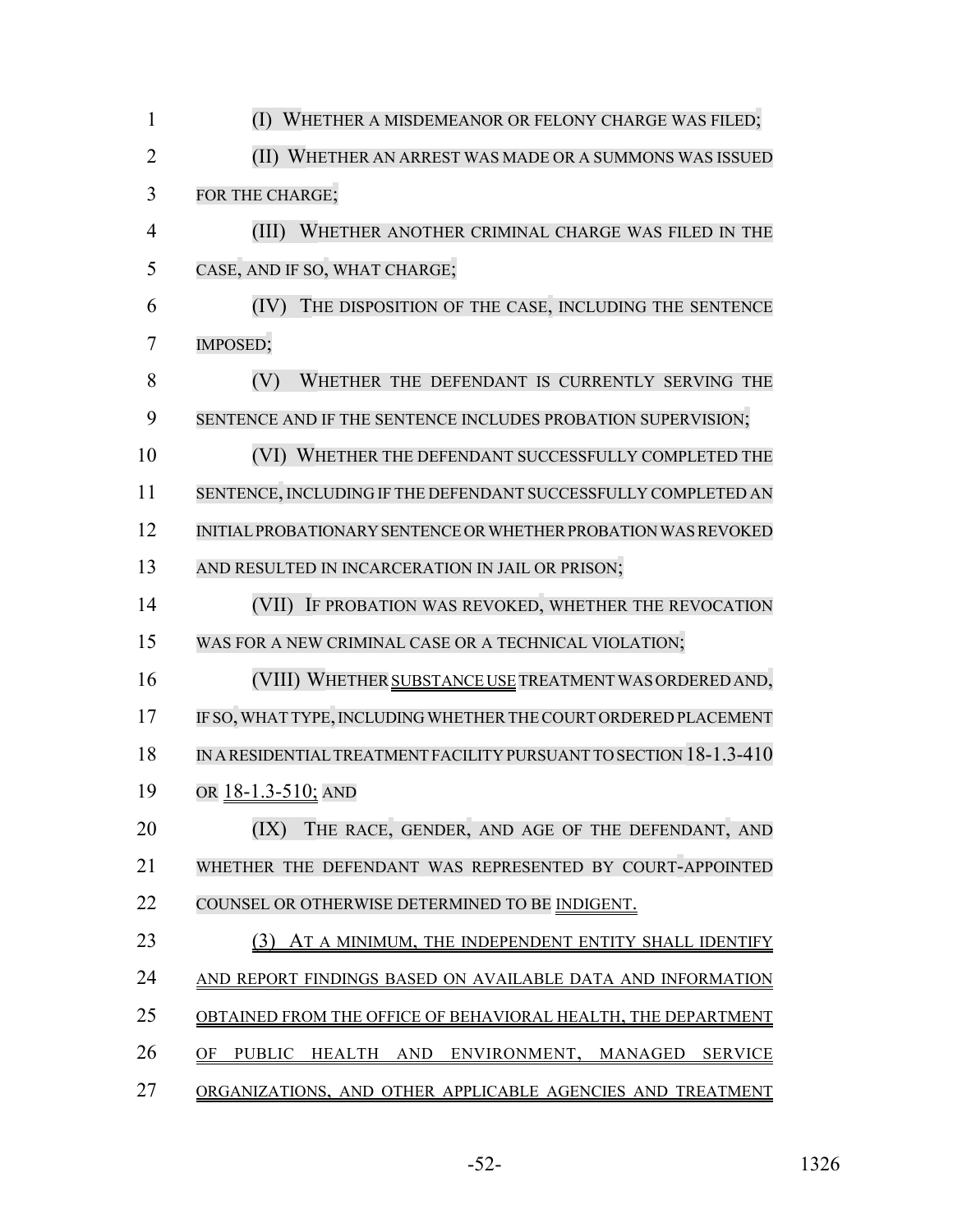PROVIDERS, REGARDING:

| $\overline{2}$ | (a) THE PREVENTION AND EDUCATION CAMPAIGN DEVELOPED BY                      |
|----------------|-----------------------------------------------------------------------------|
| 3              | DEPARTMENT PURSUANT TO SECTION 25-1.5-115.5 AND<br><b>THE</b><br><b>THE</b> |
| 4              | FENTANYL EDUCATION PROGRAM DEVELOPED BY THE<br><b>OFFICE</b><br>OF          |
| 5              | BEHAVIORAL HEALTH PURSUANT TO SECTION 27-80-127, INCLUDING THE              |
| 6              | METHOD AND REACH OF THE CAMPAIGN AND PROGRAM;                               |
| 7              | (b) THE IMPLEMENTATION OF MEDICATION-ASSISTED TREATMENT                     |
| 8              | AND OTHER APPROPRIATE WITHDRAWAL MANAGEMENT CARE BY EVERY                   |
| 9              | $\underline{\text{JAIL}}$                                                   |
| 10             | (c) THE ELIGIBLE ENTITIES THAT PURCHASED OPIATE ANTAGONISTS                 |
| 11             | THROUGH THE OPIATE ANTAGONIST BULK PURCHASE FUND PURSUANT TO                |
| 12             | SECTION 25-1.5-115, INCLUDING THE AMOUNT OF OPIATE ANTAGONISTS              |
| 13             | PURCHASED BY EACH ELIGIBLE ENTITY AND THE REVENUE RECEIVED BY               |
| 14             | THE BULK PURCHASE FUND;                                                     |
| 15             | THE ELIGIBLE ENTITIES THAT RECEIVED NON-LABORATORY<br>(d)                   |
| 16             | SYNTHETIC OPIATE DETECTION TESTS PURSUANT TO SECTION 25-1.5-115.3           |
| 17             | AND THE AMOUNT OF NON-LABORATORY SYNTHETIC OPIATE DETECTION                 |
| 18             | TESTS RECEIVED BY EACH ELIGIBLE ENTITY;                                     |
| 19             | (e) THE HARM REDUCTION GRANT PROGRAM, CREATED IN SECTION                    |
| 20             | 25-20.5-1101, INCLUDING:                                                    |
| 21             | (I) THE GRANTEES, THE USES OF EACH GRANT, THE AMOUNT OF THE                 |
| 22             | GRANT AWARD, THE NUMBER OF PEOPLE SERVED BY THE GRANT, AND ANY              |
| 23             | AVAILABLE OUTCOME MEASURES AS A RESULT OF THE GRANT USES;                   |
| 24             | (II)<br>STRATEGIES DEVELOPED AND IMPLEMENTED THROUGH THE                    |
| 25             | PROGRAM, IF ANY, FOR SERVING POPULATIONS WHO ARE AT A HIGHER RISK           |
| 26             | OF OVERDOSE AND LIVE IN UNDERSERVED AREAS; AND                              |
|                |                                                                             |

-53- 1326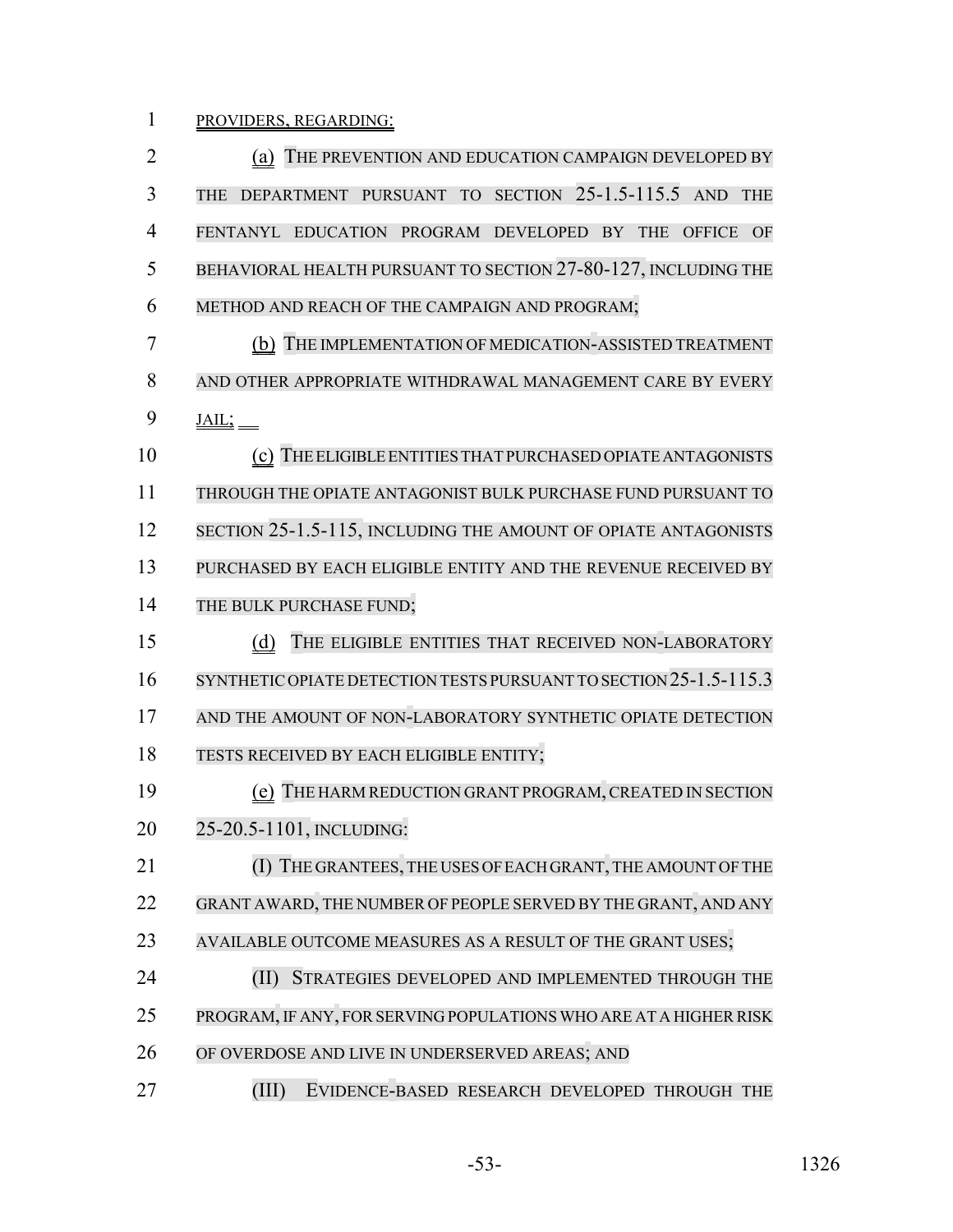PROGRAM CONCERNING BEST OR PROMISING PRACTICES IN OVERDOSE PREVENTION, EARLY INTERVENTION, HARM REDUCTION, AND MEDICATION-ASSISTED TREATMENT;

 (f) EVERY OVERDOSE DEATH CAUSED BY FENTANYL, CARFENTANIL, BENZIMIDAZOLE OPIATE, OR AN ANALOG THEREOF, OCCURRING IN A JAIL, PRISON, OR RESIDENTIAL COMMUNITY CORRECTIONS FACILITY OR WHILE UNDER PROBATION, PAROLE, OR PRETRIAL RELEASE;

 (g) THE MANAGED SERVICE ORGANIZATIONS CONTRACTS DEVELOPED PURSUANT TO SECTION 27-80-107.8 TO PROVIDE SHORT-TERM RESIDENTIAL PLACEMENT FOR WITHDRAWAL MANAGEMENT, CRISIS STABILIZATION, OR MEDICATION-ASSISTED TREATMENT, INCLUDING THE NUMBER OF FACILITIES, THEIR LOCATION, SERVICES PROVIDED, AND THE NUMBER OF PERSONS SERVED; AND (h) THE TRAINING AND COORDINATION EFFORTS DEVELOPED AND IMPLEMENTED BY THE MANAGED SERVICE ORGANIZATIONS WITH FIRST RESPONDERS AND REFERRING ENTITIES REGARDING THE AVAILABLE SERVICES TO BE UTILIZED IN LIEU OF ARREST AND TRANSPORT TO JAIL. 18 (4) THE INDEPENDENT ENTITY SHALL REQUEST ALL NECESSARY DATA NECESSARY TO COMPLETE THE STUDY, AND EACH AGENCY OR ORGANIZATION SHALL ESTABLISH ANY DATA SHARING AGREEMENT NECESSARY, SUBJECT TO ALL FEDERAL AND STATE PRIVACY LAWS 22 NECESSARY TO PROTECT PRIVACY, TO SUPPORT THE STUDY. 23 (5) BY DECEMBER 31, 2024, THE INDEPENDENT ENTITY SHALL SUBMIT A COMPLETED COMPREHENSIVE REPORT OF ITS FINDINGS PURSUANT TO SUBSECTION (2) OF THIS SECTION TO THE DEPARTMENT.

**1200 (6) BY JANUARY 31, 2025, THE DEPARTMENT SHALL PUBLISH THE** REPORT ON ITS WEBSITE AND SHALL SUBMIT THE REPORT TO THE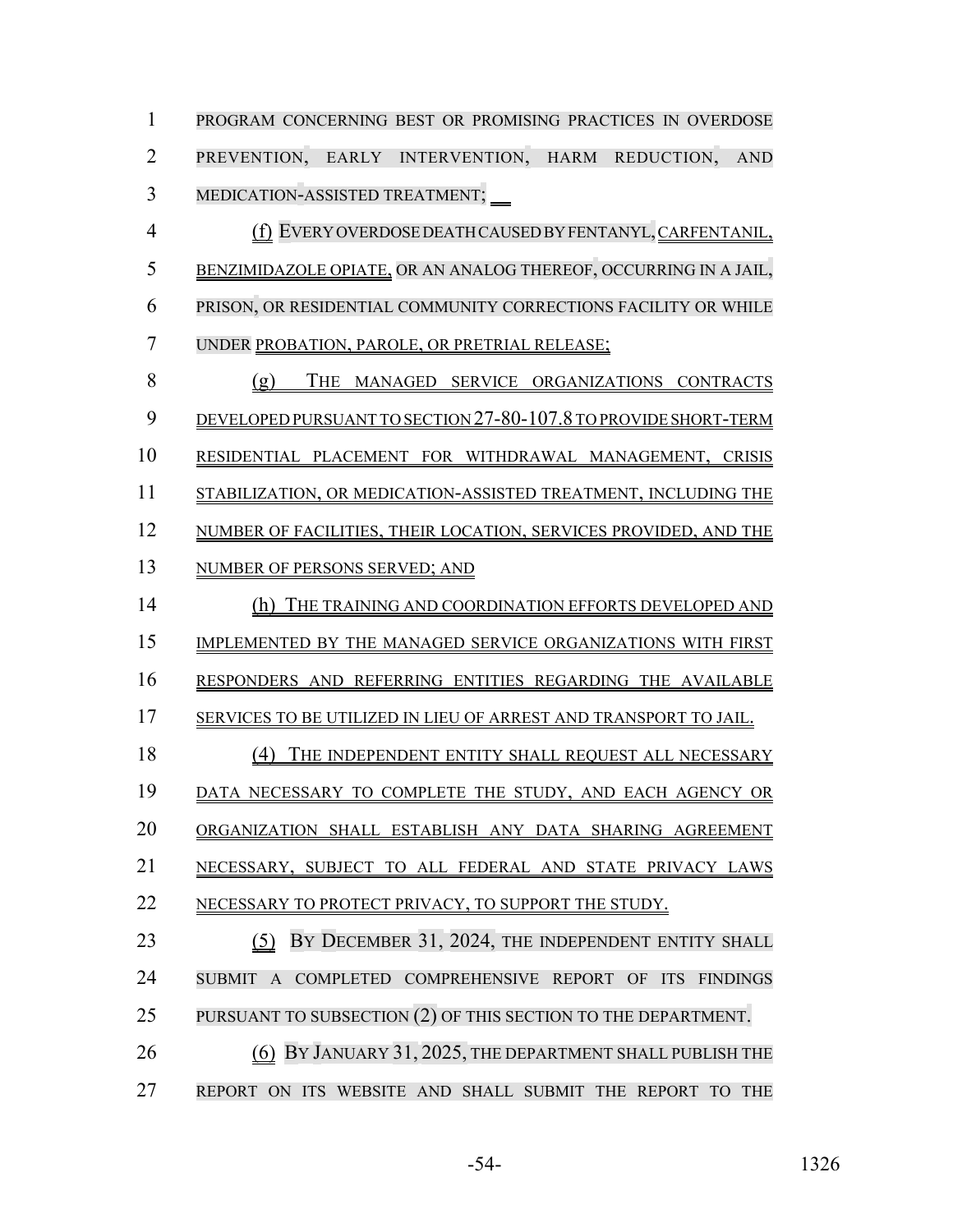| $\mathbf{1}$   | JUDICIARY COMMITTEES OF THE HOUSE OF REPRESENTATIVES AND THE      |
|----------------|-------------------------------------------------------------------|
| 2              | SENATE, OR ANY SUCCESSOR COMMITTEES.                              |
| 3              | (7) THIS PART 14 IS REPEALED, EFFECTIVE JULY 1, 2025.             |
| $\overline{4}$ | <b>SECTION 35.</b> In Colorado Revised Statutes, add part 14 to   |
| 5              | article 20.5 of title 25 as follows:                              |
| 6              | PART <sub>14</sub>                                                |
| 7              | HOUSE BILL 22-1326 INDEPENDENT STUDY                              |
| 8              | 25-20.5-1401. Independent study - report - repeal. $(1)$ (a) BY   |
| 9              | JANUARY 1, 2023, THE DEPARTMENT SHALL CONTRACT WITH AN            |
| 10             | INDEPENDENT ENTITY TO CONDUCT A STUDY AND PUBLISH A REPORT        |
| 11             | CONCERNING THE IMPACT AND IMPLEMENTATION OF HOUSE BILL 22-1326.   |
| 12             | (b)<br>THE DEPARTMENT SHALL CONSULT WITH THE JUDICIAL             |
| 13             | DEPARTMENT, THE BEHAVIORAL HEALTH ADMINISTRATION, AND OTHER       |
| 14             | STAKEHOLDERS IDENTIFIED BY THE DEPARTMENT IN DEVELOPING AND       |
| 15             | ISSUING A REQUEST FOR PROPOSALS TO ENSURE CANDIDATES HAVE         |
| 16             | EXPERTISE IN DATA COLLECTION AND PROGRAM ANALYSIS, AND RELEVANT   |
| 17             | CRIMINAL LAW AND HARM REDUCTION ISSUES.                           |
| 18             | AT A MINIMUM, THE INDEPENDENT ENTITY SHALL IDENTIFY<br>(2)        |
| 19             | AND REPORT FINDINGS REGARDING AVAILABLE DATA AND INFORMATION      |
| 20             | FROM JULY 1, 2019, THROUGH JUNE 30, 2024, OBTAINED FROM THE       |
| 21             | COLORADO JUDICIAL DEPARTMENT AND TREATMENT PROVIDERS SERVING      |
| 22             | THE PROBATION POPULATION. DATA AND INFORMATION FROM CASES FILED   |
| 23             | AND PRACTICES IMPLEMENTED PRIOR TO JULY 1, 2022, MUST BE INCLUDED |
| 24             | IN THE STUDY IN AN EFFORT TO ESTABLISH BASELINE INFORMATION, AS   |
| 25             | NECESSARY. THE DATA AND INFORMATION MUST BE REPORTED BOTH ON      |
| 26             | A STATEWIDE BASIS AND DISAGGREGATED BY JUDICIAL DISTRICT. THE     |
| 27             | DATA AND INFORMATION MUST INCLUDE, BUT IS NOT LIMITED TO:         |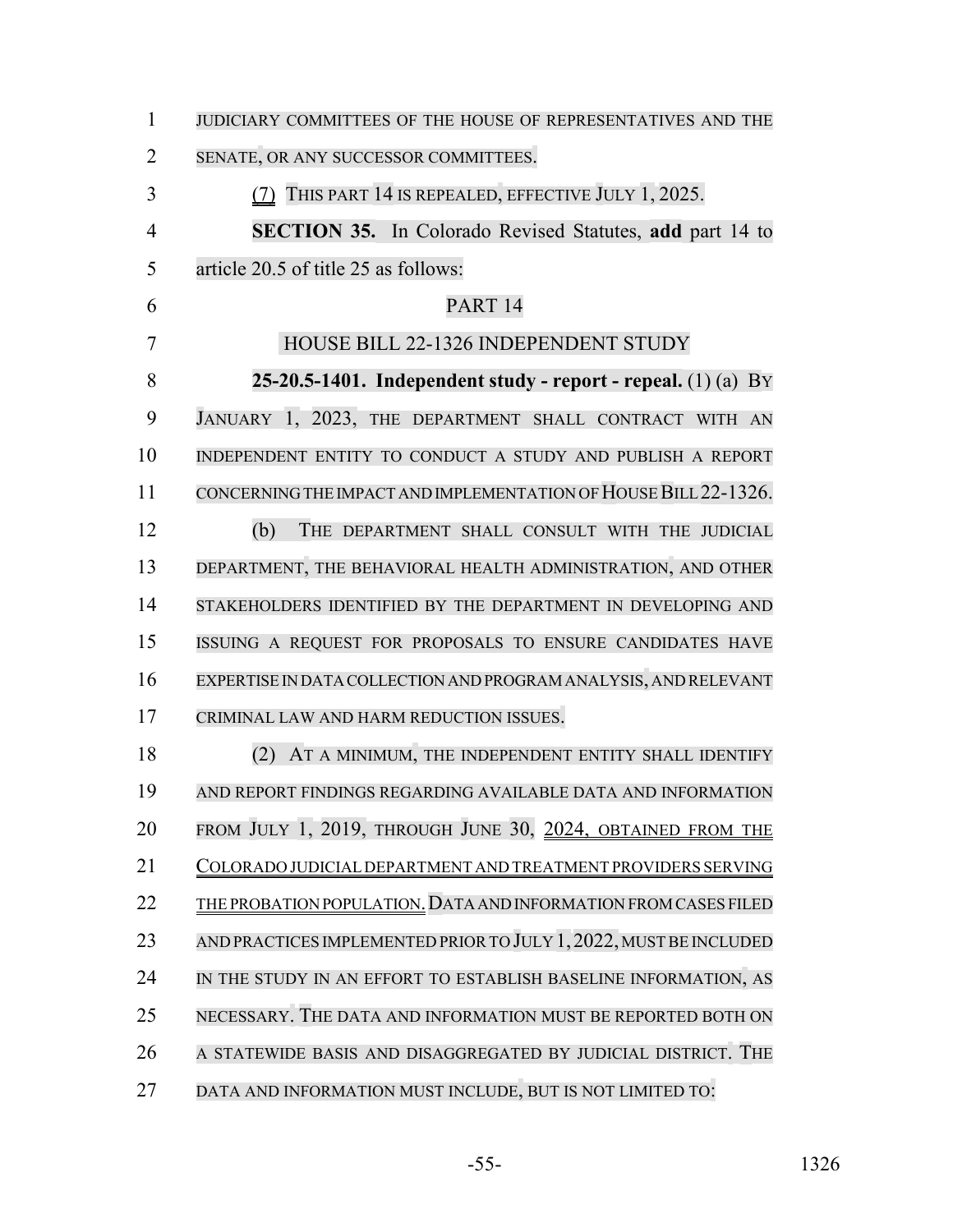| $\mathbf{1}$   | (a) EVERY CASE WITH A CHARGE FILED PURSUANT TO SECTION             |
|----------------|--------------------------------------------------------------------|
| 2              | 18-18-403.5 (2.5) FOR THE UNLAWFUL POSSESSION OF FENTANYL,         |
| 3              | CARFENTANIL, BENZIMIDAZOLE OPIATE, OR AN ANALOG THEREOF,           |
| $\overline{4}$ | <b>INCLUDING:</b>                                                  |
| 5              | (I) WHETHER A MISDEMEANOR OR FELONY CHARGE WAS FILED;              |
| 6              | (II) WHETHER AN ARREST WAS MADE OR A SUMMONS WAS ISSUED            |
| 7              | FOR THE CHARGE;                                                    |
| 8              | (III)<br>WHETHER ANOTHER CRIMINAL CHARGE WAS FILED IN THE          |
| 9              | CASE, AND IF SO, WHAT CHARGE;                                      |
| 10             | (IV)<br>THE DISPOSITION OF THE CASE, INCLUDING THE SENTENCE        |
| 11             | IMPOSED;                                                           |
| 12             | (V)<br>WHETHER THE DEFENDANT IS CURRENTLY SERVING THE              |
| 13             | SENTENCE AND IF THE SENTENCE INCLUDES PROBATION SUPERVISION;       |
| 14             | (VI) WHETHER THE DEFENDANT SUCCESSFULLY COMPLETED THE              |
| 15             | SENTENCE, INCLUDING IF THE DEFENDANT SUCCESSFULLY COMPLETED AN     |
| 16             | INITIAL PROBATIONARY SENTENCE OR WHETHER PROBATION WAS REVOKED     |
| 17             | AND RESULTED IN INCARCERATION IN JAIL OR PRISON;                   |
| 18             | IF PROBATION WAS REVOKED, WHETHER THE REVOCATION<br>(VII)          |
| 19             | WAS FOR A NEW CRIMINAL CASE OR A TECHNICAL VIOLATION;              |
| 20             | (VIII) WHETHER SUBSTANCE USE TREATMENT WAS ORDERED AND,            |
| 21             | IF SO, WHAT TYPE, INCLUDING WHETHER THE COURT ORDERED PLACEMENT    |
| 22             | IN A RESIDENTIAL TREATMENT FACILITY PURSUANT TO SECTION 18-1.3-410 |
| 23             | OR 18-1.3-510; AND                                                 |
| 24             | (IX)<br>THE RACE, GENDER, AND AGE OF THE DEFENDANT, AND            |
| 25             | WHETHER THE DEFENDANT WAS REPRESENTED BY COURT-APPOINTED           |
| 26             | COUNSEL OR OTHERWISE DETERMINED TO BE INDIGENT.                    |
| 27             | (3) AT A MINIMUM, THE INDEPENDENT ENTITY SHALL IDENTIFY            |

-56- 1326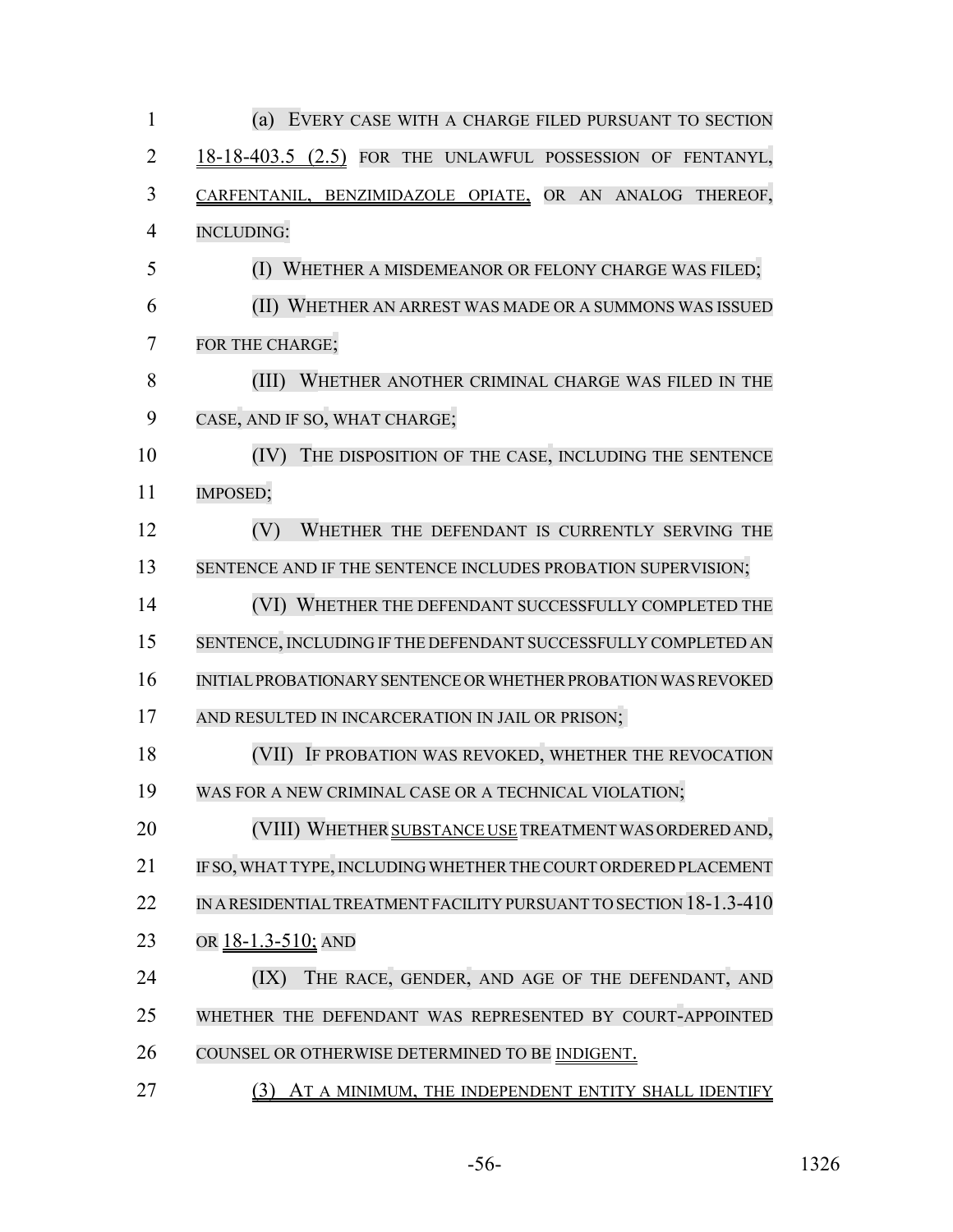| $\mathbf{1}$   | AND REPORT FINDINGS BASED ON AVAILABLE DATA AND INFORMATION          |
|----------------|----------------------------------------------------------------------|
| $\overline{2}$ | OBTAINED FROM THE BEHAVIORAL HEALTH ADMINISTRATION, THE              |
| 3              | DEPARTMENT OF PUBLIC HEALTH AND ENVIRONMENT, MANAGED SERVICE         |
| 4              | ORGANIZATIONS, AND OTHER APPLICABLE AGENCIES AND TREATMENT           |
| 5              | PROVIDERS, REGARDING:                                                |
| 6              | THE PREVENTION AND EDUCATION CAMPAIGN DEVELOPED BY<br>(a)            |
| 7              | DEPARTMENT PURSUANT TO SECTION 25-1.5-115.5 AND<br><b>THE</b><br>THE |
| 8              | FENTANYL EDUCATION PROGRAM DEVELOPED BY THE BEHAVIORAL               |
| 9              | HEALTH ADMINISTRATION PURSUANT TO SECTION 27-80-127, INCLUDING       |
| 10             | THE METHOD AND REACH OF THE CAMPAIGN AND PROGRAM;                    |
| 11             | (b) THE IMPLEMENTATION OF MEDICATION-ASSISTED TREATMENT              |
| 12             | AND OTHER APPROPRIATE WITHDRAWAL MANAGEMENT CARE BY EVERY            |
| 13             | JAIL;                                                                |
| 14             | (c) THE ELIGIBLE ENTITIES THAT PURCHASED OPIATE ANTAGONISTS          |
| 15             | THROUGH THE OPIATE ANTAGONIST BULK PURCHASE FUND PURSUANT TO         |
| 16             | SECTION 25-1.5-115, INCLUDING THE AMOUNT OF OPIATE ANTAGONISTS       |
| 17             | PURCHASED BY EACH ELIGIBLE ENTITY AND THE REVENUE RECEIVED BY        |
| 18             | THE BULK PURCHASE FUND;                                              |
| 19             | THE ELIGIBLE ENTITIES THAT RECEIVED NON-LABORATORY<br>(d)            |
| 20             | SYNTHETIC OPIATE DETECTION TESTS PURSUANT TO SECTION 25-1.5-115.3    |
| 21             | AND THE AMOUNT OF NON-LABORATORY SYNTHETIC OPIATE DETECTION          |
| 22             | TESTS RECEIVED BY EACH ELIGIBLE ENTITY;                              |
| 23             | THE HARM REDUCTION GRANT PROGRAM, CREATED IN SECTION<br>(e)          |
| 24             | 25-20.5-1101, INCLUDING:                                             |
| 25             | (I) THE GRANTEES, THE USES OF EACH GRANT, THE AMOUNT OF THE          |
| 26             | GRANT AWARD, THE NUMBER OF PEOPLE SERVED BY THE GRANT, AND ANY       |
| 27             | AVAILABLE OUTCOME MEASURES AS A RESULT OF THE GRANT USES;            |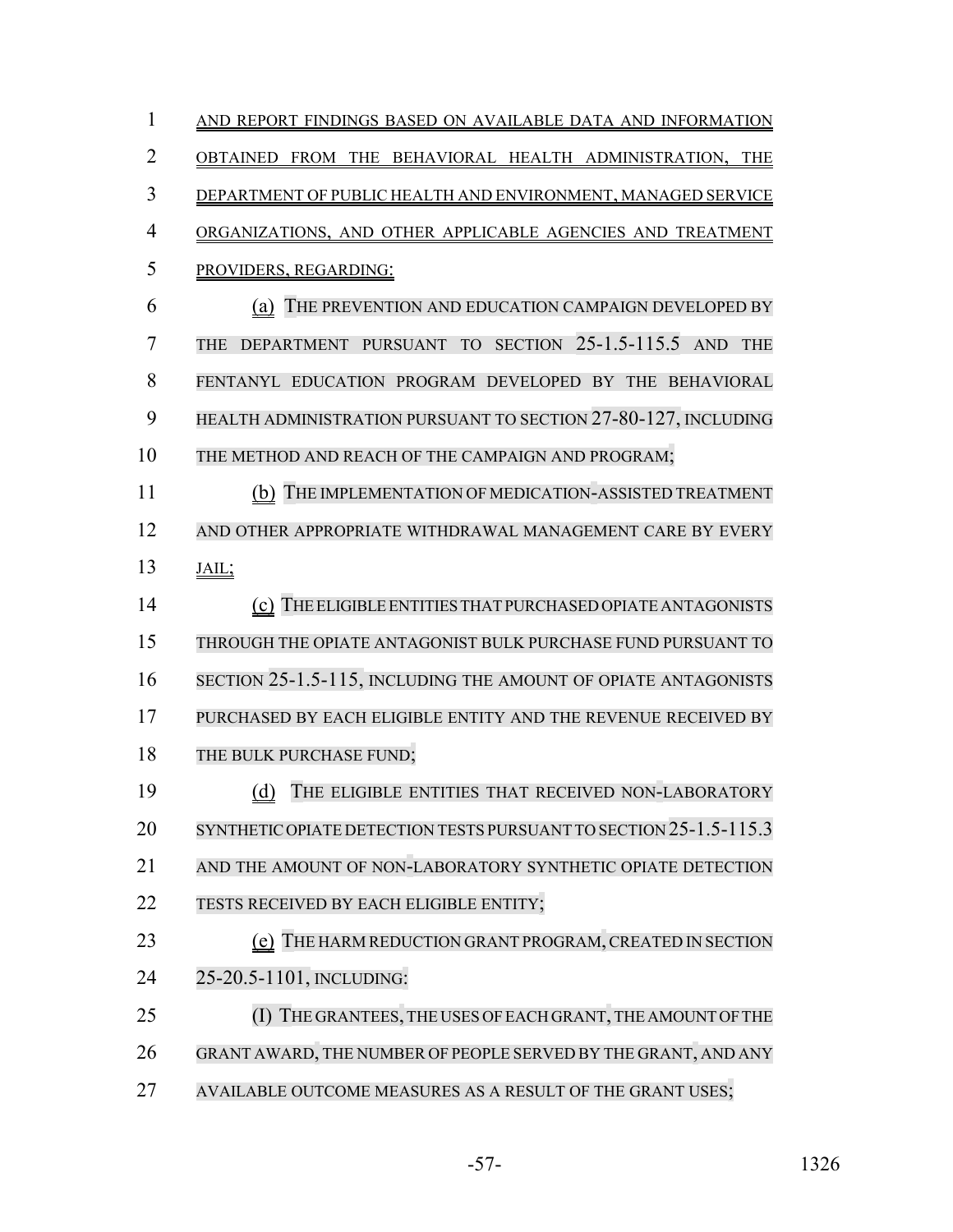(II) STRATEGIES DEVELOPED AND IMPLEMENTED THROUGH THE PROGRAM,IF ANY, FORSERVING POPULATIONS WHO ARE AT A HIGHER RISK OF OVERDOSE AND LIVE IN UNDERSERVED AREAS; AND

 (III) EVIDENCE-BASED RESEARCH DEVELOPED THROUGH THE PROGRAM CONCERNING BEST OR PROMISING PRACTICES IN OVERDOSE PREVENTION, EARLY INTERVENTION, HARM REDUCTION, AND MEDICATION-ASSISTED TREATMENT;

 (f) EVERY OVERDOSE DEATH CAUSED BY FENTANYL, CARFENTANIL, BENZIMIDAZOLE OPIATE, OR AN ANALOG THEREOF, OCCURRING IN A JAIL, PRISON, OR RESIDENTIAL COMMUNITY CORRECTIONS FACILITY OR WHILE UNDER PROBATION, PAROLE, OR PRETRIAL RELEASE;

 (g) THE MANAGED SERVICE ORGANIZATION CONTRACTS DEVELOPED PURSUANT TO SECTION 27-80-107.8 TO PROVIDE SHORT-TERM RESIDENTIAL PLACEMENT FOR WITHDRAWAL MANAGEMENT, CRISIS STABILIZATION, OR MEDICATION-ASSISTED TREATMENT, INCLUDING THE NUMBER OF FACILITIES, THEIR LOCATION, SERVICES PROVIDED, AND THE NUMBER OF PERSONS SERVED; AND (h) THE TRAINING AND COORDINATION EFFORTS DEVELOPED AND IMPLEMENTED BETWEEN MANAGED SERVICE ORGANIZATIONS, FIRST RESPONDERS, AND REFERRING ENTITIES REGARDING THE AVAILABLE SERVICES TO BE UTILIZED IN LIEU OF ARREST AND TRANSPORT TO JAIL. 22 (4) THE INDEPENDENT ENTITY SHALL REQUEST ALL NECESSARY DATA NECESSARY TO COMPLETE THE STUDY, AND EACH AGENCY OR ORGANIZATION SHALL ESTABLISH ANY DATA-SHARING AGREEMENT

- NECESSARY, SUBJECT TO ALL FEDERAL AND STATE PRIVACY LAWS
- 26 NECESSARY TO PROTECT PRIVACY, TO SUPPORT THE STUDY.
- **EXAMPLE 12024, THE INDEPENDENT ENTITY SHALL**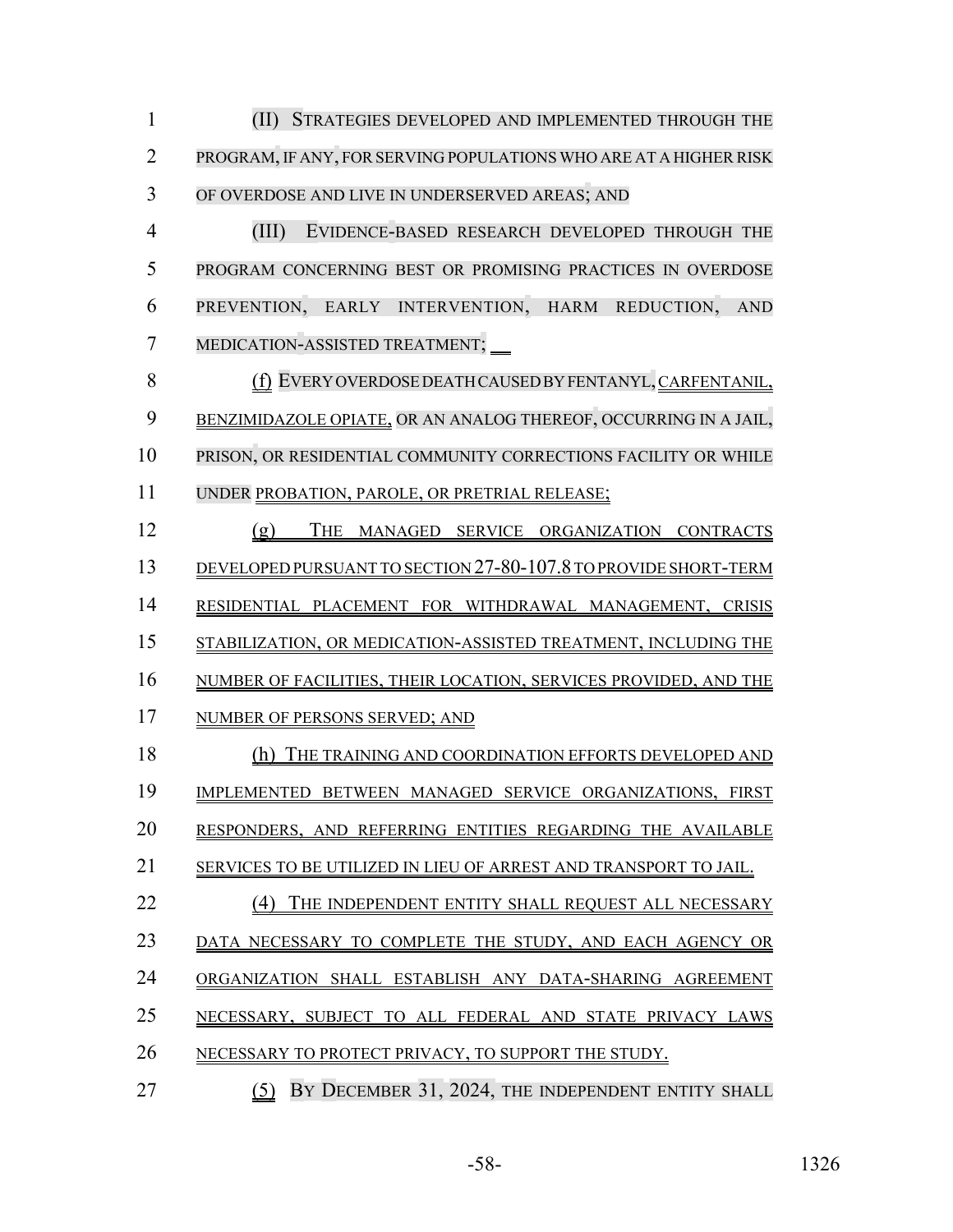| $\mathbf{1}$   | SUBMIT A COMPLETED COMPREHENSIVE REPORT OF ITS FINDINGS                                                    |
|----------------|------------------------------------------------------------------------------------------------------------|
| $\overline{2}$ | PURSUANT TO SUBSECTION (2) OF THIS SECTION TO THE DEPARTMENT.                                              |
| 3              | (6) BY JANUARY 31, 2025, THE DEPARTMENT SHALL PUBLISH THE                                                  |
| $\overline{4}$ | REPORT ON ITS WEBSITE AND SHALL SUBMIT THE REPORT TO<br><b>THE</b>                                         |
| 5              | JUDICIARY COMMITTEES OF THE HOUSE OF REPRESENTATIVES AND THE                                               |
| 6              | SENATE, OR ANY SUCCESSOR COMMITTEES.                                                                       |
| 7              | THIS PART 14 IS REPEALED, EFFECTIVE JULY 1, 2025.                                                          |
| 8              | <b>SECTION 36.</b> In Colorado Revised Statutes, add 27-80-107.8 as                                        |
| 9              | follows:                                                                                                   |
| 10             | 27-80-107.8. Withdrawal management and crisis service                                                      |
| 11             | expansion - appropriation. (1) ON OR BEFORE JANUARY 1, 2023, EACH                                          |
| 12             | MANAGED SERVICE ORGANIZATION SHALL:                                                                        |
| 13             | (a) CONTRACT TO PROVIDE SHORT-TERM RESIDENTIAL PLACEMENT                                                   |
| 14             | WITHDRAWAL MANAGEMENT, CRISIS STABILIZATION,<br><b>FOR</b><br><b>OR</b>                                    |
| 15             | MEDICATION-ASSISTED TREATMENT FOR PERSONS IN IMMEDIATE NEED OF                                             |
| 16             | DETOXIFICATION AND STABILIZATION SERVICES, WITH A PROVIDER WHO IS                                          |
| 17             | LICENSED BY THE STATE OF COLORADO TO PROVIDE THOSE SERVICES. THE                                           |
| 18             | MANAGED SERVICE ORGANIZATION IS ENCOURAGED TO CONTRACT WITH                                                |
| 19             | CRISIS SERVICE PROVIDERS THAT HAVE EXISTING CONTRACTS WITH                                                 |
| 20             | ADMINISTRATIVE SERVICES ORGANIZATIONS FOR<br><b>THE</b><br><b>PURPOSE</b><br>OF                            |
| 21             | PROVIDING CRISIS STABILIZATION SERVICES FOR INDIVIDUALS WHO NEED                                           |
| 22             | <b>SUBSTANCE USE SERVICES.</b>                                                                             |
| 23             | DEVELOP A PAYMENT SCHEDULE THAT INCLUDES ADMISSION<br>(b)                                                  |
| 24             | AND SERVICE RATES FROM THE MANAGED SERVICE ORGANIZATION TO THE                                             |
| 25             | PROVIDER,<br>ORGANIZATIONAL<br><b>AND</b><br><b>FUNDING</b><br><b>FOR</b><br><b>TRAINING</b><br><b>AND</b> |
| 26             | COORDINATION WITH FIRST RESPONDERS OR REFERRING ENTITIES; AND                                              |
| 27             | (c)<br>PROVIDE TRAINING TO, AND ONGOING COORDINATION WITH,                                                 |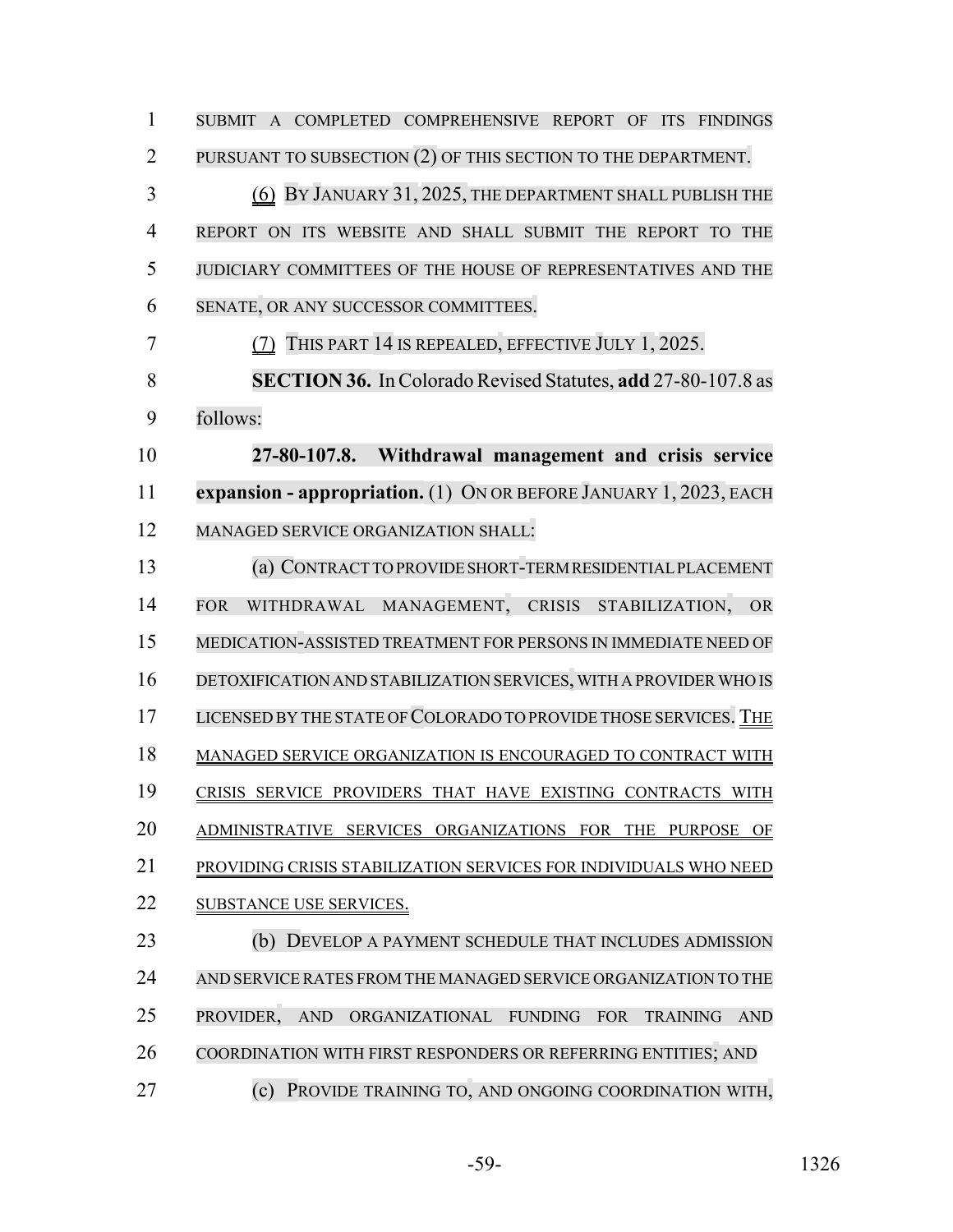FIRST RESPONDERS OR REFERRING ENTITIES CONCERNING THE AVAILABLE SERVICES TO BE UTILIZED IN LIEU OF ARREST AND TRANSPORT TO JAIL, TO THE GREATEST EXTENT POSSIBLE. (2) FOR THE 2022-23 STATE FISCAL YEAR, THE GENERAL ASSEMBLY SHALL APPROPRIATE TEN MILLION DOLLARS TO THE OFFICE OF BEHAVIORAL HEALTH TO BE DISTRIBUTED TO MANAGED SERVICE ORGANIZATIONS FOR THE PURPOSE OF IMPLEMENTING THIS SECTION. ANY UNEXPENDED MONEY REMAINING AT THE END OF THE 2022-23 STATE FISCAL YEAR FROM THIS APPROPRIATION: (a) DOES NOT REVERT TO THE GENERAL FUND OR ANY OTHER FUND; (b) MAY BE USED BY THE OFFICE OF BEHAVIORAL HEALTH IN THE 2023-24 OR 2024-25 STATE FISCAL YEARS WITHOUT FURTHER APPROPRIATION; AND (c) MUST NOT BE USED FOR ANY OTHER PURPOSE OTHER THAN THE PURPOSES SET FORTH IN THIS SECTION. **SECTION 37.** In Colorado Revised Statutes, **add** 27-80-107.8 as follows: **27-80-107.8. Withdrawal management and crisis service expansion - appropriation.** (1) ON OR BEFORE JANUARY 1, 2023, EACH MANAGED SERVICE ORGANIZATION SHALL: (a) CONTRACT TO PROVIDE SHORT-TERMRESIDENTIALPLACEMENT FOR WITHDRAWAL MANAGEMENT, CRISIS STABILIZATION, OR MEDICATION-ASSISTED TREATMENT FOR PERSONS IN IMMEDIATE NEED OF DETOXIFICATION AND STABILIZATION SERVICES, WITH A PROVIDER WHO IS 26 LICENSED BY THE STATE OF COLORADO TO PROVIDE THOSE SERVICES. THE MANAGED SERVICE ORGANIZATION IS ENCOURAGED TO CONTRACT WITH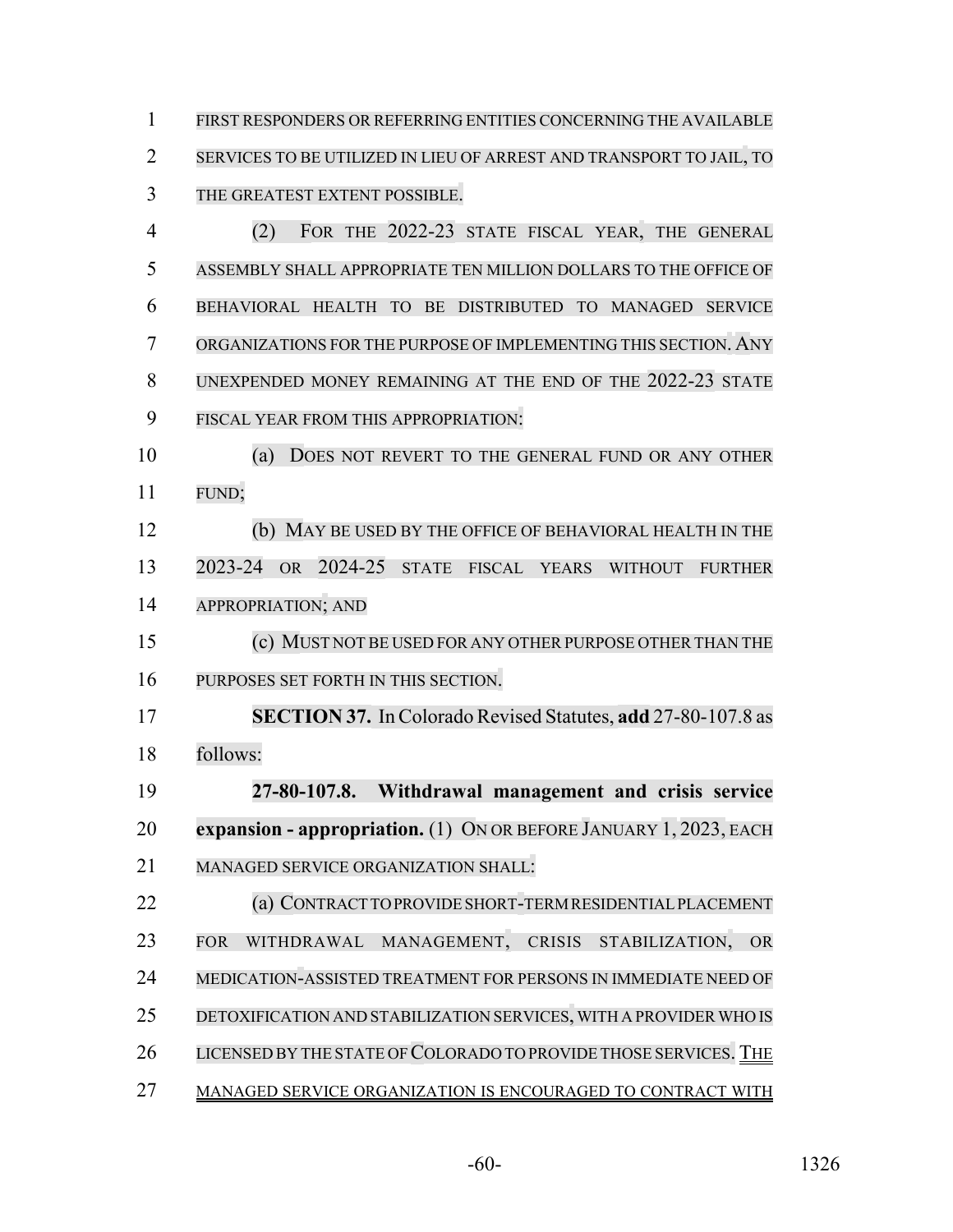CRISIS SERVICE PROVIDERS THAT HAVE EXISTING CONTRACTS WITH ADMINISTRATIVE SERVICES ORGANIZATIONS FOR THE PURPOSE OF PROVIDING CRISIS STABILIZATION SERVICES FOR INDIVIDUALS WHO NEED SUBSTANCE USE SERVICES. (b) DEVELOP A PAYMENT SCHEDULE THAT INCLUDES ADMISSION AND SERVICE RATES FROM THE MANAGED SERVICE ORGANIZATION TO THE PROVIDER, AND ORGANIZATIONAL FUNDING FOR TRAINING AND COORDINATION WITH FIRST RESPONDERS OR REFERRING ENTITIES; AND (c) PROVIDE TRAINING TO, AND ONGOING COORDINATION WITH, FIRST RESPONDERS OR REFERRING ENTITIES CONCERNING THE AVAILABLE SERVICES TO BE UTILIZED IN LIEU OF ARREST AND TRANSPORT TO JAIL, TO 12 THE GREATEST EXTENT POSSIBLE. (2) FOR THE 2022-23 STATE FISCAL YEAR, THE GENERAL ASSEMBLY SHALL APPROPRIATE TEN MILLION DOLLARS TO THE BEHAVIORAL HEALTH ADMINISTRATION TO BE DISTRIBUTED TO MANAGED SERVICE ORGANIZATIONS FOR THE PURPOSE OF IMPLEMENTING THIS SECTION. ANY UNEXPENDED MONEY REMAINING AT THE END OF THE 2022-23 STATE FISCAL YEAR FROM THIS APPROPRIATION:

 (a) DOES NOT REVERT TO THE GENERAL FUND OR ANY OTHER FUND;

 (b) MAY BE USED BY THE BEHAVIORAL HEALTH ADMINISTRATION 22 IN THE 2023-24 OR 2024-25 STATE FISCAL YEARS WITHOUT FURTHER APPROPRIATION; AND **(c) MUST NOT BE USED FOR ANY OTHER PURPOSE OTHER THAN THE** 

PURPOSES SET FORTH IN THIS SECTION.

 **SECTION 38.** In Colorado Revised Statutes, **add** 24-33.5-525 as follows: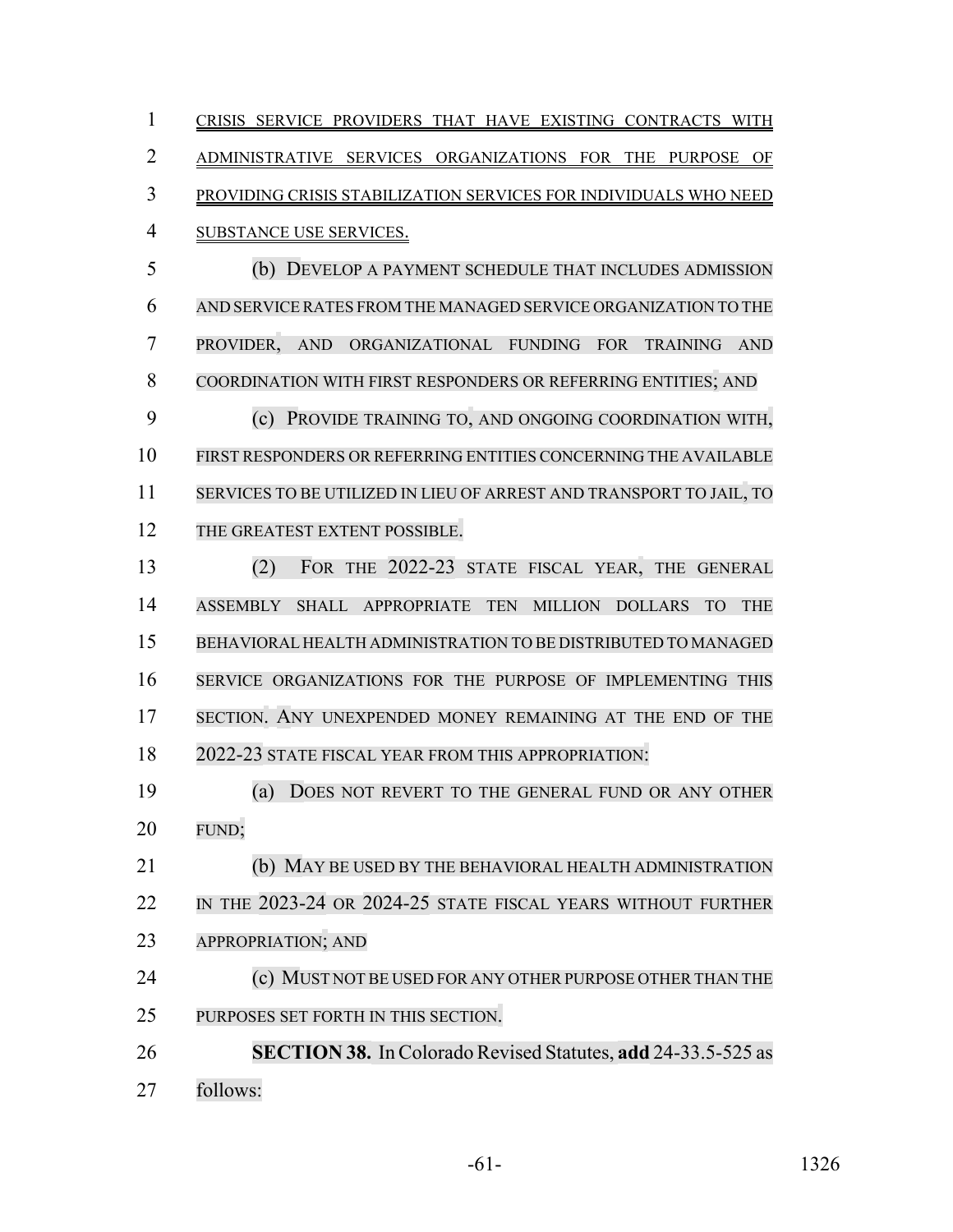| $\mathbf{1}$   | 24-33.5-525. Synthetic opiate poisoning investigation and                     |
|----------------|-------------------------------------------------------------------------------|
| $\overline{2}$ | distribution interdiction grant program - creation - duties - rules -         |
| 3              | <u>reports - appropriation - definition - repeal. (1) THERE IS CREATED IN</u> |
| $\overline{4}$ | THE DIVISION THE SYNTHETIC OPIATE POISONING INVESTIGATION AND                 |
| 5              | DISTRIBUTION INTERDICTION GRANT PROGRAM, REFERRED TO IN THIS                  |
| 6              | SECTION AS THE "GRANT PROGRAM", TO PROVIDE GRANTS TO LAW                      |
| $\overline{7}$ | ENFORCEMENT AGENCIES FOR THE PURPOSE OF INVESTIGATING DEATHS                  |
| 8              | CAUSED BY SYNTHETIC OPIATE POISONING AND DISRUPTING SYNTHETIC                 |
| 9              | <b>OPIATE SUPPLIES.</b>                                                       |
| 10             | (2) A LAW ENFORCEMENT AGENCY MAY APPLY FOR A GRANT FOR                        |
| 11             | THE FOLLOWING PURPOSES ONLY:                                                  |
| 12             | (a) INVESTIGATING DEATHS AND SERIOUS INJURIES CAUSED BY                       |
| 13             | ILLEGAL SYNTHETIC OPIATE POISONING;                                           |
| 14             | (b) INVESTIGATING, ENFORCING, AND PROSECUTING SYNTHETIC                       |
| 15             | OPIATE IMPORTATION AND HIGH-LEVEL DISTRIBUTION NETWORKS,                      |
| 16             | INCLUDING MULTIJURISDICTIONAL AND MULTISTATE INVESTIGATIONS AND               |
| 17             | ENFORCEMENT OPERATIONS, TO REDUCE THE SUPPLY OF ILLEGAL                       |
| 18             | SYNTHETIC OPIATES AND PRECURSOR CHEMICALS IN COLORADO;                        |
| 19             | TECHNOLOGY, EQUIPMENT, AND TRAINING TO ENHANCE<br>(c)                         |
| 20             | INTELLIGENCE, INFORMATION-SHARING CAPABILITIES, AND INTERAGENCY               |
| 21             | COLLABORATION AMONG FEDERAL, STATE, AND LOCAL LAW ENFORCEMENT                 |
| 22             | PARTNERS REGARDING SYNTHETIC OPIATE IMPORTATION AND HIGH-LEVEL                |
| 23             | DISTRIBUTION NETWORKS: AND                                                    |
| 24             | ANALYZING EMERGENT TRENDS IN MARKETS, INCLUDING THE                           |
| 25             | USE OF THE POSTAL SERVICE. PRIVATE COURIER, COMMERCIAL CARGO, AND             |
| 26             | THE INTERNET, FOR THE IMPORT AND DISTRIBUTION OF ILLEGAL SYNTHETIC            |
| 27             | <b>OPIATES</b><br>THROUGH A SYSTEMATIC AND STANDARDIZED APPROACH,             |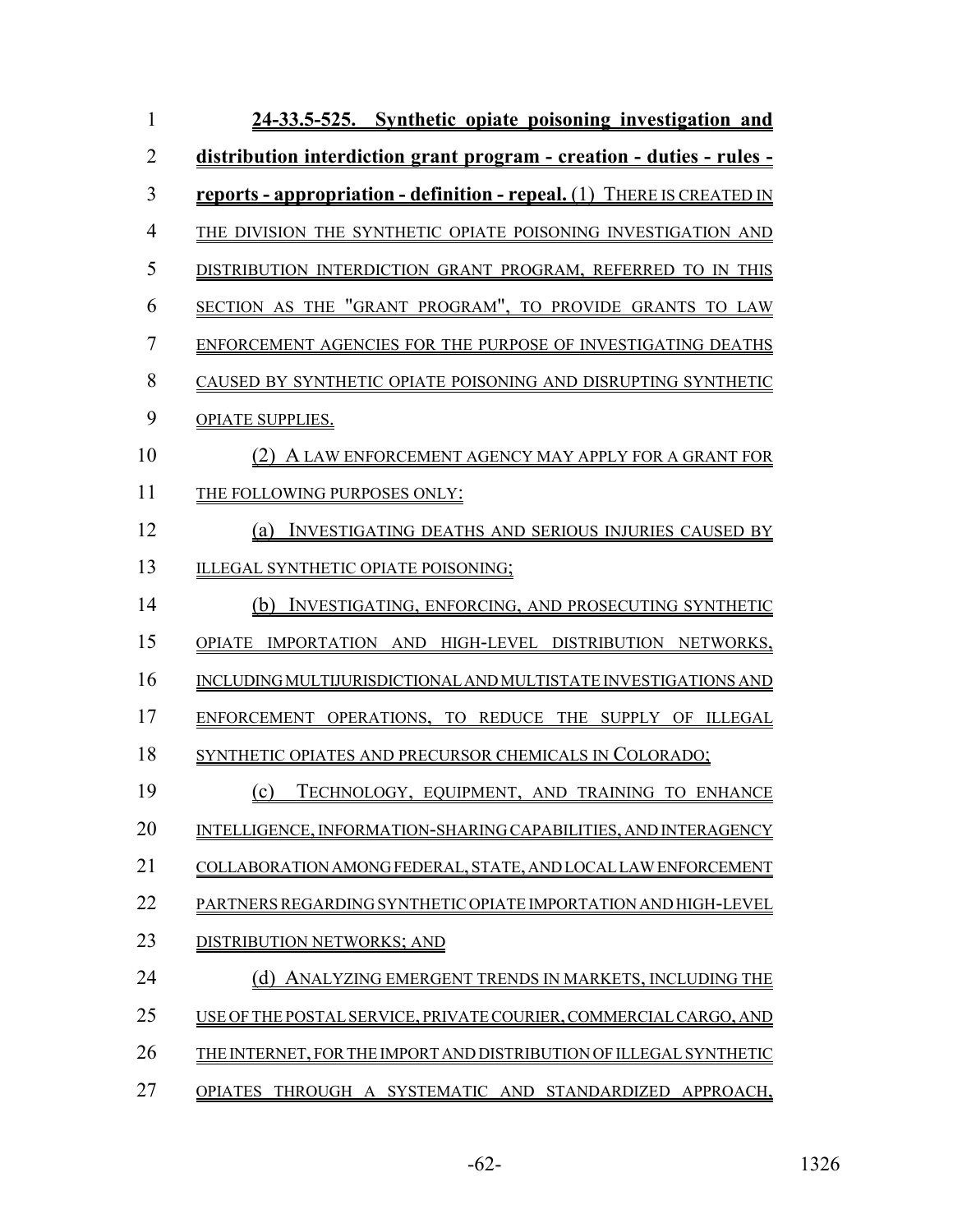| $\mathbf{1}$ | INCLUDING THE USE OF NOVEL, HIGH-FREQUENCY, AND REAL-TIME           |
|--------------|---------------------------------------------------------------------|
| 2            | SYSTEMS TO ENHANCE MARKET SURVEILLANCE.                             |
| 3            | (3) (a) SUBJECT TO AVAILABLE APPROPRIATIONS, GIFTS, GRANTS,         |
| 4            | OR DONATIONS, THE DIVISION SHALL ADMINISTER THE GRANT PROGRAM       |
| 5            | AND SHALL AWARD GRANTS AS PROVIDED IN THIS SECTION.                 |
| 6            | (b) THE DIVISION MAY SEEK, ACCEPT, AND EXPEND GIFTS, GRANTS,        |
| 7            | OR DONATIONS FROM PRIVATE OR PUBLIC SOURCES FOR THE PURPOSES OF     |
| 8            | THIS SECTION.                                                       |
| 9            | (4)<br>THE DIVISION MAY PROMULGATE SUCH RULES AS MAY BE             |
| 10           | NECESSARY TO IMPLEMENT THE GRANT PROGRAM, INCLUDING RULES           |
| 11           | CONCERNING REQUIRED PERFORMANCE METRICS, DATA COLLECTION, AND       |
| 12           | OTHER RELEVANT INFORMATION THAT GRANTEES ARE REQUIRED TO            |
| 13           | REPORT PURSUANT TO SUBSECTION (5) OF THIS SECTION.                  |
| 14           | (5) (a) ON OR BEFORE AUGUST 1, 2023, AND ON OR BEFORE               |
| 15           | AUGUST 1 EACH YEAR THEREAFTER, EACH GRANT RECIPIENT THAT            |
| 16           | RECEIVED A GRANT THROUGH THE GRANT PROGRAM IN THE PRECEDING         |
| 17           | STATE FISCAL YEAR SHALL SUBMIT A NARRATIVE AND FINANCIAL REPORT     |
| 18           | OF GRANT EXPENSES TO THE DIVISION IN A FORMAT REQUIRED BY THE       |
| 19           | DIVISION. AT A MINIMUM, THE REPORT MUST INCLUDE A DESCRIPTION OF    |
| 20           | THE USES OF THE GRANT MONEY, INCLUDING METRICS, DATA, AND OTHER     |
| 21           | RELEVANT INFORMATION REQUIRED BY THE DIVISION, DURING THE           |
| 22           | APPLICABLE GRANT TERM. THE DIVISION MAY PROMULGATE RULES            |
| 23           | REGARDING<br><b>REPORTING</b><br>REQUIREMENTS, INCLUDING ADDITIONAL |
| 24           | INFORMATION TO BE INCLUDED IN THE REPORT.                           |
| 25           | ON OR BEFORE DECEMBER 1, 2023, AND ON OR BEFORE<br>(b)              |
| 26           | DECEMBER 1 EACH YEAR THEREAFTER FOR THE DURATION OF THE GRANT       |
| 27           | PROGRAM, THE DIVISION SHALL SUBMIT A SUMMARIZED REPORT TO THE       |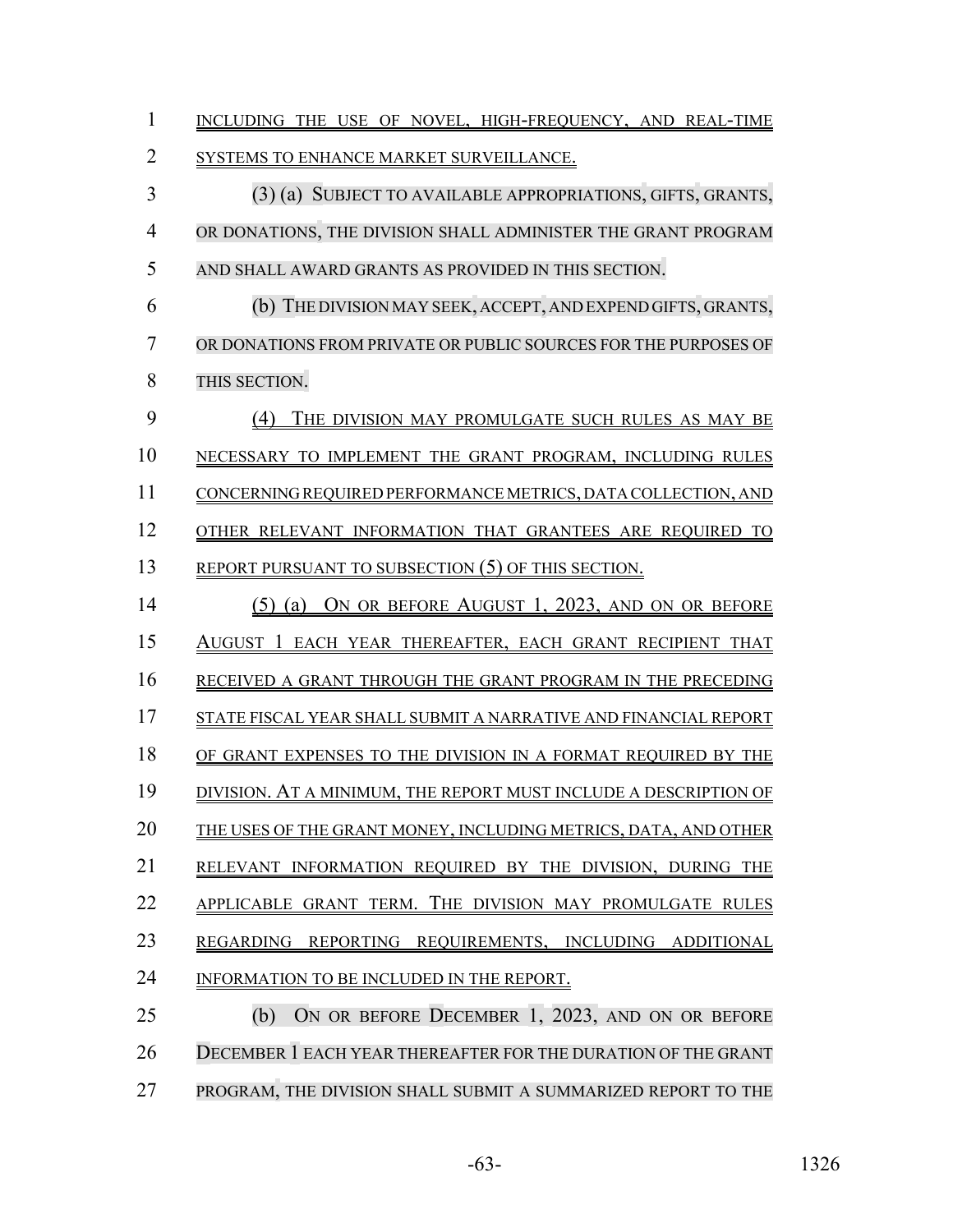JUDICIARY COMMITTEES OF THE HOUSE OF REPRESENTATIVES AND THE SENATE, OR ANY SUCCESSOR COMMITTEES. AT A MINIMUM, THE REPORT MUST INCLUDE THE INFORMATION PROVIDED BY GRANT RECIPIENTS TO THE 4 DIVISION PURSUANT TO THIS SUBSECTION (5).

 (6) THE DIVISION SHALL CONSULT THE P.O.S.T. BOARD DIRECTOR, OR THE DIRECTOR'S DESIGNEE, AND THE DEPUTY ATTORNEY GENERAL OF THE DIVISION OF CRIMINAL JUSTICE WITHIN THE DEPARTMENT OF LAW, 8 CREATED IN SECTION 24-31-102 (2), CONCERNING THE IMPLEMENTATION OF THIS SECTION, INCLUDING RECOMMENDATIONS FOR POTENTIAL GRANT RECIPIENTS AND EXPENDITURES.

 (7) THE DIVISION SHALL CONSULT THE OPIOID CRISIS RECOVERY FUNDS ADVISORY COMMITTEE, CREATED IN SECTION 27-81-118, CONCERNING THE IMPLEMENTATION OF THIS SECTION, INCLUDING RECOMMENDATIONS FOR POTENTIAL GRANT RECIPIENTS AND EXPENDITURES, AND ASSISTANCE SEEKING GIFTS, GRANTS, AND 16 DONATIONS PURSUANT TO SUBSECTION (3)(b) OF THIS SECTION.

 (8) AS USED IN THIS SECTION, UNLESS THE CONTEXT OTHERWISE REQUIRES, "LAW ENFORCEMENT AGENCY" HAS THE SAME MEANING SET FORTH IN SECTION 24-32-124 (1)(e), AND INCLUDES A DISTRICT ATTORNEY'S OFFICE, A MULTIJURISDICTIONAL LAW ENFORCEMENT TASK FORCE THAT INCLUDES A LAW ENFORCEMENT AGENCY AS DEFINED BY 22 SECTION 24-32-124 (1)(e), OR A POLICE DEPARTMENT FOR A PRIVATE OR 23 STATE INSTITUTION OF HIGHER EDUCATION. (9) THIS SECTION IS REPEALED, EFFECTIVE JULY 1, 2026.

- 
- **SECTION 39.** In Colorado Revised Statutes, **add** 24-31-115 as
- follows:
- **24-31-115. Online fentanyl trafficking study report -**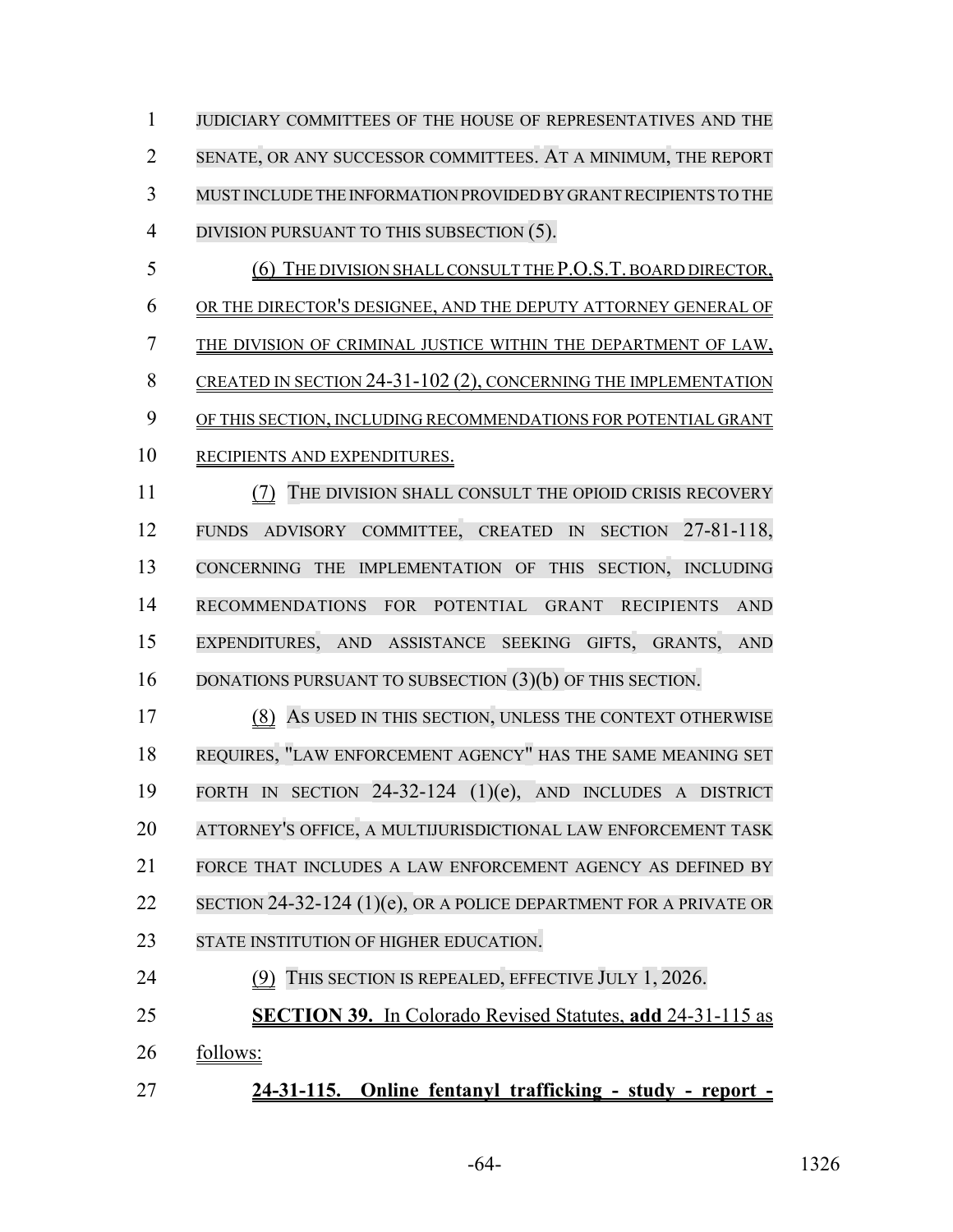| $\mathbf{1}$   | <b>appropriation - repeal.</b> (1) THE ATTORNEY GENERAL SHALL STUDY THE   |
|----------------|---------------------------------------------------------------------------|
| $\overline{2}$ | USE OF THE INTERNET, INCLUDING RETAIL, PAYMENT, AND SOCIAL MEDIA          |
| 3              | PLATFORMS, FOR THE PURPOSE OF TRAFFICKING FENTANYL, FENTANYL              |
| $\overline{4}$ | ANALOGS OR COMPOUNDS THEREOF, SYNTHETIC OPIATES, AND                      |
| 5              | COUNTERFEIT PRESCRIPTION DRUGS.                                           |
| 6              | (2)<br>THE STUDY MUST, AT A MINIMUM:                                      |
| $\overline{7}$ | EXAMINE THE PREVALENCE OF THE AVAILABILITY AND<br>(a)                     |
| 8              | ACCESSIBILITY FOR FENTANYL, FENTANYL ANALOGS OR COMPOUNDS                 |
| 9              | THEREOF, SYNTHETIC OPIATES, AND COUNTERFEIT PRESCRIPTION DRUGS            |
| 10             | THROUGH THE INTERNET;                                                     |
| 11             | (b)<br><b>IDENTIFY WEBSITE POLICIES AND PRACTICES INTENDED TO</b>         |
| 12             | PREVENT THE USE OF THE WEBSITE FOR TRAFFICKING FENTANYL,                  |
| 13             | FENTANYL ANALOGS OR COMPOUNDS THEREOF, SYNTHETIC OPIATES, AND             |
| 14             | COUNTERFEIT PRESCRIPTION DRUGS;                                           |
| 15             | (c)<br><b>IDENTIFY LAWS IMPLEMENTED BY OTHER STATES OR THE</b>            |
| 16             | FEDERAL GOVERNMENT INTENDED TO PREVENT THE USE OF THE INTERNET            |
| 17             | FOR TRAFFICKING FENTANYL, FENTANYL ANALOGS OR COMPOUNDS                   |
| 18             | THEREOF, SYNTHETIC OPIATES, AND COUNTERFEIT PRESCRIPTION DRUGS;           |
| 19             | <b>AND</b>                                                                |
| 20             | (d)<br>EXAMINE ANY OTHER RELEVANT DATA, INFORMATION, OR                   |
| 21             | RESOURCES, AS DEEMED NECESSARY BY THE DEPARTMENT OF LAW,                  |
| 22             | CONCERNING THE USE OF THE INTERNET FOR TRAFFICKING FENTANYL,              |
| 23             | FENTANYL ANALOGS OR COMPOUNDS THEREOF, SYNTHETIC OPIATES, AND             |
| 24             | COUNTERFEIT PRESCRIPTION DRUGS.                                           |
| 25             | (3) BY MARCH 1, 2023, THE ATTORNEY GENERAL SHALL COMPLETE                 |
| 26             | <u>AND PUBLISH A REPORT OF ITS FINDINGS PURSUANT TO SUBSECTION (2) OF</u> |
| 27             | THIS SECTION. THE REPORT MUST ALSO INCLUDE RECOMMENDATIONS FOR            |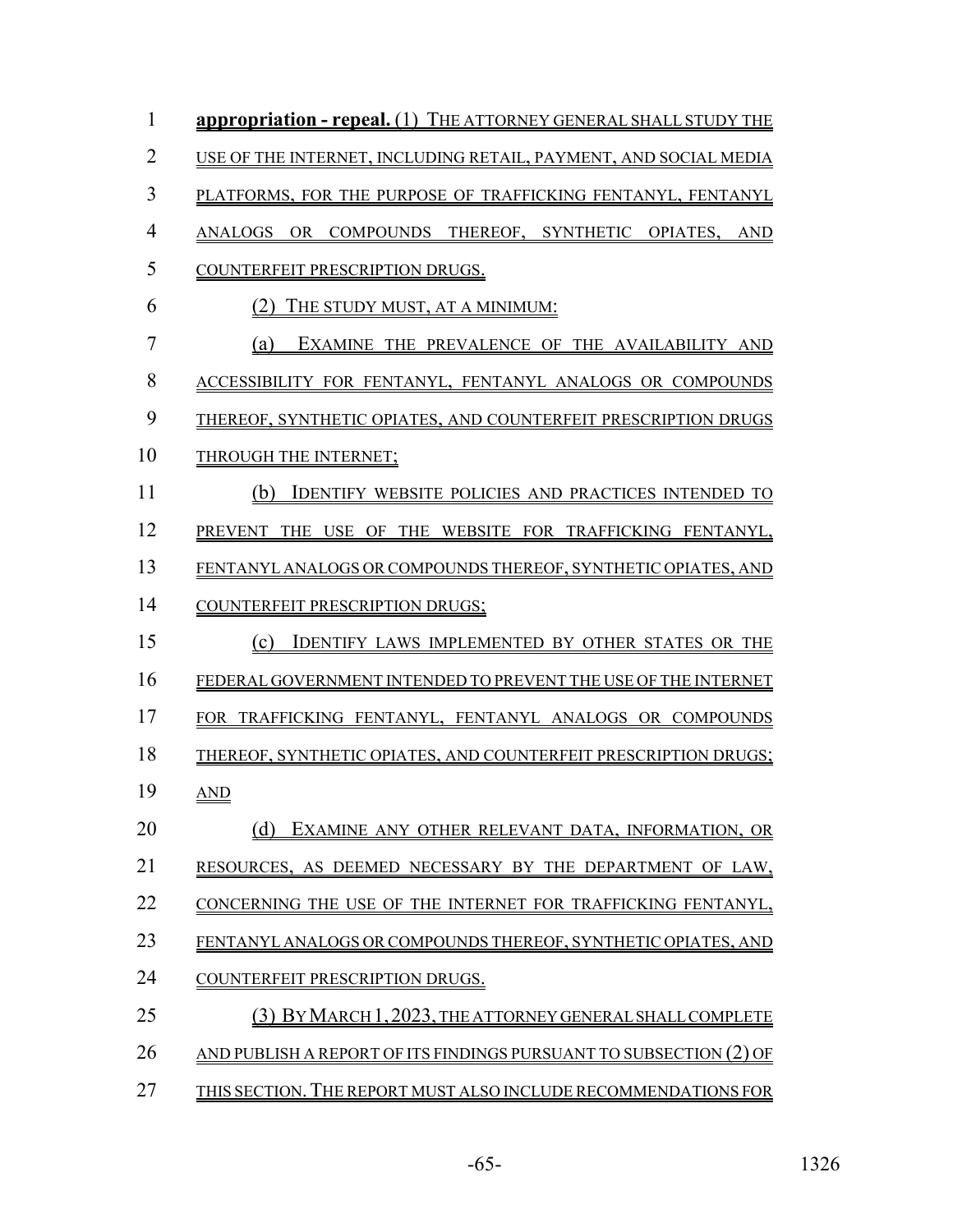1 POTENTIAL STATE LEGISLATION:

| $\overline{2}$ | (a) TO PREVENT THE USE OF THE INTERNET FOR TRAFFICKING,                |
|----------------|------------------------------------------------------------------------|
| 3              | DISTRIBUTING, OR SUPPLYING FENTANYL, FENTANYL ANALOGS OR               |
| $\overline{4}$ | COMPOUNDS THEREOF, SYNTHETIC OPIATES, AND COUNTERFEIT                  |
| 5              | PRESCRIPTION DRUGS;                                                    |
| 6              | (b) CONCERNING CRIMINAL AND CIVIL LIABILITY FOR THE USE OF             |
| $\overline{7}$ | THE INTERNET FOR TRAFFICKING, DISTRIBUTING, OR SUPPLYING FENTANYL,     |
| 8              | FENTANYL ANALOGS OR COMPOUNDS THEREOF, SYNTHETIC OPIATES, AND          |
| 9              | COUNTERFEIT PRESCRIPTION DRUGS;                                        |
| 10             | (c)<br>REGARDING CONSUMER REPORTING MECHANISMS FOR                     |
| 11             | REPORTING TO LAW ENFORCEMENT OR THE ONLINE PLATFORM THE USE OF         |
| 12             | A WEBSITE OR ONLINE ACCOUNT FOR TRAFFICKING FENTANYL, FENTANYL         |
| 13             | ANALOGS OR COMPOUNDS THEREOF, SYNTHETIC OPIATES, AND                   |
| 14             | COUNTERFEIT PRESCRIPTION DRUGS; AND                                    |
| 15             | (d) REGARDING ANY OTHER PUBLIC POLICY CHANGES NECESSARY                |
| 16             | TO REDUCE OR ELIMINATE THE USE THE INTERNET FOR TRAFFICKING,           |
| 17             | DISTRIBUTING, OR SUPPLYING FENTANYL, FENTANYL ANALOGS OR               |
| 18             | COMPOUNDS THEREOF, SYNTHETIC OPIATES, AND COUNTERFEIT                  |
| 19             | PRESCRIPTION DRUGS.                                                    |
| 20             | (4) THE ATTORNEY GENERAL SHALL INVITE THE UNITED STATES                |
| 21             | <u>ATTORNEY FOR THE DISTRICT OF COLORADO TO COLLABORATE, CONSULT, </u> |
| 22             | OR PROVIDE ANY AVAILABLE ASSISTANCE IN THE PERFORMANCE OF THE          |
| 23             | ATTORNEY GENERAL'S DUTIES PURSUANT TO THIS SECTION.                    |
| 24             | (5) BY MARCH 1, 2023, THE ATTORNEY GENERAL SHALL SUBMIT                |
| 25             | <u>THE COMPLETED REPORT PURSUANT TO SUBSECTION (3) OF THIS SECTION</u> |
| 26             | TO THE HOUSE OF REPRESENTATIVES AND SENATE JUDICIARY COMMITTEES,       |
| 27             | OR ANY SUCCESSOR COMMITTEES.                                           |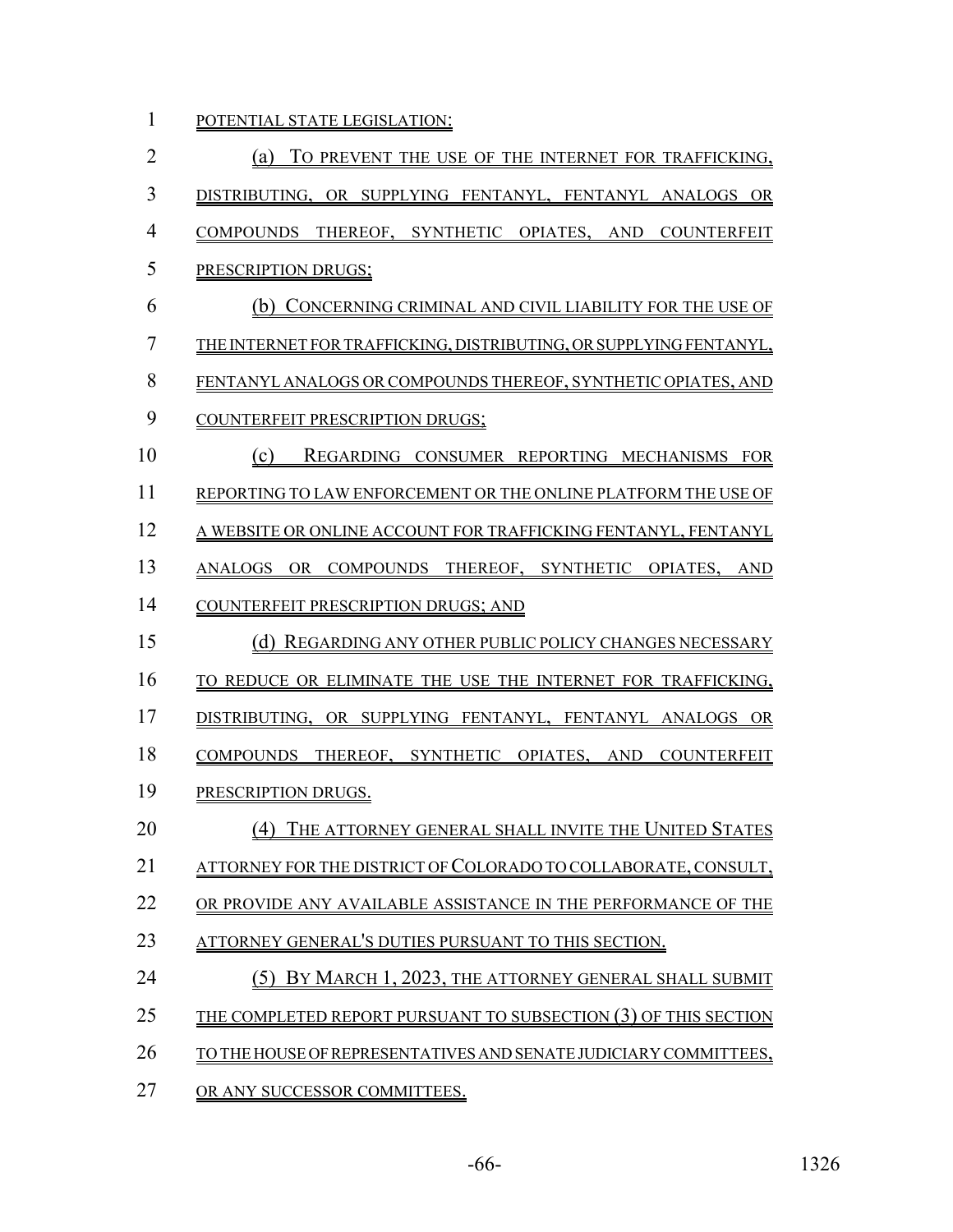| $\mathbf{1}$   | FOR THE 2022-23 STATE FISCAL YEAR, THE GENERAL<br>(6)                        |
|----------------|------------------------------------------------------------------------------|
| $\overline{2}$ | ASSEMBLY SHALL APPROPRIATE AT LEAST ONE HUNDRED FIFTY THOUSAND               |
| 3              | DOLLARS TO THE DEPARTMENT OF LAW FOR THE PURPOSES OF THIS                    |
| $\overline{4}$ | SECTION.                                                                     |
| 5              | THIS SECTION IS REPEALED, EFFECTIVE JULY 1, 2023.<br>(7)                     |
| 6              | <b>SECTION 40.</b> In Colorado Revised Statutes, 18-18-204, amend            |
| 7              | $(2)(b)(V)$ as follows:                                                      |
| 8              | 18-18-204. Schedule II. (2) Unless specifically excepted by                  |
| 9              | Colorado or federal law or Colorado or federal regulation or more            |
| 10             | specifically included in another schedule, the following controlled          |
| 11             | substances are listed in schedule II:                                        |
| 12             | (b) Any of the following synthetic opiates, including any isomers,           |
| 13             | esters, ethers, salts, and salts of isomers, esters, and ethers of them that |
| 14             | are theoretically possible within the specific chemical designation:         |
| 15             | <b>Carfentanal CARFENTANIL;</b>                                              |
| 16             | <b>SECTION 41.</b> In Colorado Revised Statutes, add 27-60-114 as            |
| 17             | follows:                                                                     |
| 18             | 27-60-114. Study of health effects of felonizing fentanyl                    |
| 19             | <b>possession - repeal.</b> (1) NOLATER THAN NOVEMBER 1, 2022, THE OFFICE    |
| 20             | SHALL CONTRACT WITH AN INDEPENDENT NONPROFIT OR EDUCATIONAL                  |
| 21             | ENTITY THAT HAS EXPERTISE IN CLINICAL EPIDEMIOLOGY, BIOSTATISTICS,           |
| 22             | SUBSTANCE USE AND ADDICTION, DATA COLLECTION AND ANALYSIS, AND,              |
| 23             | IF POSSIBLE. THE INTERSECTION BETWEEN THE CRIMINAL JUSTICE SYSTEM            |
| 24             | AND SUBSTANCE USE, TO CONDUCT AN INDEPENDENT STUDY OF THE                    |
| 25             | HEALTH EFFECTS OF CRIMINAL PENALTIES PURSUANT TO CHANGES TO                  |
| 26             | SECTION 18-18-403.5 (2.5) IN HOUSE BILL 22-1326, ENACTED IN 2022. AT         |
| 27             | A MINIMUM, THE STUDY MUST ADDRESS THE FOLLOWING:                             |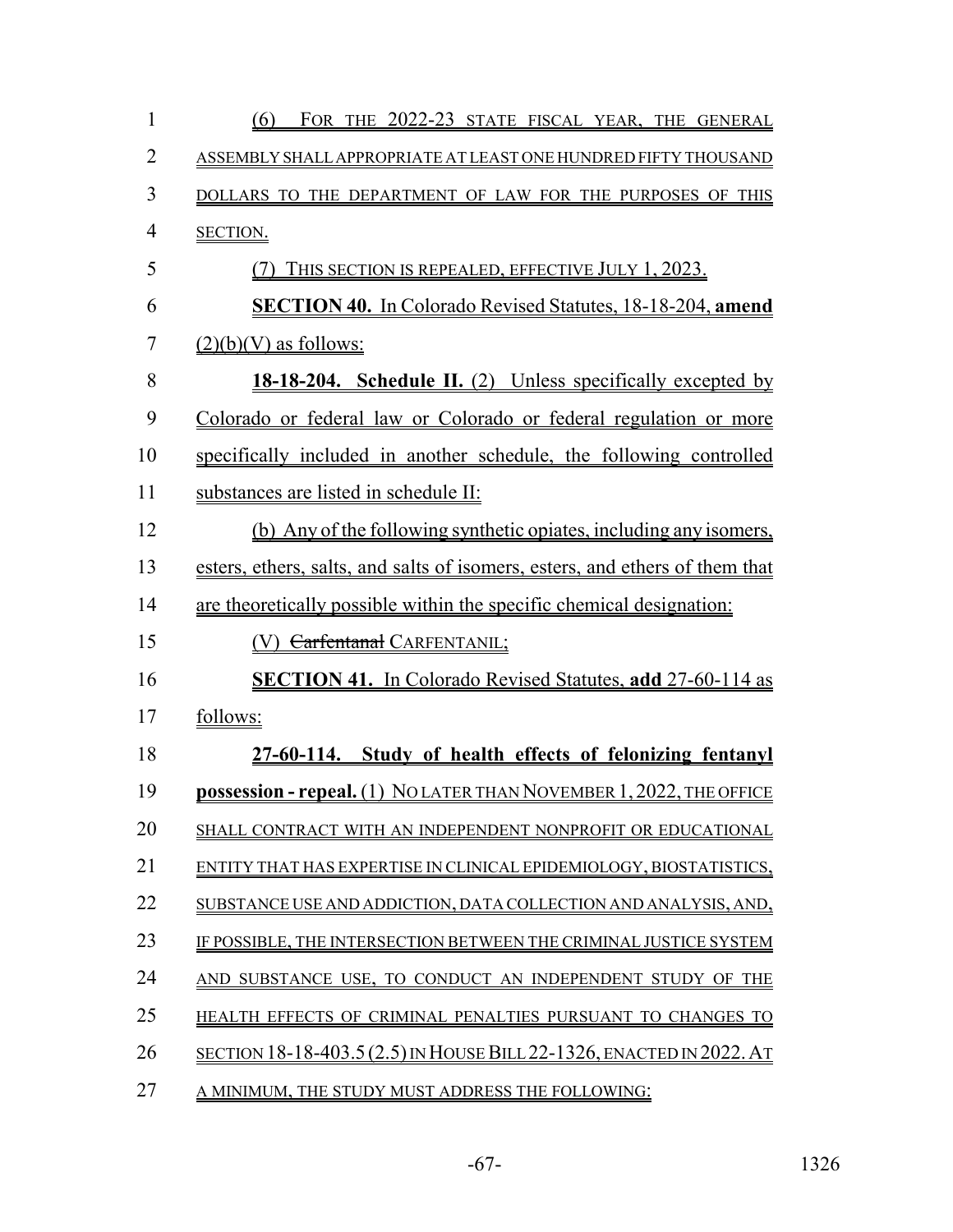| 1              | (a) WHETHER THE PENALTIES PURSUANT TO SECTION 18-18-403.5          |
|----------------|--------------------------------------------------------------------|
| $\overline{2}$ | $(2.5)$ :                                                          |
| 3              | DECREASED OR INCREASED FENTANYL-RELATED OVERDOSES,                 |
| $\overline{4}$ | BOTH FATAL AND NONFATAL, AMONG INDIVIDUALS CHARGED WITH A          |
| 5              | FELONY COMPARED TO INDIVIDUALS CHARGED WITH MISDEMEANOR            |
| 6              | PURSUANT TO SECTION 18-18-403.5 (2.5), AND COMPARED TO INDIVIDUALS |
| 7              | WITH OPIATE MISUSE OR USE DISORDER NOT CHARGED WITH CRIMINAL       |
| 8              | POSSESSION OF OPIATES; AND                                         |
| 9              | (11)<br>INCREASED OR DECREASED INITIATION AND RETENTION OF         |
| 10             | EVIDENCE-BASED, EFFECTIVE TREATMENT FOR INDIVIDUALS CHARGED        |
| 11             | WITH AN OPIATE USE DISORDER AMONG INDIVIDUALS CHARGED WITH A       |
| 12             | FELONY COMPARED TO INDIVIDUALS CHARGED WITH MISDEMEANOR            |
| 13             | PURSUANT TO SECTION 18-18-403.5 (2.5), AND COMPARED TO INDIVIDUALS |
| 14             | WITH OPIATE MISUSE OR USE DISORDER WHO WERE NOT CHARGED WITH       |
| 15             | CRIMINAL POSSESSION OF OPIATES;                                    |
| 16             | (b) DIFFERENTIAL HEALTH OUTCOMES FOR INDIVIDUALS BASED ON          |
| 17             | THE INDIVIDUAL'S RACE, GENDER, ETHNICITY, AGE, ECONOMIC STATUS,    |
| 18             | PREGNANCY OR POSTPARTUM STATUS, OR HOUSING STATUS, FOR             |
| 19             | INDIVIDUALS CHARGED WITH A FELONY PURSUANT TO SECTION              |
| 20             | 18-18-403.5 (2.5), COMPARED TO INDIVIDUALS CHARGED WITH A          |
| 21             | MISDEMEANOR PURSUANT TO SECTION 18-18-403.5 (2.5), AND COMPARED    |
| 22             | TO INDIVIDUALS WITH OPIATE MISUSE OR USE DISORDERS WHO WERE NOT    |
| 23             | CHARGED PURSUANT TO SECTION 18-18-403.5 (2.5). DIFFERENTIAL        |
| 24             | HEALTH OUTCOMES TO CONSIDER INCLUDE, BUT ARE NOT LIMITED TO,       |
| 25             | FATAL AND NONFATAL OVERDOSES AND INITIATION AND RETENTION ON       |
| 26             | MEDICATIONS FOR OPIATE USE DISORDER.                               |
| 27             | Wurturn                                                            |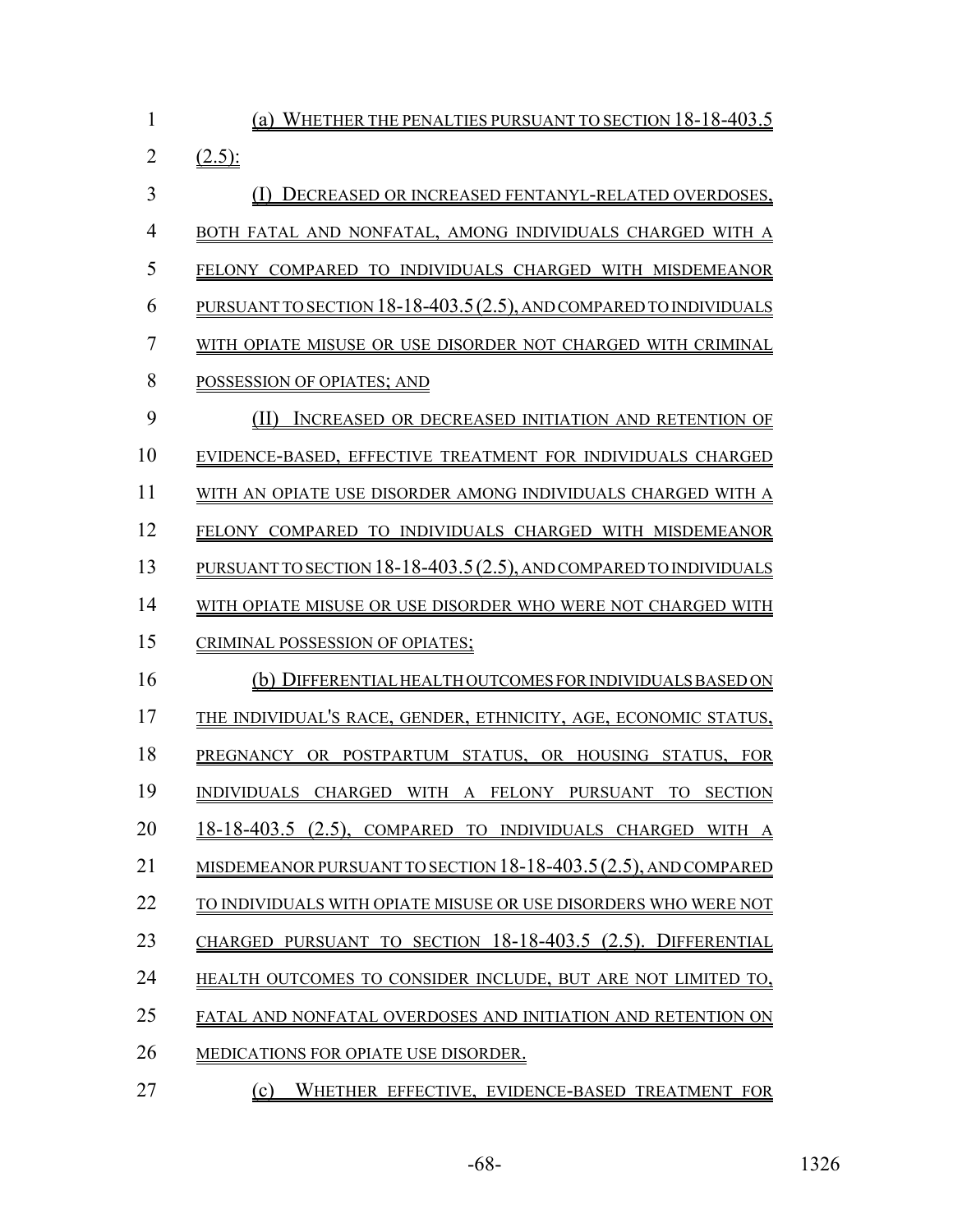| 1              | OPIATE USE DISORDER IN THE GENERAL POPULATION DIMINISHED IN        |
|----------------|--------------------------------------------------------------------|
| 2              | QUALITY OR QUANTITY AS A RESULT OF INDIVIDUALS ORDERED BY THE      |
| 3              | COURT INTO TREATMENT BASED ON CHARGES BROUGHT PURSUANT TO          |
| $\overline{4}$ | SECTION 18-18-403.5 (2.5); AND                                     |
| 5              | (d) WHETHER PENALTIES PURSUANT TO SECTION $18-18-403.5(2.5)$       |
| 6              | IMPACT THE LIKELIHOOD OF INDIVIDUALS ADDICTED TO FENTANYL TO       |
| 7              | SEEK OR RECEIVE TREATMENT, PROVIDE HELP TO ANOTHER PERSON IN THE   |
| 8              | CASE OF AN OVERDOSE, OR UTILIZE NALOXONE, NON-LABORATORY           |
| 9              | SYNTHETIC OPIATE DETECTION TESTS, AND OTHER HARM REDUCTION         |
| 10             | RESOURCES.                                                         |
| 11             | (2) (a) THE OFFICE SHALL MAKE REASONABLE EFFORTS TO PROVIDE        |
| 12             | NECESSARY DATA REQUESTED BY THE INDEPENDENT ENTITY TO COMPLETE     |
| 13             | THE STUDY REOUIRED PURSUANT TO SUBSECTION (1) OF THIS SECTION. THE |
| 14             | OFFICE SHALL ESTABLISH A DATA-SHARING AGREEMENT WITH, AT A         |
| 15             | MINIMUM, THE DEPARTMENT OF PUBLIC HEALTH AND ENVIRONMENT, THE      |
| 16             | DEPARTMENT OF HEALTH CARE POLICY AND FINANCING, THE JUDICIAL       |
| 17             | DEPARTMENT, THE DEPARTMENT OF CORRECTIONS, THE DEPARTMENT OF       |
| 18             | REGULATORY AGENCIES, AND, IF FEASIBLE, COUNTY SHERIFFS AND         |
| 19             | COUNTY CORONERS, TO PROVIDE DATA TO THE INDEPENDENT ENTITY         |
| 20             | INCLUDING, BUT NOT LIMITED TO:                                     |
| 21             | ALL REASONABLY AVAILABLE CRIMINAL JUSTICE DATA                     |
| 22             | REOUESTED BY THE INDEPENDENT ENTITY;                               |
| 23             | (II) OPIATE OVERDOSE DEATH RECORDS, INCLUDING TOXICOLOGY           |
| 24             | REPORTS, IF AVAILABLE;                                             |
| 25             | (III)<br>PRESCRIPTION DATA FOR MEDICATION FOR OPIATE USE           |
| 26             | DISORDER, INCLUDING FOR INDIVIDUALS IN JAIL OR PRISON CHARGED      |
| 27             | PURSUANT TO SECTION 18-18-403.5 (2.5);                             |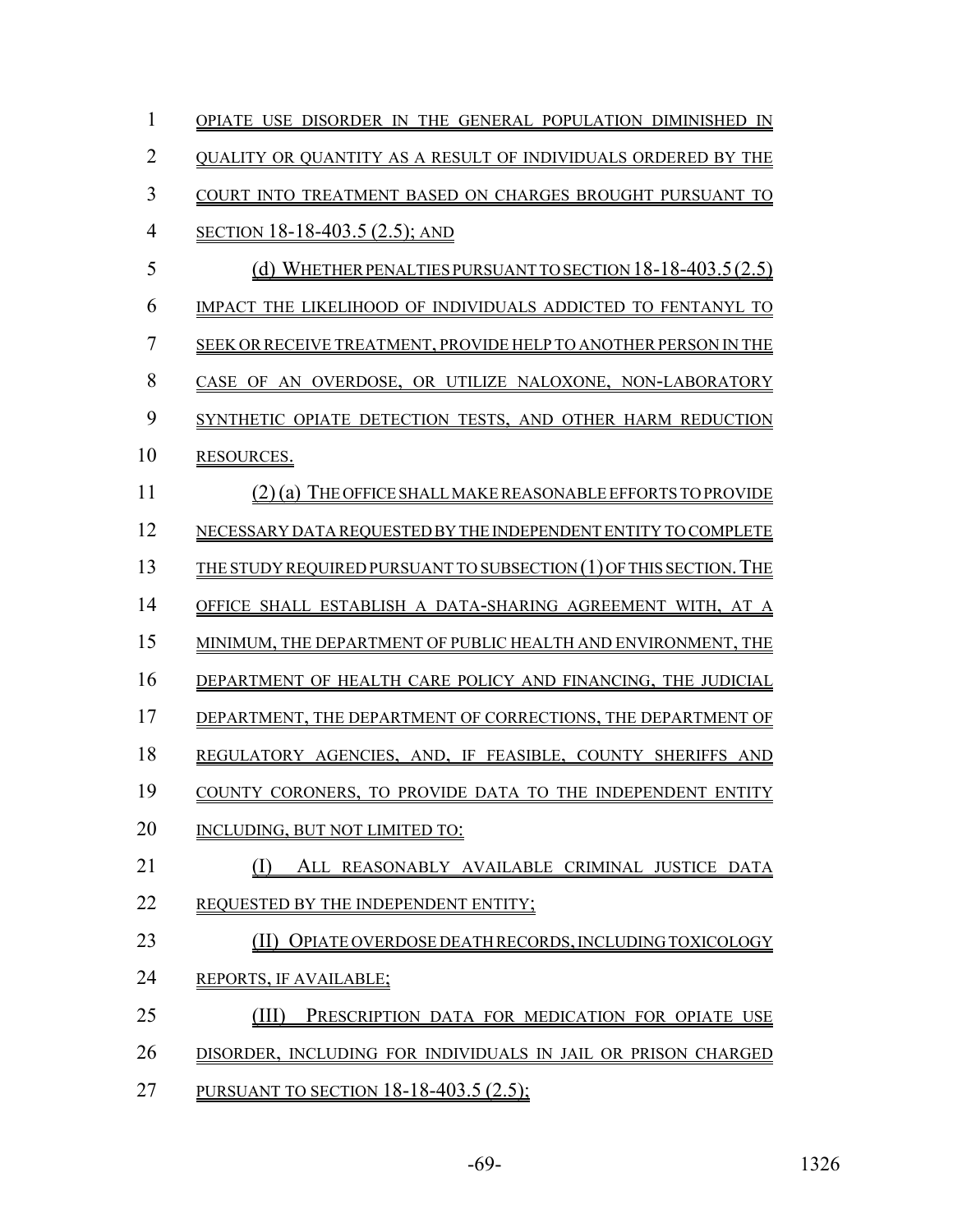| $\mathbf{1}$   | (IV)<br>ENCOUNTERS WITH EMERGENCY MEDICAL SERVICES                       |
|----------------|--------------------------------------------------------------------------|
| $\overline{2}$ | PROVIDERS, LAW ENFORCEMENT AGENCIES, OR HEALTH-CARE FACILITIES           |
| 3              | FOR FATAL AND NONFATAL FENTANYL OR OTHER OPIATE-RELATED                  |
| $\overline{4}$ | <b>OVERDOSE; AND</b>                                                     |
| 5              | (V)<br>AVAILABLE INFORMATION REGARDING THE HISTORY OF                    |
| 6              | OVERDOSE, INCARCERATION, AND SUBSTANCE USE TREATMENT FOR                 |
| $\overline{7}$ | INDIVIDUALS CHARGED PURSUANT TO SECTION $18-18-403.5$ (2.5),             |
| 8              | INCLUDING WHETHER THE INDIVIDUAL HAS SOUGHT AND BEEN DENIED              |
| 9              | ON-DEMAND TREATMENT.                                                     |
| 10             | THE INDEPENDENT ENTITY MAY PERFORM A QUALITATIVE<br>(b)                  |
| 11             | ASSESSMENT BY, AT A MINIMUM, CONDUCTING FOCUS GROUPS OR                  |
| 12             | INTERVIEWS WITH A REPRESENTATIVE SAMPLE OF INDIVIDUALS WHO USE           |
| 13             | DRUGS AND SUBSTANCE USE DISORDER CARE PROVIDERS AND HARM                 |
| 14             | REDUCTION PROVIDERS ACROSS THE STATE AND CONTINUUM.                      |
| 15             | (c) NO LATER THAN DECEMBER 31, 2024, THE INDEPENDENT                     |
| 16             | ENTITY SHALL SUBMIT A COMPREHENSIVE REPORT OF THE ENTITY'S               |
| 17             | FINDINGS TO THE OFFICE.                                                  |
| 18             | NO LATER THAN JANUARY 31, 2025, THE OFFICE SHALL<br>(d)                  |
| 19             | PUBLISH THE REPORT ON THE OFFICE'S WEBSITE AND SUBMIT THE REPORT         |
| 20             | TO THE HOUSE OF REPRESENTATIVES JUDICIARY COMMITTEE, THE HOUSE           |
| 21             | OF REPRESENTATIVES PUBLIC AND BEHAVIORAL HEALTH AND HUMAN                |
| 22             | SERVICES COMMITTEE, THE SENATE HEALTH AND HUMAN SERVICES                 |
| 23             | COMMITTEE, AND<br>THE SENATE JUDICIARY COMMITTEE.<br>OR.<br><b>THEIR</b> |
| 24             | SUCCESSOR COMMITTEES.                                                    |
| 25             | THE COSTS ASSOCIATED WITH PERFORMING THE STUDY                           |
| 26             | PURSUANT TO THIS SECTION MUST BE PAID FROM THE CORRECTIONAL              |
| 27             | TREATMENT CASH FUND CREATED IN SECTION 18-19-103(4).                     |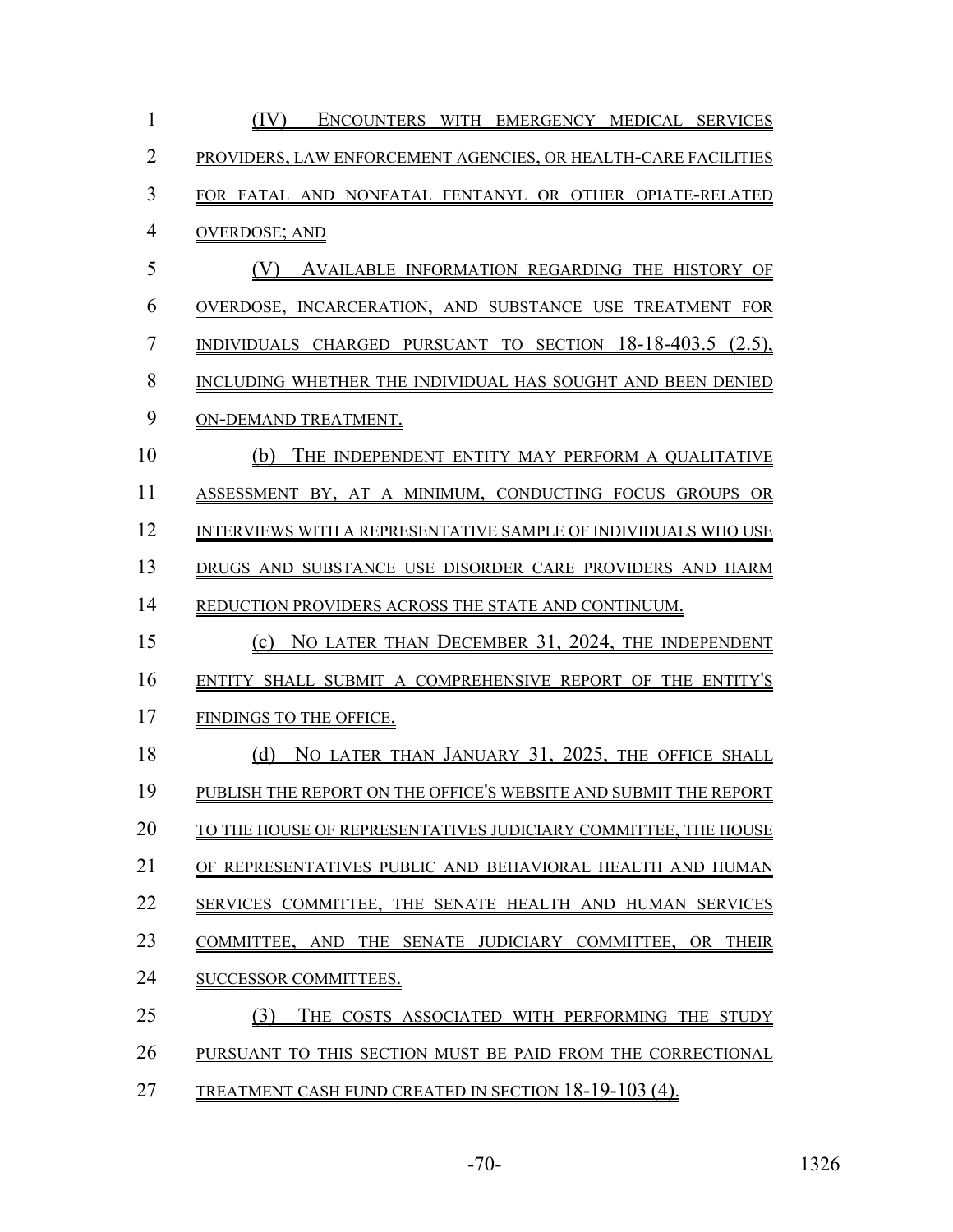| $\mathbf{1}$   | <u>(4) THIS SECTION IS REPEALED, EFFECTIVE JULY 1, 2025.</u>                  |
|----------------|-------------------------------------------------------------------------------|
| $\overline{2}$ | <b>SECTION 42.</b> In Colorado Revised Statutes, 18-19-103, amend             |
| 3              | $(5)(c)(VI)$ and $(5)(c)(VII)$ ; and <b>add</b> $(5)(c)(VIII)$ as follows:    |
| $\overline{4}$ | <u> 18-19-103. Source of revenues - allocation of money - repeal.</u>         |
| 5              | (5) (c) The board may direct that money in the correctional treatment         |
| 6              | cash fund may be used for the following purposes:                             |
| 7              | (VI) Recovery support services, including offender reentry; and               |
| 8              | (VII) Administrative support to the correctional treatment board              |
| 9              | including, but not limited to, facilitating and coordinating data collection, |
| 10             | conducting data analysis, developing contracts, preparing reports,            |
| 11             | scheduling and staffing board and subcommittee meetings, and engaging         |
| 12             | in budget planning and analysis; AND                                          |
| 13             | $(VIII)$ $(A)$<br>THE STUDY OF HEALTH EFFECTS OF FELONIZING                   |
| 14             | <u>FENTANYL POSSESSION PURSUANT TO SECTION 27-60-114.</u>                     |
| 15             | THIS SUBSECTION $(5)(c)(VIII)$ IS REPEALED, EFFECTIVE JULY<br>(B)             |
| 16             | 1,2025.                                                                       |
| 17             | <b>SECTION 43.</b> In Colorado Revised Statutes, add 27-50-802, as            |
| 18             | part 8 of article 50 of title 27 as added by House Bill 22-1278, as           |
| 19             | follows:                                                                      |
| 20             | 27-50-802. Study of health effects of felonizing fentanyl                     |
| 21             | possession - repeal. (1) NO LATER THAN NOVEMBER 1, 2022, THE BHA              |
| 22             | SHALL CONTRACT WITH AN INDEPENDENT NONPROFIT OR EDUCATIONAL                   |
| 23             | ENTITY THAT HAS EXPERTISE IN CLINICAL EPIDEMIOLOGY, BIOSTATISTICS,            |
| 24             | SUBSTANCE USE AND ADDICTION, DATA COLLECTION AND ANALYSIS, AND,               |
| 25             | IF POSSIBLE, THE INTERSECTION BETWEEN THE CRIMINAL JUSTICE SYSTEM             |
| 26             | AND SUBSTANCE USE, TO CONDUCT AN INDEPENDENT STUDY OF THE                     |
| 27             | HEALTH EFFECTS OF CRIMINAL PENALTIES PURSUANT TO CHANGES TO                   |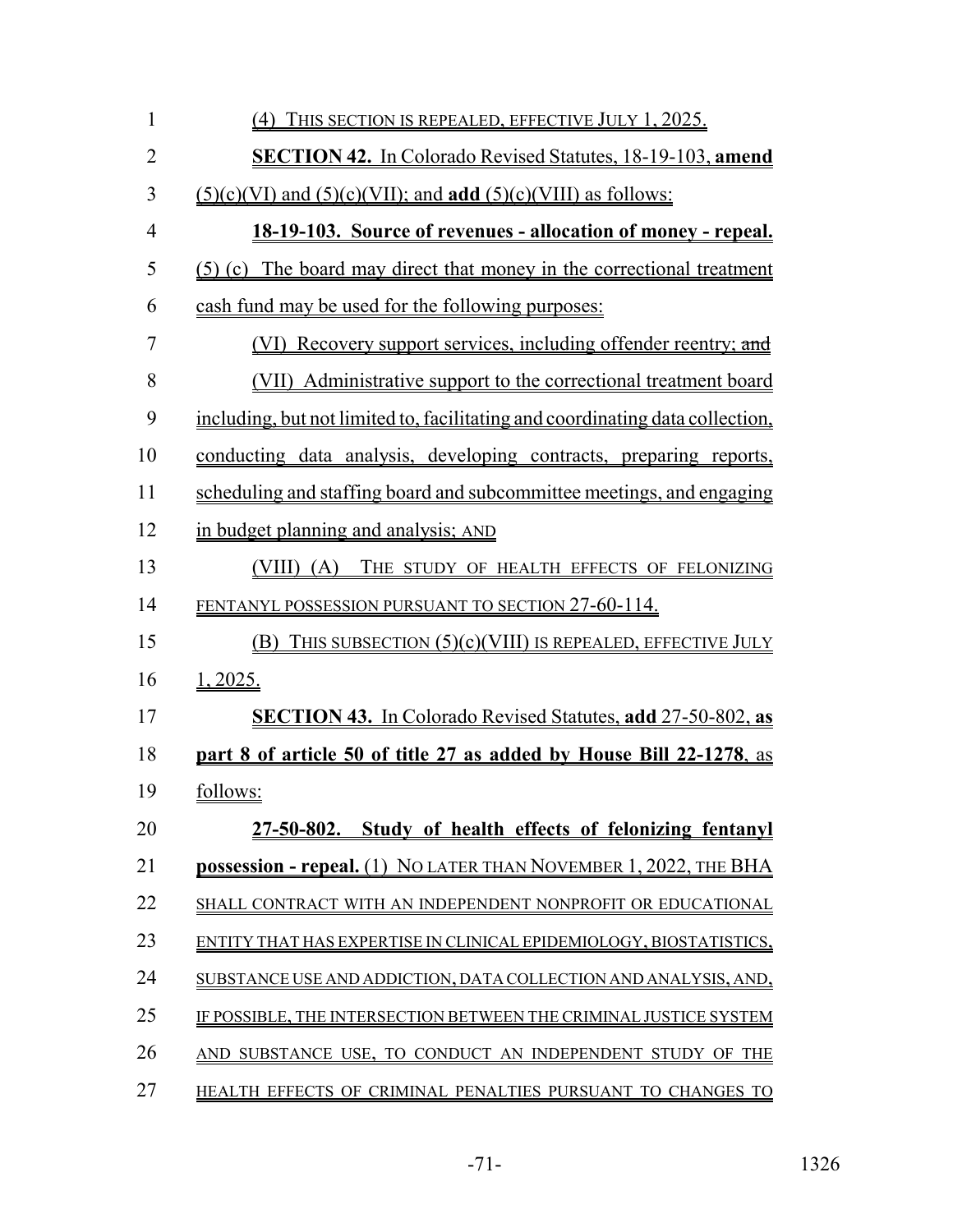| $\mathbf{1}$   | <u>SECTION 18-18-403.5 (2.5) IN HOUSE BILL 22-1326, ENACTED IN 2022. AT</u> |
|----------------|-----------------------------------------------------------------------------|
| $\overline{2}$ | A MINIMUM, THE STUDY MUST ADDRESS THE FOLLOWING:                            |
| $\overline{3}$ | (a) WHETHER THE PENALTIES PURSUANT TO SECTION 18-18-403.5                   |
| $\overline{4}$ | $(2.5)$ :                                                                   |
| 5              | (I)<br>DECREASED OR INCREASED FENTANYL-RELATED OVERDOSES,                   |
| 6              | BOTH FATAL AND NONFATAL, AMONG INDIVIDUALS CHARGED WITH A                   |
| $\overline{7}$ | FELONY COMPARED TO INDIVIDUALS CHARGED WITH MISDEMEANOR                     |
| 8              | PURSUANT TO SECTION 18-18-403.5 (2.5), AND COMPARED TO INDIVIDUALS          |
| 9              | WITH OPIATE MISUSE OR USE DISORDER NOT CHARGED WITH CRIMINAL                |
| 10             | POSSESSION OF OPIATES; AND                                                  |
| 11             | (II)<br>INCREASED OR DECREASED INITIATION AND RETENTION OF                  |
| 12             | EVIDENCE-BASED, EFFECTIVE TREATMENT FOR INDIVIDUALS CHARGED                 |
| 13             | WITH AN OPIATE USE DISORDER AMONG INDIVIDUALS CHARGED WITH A                |
| 14             | FELONY COMPARED TO INDIVIDUALS CHARGED WITH MISDEMEANOR                     |
| 15             | PURSUANT TO SECTION 18-18-403.5 (2.5), AND COMPARED TO INDIVIDUALS          |
| 16             | WITH OPIATE MISUSE OR USE DISORDER WHO WERE NOT CHARGED WITH                |
| 17             | CRIMINAL POSSESSION OF OPIATES;                                             |
| 18             | (b) DIFFERENTIAL HEALTHOUTCOMES FOR INDIVIDUALS BASED ON                    |
| 19             | THE INDIVIDUAL'S RACE, GENDER, ETHNICITY, AGE, ECONOMIC STATUS,             |
| 20             | PREGNANCY OR POSTPARTUM STATUS, OR HOUSING STATUS, FOR                      |
| 21             | INDIVIDUALS CHARGED WITH A FELONY PURSUANT TO SECTION                       |
| 22             | 18-18-403.5 (2.5), COMPARED TO INDIVIDUALS CHARGED WITH A                   |
| 23             | <u>MISDEMEANOR PURSUANT TO SECTION 18-18-403.5(2.5), AND COMPARED</u>       |
| 24             | TO INDIVIDUALS WITH OPIATE MISUSE OR USE DISORDERS WHO WERE NOT             |
| 25             | CHARGED PURSUANT TO SECTION 18-18-403.5 (2.5). DIFFERENTIAL                 |
| 26             | HEALTH OUTCOMES TO CONSIDER INCLUDE, BUT ARE NOT LIMITED TO,                |
| 27             | FATAL AND NONFATAL OVERDOSES AND INITIATION AND RETENTION ON                |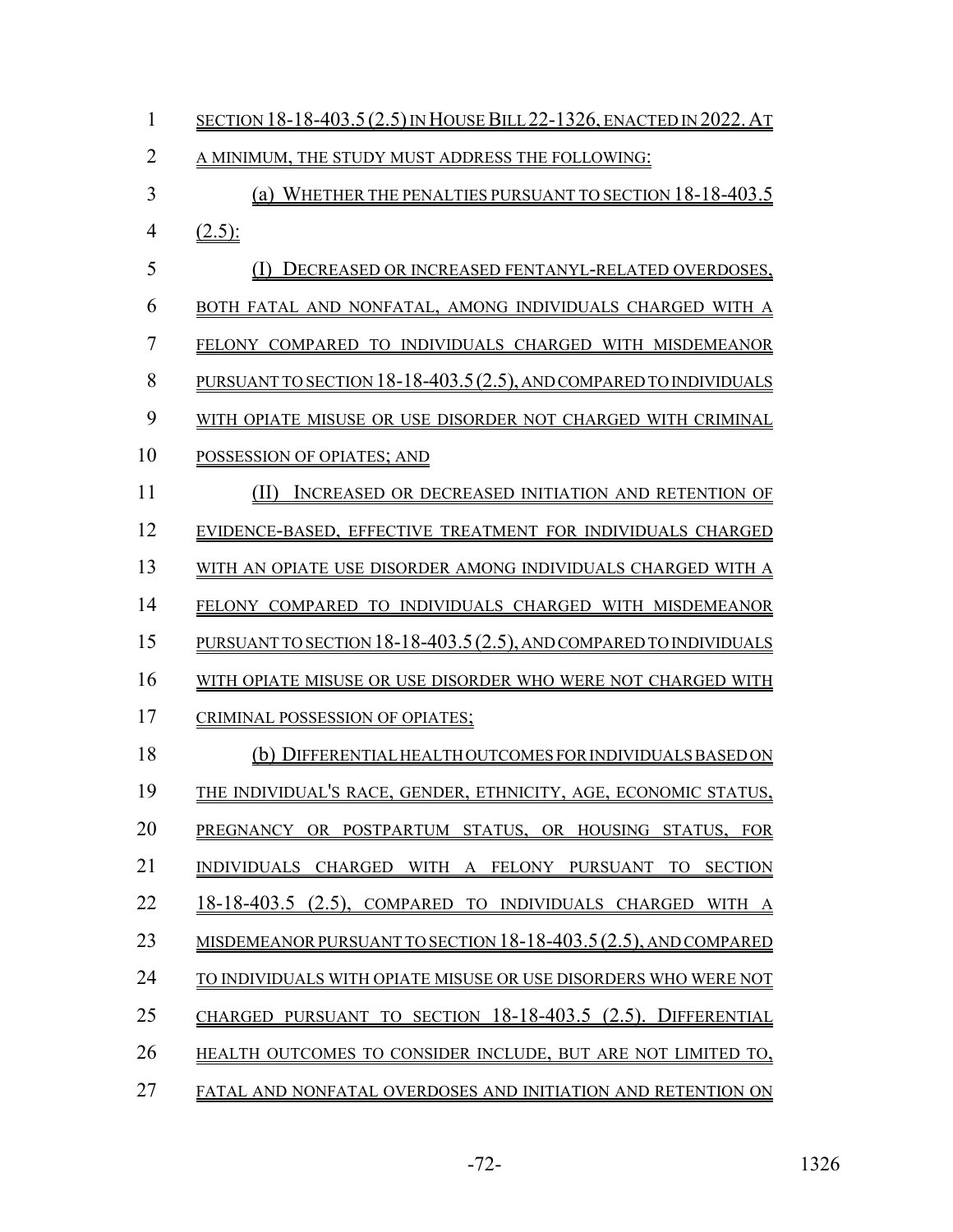| MEDICATIONS FOR OPIATE USE DISORDER.                               |
|--------------------------------------------------------------------|
| WHETHER EFFECTIVE, EVIDENCE-BASED TREATMENT FOR<br>(c)             |
| OPIATE USE DISORDER IN THE GENERAL POPULATION DIMINISHED IN        |
| QUALITY OR QUANTITY AS A RESULT OF INDIVIDUALS ORDERED BY THE      |
| COURT INTO TREATMENT BASED ON CHARGES BROUGHT PURSUANT TO          |
| <u>SECTION 18-18-403.5 (2.5); AND</u>                              |
| (d) WHETHER PENALTIES PURSUANT TO SECTION $18-18-403.5(2.5)$       |
| IMPACT THE LIKELIHOOD OF INDIVIDUALS ADDICTED TO FENTANYL TO       |
| SEEK OR RECEIVE TREATMENT, PROVIDE HELP TO ANOTHER PERSON IN THE   |
| CASE OF AN OVERDOSE, OR UTILIZE NALOXONE, NON-LABORATORY           |
| SYNTHETIC OPIATE DETECTION TESTS, AND OTHER HARM REDUCTION         |
| RESOURCES.                                                         |
| THE BHA SHALL MAKE REASONABLE EFFORTS TO PROVIDE<br>$(2)$ (a)      |
| NECESSARY DATA REQUESTED BY THE INDEPENDENT ENTITY TO COMPLETE     |
| THE STUDY REQUIRED PURSUANT TO SUBSECTION (1) OF THIS SECTION. THE |
| BHA SHALL ESTABLISH A DATA-SHARING AGREEMENT WITH, AT A            |
| MINIMUM, THE DEPARTMENT OF PUBLIC HEALTH AND ENVIRONMENT, THE      |
| DEPARTMENT OF HEALTH CARE POLICY AND FINANCING, THE JUDICIAL       |
| DEPARTMENT, THE DEPARTMENT OF CORRECTIONS, THE DEPARTMENT OF       |
| REGULATORY AGENCIES, AND, IF FEASIBLE, COUNTY SHERIFFS AND         |
| COUNTY CORONERS, TO PROVIDE DATA TO THE INDEPENDENT ENTITY         |
| INCLUDING, BUT NOT LIMITED TO:                                     |
| (I)<br>ALL REASONABLY AVAILABLE CRIMINAL JUSTICE DATA              |
| REQUESTED BY THE INDEPENDENT ENTITY;                               |
| (II) OPIATE OVERDOSE DEATH RECORDS, INCLUDING TOXICOLOGY           |
| REPORTS, IF AVAILABLE;                                             |
|                                                                    |

**(III)** PRESCRIPTION DATA FOR MEDICATION FOR OPIATE USE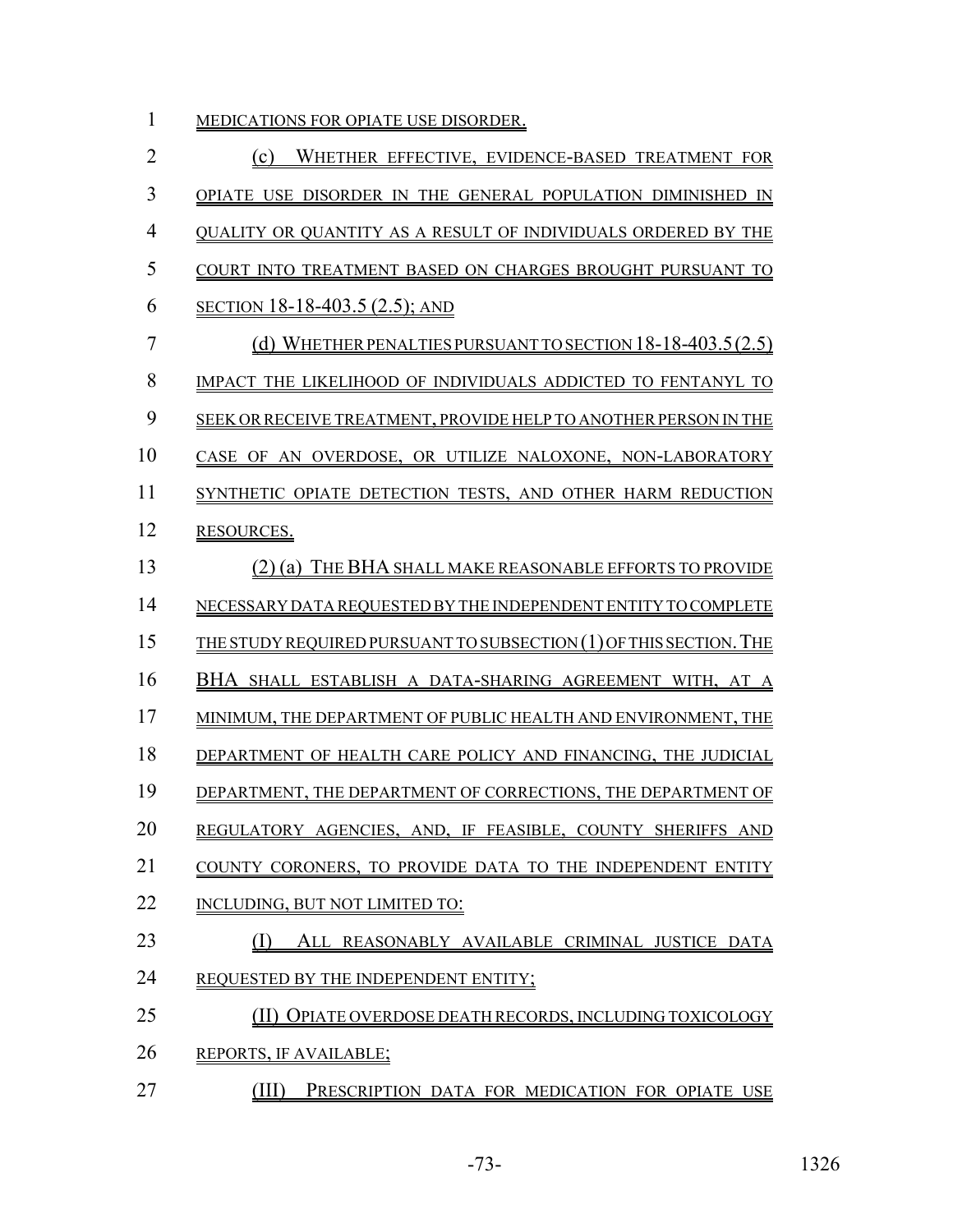| $\mathbf{1}$   | DISORDER, INCLUDING FOR INDIVIDUALS IN JAIL OR PRISON CHARGED  |
|----------------|----------------------------------------------------------------|
| $\overline{2}$ | <b>PURSUANT TO SECTION 18-18-403.5 (2.5);</b>                  |
| $\overline{3}$ | (IV)<br>ENCOUNTERS WITH EMERGENCY MEDICAL SERVICES             |
| $\overline{4}$ | PROVIDERS, LAW ENFORCEMENT AGENCIES, OR HEALTH-CARE FACILITIES |
| 5              | FOR FATAL AND NONFATAL FENTANYL OR OTHER OPIATE-RELATED        |
| 6              | <b>OVERDOSE; AND</b>                                           |
| $\overline{7}$ | (V)<br>AVAILABLE INFORMATION REGARDING THE HISTORY OF          |
| 8              | OVERDOSE, INCARCERATION, AND SUBSTANCE USE TREATMENT FOR       |
| 9              | INDIVIDUALS CHARGED PURSUANT TO SECTION 18-18-403.5 (2.5),     |
| 10             | INCLUDING WHETHER THE INDIVIDUAL HAS SOUGHT AND BEEN DENIED    |
| 11             | ON-DEMAND TREATMENT.                                           |
| 12             | (b)<br>THE INDEPENDENT ENTITY MAY PERFORM A QUALITATIVE        |
| 13             | ASSESSMENT BY, AT A MINIMUM, CONDUCTING FOCUS GROUPS OR        |
| 14             | INTERVIEWS WITH A REPRESENTATIVE SAMPLE OF INDIVIDUALS WHO USE |
| 15             | DRUGS AND SUBSTANCE USE DISORDER CARE PROVIDERS AND HARM       |
| 16             | REDUCTION PROVIDERS ACROSS THE STATE AND CONTINUUM.            |
| 17             | (c) NO LATER THAN DECEMBER 31, 2024, THE INDEPENDENT           |
| 18             | ENTITY SHALL SUBMIT A COMPREHENSIVE REPORT OF THE ENTITY'S     |
| 19             | FINDINGS TO THE BHA.                                           |
| 20             | (d) NO LATER THAN JANUARY 31, 2025, THE BHA SHALL PUBLISH      |
| 21             | THE REPORT ON THE BHA'S WEBSITE AND SUBMIT THE REPORT TO THE   |
| 22             | HOUSE OF REPRESENTATIVES JUDICIARY COMMITTEE, THE HOUSE OF     |
| 23             | REPRESENTATIVES PUBLIC AND BEHAVIORAL HEALTH AND HUMAN         |
| 24             | SERVICES COMMITTEE, THE SENATE HEALTH AND HUMAN SERVICES       |
| 25             | THE SENATE JUDICIARY COMMITTEE, OR THEIR<br>COMMITTEE, AND     |
| 26             | SUCCESSOR COMMITTEES, AS PART OF ITS "STATE MEASUREMENT FOR    |
| 27             | ACCOUNTABLE, RESPONSIVE, AND TRANSPARENT (SMART)               |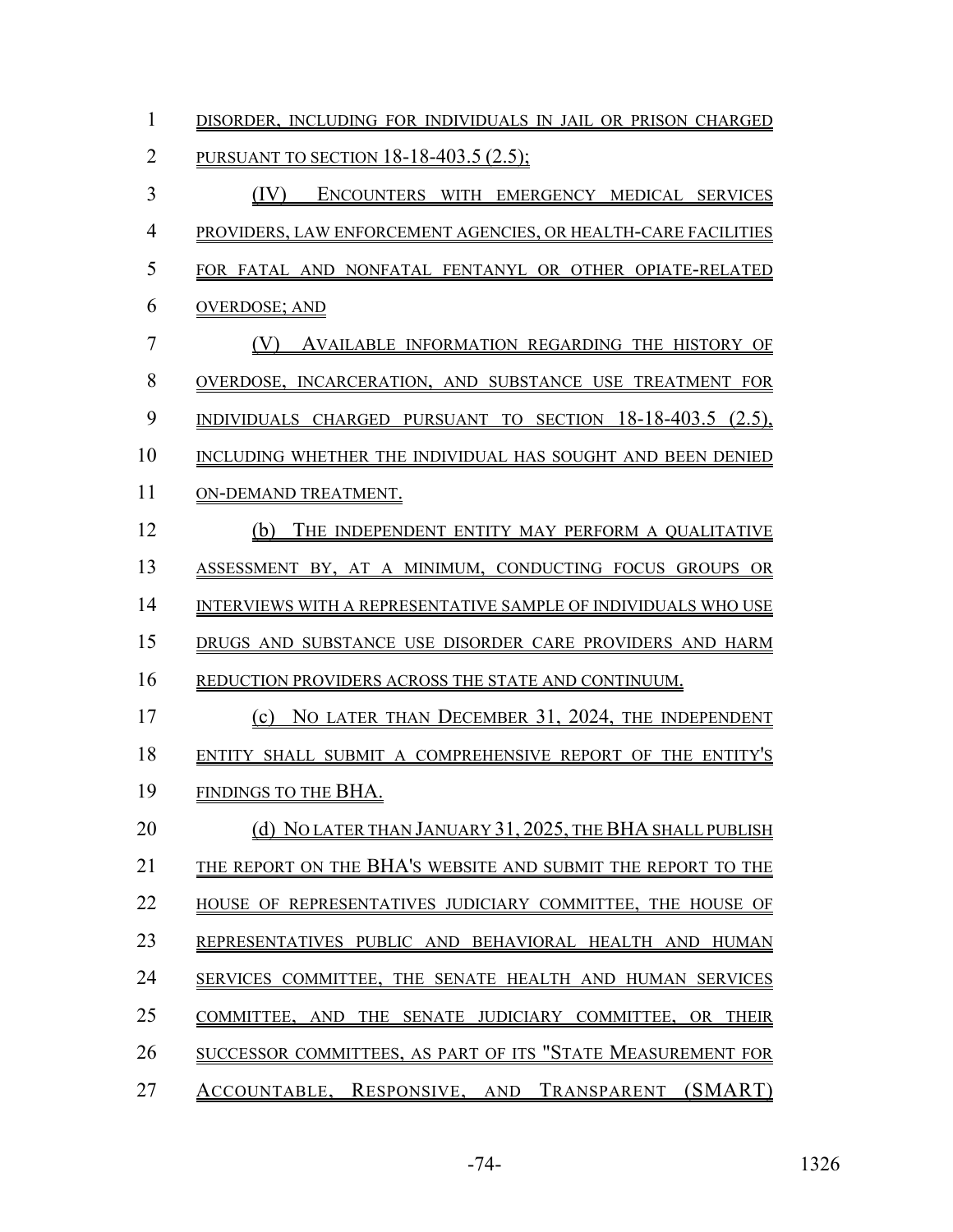| $\mathbf{1}$   | GOVERNMENT ACT" PRESENTATION REQUIRED PURSUANT TO SECTION                      |
|----------------|--------------------------------------------------------------------------------|
| $\overline{2}$ | $2 - 7 - 203$ .                                                                |
| 3              | (3)<br>THE COSTS ASSOCIATED WITH PERFORMING THE STUDY                          |
| $\overline{4}$ | PURSUANT TO THIS SECTION MUST BE PAID FROM THE CORRECTIONAL                    |
| 5              | <b>TREATMENT CASH FUND CREATED IN SECTION 18-19-103 (4).</b>                   |
| 6              | (4) THIS SECTION IS REPEALED, EFFECTIVE JULY 1, 2025.                          |
| 7              | <b>SECTION 44.</b> In Colorado Revised Statutes, 18-19-103, amend              |
| 8              | $(5)(c)(VI)$ and $(5)(c)(VII)$ ; and <b>add</b> $(5)(c)(VIII)$ as follows:     |
| 9              | 18-19-103. Source of revenues - allocation of money - repeal.                  |
| 10             | (5) (c) The board may direct that money in the correctional treatment          |
| 11             | cash fund may be used for the following purposes:                              |
| 12             | (VI) Recovery support services, including offender reentry; and                |
| 13             | (VII) Administrative support to the correctional treatment board               |
| 14             | including, but not limited to, facilitating and coordinating data collection,  |
| 15             | conducting data analysis, developing contracts, preparing reports,             |
| 16             | scheduling and staffing board and subcommittee meetings, and engaging          |
| 17             | in budget planning and analysis; AND                                           |
| 18             | THE STUDY OF HEALTH EFFECTS OF FELONIZING<br>$(VIII)$ (A)                      |
| 19             | FENTANYL POSSESSION PURSUANT TO SECTION 27-50-802.                             |
| 20             | THIS SUBSECTION $(5)(c)(VIII)$ IS REPEALED, EFFECTIVE JULY<br>(B)              |
| 21             | <u>1, 2025.</u>                                                                |
| 22             | <b>SECTION 45.</b> In Colorado Revised Statutes, 17-26-104.9,                  |
| 23             | <b>amend</b> (1), (2), and (3); and <b>add</b> (1.5), (4), and (5) as follows: |
| 24             | 17-26-104.9. Opioid treatment for a person in custody -                        |
| 25             | <b>definitions - repeal.</b> (1) (a) A facility, whether operated by a         |
| 26             | governmental entity or private contractor, may make available opioid           |
| 27             | agonists and opioid antagonists to a person in custody with an opioid use      |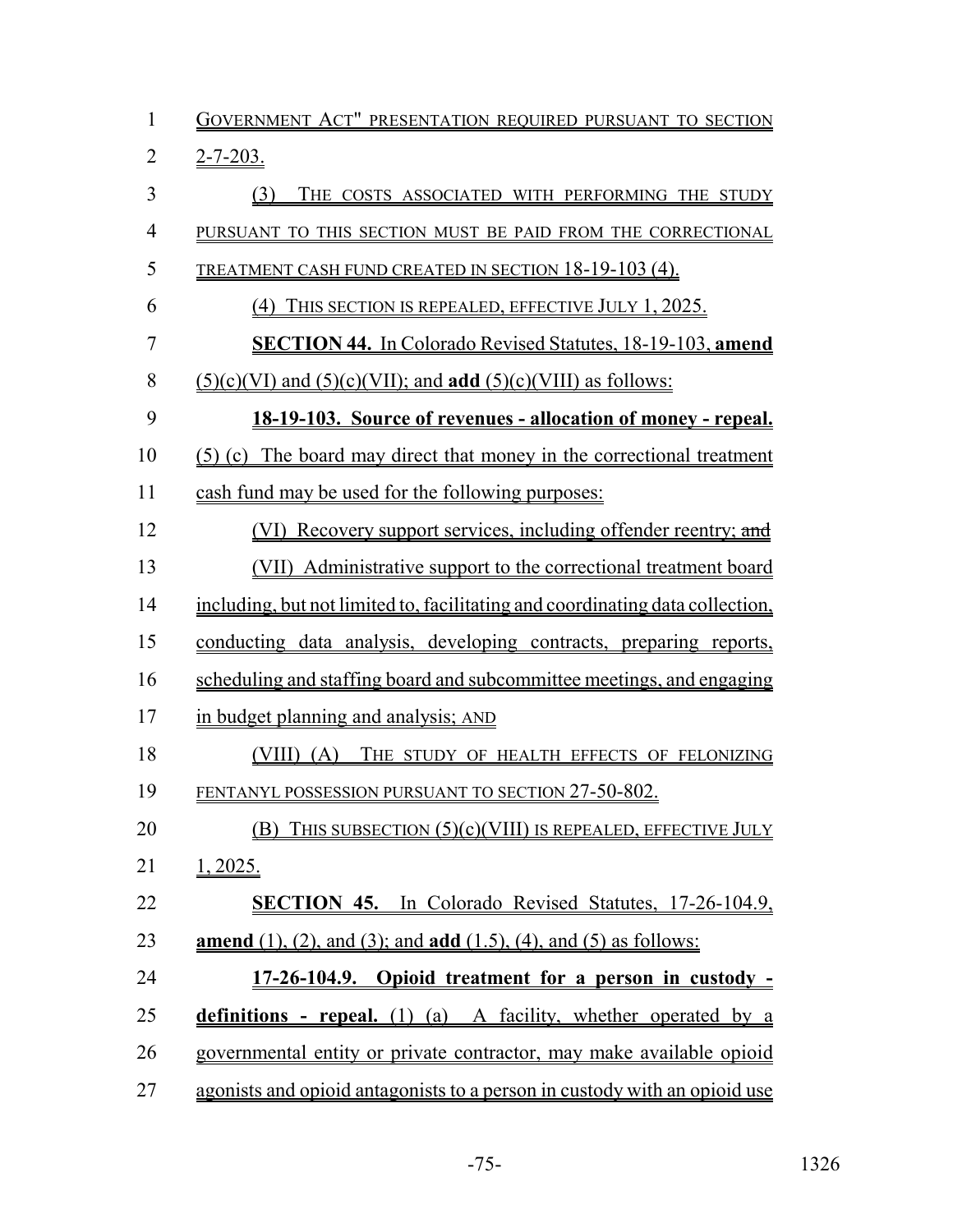| 1              | disorder. The facility is strongly encouraged to maintain the treatment of |
|----------------|----------------------------------------------------------------------------|
| $\overline{2}$ | the person throughout the duration of the person's incarceration, as       |
| 3              | medically necessary.                                                       |
| $\overline{4}$ | (b) THIS SUBSECTION (1) IS REPEALED EFFECTIVE JULY 1, 2023.                |
| 5              | (1.5) BY JULY 1, 2023, A FACILITY, WHETHER OPERATED BY A                   |
| 6              | GOVERNMENTAL ENTITY OR PRIVATE CONTRACTOR, SHALL PROVIDE                   |
| 7              | MEDICATION-ASSISTED TREATMENT, AND OTHER APPROPRIATE                       |
| 8              | WITHDRAWAL MANAGEMENT CARE TO A PERSON WITH A SUBSTANCE USE                |
| 9              | DISORDER THROUGH THE DURATION OF THE PERSON'S INCARCERATION, AS            |
| 10             | MEDICALLY NECESSARY. AT A MINIMUM:                                         |
| 11             | THE FACILITY SHALL PERFORM A NON-MEDICAL EVALUATION<br>$\left( a\right)$   |
| 12             | OF THE PERSON UPON ENTRY INTO CUSTODY AT THE FACILITY FOR                  |
| 13             | SUBSTANCE USE DISORDER.                                                    |
| 14             | THE FACILITY SHALL OFFER MEDICATION APPROVED BY THE<br>(b)                 |
| 15             | FEDERAL FOOD AND DRUG ADMINISTRATION THAT ARE APPROVED TO                  |
| 16             | TREAT OPIATE USE DISORDER, WHICH MUST INCLUDE AGONISTS, PARTIAL            |
| 17             | AGONISTS, AND ANTAGONISTS, TO A PERSON IN CUSTODY WITH AN OPIATE           |
| 18             | USE DISORDER. THE PERSON, IN COLLABORATION WITH THE TREATING               |
| 19             | PROVIDER, MUST BE GIVEN A CHOICE CONCERNING WHAT MEDICATION IS             |
| 20             | PRESCRIBED, AND THE FACILITY MUST PROVIDE THE MEDICATION                   |
| 21             | REQUESTED. A PERSON MAY REQUEST TO CHANGE THEIR MEDICATION AT              |
| 22             | ANY TIME WHILE IN CUSTODY.                                                 |
| 23             | (c) IF THE PERSON INDICATES THAT THE PERSON HAS A SUBSTANCE                |
| 24             | USE DISORDER, OR THE NON-MEDICAL EVALUATION PERFORMED PURSUANT             |
| 25             | TO SUBSECTION (1.5)(a) INDICATES THAT THE PERSON MAY HAVE A                |
| 26             | SUBSTANCE USE DISORDER, THE FACILITY SHALL REFER THE PERSON TO             |
| 27             | THE FACILITY'S MEDICAL PROVIDER FOR AN EVALUATION, AND                     |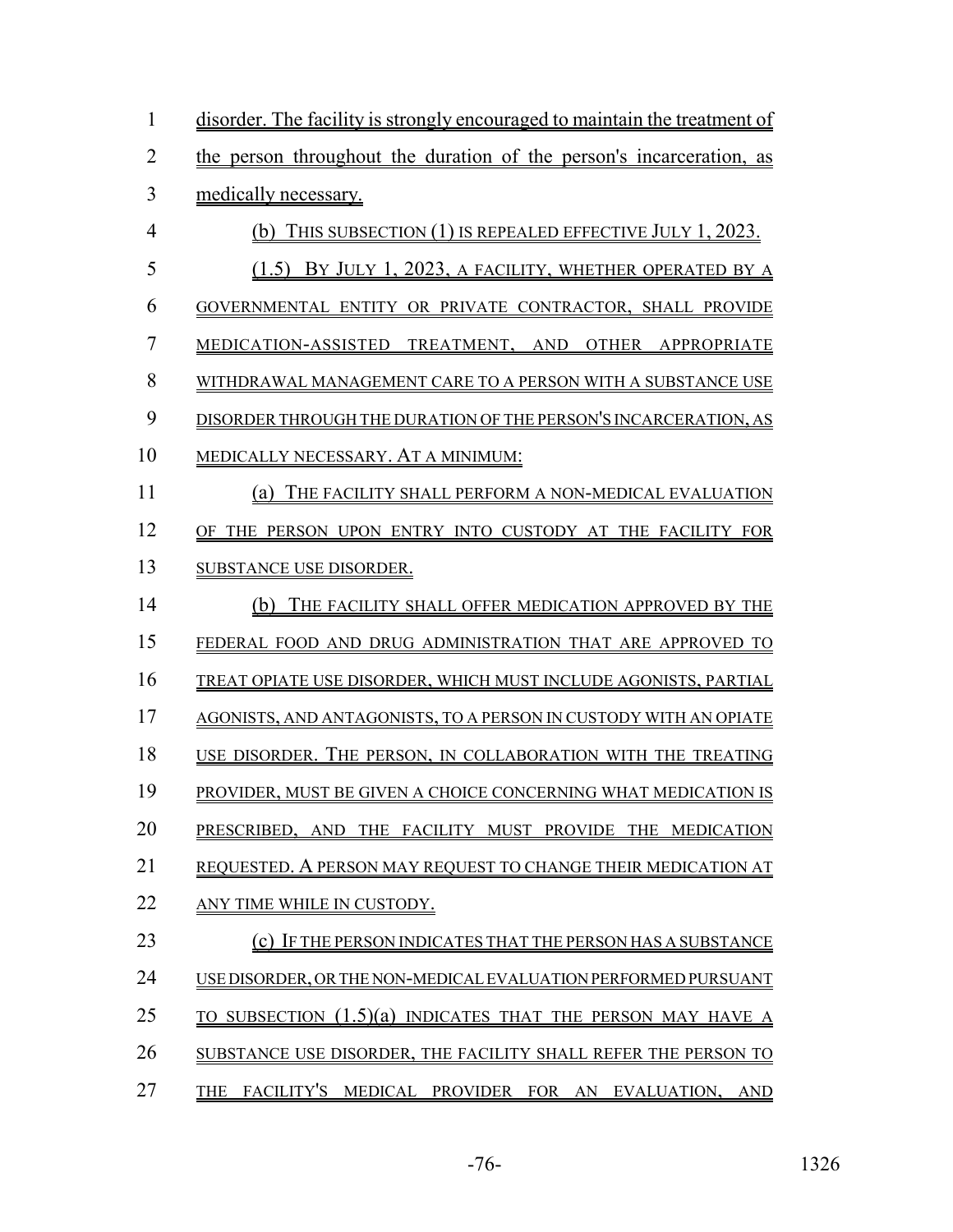| $\mathbf{1}$   | SUBSEQUENT DIAGNOSIS, PRESCRIPTION, OR INDUCTION OF                     |
|----------------|-------------------------------------------------------------------------|
| $\overline{2}$ | MEDICATION-ASSISTED TREATMENT.                                          |
| 3              | (d) IF AN INDIVIDUAL IS ADMITTED TO THE JAIL AND HAS A                  |
| $\overline{4}$ | PRESCRIPTION FOR MEDICATION-ASSISTED TREATMENT, THE JAIL SHALL          |
| 5              | CONTINUE THE MEDICATION WITHOUT DELAY.                                  |
| 6              | (2) Qualified medication administration personnel may, in               |
| $\overline{7}$ | accordance with a written physician's order, administer opioid agonists |
| 8              | and opioid antagonists pursuant to subsection $(1)$ AND $(1.5)$ of this |
| 9              | section.                                                                |
| 10             | (3) A facility may contract with community-based health                 |
| 11             | providers, LOCAL PROVIDERS, OR STATE MOBILE MEDICATION-ASSISTED         |
| 12             | <b>TREATMENT UNIT PROVIDERS for the implementation of this section.</b> |
| 13             | (4) THE JAIL SHALL PROVIDE THE INDIVIDUAL WITH A REFERRAL TO            |
| 14             | A SUBSTANCE USE PROVIDER WITH THE CAPABILITY TO CONTINUE THE            |
| 15             | INDIVIDUAL'S MEDICATION-ASSISTED TREATMENT AND THE CARE                 |
| 16             | COORDINATION INFRASTRUCTURE DESCRIBED IN SECTION 27-60-204 UPON         |
| 17             | RELEASE FROM CUSTODY.                                                   |
| 18             | (5)<br>COUNTIES ARE ENCOURAGED TO USE COUNTY FUNDING                    |
| 19             | AVAILABLE FROM A SETTLEMENT OR DAMAGE AWARD FROM                        |
| 20             | OPIATE-RELATED LITIGATION TO SUPPORT JAILS IN COMPLYING WITH THE        |
| 21             | REQUIREMENTS OF THIS SECTION.                                           |
| 22             | <b>SECTION 46.</b> In Colorado Revised Statutes, add 27-60-106.7 as     |
| 23             | follows:                                                                |
| 24             | 27-60-106.7. Technical assistance to jails - appropriation -            |
| 25             | repeal. (1) THE OFFICE OF BEHAVIORAL HEALTH SHALL PROVIDE               |
| 26             | TECHNICAL ASSISTANCE TO FACILITIES IN MEETING THEIR REQUIREMENTS        |
| 27             | PURSUANT TO SECTION 17-26-104.9 (1.5). TECHNICAL ASSISTANCE             |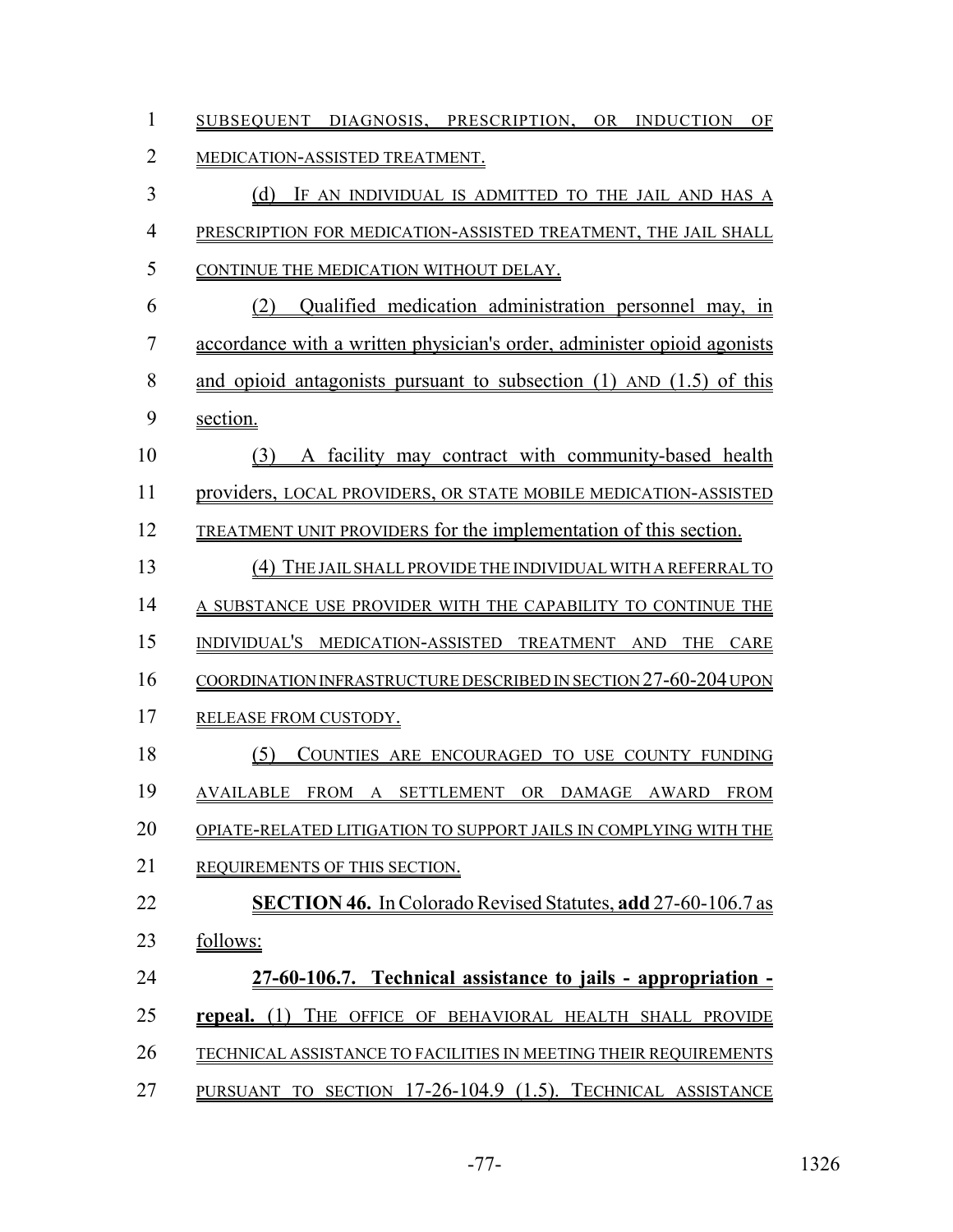| 1              | INCLUDES DEVELOPMENT AND IMPLEMENTATION OF                          |
|----------------|---------------------------------------------------------------------|
| $\overline{2}$ | MEDICATION-ASSISTED TREATMENT, APPROVAL OF PRESCRIBERS BY THE       |
| 3              | UNITED STATES DRUG ENFORCEMENT AGENCY, AND OTHER APPROPRIATE        |
| $\overline{4}$ | WITHDRAWAL MANAGEMENT CARE, AND ASSISTANCE WITH IDENTIFYING         |
| 5              | BULK PURCHASING OPPORTUNITIES FOR NECESSARY SERVICES.               |
| 6              | (2) (a) FOR THE 2022-23 STATE FISCAL YEAR, THE GENERAL              |
| 7              | ASSEMBLY SHALL APPROPRIATE THREE MILLION DOLLARS FROM THE           |
| 8              | BEHAVIORAL HEALTH AND MENTAL HEALTH CASH FUND, CREATED IN           |
| 9              | SECTION 24-75-230, TO THE OFFICE OF BEHAVIORAL HEALTH FOR THE       |
| 10             | PURPOSE OF PROVIDING TECHNICAL ASSISTANCE TO JAILS WITH MEETING     |
| 11             | THEIR REQUIREMENTS PURSUANT TO SECTION 17-26-104.9, INCLUDING       |
| 12             | PROVIDING FUNDING TO JAILS TO COVER THE SERVICES REQUIRED           |
| 13             | PURSUANT TO SECTION 17-26-104.9.                                    |
| 14             | (b) THIS SUBSECTION (2) IS REPEALED, EFFECTIVE JULY 1, 2024.        |
| 15             | <b>SECTION 47.</b> In Colorado Revised Statutes, add 27-50-802, as  |
| 16             | part 8 of article 50 of title 27 as added by House Bill 22-1278, as |
| 17             | follows:                                                            |
| 18             | 27-50-802. Technical assistance to jails - appropriation -          |
| 19             | repeal. (1) THE BEHAVIORAL HEALTH ADMINISTRATION SHALL PROVIDE      |
| 20             | TECHNICAL ASSISTANCE TO FACILITIES IN MEETING THEIR REQUIREMENTS    |
| 21             | PURSUANT TO SECTION 17-26-104.9 (1.5). TECHNICAL ASSISTANCE         |
| 22             | INCLUDES DEVELOPMENT AND IMPLEMENTATION OF                          |
| 23             | MEDICATION-ASSISTED TREATMENT, APPROVAL OF PRESCRIBERS BY THE       |
| 24             | UNITED STATES DRUG ENFORCEMENT AGENCY, AND OTHER APPROPRIATE        |
| 25             | WITHDRAWAL MANAGEMENT CARE, AND ASSISTANCE WITH IDENTIFYING         |
| 26             | BULK PURCHASING OPPORTUNITIES FOR NECESSARY SERVICES.               |
| 27             | FOR THE 2022-23 STATE FISCAL YEAR, THE GENERAL<br>(2)<br>(a)        |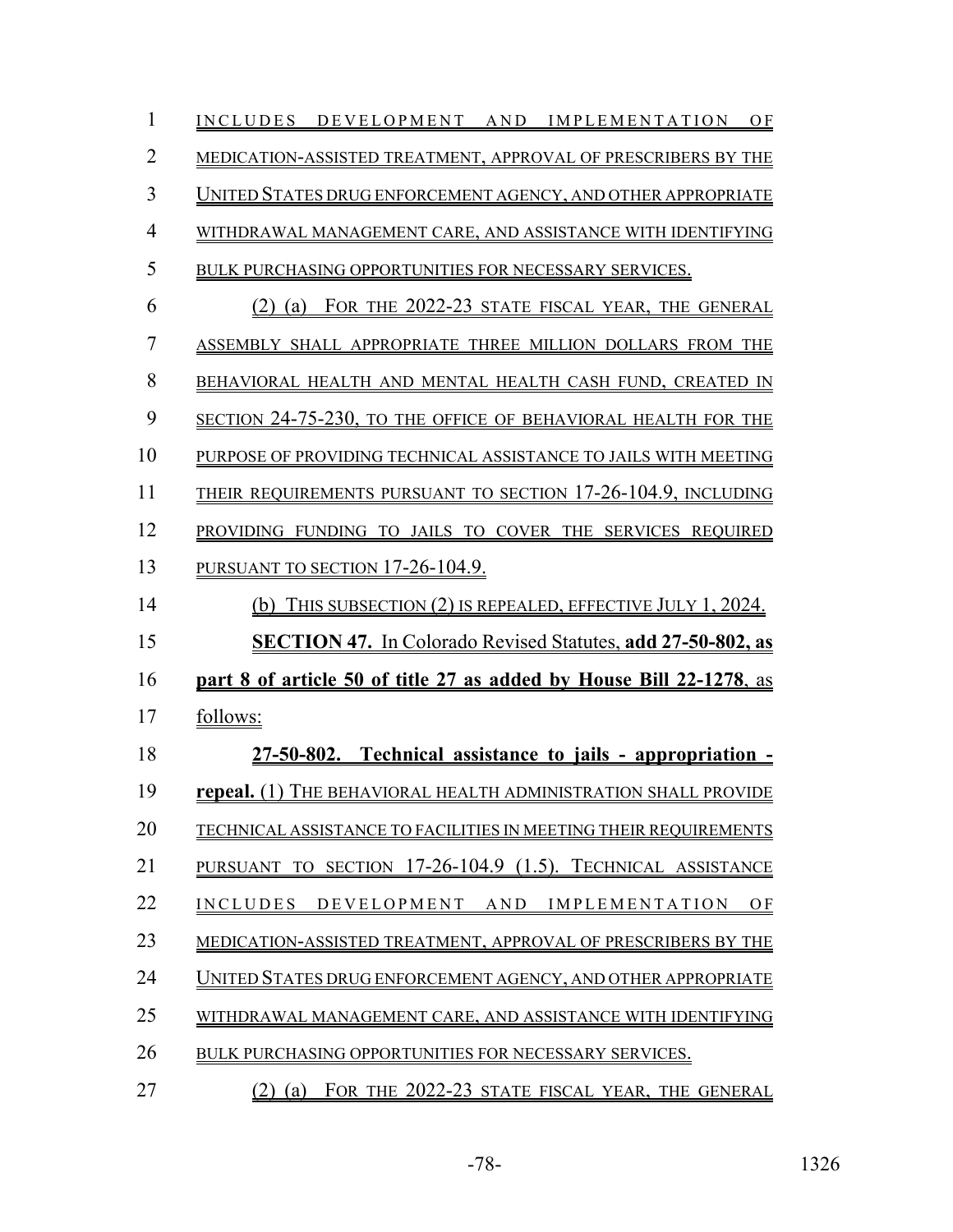| $\mathbf{1}$   | ASSEMBLY SHALL APPROPRIATE THREE MILLION DOLLARS FROM THE        |
|----------------|------------------------------------------------------------------|
| $\overline{2}$ | BEHAVIORAL HEALTH AND MENTAL HEALTH CASH FUND, CREATED IN        |
| 3              | SECTION 24-75-230, TO THE BEHAVIORAL HEALTH ADMINISTRATION FOR   |
| $\overline{4}$ | THE PURPOSE OF PROVIDING TECHNICAL ASSISTANCE TO JAILS WITH      |
| 5              | MEETING THEIR REQUIREMENTS PURSUANT TO SECTION 17-26-104.9,      |
| 6              | INCLUDING PROVIDING FUNDING TO JAILS TO COVER THE SERVICES       |
| 7              | REQUIRED PURSUANT TO SECTION 17-26-104.9.                        |
| 8              | THIS SUBSECTION (2) IS REPEALED, EFFECTIVE JULY 1, 2024.<br>(b)  |
| 9              | <b>SECTION 48.</b> In Colorado Revised Statutes, add part 14 to  |
| 10             | article 20.5 of title 25 as follows:                             |
| 11             | PART <sub>14</sub>                                               |
| 12             | OVERDOSE DETECTION MAPPING APPLICATION PROGRAM                   |
| 13             | 25-20.5-1401. Overdose detection mapping application             |
| 14             | program. ON OR BEFORE JANUARY 1, 2023, EMERGENCY MEDICAL         |
| 15             | SERVICE PROVIDERS, EMERGENCY DEPARTMENTS, STATE AND LOCAL LAW    |
| 16             | ENFORCEMENT AGENCIES, SHERIFFS' OFFICES, AND CORONERS MAY        |
| 17             | PARTICIPATE IN THE WEB-BASED OVERDOSE DETECTION MAPPING          |
| 18             | APPLICATION PROGRAM TO REPORT INCIDENCES OF FATAL AND NON-FATAL  |
| 19             | DRUG OVERDOSES AND SYNTHETIC OPIATE POISONINGS. EMERGENCY        |
| 20             | DEPARTMENTS, STATE AND LOCAL LAW ENFORCEMENT AGENCIES,           |
| 21             | SHERIFFS' OFFICES, AND CORONERS ARE ENCOURAGED TO REPORT DATA    |
| 22             | NOT MORE THAN TWENTY-FOUR HOURS AFTER THE INCIDENT OR AFTER      |
| 23             | RECEIVING THE INCIDENT TOXICOLOGY REPORT. ALL INCIDENT DATA MUST |
| 24             | BE MADE AVAILABLE TO THE DEPARTMENT. NOTWITHSTANDING ANY LAW     |
| 25             | TO THE CONTRARY, LAW ENFORCEMENT SHALL NOT USE DATA FROM THE     |
| 26             | OVERDOSE DETECTION MAPPING APPLICATION PROGRAM FOR WELFARE       |
| 27             | CHECKS, WARRANT CHECKS, OR CRIMINAL INVESTIGATIONS.              |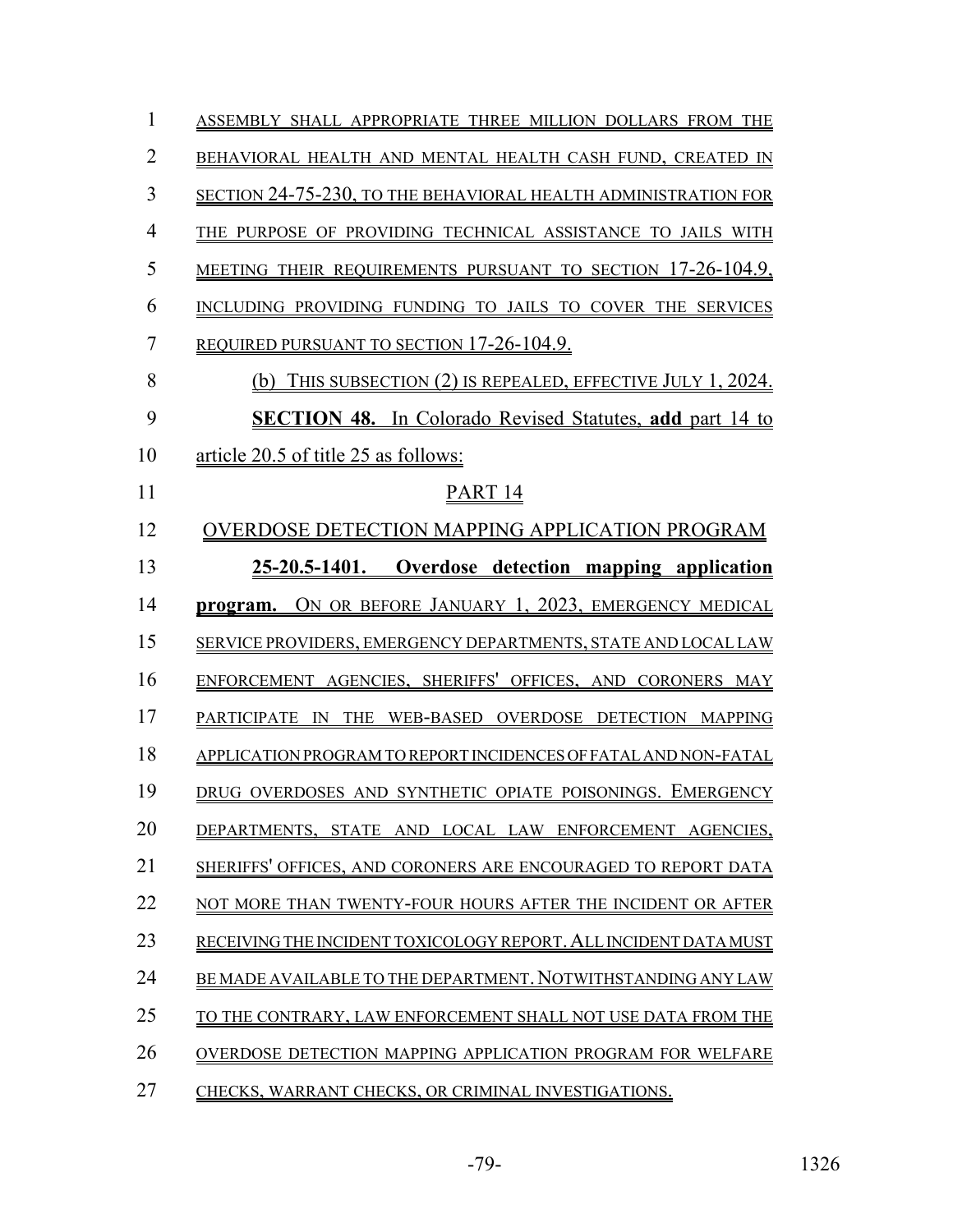| $\mathbf{1}$   | <b>SECTION 49.</b> In Colorado Revised Statutes, add part 15 to    |
|----------------|--------------------------------------------------------------------|
| $\overline{2}$ | article 20.5 of title 25 as follows:                               |
| 3              | PART <sub>15</sub>                                                 |
| $\overline{4}$ | <b>OVERDOSE TRENDS REVIEW COMMITTEE</b>                            |
| 5              | 25-20.5-1501. Colorado overdose trends review committee -          |
| 6              | <b>recommendations - report - repeal.</b> (1) THE DEPARTMENT SHALL |
| 7              | CONVENE INTERESTED STAKEHOLDERS FOR THE PURPOSE OF DEVELOPING      |
| 8              | RECOMMENDATIONS FOR THE ESTABLISHMENT OF AN OVERDOSE TRENDS        |
| 9              | REVIEW COMMITTEE THAT WOULD BE RESPONSIBLE FOR:                    |
| 10             | (a) IDENTIFYING AND REVIEWING CERTAIN CASES OF NON-FATAL           |
| 11             | AND FATAL DRUG-RELATED OVERDOSES THAT OCCUR IN COLORADO;           |
| 12             | IDENTIFYING THE CAUSES OF OVERDOSES AND<br>(b)                     |
| 13             | OVERDOSE-RELATED DEATHS, AND CONDUCTING A REVIEW OF OTHER          |
| 14             | FACTORS INCLUDING, BUT NOT LIMITED TO, HOUSING STATUS OR CRIMINAL  |
| 15             | JUSTICE SYSTEM INVOLVEMENT;                                        |
| 16             | (c)<br>DEVELOPING EVIDENCE-BASED RECOMMENDATIONS TO                |
| 17             | ADDRESS PREVENTABLE OVERDOSE-RELATED DEATHS, INCLUDING             |
| 18             | LEGISLATION, POLICIES, AREAS FOR SCIENTIFIC RESEARCH, RULES,       |
| 19             | TRAINING, AND BEST PRACTICES THAT SUPPORT THE HEALTH AND SAFETY    |
| 20             | OF INDIVIDUALS WHO USE SUBSTANCES THAT MAY CAUSE OVERDOSES IN      |
| 21             | COLORADO, AND PREVENT OVERDO <u>SE-RELATED DEATHS;</u>             |
| 22             | (d)<br>MAKING ANNUAL POLICY-RELATED AND FUNDING-RELATED            |
| 23             | RECOMMENDATIONS TO THE GOVERNOR AND THE GENERAL ASSEMBLY           |
| 24             | ABOUT DRUG TRENDS, INCLUDING SYNTHETIC DRUGS THAT MAY IMPACT       |
| 25             | THE HEALTH AND WELL-BEING OF COLORADANS AND THAT PRESENT A         |
| 26             | HIGH RISK FOR CAUSING OVERDOSE-RELATED DEATHS; AND                 |
| 27             | (e) ESTABLISHING A PROCESS FOR DATA SHARING BETWEEN STATE          |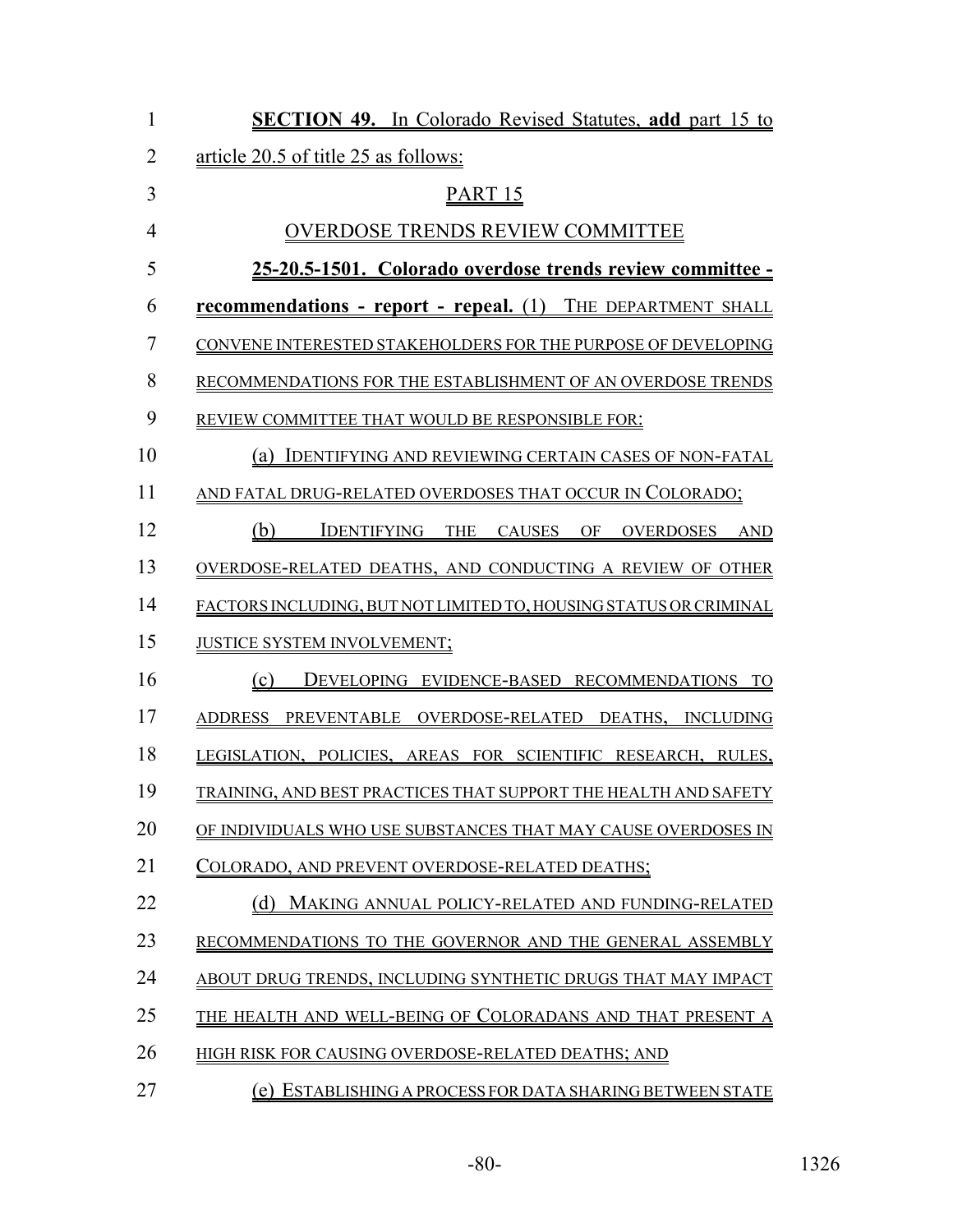| $\mathbf{1}$   | DEPARTMENTS, COUNTIES, AND OTHER RELEVANT ENTITIES IN ORDER TO              |
|----------------|-----------------------------------------------------------------------------|
| $\overline{2}$ | ACCESS NECESSARY DATA CONCERNING NON-FATAL AND FATAL                        |
| 3              | DRUG-RELATED OVERDOSES IN COLORADO.                                         |
| $\overline{4}$ | (2) IN CONVENING THE INTERESTED STAKEHOLDERS PURSUANT TO                    |
| 5              | SUBSECTION (1) OF THIS SECTION, THE DEPARTMENT SHALL INVITE A               |
| 6              | VARIETY OF INTERESTED STAKEHOLDERS, INCLUDING PUBLIC HEALTH                 |
| $\overline{7}$ | EXPERTS, PHYSICIANS, LAW ENFORCEMENT, CORONERS, AND PERSONS WHO             |
| 8              | HAVE EXPERIENCED AN OVERDOSE.                                               |
| 9              | (3) ON OR BEFORE SEPTEMBER 1, 2023, THE DEPARTMENT SHALL                    |
| 10             | SUBMIT A REPORT OF ITS RECOMMENDATIONS REGARDING THE                        |
| 11             | ESTABLISHMENT OF AN OVERDOSE TRENDS REVIEW COMMITTEE TO THE                 |
| 12             | JOINT BUDGET COMMITTEE AND ANY SUBSTANCE USE INTERIM COMMITTEE              |
| 13             | EXISTING AT THAT TIME.                                                      |
| 14             | (4) THE DEPARTMENT SHALL ESTABLISH AN OVERDOSE TRENDS                       |
| 15             | REVIEW COMMITTEE BY SEPTEMBER 1, 2024.                                      |
| 16             | <b>SECTION 50.</b> In Colorado Revised Statutes, amend 25.5-5-509           |
| 17             | as follows:                                                                 |
| 18             | 25.5-5-509. Substance use disorder - prescription drugs -                   |
| 19             | opiate antagonist. (1) Notwithstanding any provisions of this part 5 to     |
| 20             | the contrary, for the treatment of a substance use disorder, in             |
| 21             | promulgating rules, and subject to any necessary federal authorization, the |
| 22             | state board shall authorize reimbursement for at least one federal food and |
| 23             | drug administration-approved ready-to-use opioid overdose reversal drug     |
| 24             | without prior authorization.                                                |
| 25             | (2) (a) As USED IN THIS SUBSECTION (2), UNLESS THE CONTEXT                  |
| 26             | OTHERWISE REQUIRES, "OPIATE ANTAGONIST" HAS THE SAME MEANING AS             |
| 27             | <u>SET FORTH IN SECTION 12-30-110 (7)(d).</u>                               |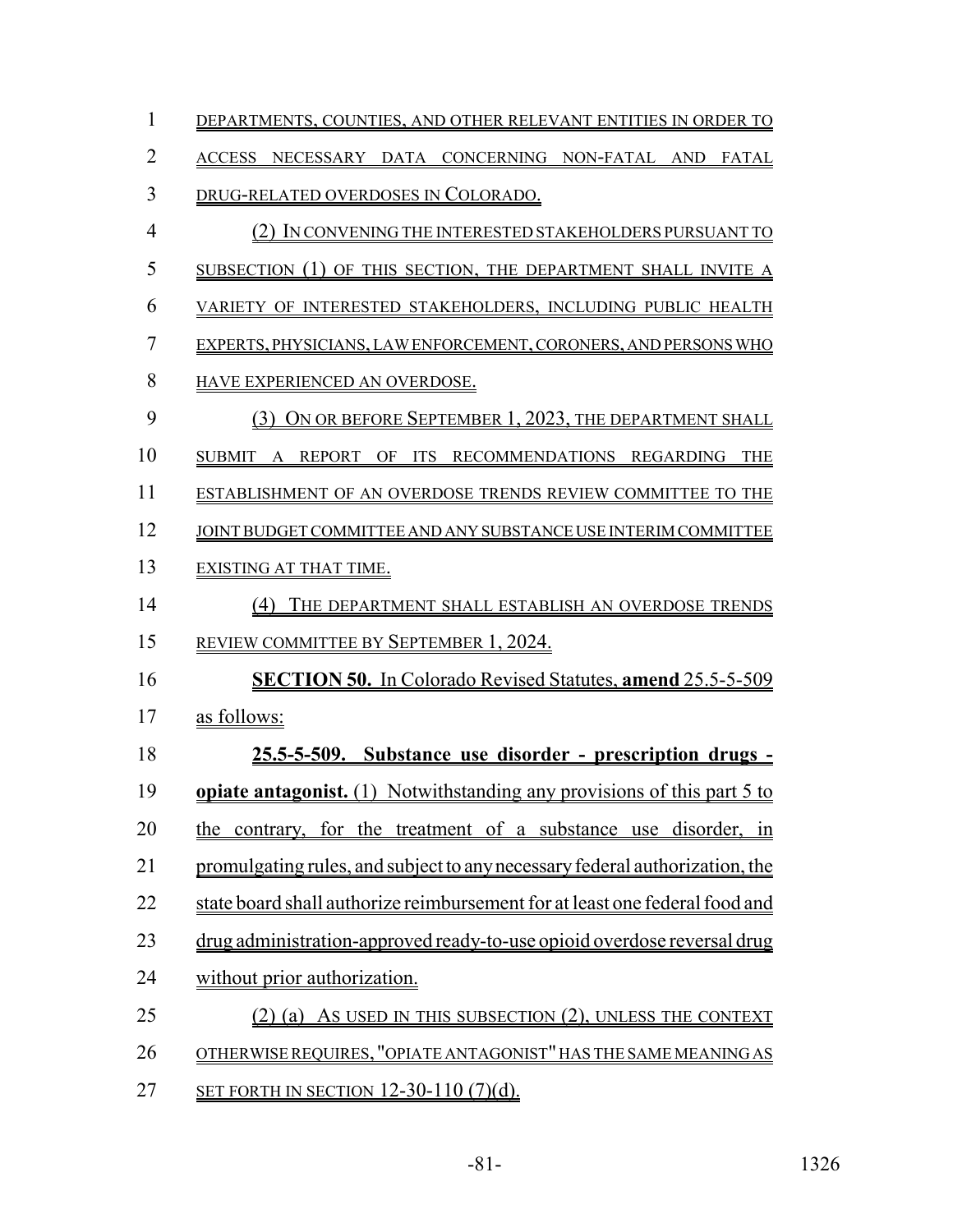| $\mathbf{1}$   | (b) A HOSPITAL OR EMERGENCY DEPARTMENT SHALL RECEIVE                     |
|----------------|--------------------------------------------------------------------------|
| $\overline{2}$ | REIMBURSEMENT UNDER THE MEDICAL ASSISTANCE PROGRAM FOR THE               |
| 3              | COST OF AN OPIATE ANTAGONIST IF, IN ACCORDANCE WITH SECTION              |
| $\overline{4}$ | 12-30-110, A PRESCRIBER, AS DEFINED IN SECTION 12-30-110 (7)(h),         |
| 5              | DISPENSES AN OPIATE ANTAGONIST UPON DISCHARGE TO A MEDICAL               |
| 6              | ASSISTANCE RECIPIENT WHO IS AT RISK OF EXPERIENCING AN                   |
| $\overline{7}$ | OPIATE-RELATED DRUG OVERDOSE EVENT OR TO A FAMILY MEMBER,                |
| 8              | FRIEND, OR OTHER PERSON IN A POSITION TO ASSIST A MEDICAL                |
| 9              | ASSISTANCE RECIPIENT WHO IS AT RISK OF EXPERIENCING AN                   |
| 10             | OPIATE-RELATED DRUG OVERDOSE EVENT.                                      |
| 11             | (c) THE STATE DEPARTMENT SHALL SEEK FEDERAL FINANCIAL                    |
| 12             | PARTICIPATION FOR THE COST OF REIMBURSEMENT FOR THE OPIATE               |
| 13             | ANTAGONIST, BUT SHALL PROVIDE REIMBURSEMENT TO THE HOSPITAL OR           |
| 14             | EMERGENCY DEPARTMENT FOR THE OPIATE ANTAGONIST USING STATE               |
| 15             | MONEY UNTIL FEDERAL FINANCIAL PARTICIPATION IS AVAILABLE.                |
| 16             | <b>SECTION 51.</b> In Colorado Revised Statutes, 27-81-104, amend        |
| 17             | $(1)(q)$ and $(1)(r)$ ; and <b>add</b> $(1)(s)$ as follows:              |
| 18             | 27-81-104. Duties of the office of behavioral health - review.           |
| 19             | (1) In addition to duties prescribed by section 27-80-102, the office of |
| 20             | behavioral health shall:                                                 |
| 21             | Encourage all health and disability insurance programs to<br>(g)         |
| 22             | include substance use disorders as a covered illness; and                |
| 23             | (r) Submit to the governor an annual report covering the activities      |
| 24             | of the office of behavioral health; AND                                  |
| 25             | (s)<br>TRAIN EMERGENCY DEPARTMENTS AND CERTIFIED PEACE                   |
| 26             | OFFICERS IN THE PROCEDURES REQUIRED PURSUANT TO SECTIONS                 |
| 27             | 27-81-111 AND 27-81-112.                                                 |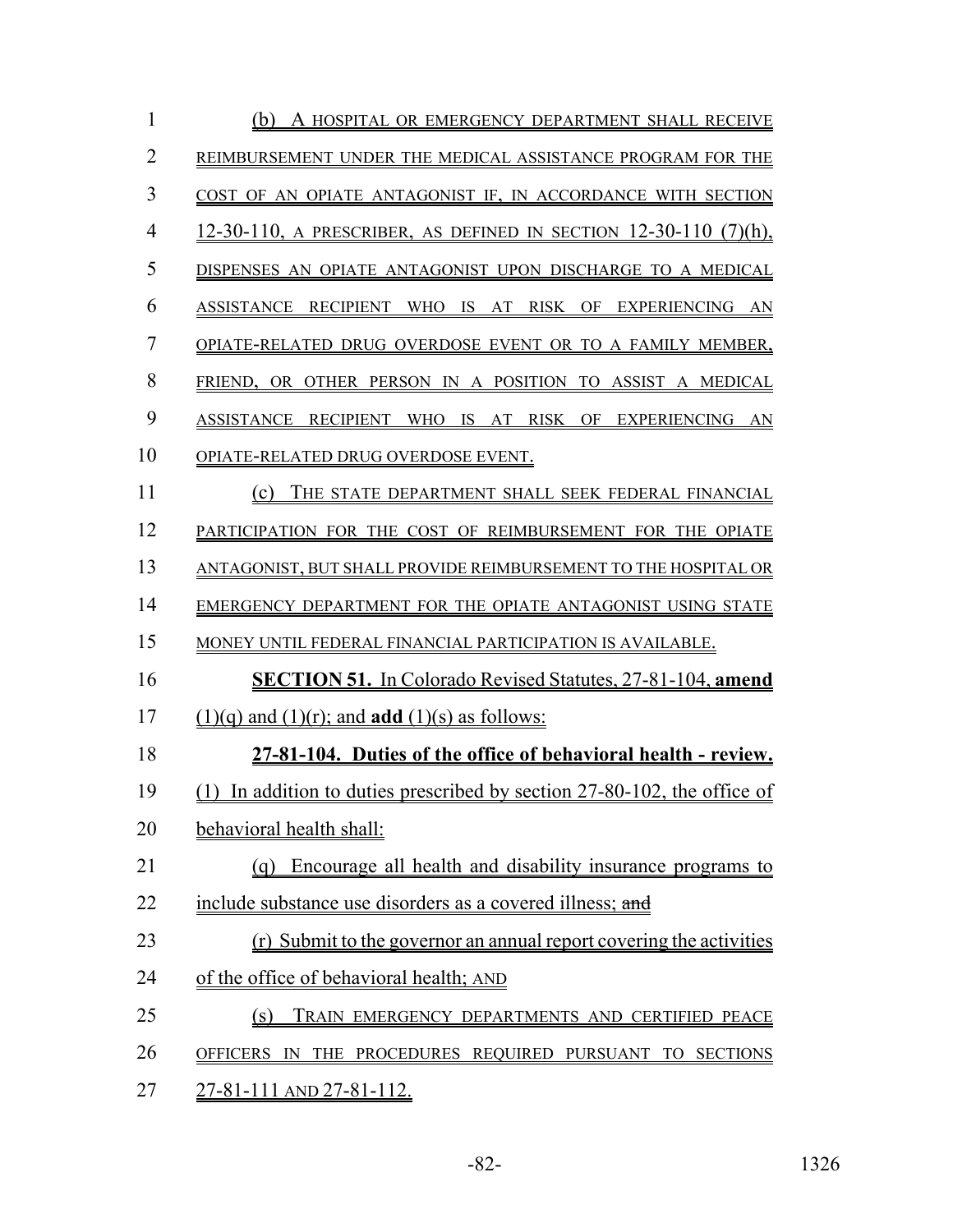| $\mathbf{1}$   | <b>SECTION 52.</b> In Colorado Revised Statutes, 27-81-104, amend            |
|----------------|------------------------------------------------------------------------------|
| $\overline{2}$ | $(1)(q)$ and $(1)(r)$ ; and <b>add</b> $(1)(s)$ as follows:                  |
| 3              | 27-81-104. Duties of the office of behavioral health - review.               |
| $\overline{4}$ | (1) In addition to duties prescribed by section 27-80-102, the office of     |
| 5              | behavioral health THE BHA shall:                                             |
| 6              | (q) Encourage all health and disability insurance programs to                |
| $\overline{7}$ | include substance use disorders as a covered illness; and                    |
| 8              | (r) Submit to the governor an annual report covering the activities          |
| 9              | of the office of behavioral health BHA; AND                                  |
| 10             | (s) TRAIN EMERGENCY DEPARTMENTS AND CERTIFIED PEACE                          |
| 11             | OFFICERS IN THE PROCEDURES REQUIRED PURSUANT TO SECTIONS                     |
| 12             | <u>27-81-111 AND 27-81-112.</u>                                              |
| 13             | <b>SECTION 53.</b> In Colorado Revised Statutes, 27-81-112, amend            |
| 14             | $(1)$ as follows:                                                            |
| 15             | 27-81-112. Involuntary commitment of a person with a                         |
| 16             | substance use disorder. (1) The court may commit a person to the             |
| 17             | custody of the office of behavioral health upon the petition of the person's |
| 18             | spouse or guardian, a relative, a physician, an advanced practice nurse,     |
| 19             | the administrator in charge of an approved treatment facility, A CERTIFIED   |
| 20             | PEACE OFFICER, or any other responsible person. The petition must allege     |
| 21             | that the person has a substance use disorder and that the person has         |
| 22             | threatened or attempted to inflict or inflicted physical harm on himself or  |
| 23             | herself THE PERSON'S SELF or on another and that unless committed, the       |
| 24             | person is likely to inflict physical harm on himself or herself THE          |
| 25             | PERSON'S SELF or on another or that the person is incapacitated by           |
| 26             | substances. A refusal to undergo treatment does not constitute evidence      |
| 27             | of lack of judgment as to the need for treatment. The petition must be       |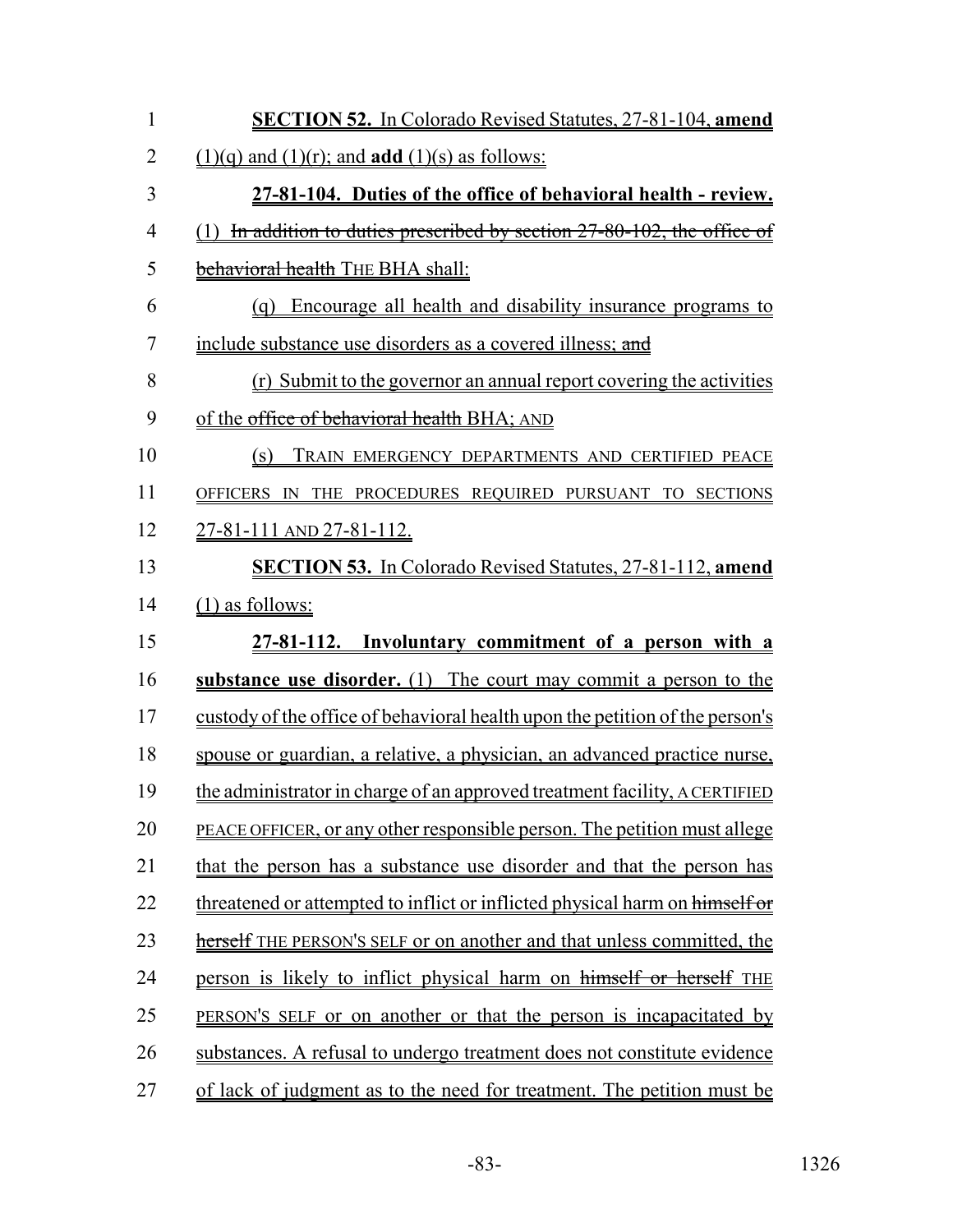| $\mathbf{1}$   | accompanied by a certificate of a licensed physician who has examined       |
|----------------|-----------------------------------------------------------------------------|
| $\overline{2}$ | the person within ten days before submission of the petition, unless the    |
| 3              | person whose commitment is sought has refused to submit to a medical        |
| 4              | examination, in which case the fact of refusal must be alleged in the       |
| 5              | petition, or an examination cannot be made of the person due to the         |
| 6              | person's condition. The certificate must set forth the physician's findings |
| 7              | in support of the petition's allegations.                                   |
| 8              | <b>SECTION 54.</b> In Colorado Revised Statutes, 27-81-112, amend           |
| 9              | (1) as follows:                                                             |
| 10             | 27-81-112. Involuntary commitment of a person with a                        |
| 11             | substance use disorder. (1) The court may commit a person to the            |
| 12             | custody of the office of behavioral health BHA upon the petition of the     |
| 13             | person's spouse or guardian, a relative, a physician, an advanced practice  |
| 14             | nurse, the administrator in charge of an approved treatment facility, A     |
| 15             | CERTIFIED PEACE OFFICER, or any other responsible person. The petition      |
| 16             | must allege that the person has a substance use disorder and that the       |
| 17             | person has threatened or attempted to inflict or inflicted physical harm on |
| 18             | himself or herself THE PERSON'S SELF or on another and that unless          |
| 19             | committed, the person is likely to inflict physical harm on himself or      |
| 20             | herself THE PERSON'S SELF or on another or that the person is incapacitated |
| 21             | by substances. A refusal to undergo treatment does not constitute           |
| 22             | evidence of lack of judgment as to the need for treatment. The petition     |
| 23             | must be accompanied by a certificate of a licensed physician who has        |
| 24             | examined the person within ten days before submission of the petition,      |
| 25             | unless the person whose commitment is sought has refused to submit to       |
| 26             | a medical examination, in which case the fact of refusal must be alleged    |
| 27             | in the petition, or an examination cannot be made of the person due to the  |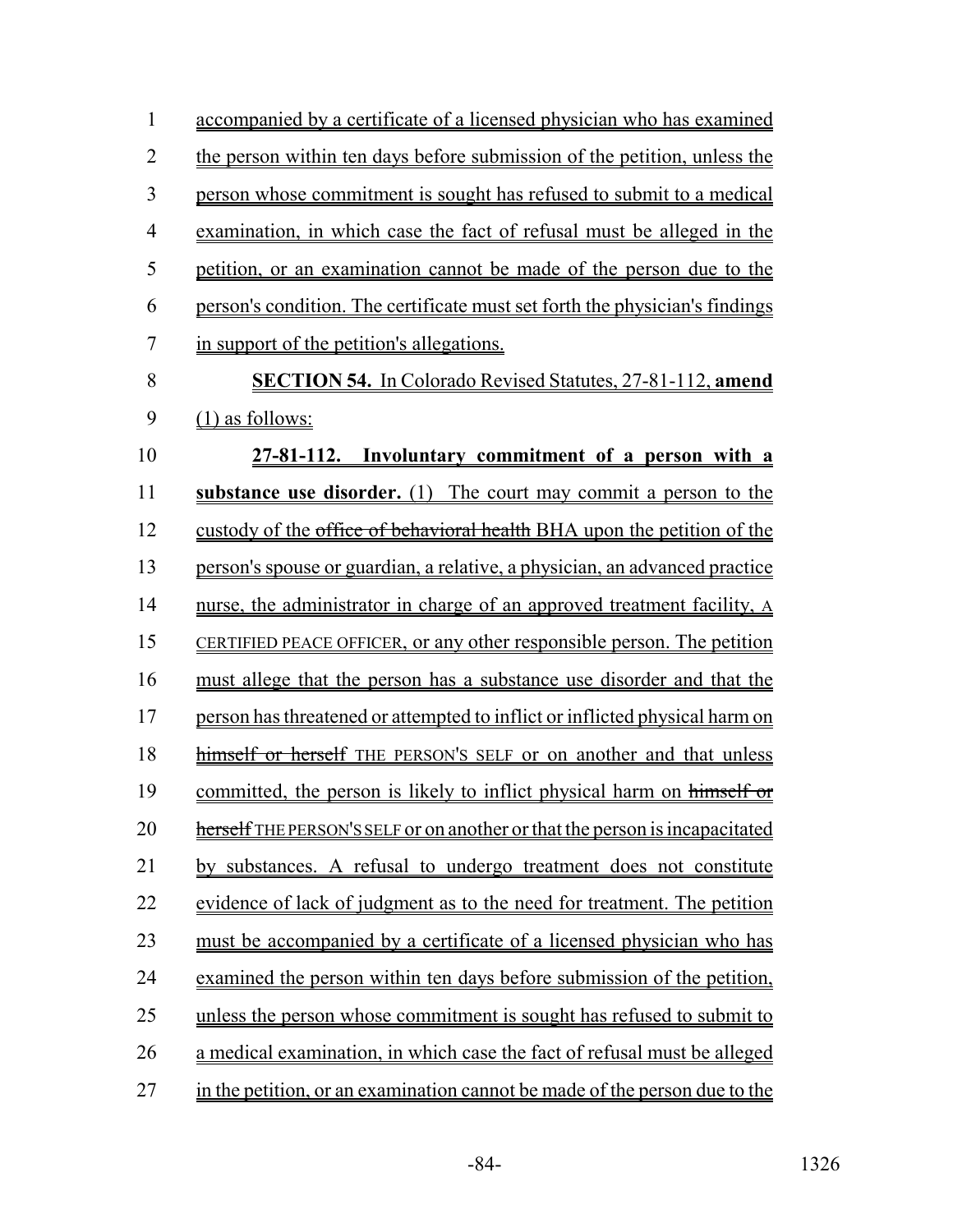person's condition. The certificate must set forth the physician's findings

2 in support of the petition's allegations.

 **SECTION 55. Accountability.** Notwithstanding the requirement to conduct a review of the implementation of this act either two or five years after the enactment of this act, three years after this act becomes law and in accordance with section 2-2-1201, Colorado Revised Statutes, the legislative service agencies of the Colorado general assembly shall conduct a post-enactment review of the implementation of this act utilizing the information contained in the legislative declaration set forth in section 1 of this act.

**SECTION 56. Appropriation.** (1) For the 2022-23 state fiscal year, \$14,389,055 is appropriated to the department of human services for use by the behavioral health administration. This 14 appropriation consists of \$10,986,092 from the general fund, \$402,963 from the correctional treatment cash fund created in section 18-19-103 (4)(a), C.R.S., and \$3,000,000 from the behavioral and mental health cash fund created in section 24-75-230 (2)(a), C.R.S., which is of money the 18 state received from the federal coronavirus state fiscal recovery fund. To implement this act, the administration may use this appropriation as follows:

 (a) \$286,092 from the general fund for program administration 22 related to community behavioral health administration, which amount is based on an assumption that the administration will require an additional 3.6 FTE;

 (b) \$10,000,000 from the general fund for treatment and detoxification programs related to substance use treatment and prevention services pursuant to section 27-80-107.8 (2), C.R.S.;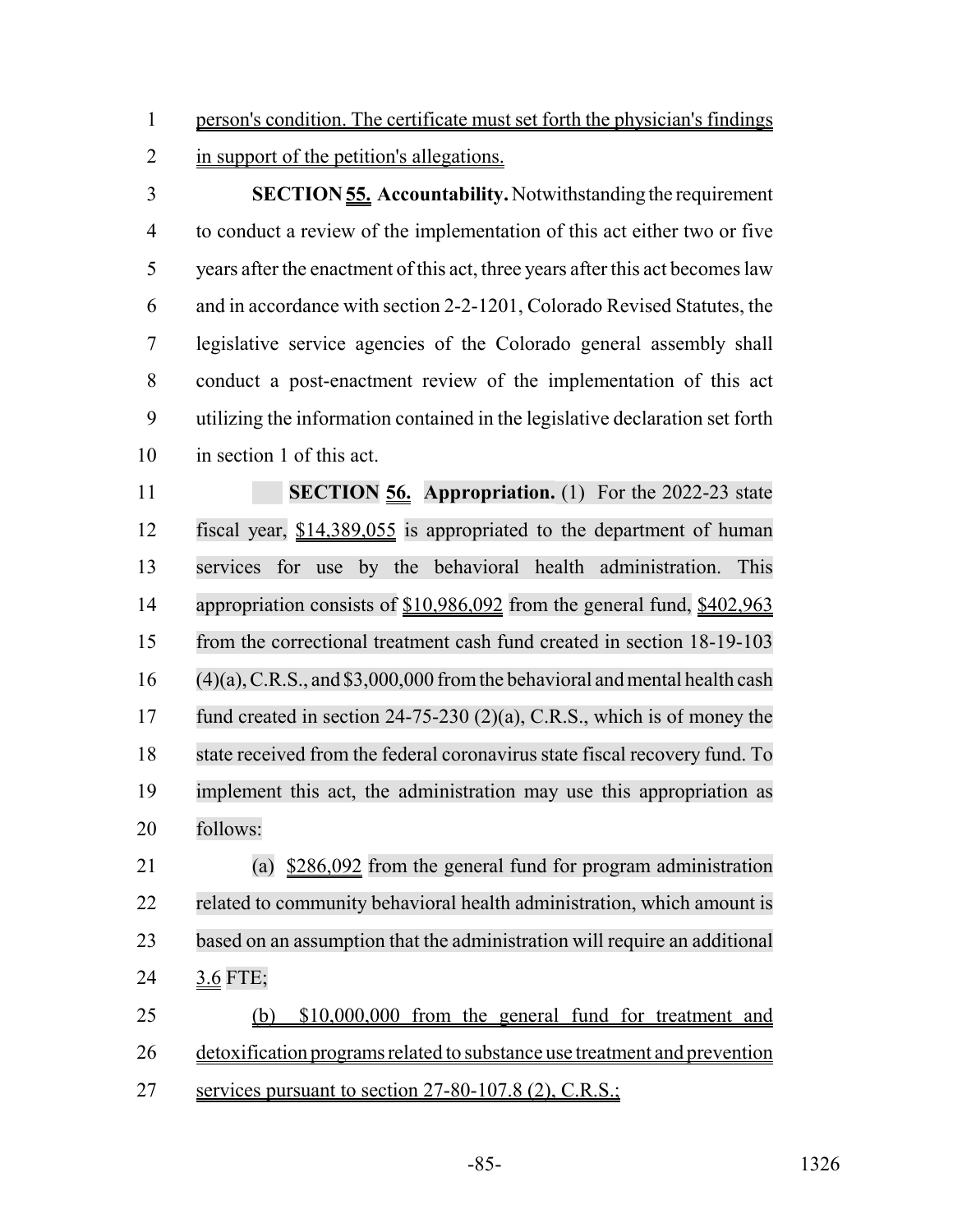| $\mathbf{1}$   | \$700,000 from the general fund for managed service<br>(c)                 |
|----------------|----------------------------------------------------------------------------|
| $\overline{2}$ | organization regional evaluations related to substance use treatment and   |
| 3              | prevention services;                                                       |
| $\overline{4}$ | (d) \$252,963 from the correctional treatment cash fund created in         |
| 5              | section $18-19-103$ (4)(a), C.R.S., for a study on the health effects of   |
| 6              | criminal penalties related to substance use treatment and prevention       |
| 7              | services, which amount is based on an assumption that the administration   |
| 8              | will require an additional 0.5 FTE;                                        |
| 9              | (e) \$150,000 from the correctional treatment cash fund created in         |
| 10             | section 18-19-103 (4)(a), C.R.S., for a fentanyl education program related |
| 11             | to substance use treatment and prevention services; and                    |
| 12             | $(f)$ \$3,000,000 from the behavioral and mental health cash fund          |
| 13             | created in section $24-75-230$ (2)(a), C.R.S., for jail-based behavioral   |
| 14             | health services related to integrated behavioral health services. Any      |
| 15             | money appropriated in this subsection $(1)(d)$ not expended prior to July  |
| 16             | 1, 2023, is further appropriated to the administration from July 1, 2023,  |
| 17             | through December 30, 2024, for the same purpose.                           |
| 18             | Pursuant to section 27-80-107.8 (2)(b), C.R.S., any money                  |
| 19             | appropriated in subsection $(1)(b)$ not expended prior to July 1, 2023, is |
| 20             | further appropriated to the division through June 30, 2025, for the same   |
| 21             | purpose.                                                                   |
| 22             | (3) For the 2022-23 state fiscal year, \$869,288 is appropriated to        |
| 23             | the judicial department for use by probation and related services. This    |
| 24             | appropriation consists of \$138,362 from the general fund and \$730,926    |
| 25             | from the correctional treatment cash fund created in section 18-19-103     |
| 26             | $(4)(a)$ , C.R.S. To implement this act, the department may use this       |
| 27             | appropriation as follows:                                                  |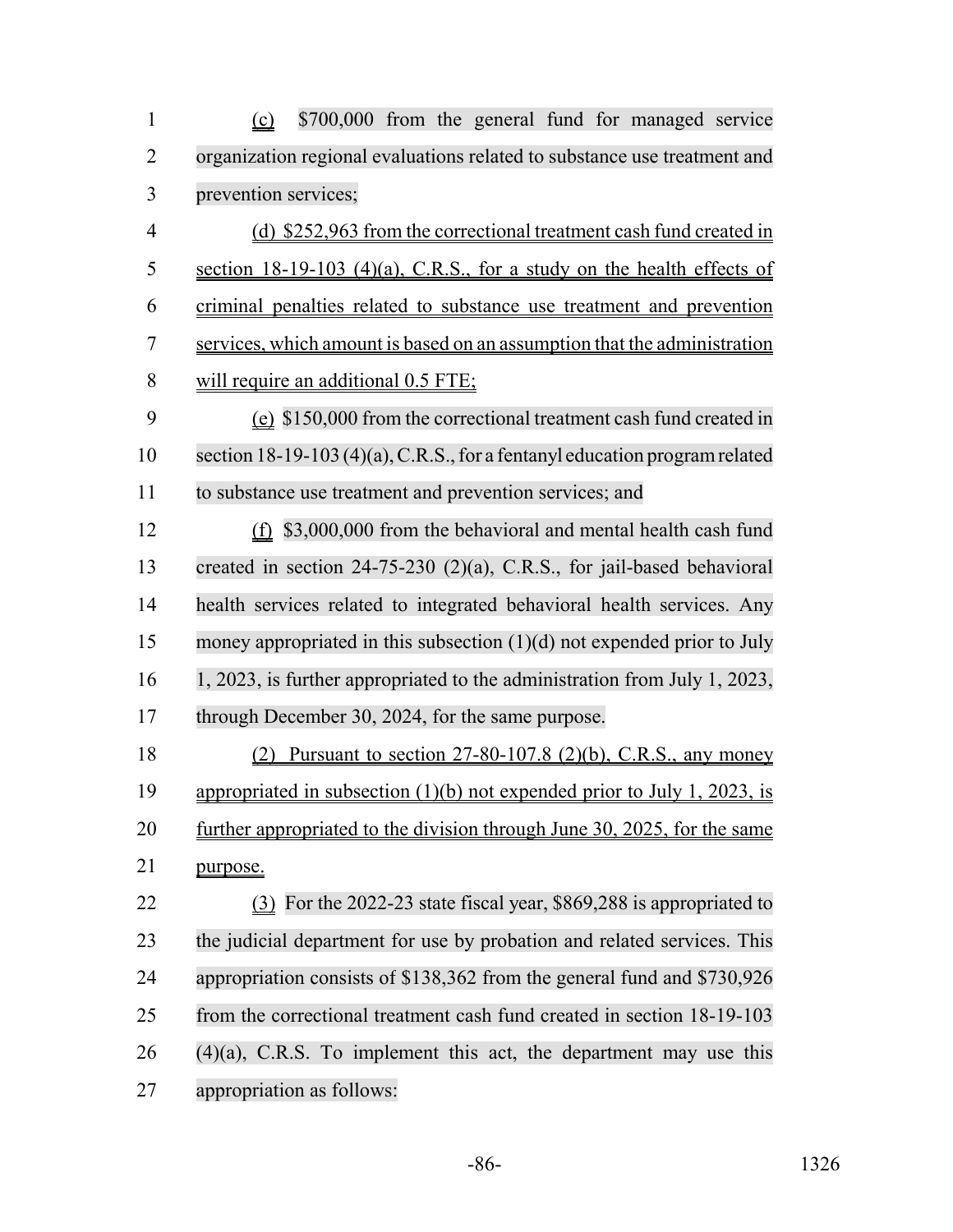| $\mathbf{1}$   | (a) \$138,362 for probation programs, which amount is based on             |
|----------------|----------------------------------------------------------------------------|
| $\overline{2}$ | an assumption that the department will require an additional 1.6 FTE; and  |
| 3              | (b) \$730,926 from the correctional treatment cash fund created in         |
| $\overline{4}$ | section 18-19-103 (4)(a), C.R.S., for offender treatment and services.     |
| 5              | (4) For the 2022-23 state fiscal year, \$150,000 is appropriated to        |
| 6              | the department of law for use by administration. This appropriation is     |
| 7              | from the general fund. To implement this act, the department may use this  |
| 8              | appropriation for operating expenses.                                      |
| 9              | $(5)$ For the 2022-23 state fiscal year, \$5,792,413 is appropriated       |
| 10             | to the department of public health and environment for use by the          |
| 11             | prevention services division. This appropriation is from the general fund. |
| 12             | To implement this act, the division may use this appropriation for         |
| 13             | administration as follows:                                                 |
| 14             | (a) \$112,413 for personal services and related operating expenses,        |
| 15             | which amount is based on an assumption that the division will require an   |
| 16             | additional 1.5 FTE;                                                        |
| 17             | (b) \$300,000 for non-laboratory synthetic opiate detection tests          |
| 18             | <u>pursuant to section 25-1.5-115.3 (1), C.R.S.;</u>                       |
| 19             | (c) \$5,000,000 for an education campaign pursuant to section              |
| 20             | $25-1.5-115.5$ (1), C.R.S.;                                                |
| 21             | (d) $$50,000$ for regional trainings pursuant to section 25-1.5-115.5      |
| 22             | $(3)$ , C.R.S.;                                                            |
| 23             | \$30,000 for website development pursuant to section<br>(e)                |
| 24             | 25-25-1.5-115.5 (4), C.R.S.; and                                           |
| 25             | \$300,000 for an independent study pursuant to section<br>(f)              |
| 26             | 25-20.5-1401, C.R.S.                                                       |
| 27             | $(6)$ Any money appropriated in subsection $(5)(b)$ not expended           |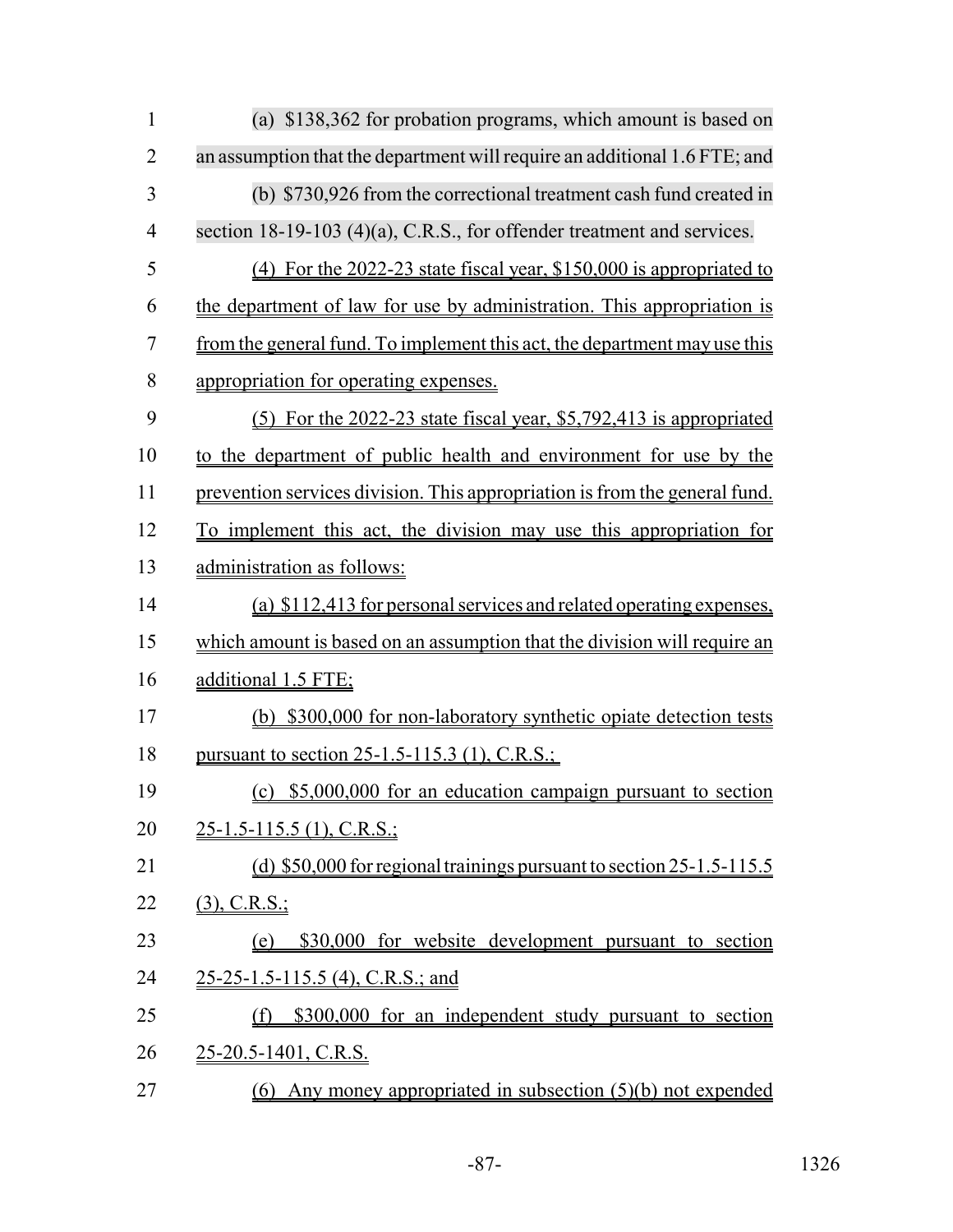| $\mathbf{1}$   | prior to July 1, 2023, is further appropriated to the division for the        |
|----------------|-------------------------------------------------------------------------------|
| $\overline{2}$ | 2023-24 state fiscal year.                                                    |
| 3              | $(7)$ Any money appropriated in subsection $(5)(c)$ not expended              |
| $\overline{4}$ | prior to July 1, 2023, is further appropriated to the division through June   |
| 5              | 30, 2025, for the same purpose.                                               |
| 6              | $(8)$ For the 2022-23 state fiscal year, \$7,000,000 is appropriated          |
| 7              | to the department of public safety for use by the division of criminal        |
| 8              | justice. This appropriation is from the general fund and is based on an       |
| 9              | assumption that the division will require an additional 1.8 FTE. To           |
| 10             | implement this act, the division may use this appropriation for DCJ           |
| 11             | administrative services. Any money appropriated in this subsection (8)        |
| 12             | not expended prior to July 1, 2023, is further appropriated to the division   |
| 13             | for the 2023-2 24 state fiscal year.                                          |
| 14             | (9) For the 2022-23 state fiscal year, \$360,000 is appropriated to           |
| 15             | the department of health care policy and financing. This appropriation is     |
| 16             | from the general fund. To implement this act, the department may use this     |
| 17             | appropriation for medical services premiums.                                  |
| 18             | $(10)$ For the 2022-23 state fiscal year, $$19,700,000$ is appropriated       |
| 19             | to the opiate antagonist bulk purchase fund created in section 25-1.5-115     |
| 20             | $(1)(a)$ , C.R.S. This appropriation is from the behavioral and mental health |
| 21             | cash fund created in section 24-75-230 (2)(a), C.R.S., and is of money the    |
| 22             | state received from the federal coronavirus state fiscal recovery fund. The   |
| 23             | department of public health and environment is responsible for the            |
| 24             | accounting related to this appropriation.                                     |
| 25             | $(11)$ For the 2022-23 state fiscal year, \$6,000,000 is appropriated         |
| 26             | to the harm reduction grant program cash fund created in section              |
| 27             | 25-20.5-1102 (1), C.R.S. This appropriation is from the behavioral and        |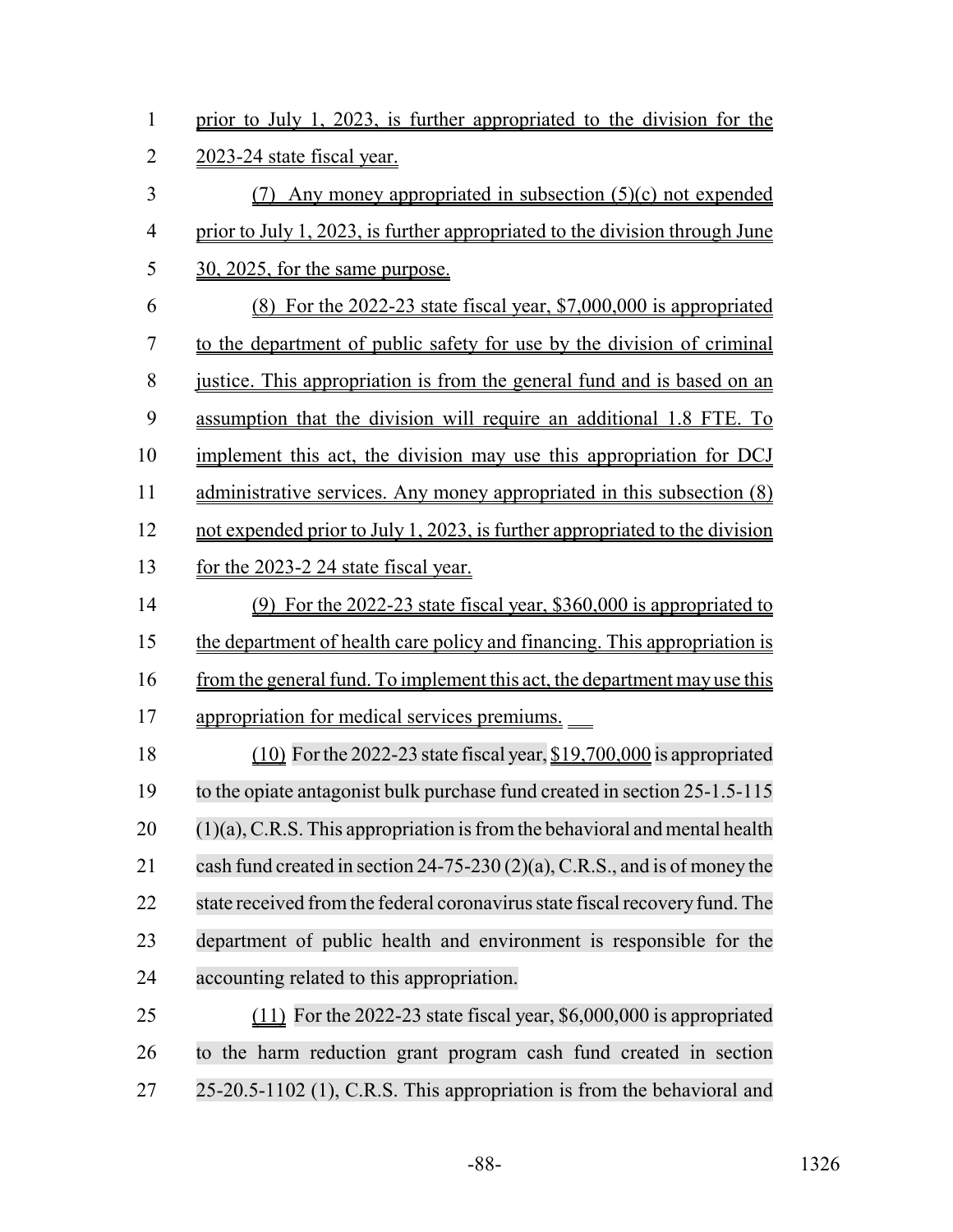1 mental health cash fund created in section 24-75-230 (2)(a), C.R.S., and is of money the state received from the federal coronavirus state fiscal recovery fund. The department of public health and environment is responsible for the accounting related to this appropriation.

| 5  | $(12)$ For the 2022-23 state fiscal year, \$300,000 is appropriated to         |
|----|--------------------------------------------------------------------------------|
| 6  | the department of public health and environment for use by the prevention      |
| 7  | services division. This appropriation is from the behavioral and mental        |
| 8  | health cash fund created in section $24-75-230$ $(2)(a)$ , C.R.S., which is of |
| 9  | money the state received from the federal coronavirus state fiscal             |
| 10 | recovery fund. To implement this act, the division may use this                |
| 11 | appropriation for administration. Any money appropriated in this               |
| 12 | subsection $(6)$ not expended prior to July 1, 2023, is further appropriated   |
| 13 | to the division from July 1, 2023, through December 30, 2024.                  |
| 14 | <b>SECTION 57. Effective date - applicability.</b> (1) This act takes          |
| 15 | effect July 1, 2022; except that:                                              |
| 16 | (a) Sections 26, 29, 34, 36, 41, 42, 46, 51, and 53 of this act take           |
| 17 | effect only if House Bill 22-1278 does not become law;                         |
| 18 | (b) Sections 27, 30, 35, 37, 43, 44, 47, 52, and 54 of this act take           |
| 19 | effect only if House Bill 22-1278 becomes law, in which case they take         |
| 20 | effect on the effective date of this act or House Bill 22-1278, whichever      |
| 21 | is later;                                                                      |
| 22 | Sections 9, 17, and 19 of this act take effect January 1, 2023;<br>(c)         |
| 23 | (d) Sections 7, 10, and 15 of this act take effect only if House Bill          |
| 24 | 22-1278 does not become law, in which case they take effect January 1,         |
| 25 | 2023; and                                                                      |
| 26 | Sections 8, 11, and 16 of this act take effect only if House Bill<br>(e)       |
| 27 | 22-1278 becomes law, in which case they take effect January 1, 2023, or        |